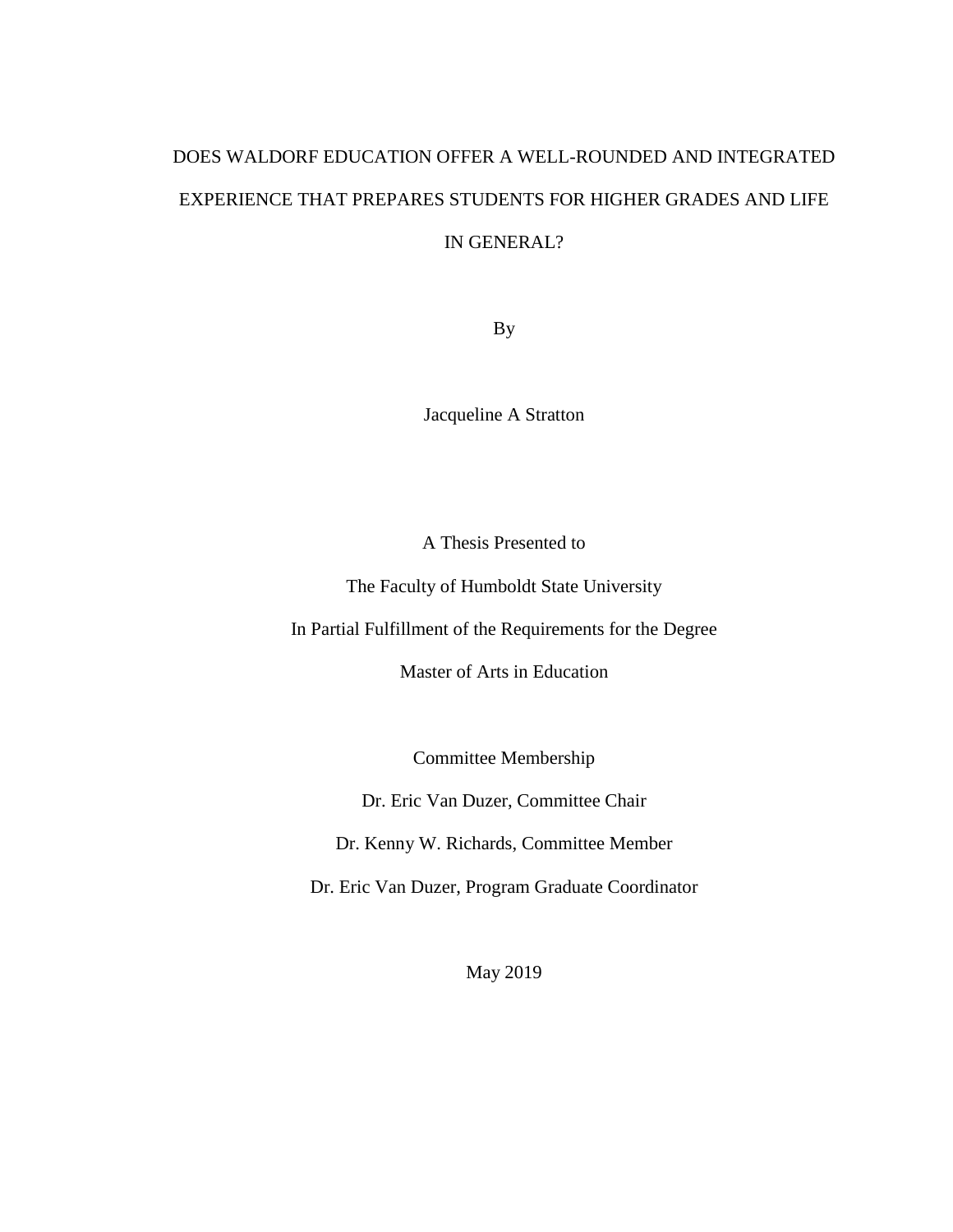#### ABSTRACT

## DOES WALDORF EDUCATION OFFER A WELL-ROUNDED AND INTEGRATED EXPERIENCE THAT PREPARES STUDENTS FOR HIGHER GRADES AND LIFE IN GENERAL?

#### Jacqueline A. Stratton

This thesis research focuses on the study of Waldorf education and how it benefits the whole child. It begins by looking at Rudolf Steiner's Waldorf educational program and its foundational history and then takes an in depth look at the key elements of its rich philosophy and pedagogy. The literature review focuses on the key question, 'Does this 100 year-old teaching philosophy encourage a more well-rounded and integrated educational experience than traditional public schools?' The review highlights four broad topics in relationship to Waldorf education. These include: Educating the Whole Child; Education for the Three Stages of Childhood; Early Childhood Education; and Integrated Education. The review also compares Waldorf education to traditional schools. A mixed methods reasearch project was conducted to go more in depth into the topic of the value of Waldorf education. The overall concentration of the mixed methods research was to answer two central questions. The first question was, 'How do parents feel about their children's Waldorf education?' The second question was, 'What aspects of their children's Waldorf school experiences are important?' The study was carried out by conducting interviews and surveys with Waldorf parents. The interviews focused on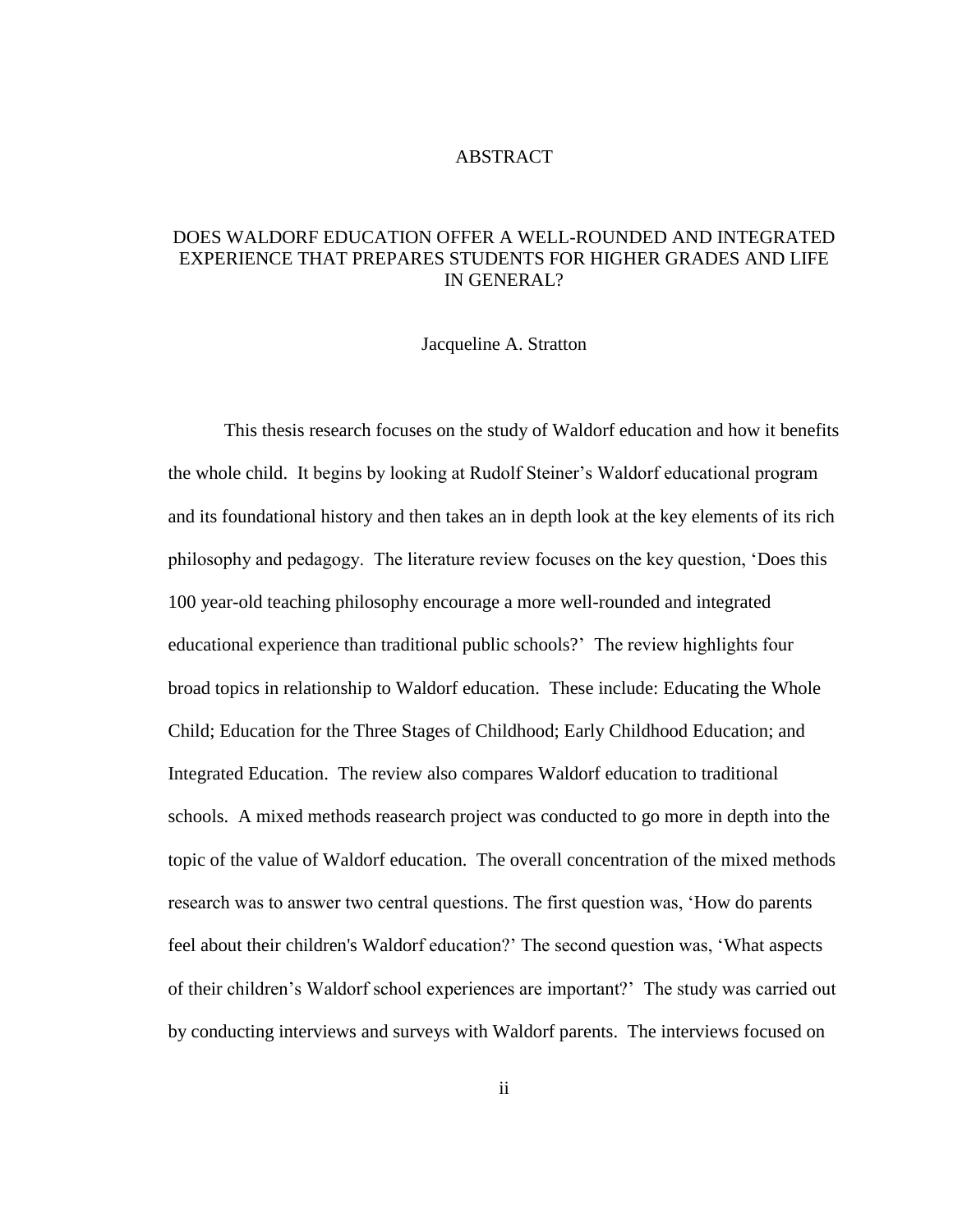the aspects of children's Waldorf education that influences their present and future schooling and beyond. The survey focused on two questions, 'Does Waldorf curriculum offer a well-rounded education?' and 'Does Waldorf curriculum prepare students for the upper grades and life more generally?' The study revealed that parents highlighted many key elements they feel are integral to educating the whole child - hands, heart, and head. The interview research showed that parents place a high value on many themes some of which include: Child Development and Developmentally Appropriate Practices; Special Techniques for Teaching Math; Nature Connections and Science Lessons; The Arts Curriculum; and Social-Emotional Development. The survey research disclosed some important themes described by the statistical data and Pearson Correlations. Some of these themes are: How Academics are Taught using a Waldorf Curriculum; Holistic Education and Educating the Whole Child – Hands, Heart, and Head in Relationship to Waldorf Education; and the Importance of Math Being Taught through the Waldorf Curriculum. The results were clear – parents do appreciate their children's Waldorf education. They feel that it is a fundamental curricular program that helps their children to benefit from its important strategies, achieve their optimal development, and become prepared for upper grades and life in general.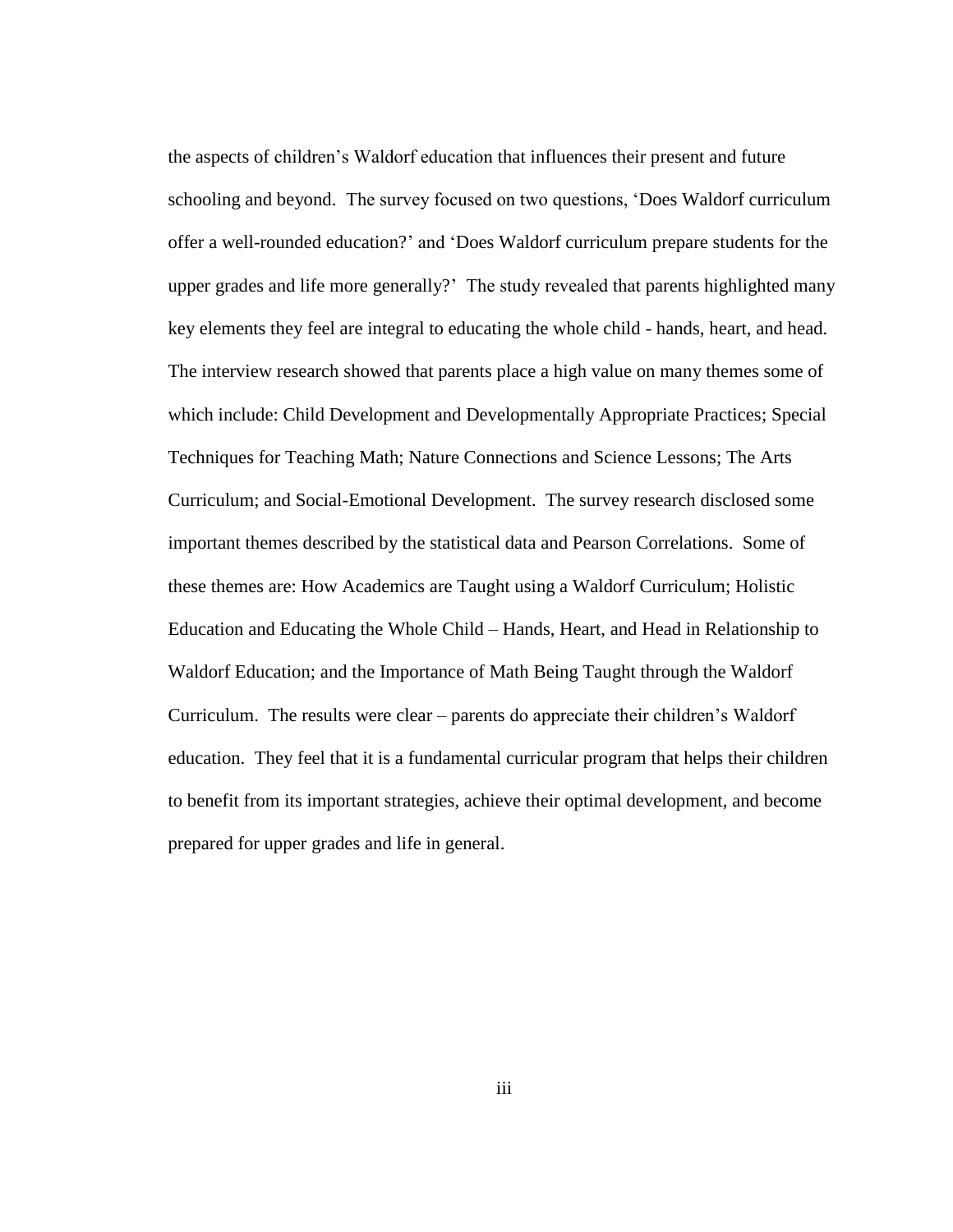#### ACKNOWLEDGEMENTS

First I would like to thank Dr. Rudolf Steiner whose educational knowledge and wisdom have inspired me and countless others around the world to dedicate ourselves to teaching and nurturing 'the whole child' through Waldorf education.

Next I would like to express gratitude to the Rudolf Steiner College in Fair Oaks, California and its beautiful gardens, school grounds, and kindergarten through twelfth grade school for educating, supporting, and healing me on the path to being the most optimal educator I can be.

Also I would like to acknowledge the Waldorf inspired charter school where two of my children have attended. In searching for the right education for my children I was blessed to have them go to this incredible school. I had the privilege of learning from the incredible staff that run the school by observing, volunteering, and working with them for many years.

I would like to give earnest appreciation to all the lovely Waldorf school parents that participated in the interviews and survey work for this thesis, some of whom are my very dear friends.

I would also like to thank the experts at HSU who were involved in my thesis and master's degree work. A warm acknowledgement to: Dr. Betty Durso who inspired and supported me to complete the literature review; Dr. Eric Van Duzer who strengthened my understanding and ability to perform the methodology necessary to finish this thesis; and Dr. Kenny W. Richards for being on my thesis committee and for working so diligently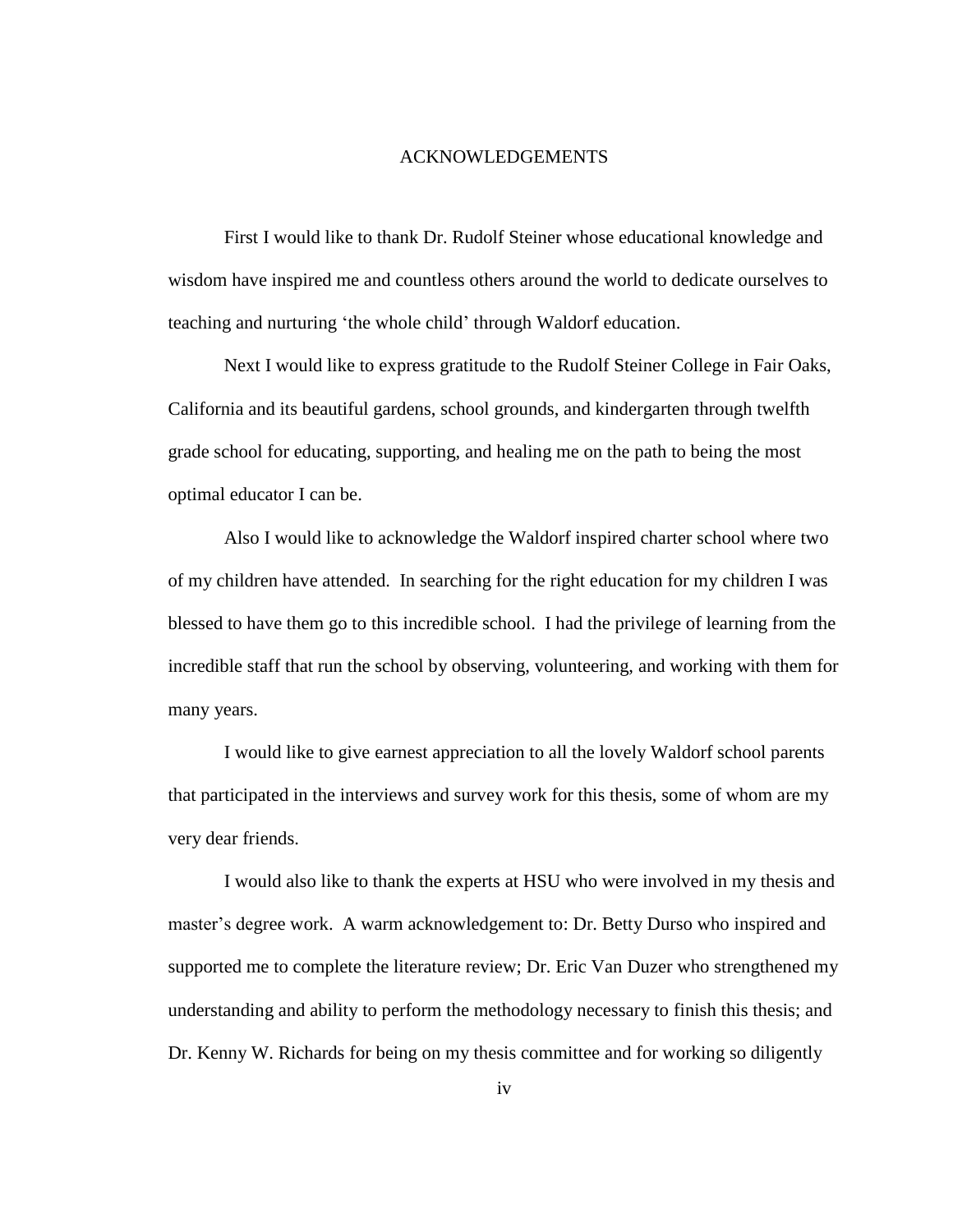with Stephen Kelish to provide an outstanding Educational Leadership program. Lastly a heartfelt tribute to Dr. Libbi Miller, an eloquent assistant professor, who taught the best class I have ever taken in my life, Education in Society. She made this sociology class come alive and filled it with incredibly meaningful lessons.

In conclusion a wholehearted and deeply profound thank you to my dear husband David, for supporting me and being understanding of my absence over the last two years, and a sincere recognition to our three children, Gwynevieve, Spenser, and Windston. They all have been an inspiration for me to delve deeper into Waldorf education. I appreciate them for their continued patience and for being understanding of the demanding work and time I put into this thesis.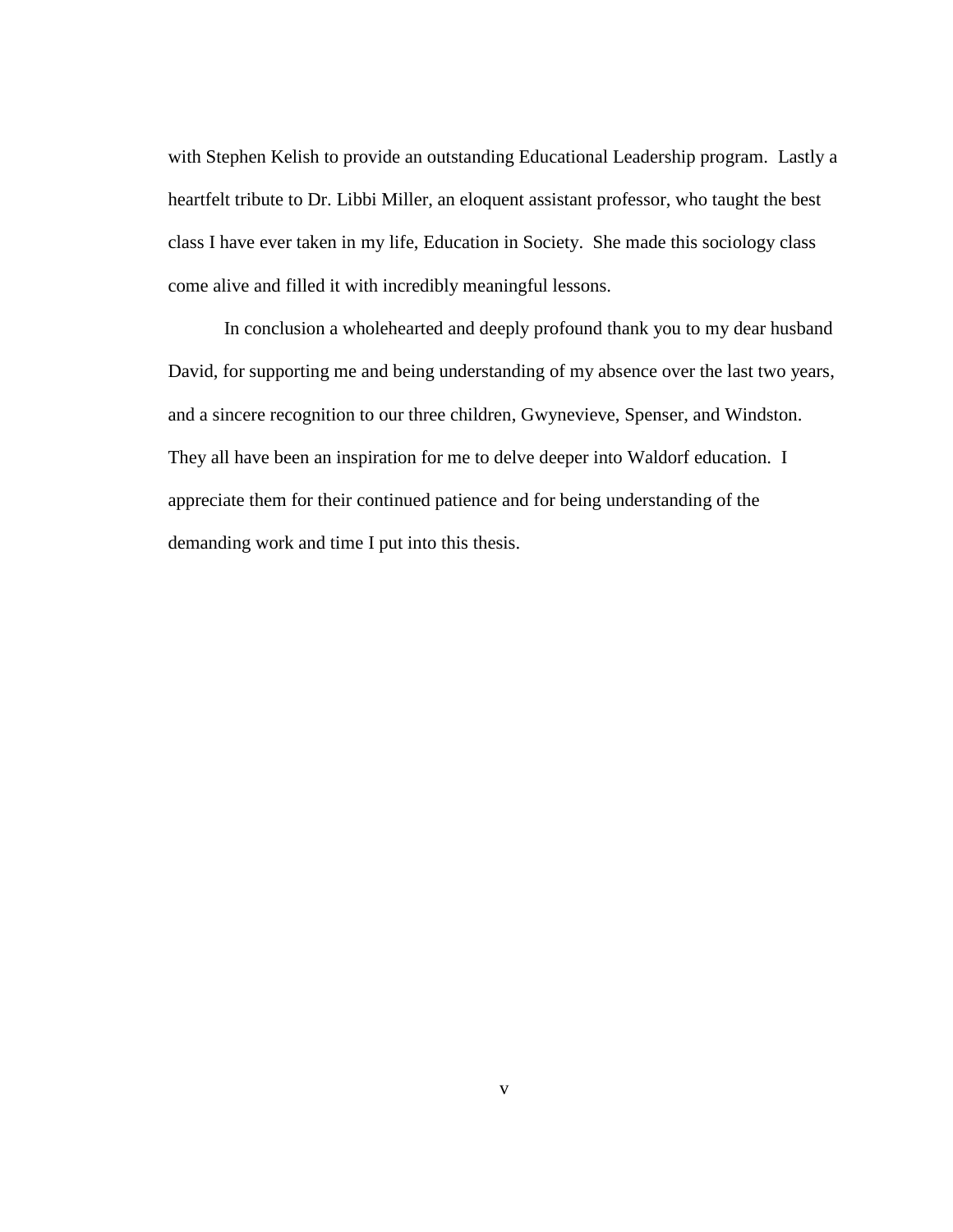# TABLE OF CONTENTS

| 38 |
|----|
|    |
| 43 |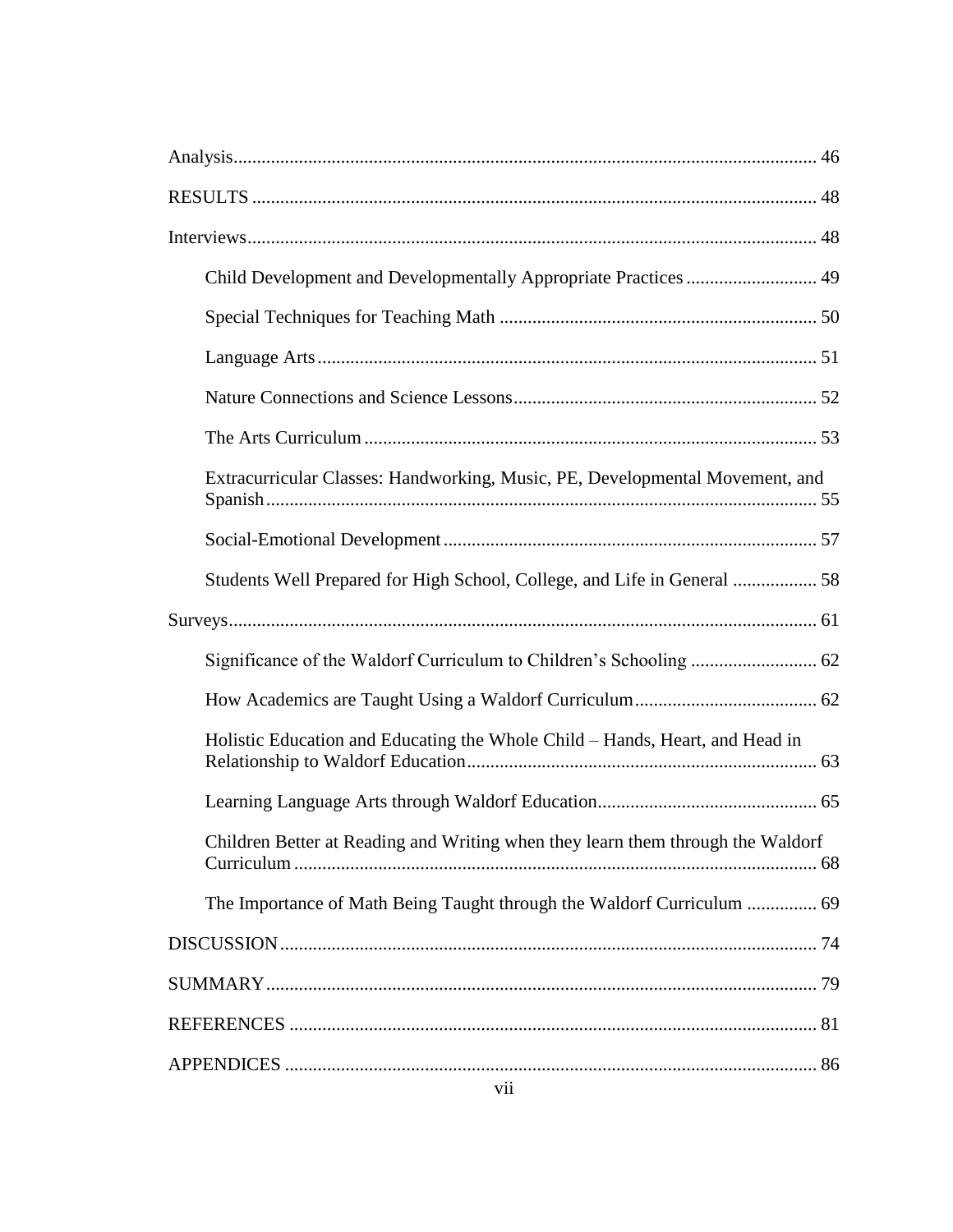## LIST OF TABLES

| Table 1 Value parents place on holistic education in correlation to value parents place on                                                                                    |
|-------------------------------------------------------------------------------------------------------------------------------------------------------------------------------|
| Table 2 Importance of children learning reading and writing through the Waldorf                                                                                               |
| Table 3 Value parents place on how important it is to learn math through the Waldorf<br>curriculum in correlation to the value parents place on various aspects of Waldorf    |
| Table 4 Importance of learning math through hands-on activities, interactive lessons, and<br>kinesthetic movement in correlation to various aspects of Waldorf education.  73 |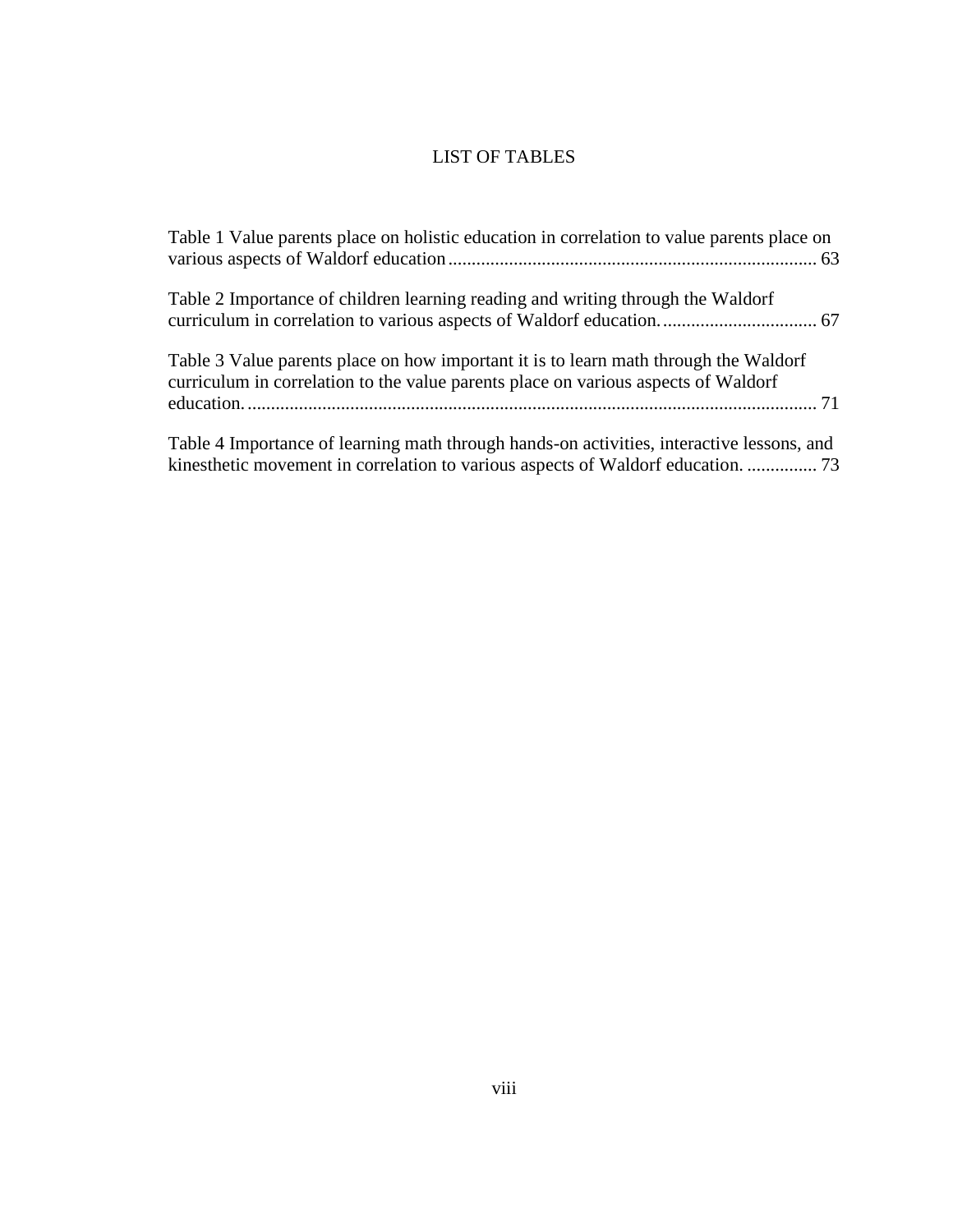# LIST OF FIGURES

| Figure 1 How valuable to your children's schooling is the Waldorf curriculum? 62         |  |
|------------------------------------------------------------------------------------------|--|
| Figure 2 How valuable is the way academics are taught using a Waldorf curriculum? 63     |  |
| Figure 3 How important is it to you that your children learn reading and writing through |  |
| Figure 4 Are children better at reading and writing because they are learning those      |  |
| Figure 5 How important is it that your children learn math through the Waldorf           |  |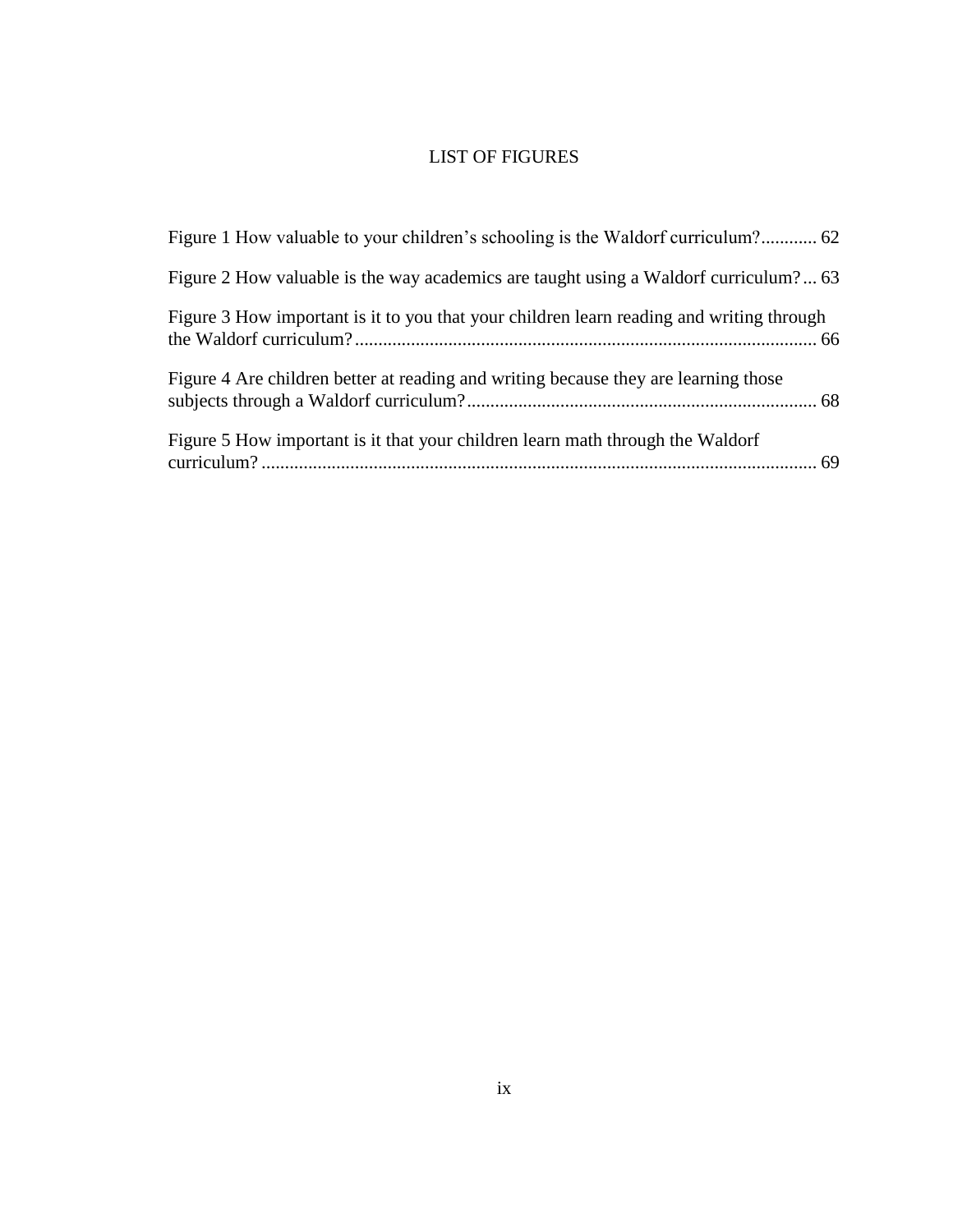# LIST OF APPENDICES

| Appendix A Waldorf Curriculum Chart that follows the development of children at each |  |
|--------------------------------------------------------------------------------------|--|
| Appendix B Interview Questions for thesis project by Jacqueline Stratton  87         |  |
| Appendix C Consent Form INFORMED CONSENT for Interview Research                      |  |
| Appendix D Email Invitation and Consent Form for Survey Research on Why Waldorf      |  |
|                                                                                      |  |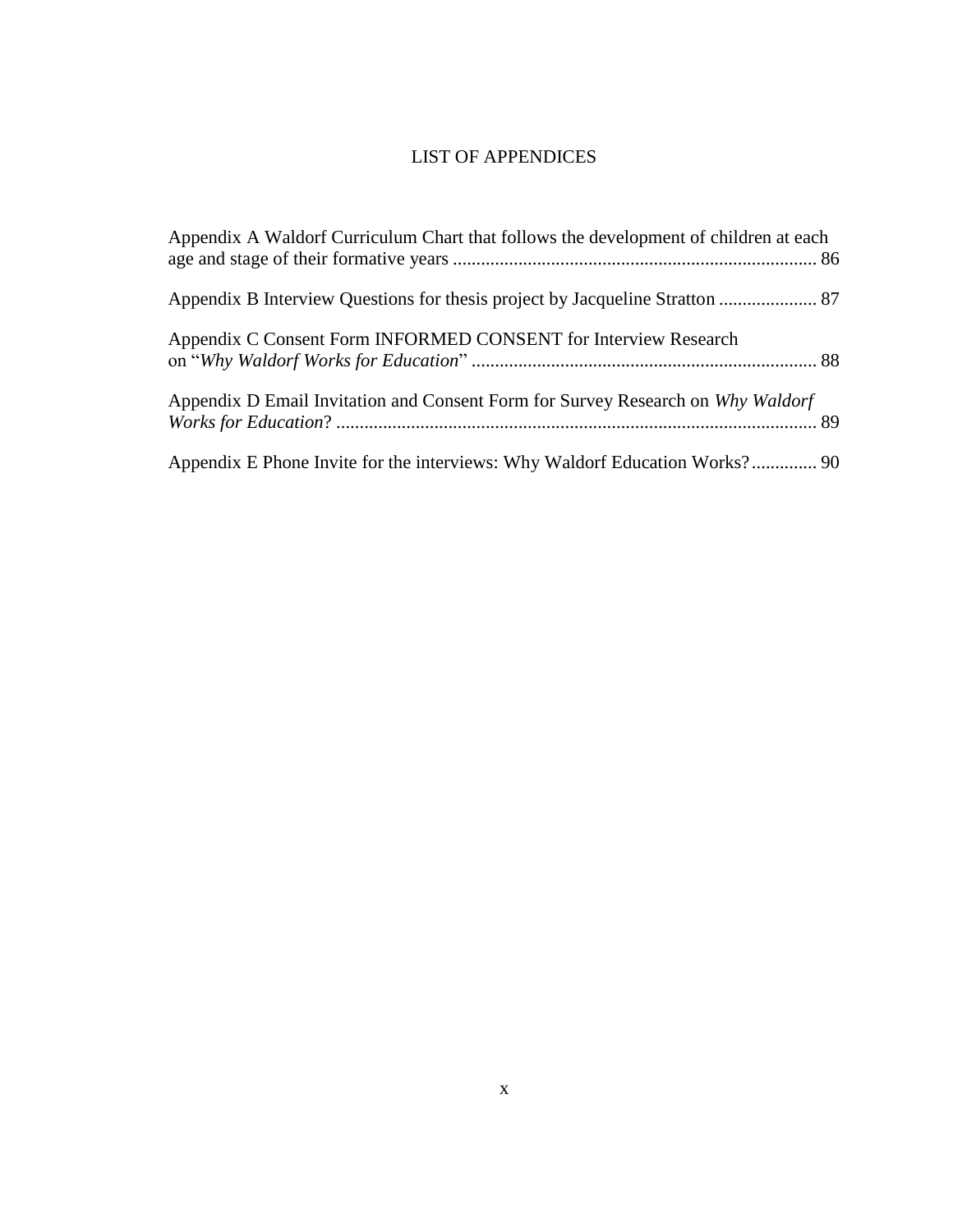#### INTRODUCTION

During the nineteenth century widespread public schools as we define them today were opened to urban and suburban neighborhood children for the first time in world history. Many economically developed nations began to offer free education to their young citizens. During the 1800's public schools grew and evolved to reflect the pedagogical understandings of the time. Traditional education was created to have a teacher-centered classroom setting where students would learn a distinct set of studies.

As schools progressed in industrialized countries during the early twentieth century, new educational philosophies were developed. In response to the human experiences that were happening during World War I, some school philosophies were formed that included more holistic approaches. The steady rise of public unrest due to the ongoing problems caused by world war activated a new teaching philosophy and pedagogy (Coulter, 1991). This new teaching philosophy, created in 1919, was Waldorf Education and was created to rebuild world peace, and reduce the negative effects of world war and the hostilities that ensued.

Waldorf Education was established to help humanity evolve by teaching its youngest citizens about world peace, diversity, tolerance, and how to develop a deeper connection to nature. Looking through the lenses of his multicultural childhood, growing up in the rural mountain areas of Austria, and the ongoing threat of WWI, Rudolf Steiner created Waldorf Education (Hemleben, 1975). He understood that the world was being affected negatively by industrialization and that nurturing the whole child could help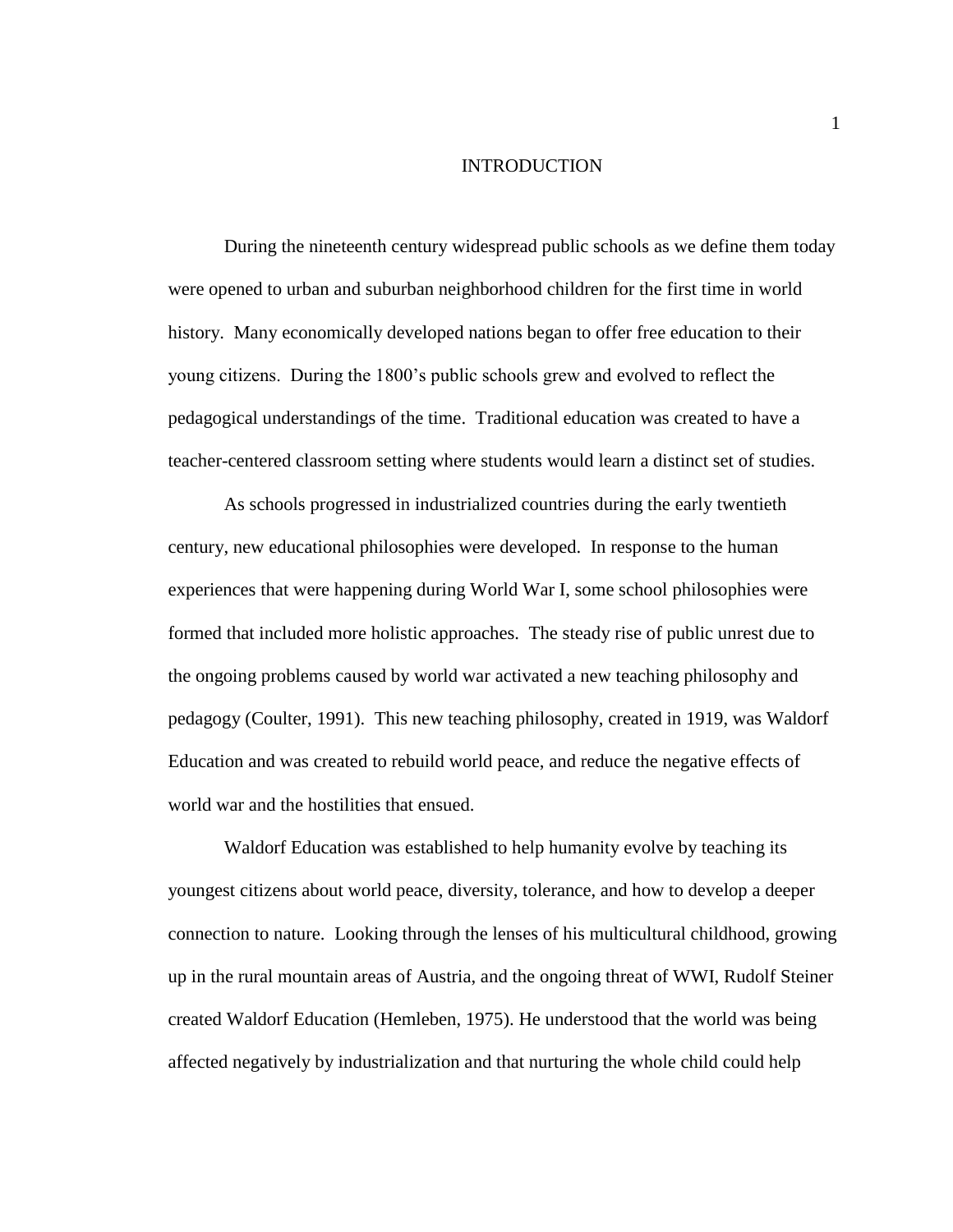bring more peace to humanity (Coulter, 1991). He recognized that humans were heading down a path that could lead to devastation. In response to that realization he created a peaceful approach to education that could help repair some of the cultural and class differences that were broken down by the war in Europe and around the world (Coulter, 1991). Steiner offered hope for a new society, one that could be liberated from the very powerful modern state (Uhrmacher, 1995).

During this time there was steady progress in the scientific understanding of child development. Rudolf Steiner utilized the contemporary views of Child Development as well as his background in working with young people to create a school pedagogy that nurtures the whole child (Hemleben, 1975). He understood that the way to heal and help humanity was to care for and uplift its fledgling citizens.

He intuited that the masculine aspects of war needed to be counter-balanced with the feminine aspects of nurturing the inner child (Coulter, 1991). His pedagogical style would teach young people how to love and cherish the natural and physical world, while at the same time developing a deeper understanding of academics and the arts (Hemleben, 1975). He endeavored to do this by rebuilding the imaginations and senses of the children who had been exposed to a hardened world through the experiences of world war (Coulter, 1991).

Rudolf Steiner created and led the first Waldorf School for the children of the factory workers at the Waldorf Astoria Cigarette Factory. It was called the "Free School" (Coulter, 1991). Emil Molt, the owner of the factory, wanted to open up and offer a school that could serve the factory workers and their children. These workers came from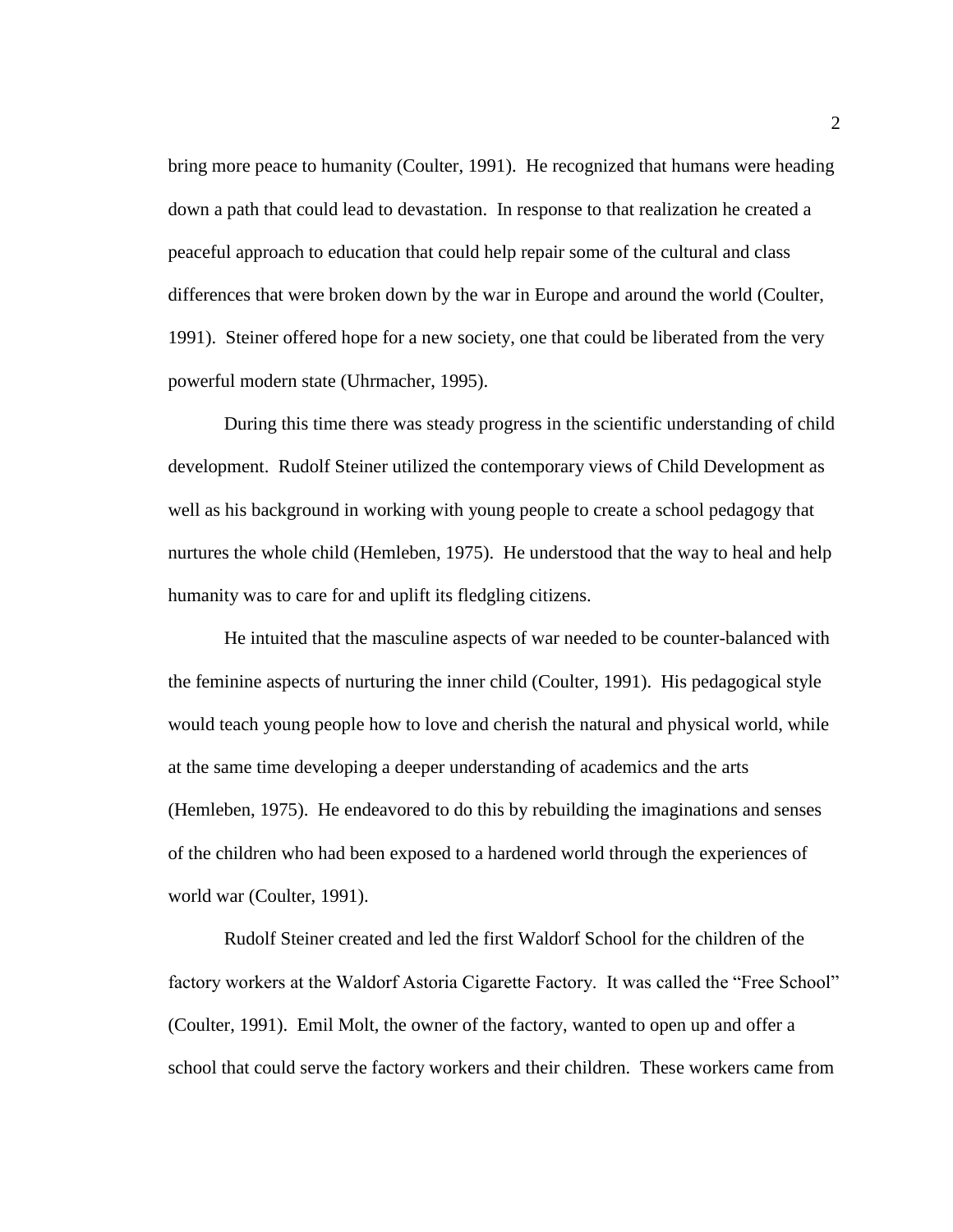diverse cultures, languages, and backgrounds. In collaboration with Emil Molt, Rudolf created a school that was open to all children and had a philosophy that integrated the basic goodness and inner knowing of children, while teaching them academics and arts, and how to open up their hearts (Barnes, 1991; Coulter, 1991; Hemleben, 1975).

Steiner thought that it was important to create an education that would best serve children from diverse backgrounds, languages, cultures, and social classes. He wanted them to acquire the ability to handle overwhelming situations and overcome the hardships of living in an industrial world. He believed that as cultures became more technologically developed they needed to also become more aware of their capacity to become whole human beings and resist the modern pressures toward dehumanization (Easton, 1997).

By creating Waldorf education, Steiner was able to develop a sustainable school philosophy that has lasted 100 years and continues to grow annually around the world. His academic and educational research has been called some of the best-kept secrets of the twentieth century (Barnes, 1991; Dahlin, 2009). His lasting pedagogical ideas have presented important curricular concepts that are widely used in many types of education around the world to this day.

By studying, utilizing, and promoting Waldorf education humanity can rebuild our world for the better. We can heal the disastrous wounds of our past, reshape the philosophy of how to nurture the human race, build trust among the world's citizens, and support the environment and ecosystems of the planet. Waldorf education is a remedy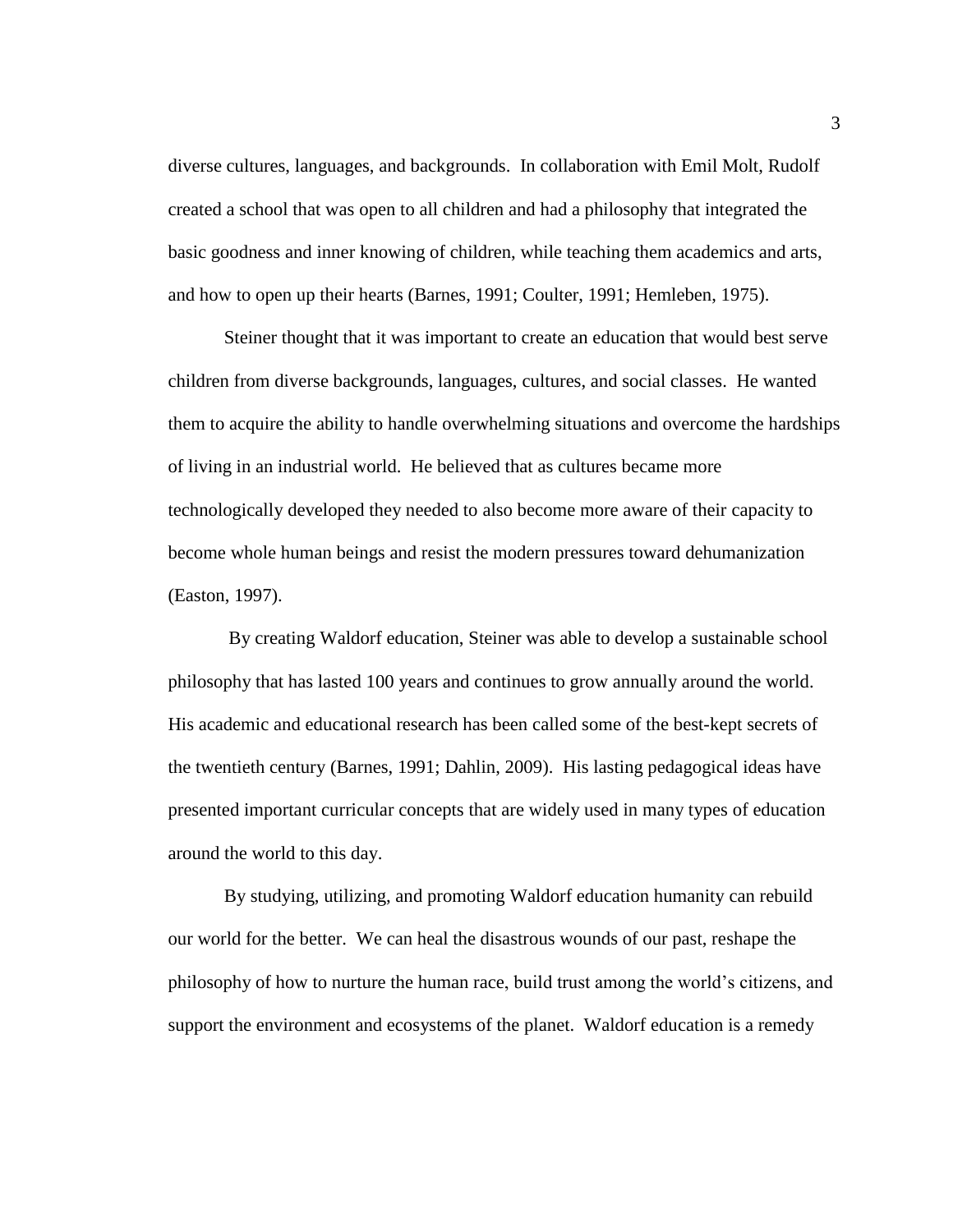for the maladies of mankind and can enlighten and rebuild our future, our stability, and our existence.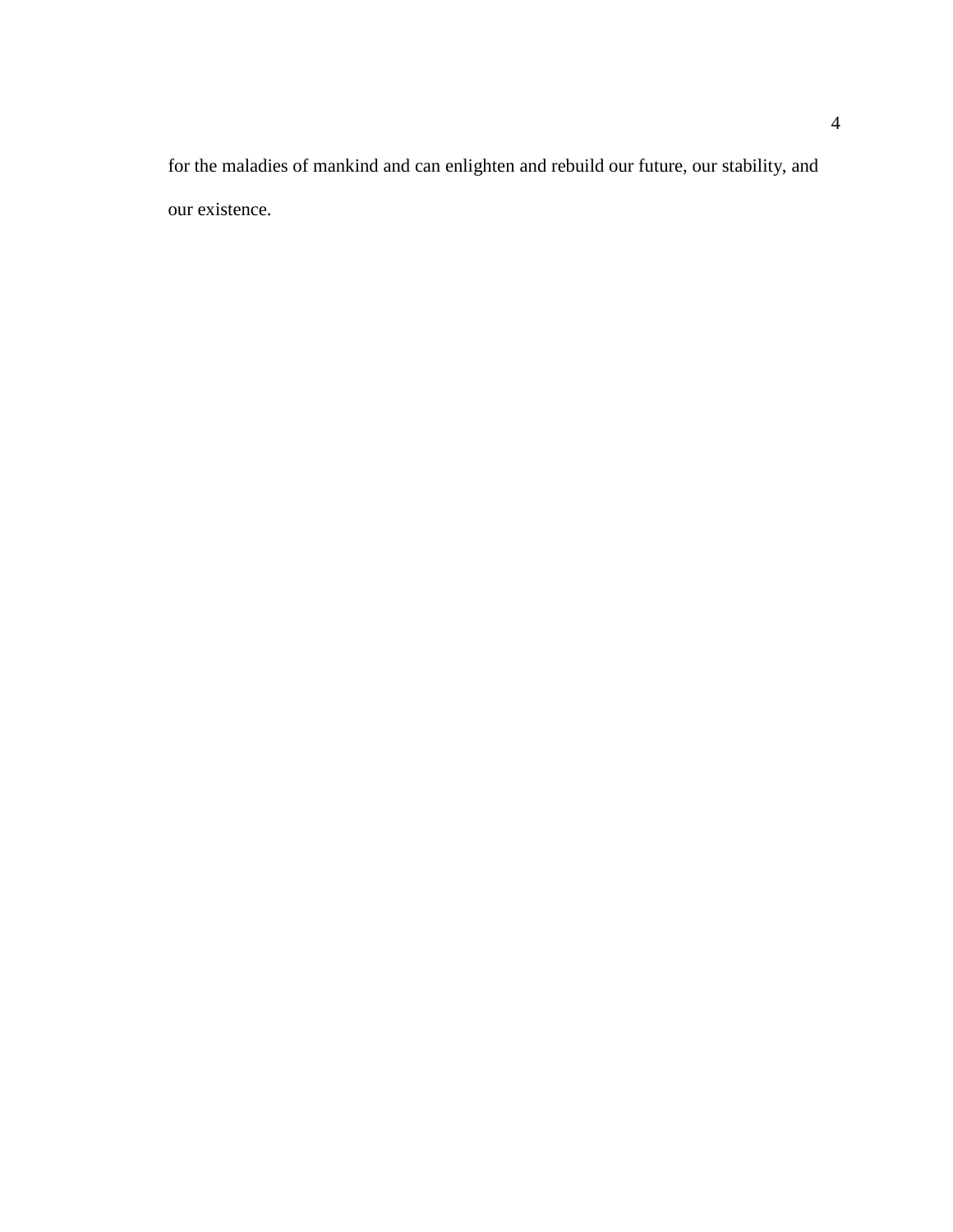#### LITERATURE REVIEW

*Life as a whole is a unity, and we must not only consider the child, But the whole of life; we must look at the whole human being.* Rudolf Steiner

#### Introduction

This literature review will take an in depth look at Rudolf Steiner's Waldorf educational program as well as key elements of its rich philosophy and pedagogy. The themes related to Waldorf Education are fruitful, varied, and numerous. The extensive topics of Waldorf Education and its abundant characteristics cannot be completely covered in this review. Rather, this review will cover several important features that relate to the well-rounded and comprehensive aspects of Waldorf Education. These topics include: educating the whole child; education for the three stages of childhood; early childhood education; and integrated education. This review will attempt to cover these topics while answering the question, "Does this 100 year-old teaching philosophy encourage a more well-rounded and integrated educational experience than traditional public schools?"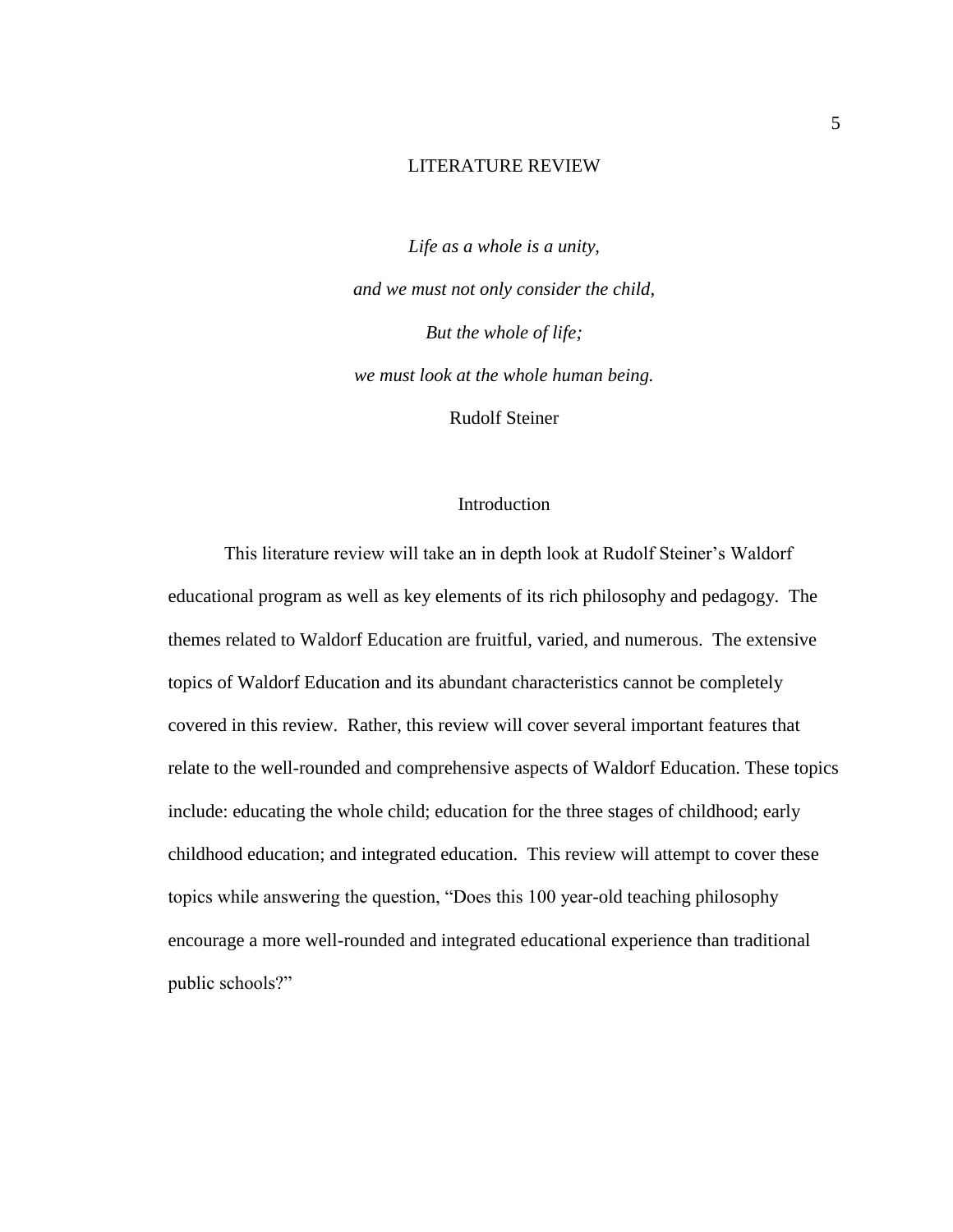#### Educating the Whole Child

Waldorf Education is a school philosophy that encourages educating children through a wide range of learning experiences that nurture the whole child (Foster, 1984; Reinsmith, 1989). In contrast, traditional schools seem to focus almost entirely on only one part of the body, the brain and it's intellectual capacity (Iannone & Obenauf, 1999; Ogletree, 1991). The curriculum used in Waldorf Schools is well-rounded and strives…"to develop the aesthetic, spiritual, and interpersonal sensibilities of the child in ways that enrich, enliven and reinforce intellectual knowing…. by engaging the whole child in the learning process, hands, heart, and head" as stated by Easton (1997, p. 88). This unique curriculum is designed to be appropriate for each of the three stages in succession i.e.: developing the hands in early childhood, the heart in middle childhood, and then the head in later childhood, young adulthood, and beyond.

A significant feature of Steiner's viewpoint is that it is based on the theory of the human being as a threefold individual composed of the body, the soul, and the spirit of mind (Barnes, 1991; Easton, 1997; Foster, 1984; Guthrie, 2003; Nicholson, 2000; Reinsmith, 1989; Uhrmacher, 1995). The human soul, which goes between the body, and the spirit of mind, has the ability to will, feel, and think (Easton, 1997; Guthrie, 2003; Nicholson, 2000; Reinsmith, 1989; Uhrmacher, 1995). According to Steiner and his Waldorf educational philosophy, it is the purpose of education to exercise and care for the body, the soul, and the spirit of mind. Education needs to nourish the body, the soul, and the spirit of mind to become receptive, adaptable, and readily accessible to the individual human ego later in adult life (Guthrie, 2003).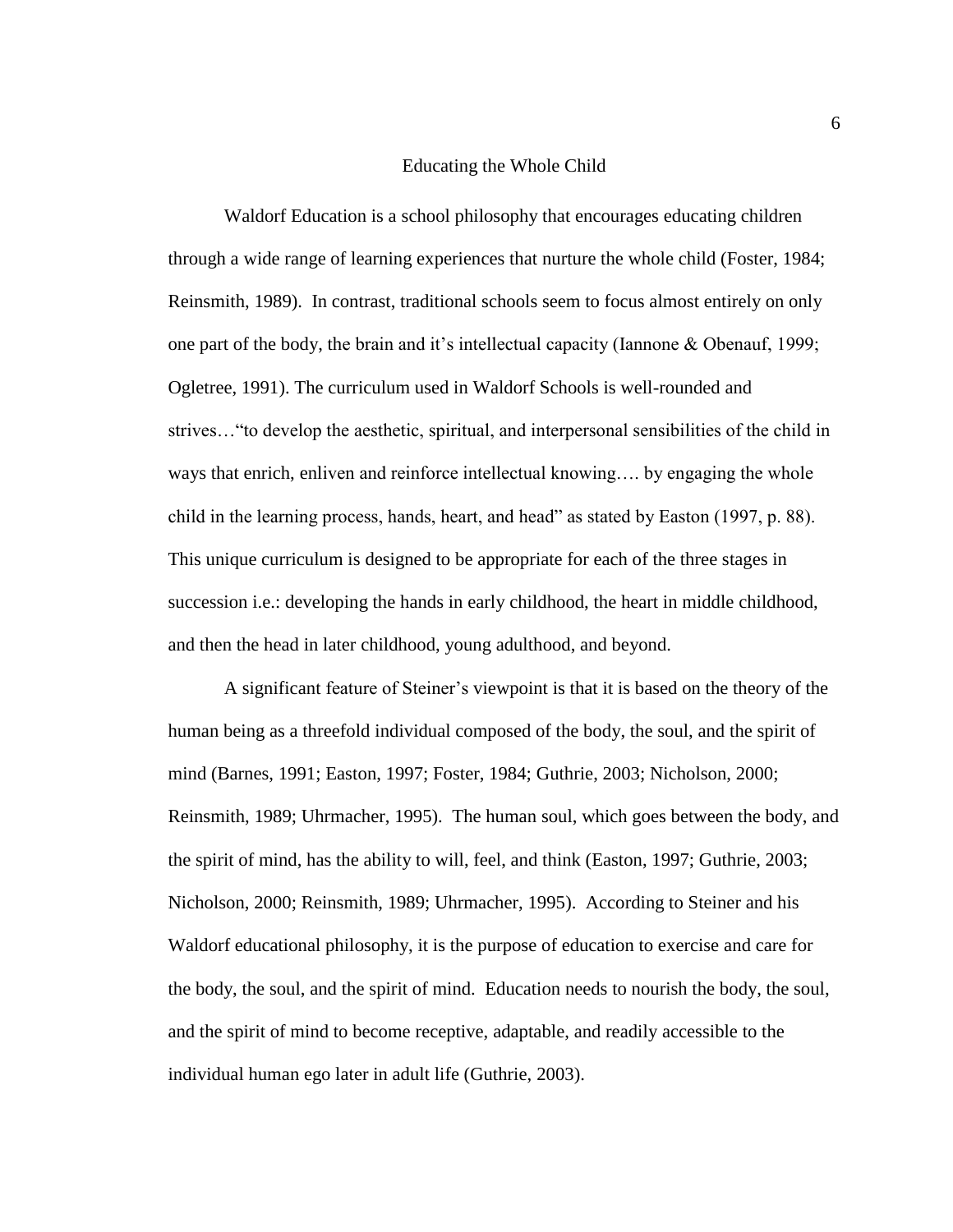This connection of the body, soul, and spirit of mind unfolds into three developmental stages on the path to adulthood: early childhood, middle childhood, and adolescence. To obtain full expression of the human self as an adult, a child must go through these three stages that last approximately seven years each (Barnes 1991; Easton, 1997; Guthrie, 2003; Reinsmith, 1989; Uhrmacher, 1995). These seven-year stages allow the human being to: be fully nurtured; be given time to completely develop; and cultivate and care for all of the distinct aspects of the body, soul, and mind.

Often, during these three phases of childhood, children are exposed to the onesided teaching methods of traditional schools. These methods seem to limit the true rewards of education in childhood by teaching solely to the mind with an emphasis on reading and writing in the grades, kindergarten, and early childhood (Clouder, 2004; Hutchins, 2009). Teachers and psychologists have compelling evidence that premature intellectual development may delay learning and cause emotional and social problems for students during their school career (Ogletree, 1974). Emphasis on premature intellectual development undervalues deeper thought processes while focusing only on the 'spirit of the mind' (Nicholson, 2000; Ogletree, 1974) and neglecting the body and soul. The traditional approach to education teaches only to the left side of the brain, while neglecting the right side of the brain, and limiting the cognitive capacities of children (Petrash, 2010). Ogletree (1974) states, "What may be sacrificed is the full development of the brain" (p. 350). By developing less of their brain capacity, traditional school students potentially become economically obsolete with their limited skillset (Petrash,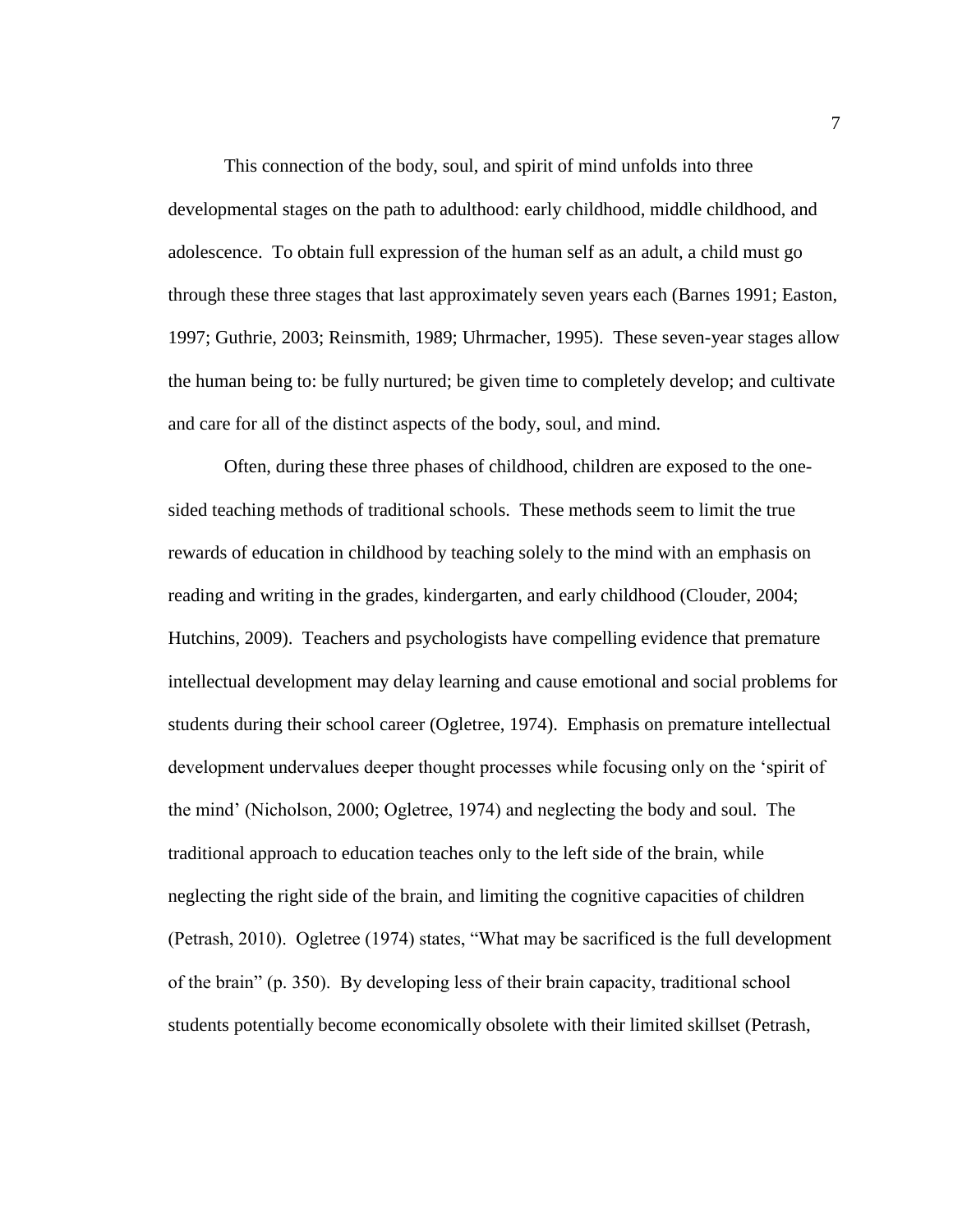2010). As they are growing into young adults many of these students do not develop to their full capacity and potential.

Waldorf Education is a school philosophy that encourages educating children through a wide range of learning experiences that nurture the whole child. The curriculum used in Waldorf Schools is well-rounded and strives to develop the aesthetic, spiritual, and interpersonal sensibilities of the child in ways that enrich, enliven and reinforce intellectual knowing (Easton, 1997; Hemleben, 1975). After completing a Waldorf school experience many students have said they recognize that the arts curriculum plays a significant role in the process of learning to think holistically about what is important in life. Many of these students have strong social interests that transcend their own self-involvement: the desire to help less privileged people, protect animals, and preserve the natural environment (Easton, 1995). Waldorf school philosophy nurtures the engagement of, "the whole child in the learning process, head, heart, and hands" (Easton, 1997).

The fullest expression of a child's potential is supported through a Waldorf Education that nurtures the whole child during the course of the three developmental phases of willing, feeling, *and* thinking (Chauncey, 2006; Easton, 1997; Nicholson, 2000; Ogletree, 1974; Petrash, 2010; Smolen, 1998; Uhrmacher, 1993). Guthrie (2003) states, "The true fruits of education in childhood come to full expression in the later years of human life" (p. 2365). This full fruition of the human potential evolves through the gentle development of all three stages of childhood (Barnes, 1991). If we want our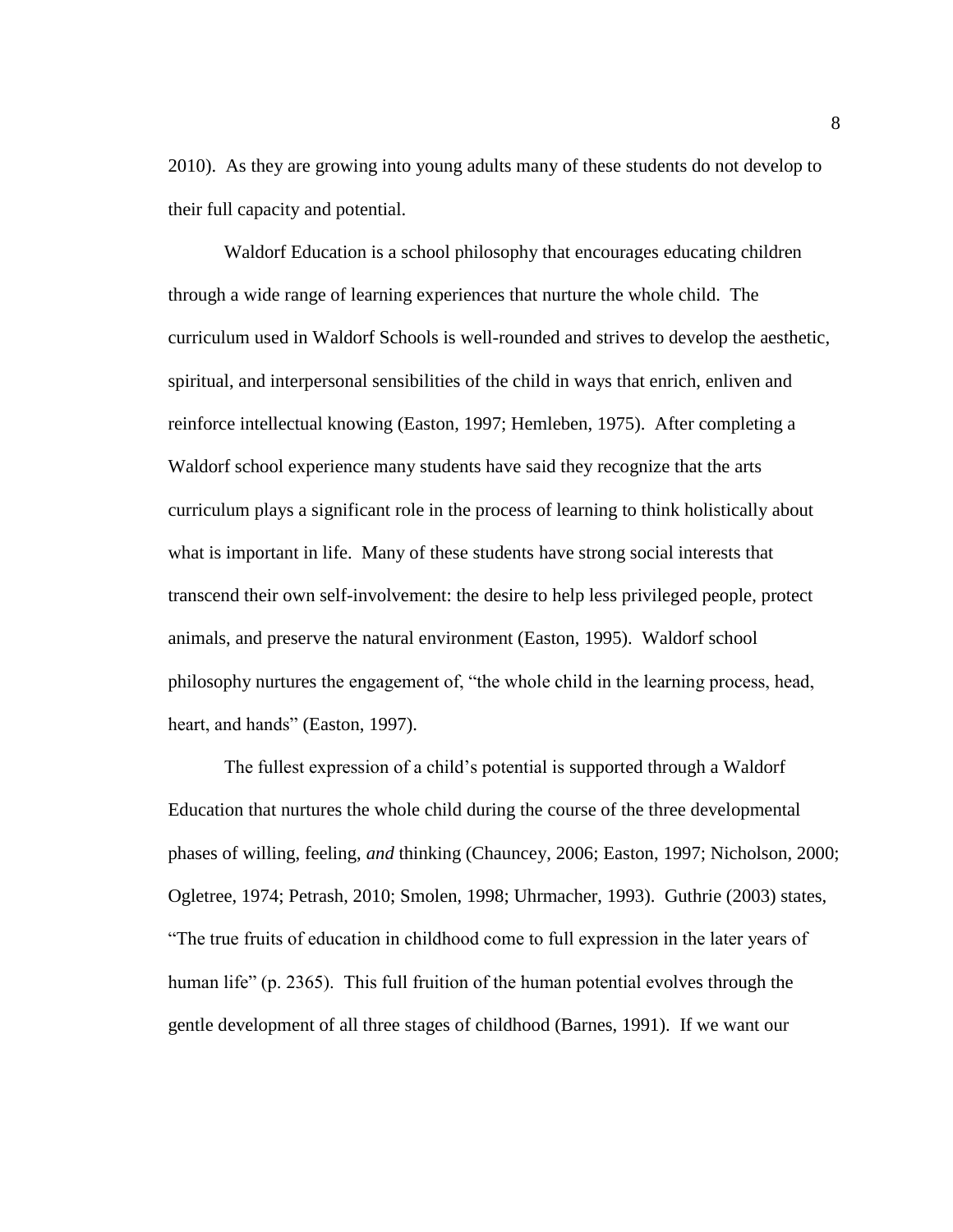children to fully develop all parts of their lives than we must, as educators, nurture the development of the body, the soul, and the spirit of mind.

### Education for the Three Stages of Childhood

Steiner transferred the developmental process of educating the whole child into his educational pedagogy. The three stages were carefully thought out and organized into a curriculum that followed the development of children at each age and stage of their formative years (Barnes, 1991; Easton, 1997; Guthrie, 2003; Larrison et al., 2012; Nicholson, 2000; Reinsmith, 1989) (Appendix A). Fundamental to Steiner's educational philosophy is the progression of the body, the soul, and the spirit of mind harmonizing together through the three stages of willing, feeling, and thinking (Reinsmith, 1989; Uhrmacher, 1995). Through traditional education only one stage of the young human is nurtured, the stage that develops the mind and thinking (Petrash, 2010). This traditional school philosophy of developing the mind and thinking is meant for the older adolescent childhood experience, not for the early childhood and middle childhood experiences.

Formal education overlooks the importance of teaching to the stage of development the child is in. Rather, it teaches abstract concepts to students beyond their level of ability and can actually damage their self-esteem and formal learning later on (Clouder, 2004; Hutchins, 2009; Larrison et al., 2012; O'Connor & Angus, 2014; Ogletree, 1974; Ogletree, 1991). The full expression of a young child growing up to adulthood rises through the development of all three phases of childhood, not just the development of the thinking phase (Reinsmith, 1989; Smolen, 1998; Uhrmacher, 1995).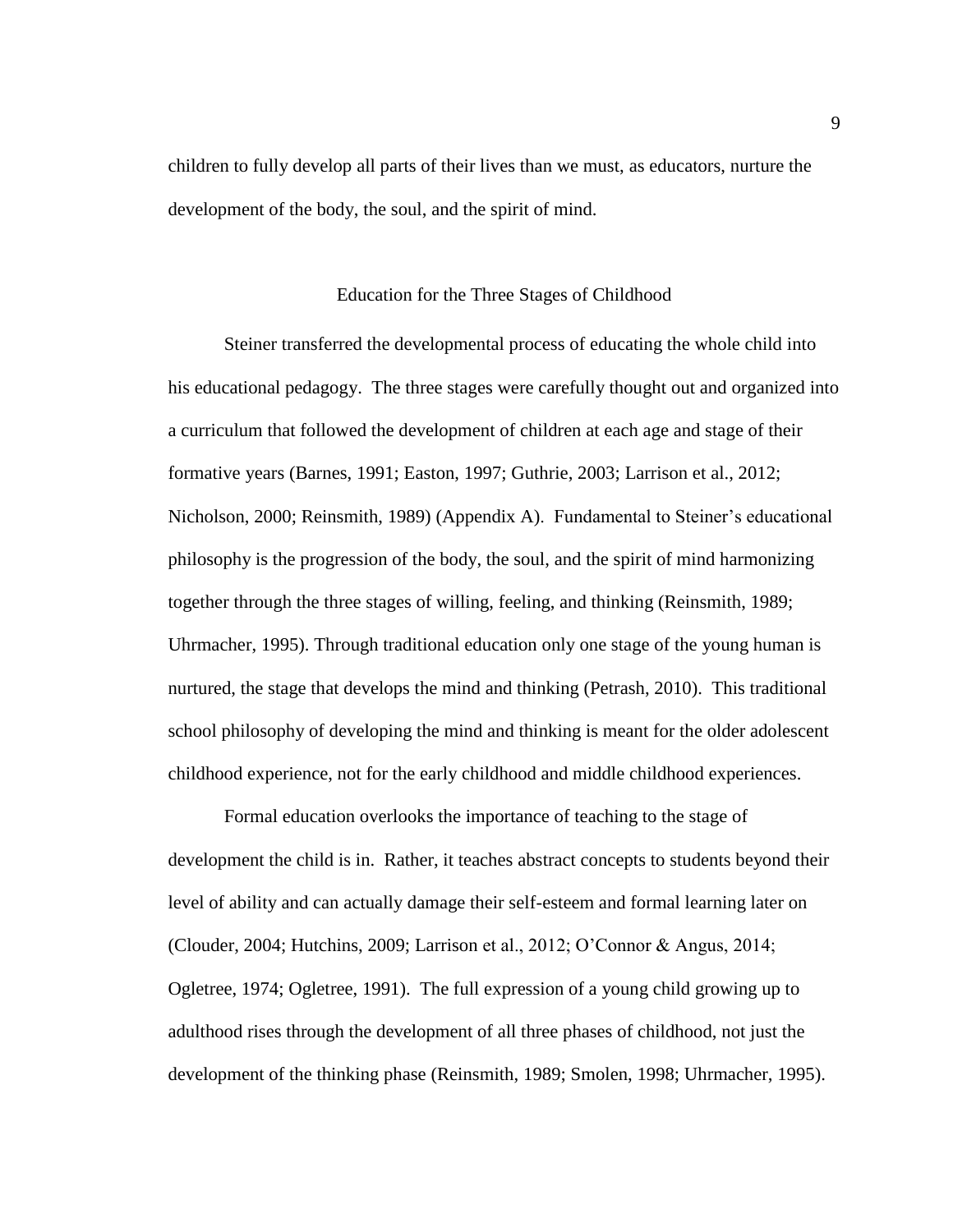Children must experience all three stages of willing, feeling, and thinking to fully progress into their maximum abilities and strengths for their early life and their whole existence over time.

During the first phase, from birth to about seven years old, the life body gradually enters the physical body, which ends in the change of teeth. During the second phase, from seven to fourteen years, the soul body accesses the physical body that results in the reproductive changes that occur at puberty. In the last phase, from fourteen years old and ending around age twenty-one, the ego slowly imbues the life body, the physical body, and the soul body (Barnes 1991; Easton, 1997; Guthrie, 2003; Reinsmith, 1989; Uhrmacher, 1995). This ultimate culmination creates the individual's ability to have greater knowledge and to be aware of it. Guthrie (2003) states, "Consciousness is transformed into self-consciousness" (p. 3265). These three stages, fully experienced through Waldorf Education, culminate the young human into a wholly advanced being (Barnes, 1991; Easton, 1997; Guthrie, 2003; Marshak, 2003; Reinsmith, 1989).

#### Stage One: Zero to Seven Year Olds

Throughout the first phase the young child, from zero to seven years old, learns from the cognitive faculty of imitation (Nicholson, 2000). The body initiates willing through physical development and by copying what is demonstrated. By utilizing imitation the child is able to connect to their immediate environment and engage their own will (Barnes 1991; Easton, 1997; Guthrie, 2003; Reinsmith, 1989; Uhrmacher, 1995). Intellectualization is not yet developed (Guthrie, 2003). Rather, the awakening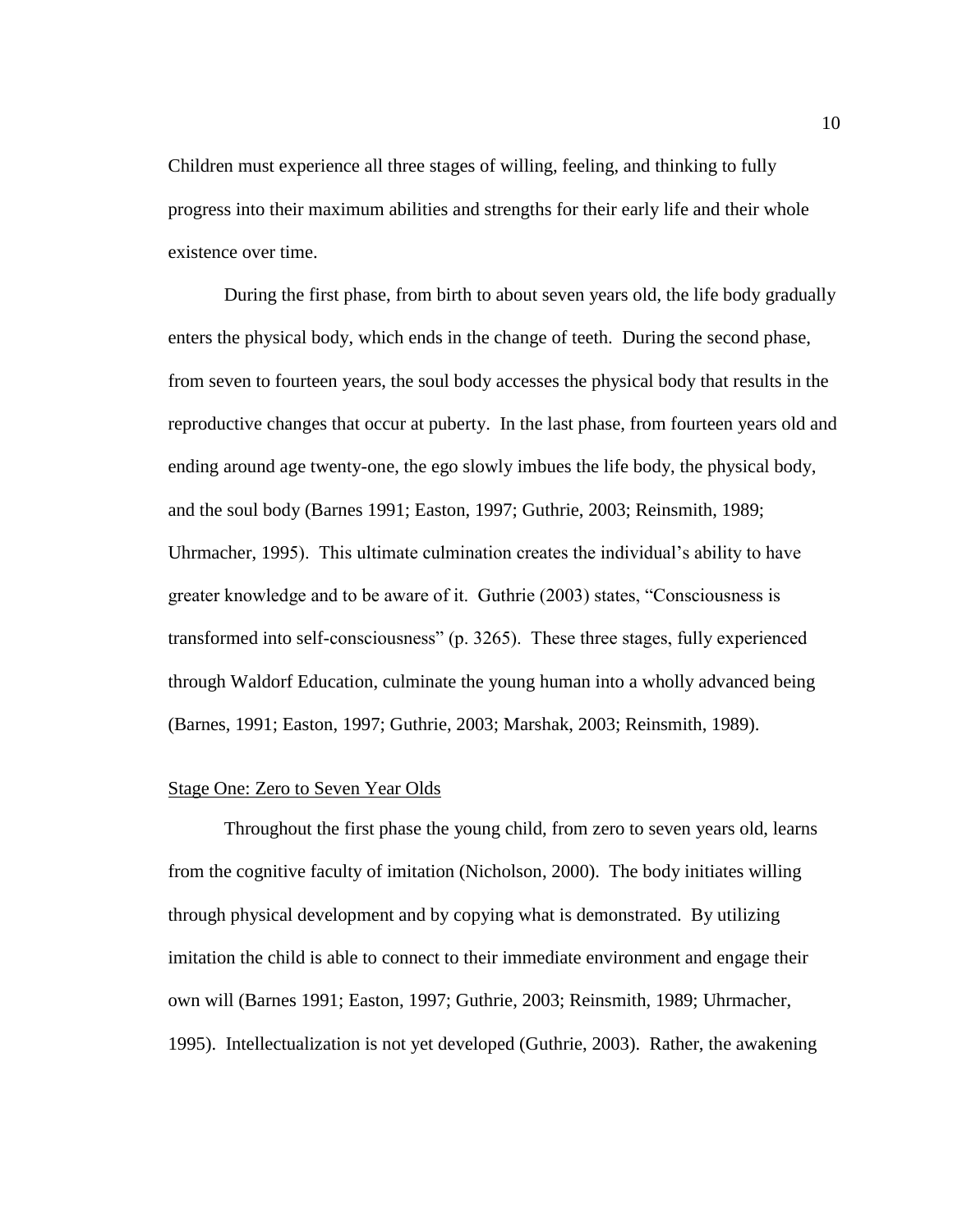aptitude of imagination is extremely aware and open for the very young child (Barnes, 1991; Easton, 1997). The imagination works with simulation and replication to develop the physical body.

The zero to seven year old absorbs the world mainly through their five senses and responds in the most active way of showing their awareness, through imitation. All senses speak to the infant, toddler, preschooler and primary school student while sounds, touch, gestures, light and emotions are sensitively comprehended (Barnes, 1991). Barnes (1991) states, "These influences are absorbed by the still-malleable physical organism and affect the body for a lifetime" (p. 52). Transitioning very young children to a formal classroom setting, and rushing them into a scholastic environment with limited free play and few imitative processes, is an unnecessary and unhelpful disruption to a child's natural learning (Clouder, 2003; Hutchins, 2009; Larrison et al., 2012; Marshak, 2003; O'Connor & Angus, 2014).

In order to develop children to their full capacity, adult caregivers of the very young need to create environments that are worthy of children's imitation and their physical development (Barnes, 1991; Easton, 1997; O'Connor & Angus, 2014). Very young children are extremely aware of and connected to their physical surroundings. There should be plenty of opportunity for imitation, physical activity, and creative play. In the classroom environment stories, songs, puppet shows, quality materials, and imaginative lessons are necessary to help develop a zero to seven year old to their fullest potential (Barnes, 1991; Easton, 1997; Guthrie, 2003; Lyon, 2016; O'Connor & Angus, 2014). If the classroom environment is conducive to play and imaginative replication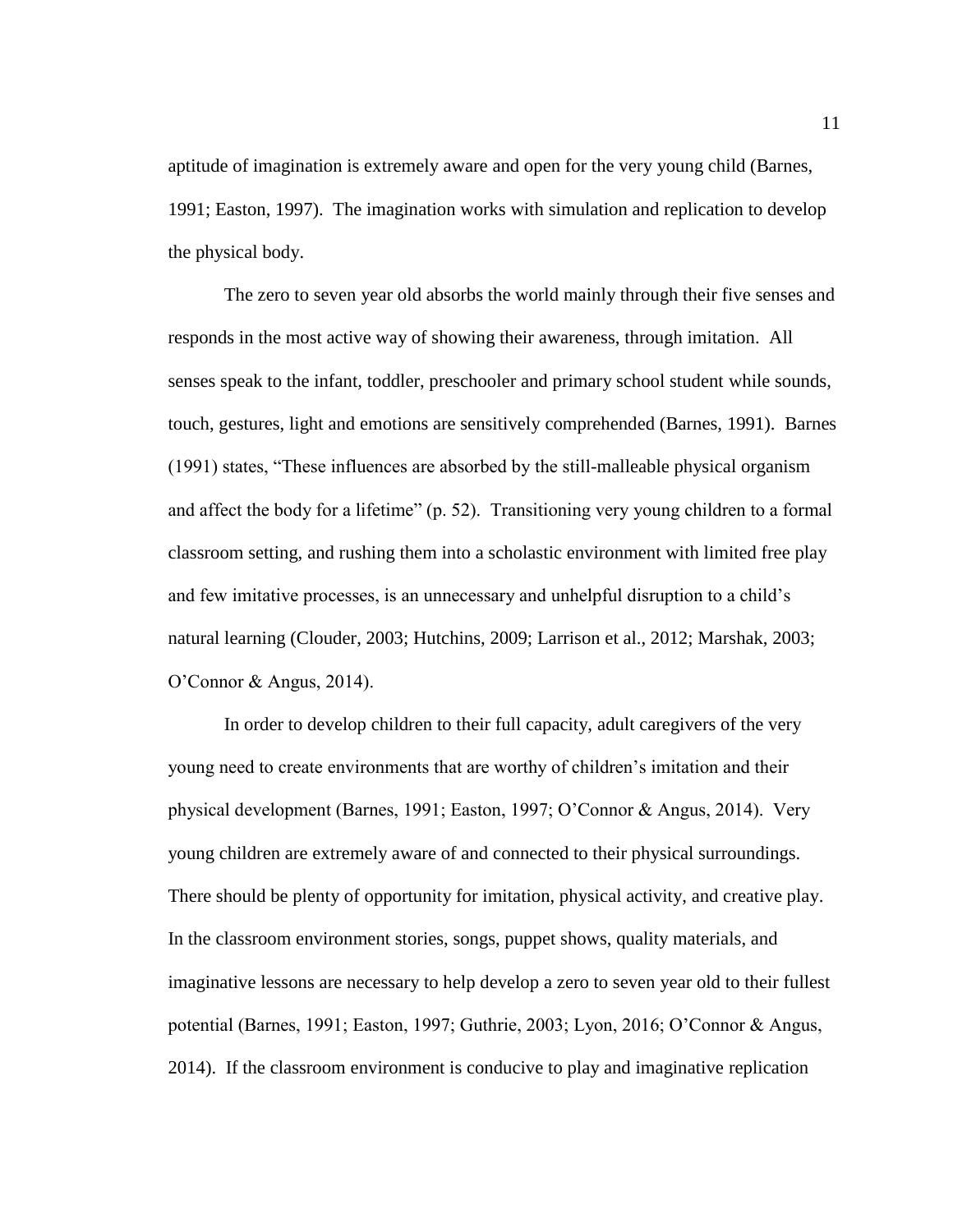then students will have the ability to develop their brain to its maximum capacity. Playfulness, physical activity, and imagination are the fundamental characteristics for the development of genius (Petrash, 2010). Imagination, imitation, well thought out classroom environments, interactive learning, and play are all vital to young children reaching their greatest potential during this early time of their lives (Clouder, 2004; Hutchins, 2009).

Allowing the zero to seven year old child to focus on the important task of developing their physical body through play first, can encourage the child to reach complete bodily health and vitality needed later in life (Barnes, 1991; Reinsmith, 1989). Pushing very young children, in traditional education, to meet the impulsive, intellectual demands of early cognitive learning robs them of true health in their overall lifetime (Barnes, 1991; Hutchins, 2009; Larrison et al., 2012). Young students need to be playing, doing movement activities, and learning through kinesthetic interchanges (Darian, 2012). Educating the very young child with lively lessons that encourage physical growth, language development, and curiosity, will naturally lay a solid foundation for the later development of imagination, feeling, and thinking that comes during the second stage of childhood development (Barnes, 1991; Easton, 1997). Play is essential for young children to fully progress all the way through the first stage of development.

Educators must support their very young students to evolve gently, on their own timeline (House, 2013; Marshak, 2003). If educators push children to learn skills when they are not developmentally ready, as in many traditional school programs, there are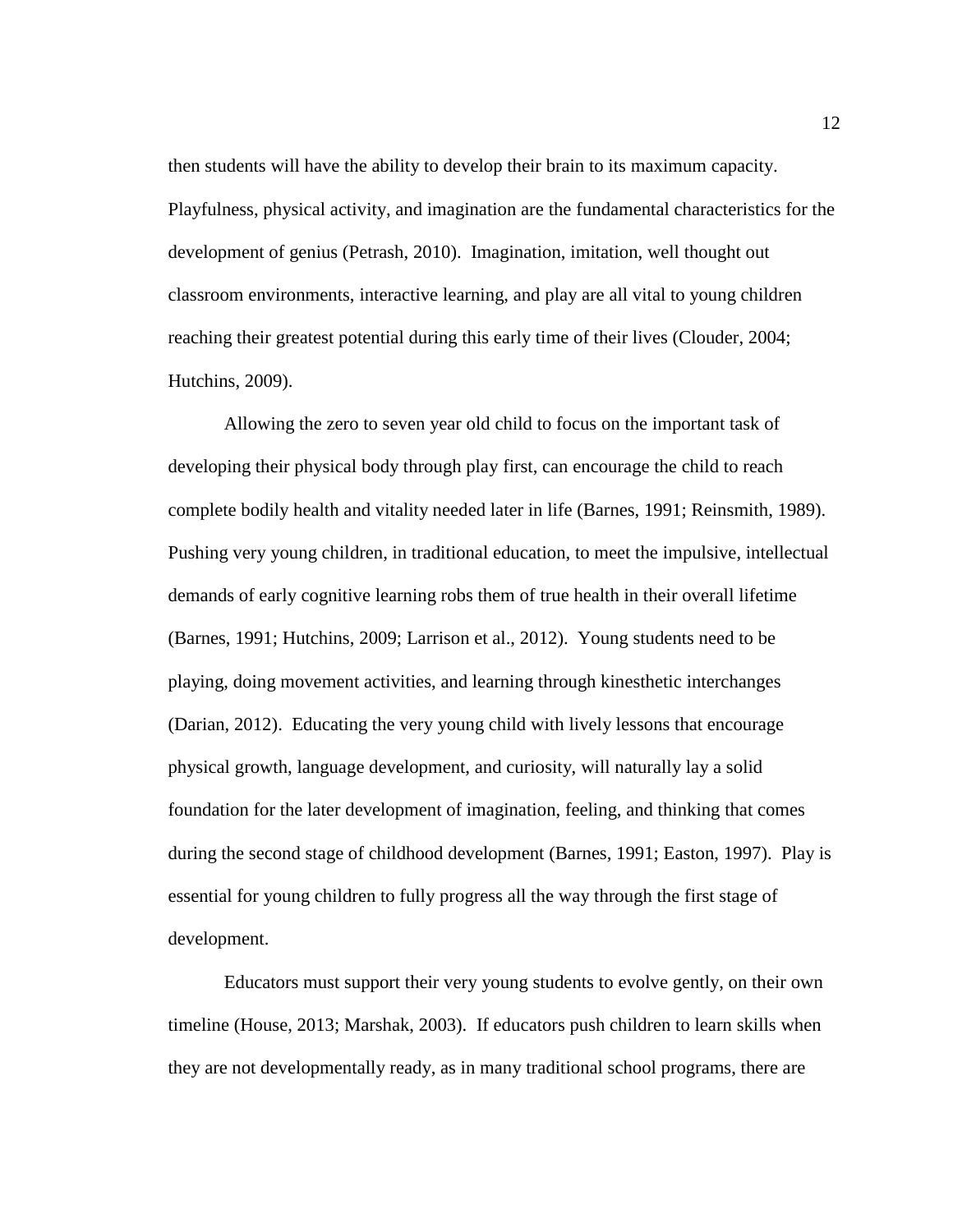risks of frustrating children, increasing their anxiety, damaging their self-esteem, and negatively impacting their long-term motivation to learn (Hutchins, 2009; Larrison et al., 2012; O'Connor & Angus, 2014; Uhrmacher, 1995). Allowing the young child to mature properly will insure that she is ready for the second phase of childhood development and the school achievement that comes with this phase (Hutchins, 2009).

#### Stage Two: Seven to Fourteen Year Olds

The second stage of development, also called middle childhood, begins when children are around seven years old and progresses until they are about fourteen years old. At the beginning of this stage we see the second set of teeth visibly pushing out the first set. This bodily change brings forth the child's greater physical development and the perceptible breaking through of the etheric body (Guthrie, 2003; Uhrmacher, 1995). The etheric body, meaning the life force or vital energy of the child, is released and becomes the vehicle for the development of character, temperament, habits, feelings, and memory (Guthrie, 2003). The influential forces that formed the child are released and evolve into a deeper awakening of the imagination and feeling (Guthrie, 2003; Reinsmith, 1989; Uhrmacher, 1995). Now the child is ready to explore the whole world as she did in the first stage of development, but on a more conscious and emotionally aware level (Reinsmith, 1989).

The most important element of these seven years is the development of the inner soul or "feeling life" (Reinsmith, 1989, p. 81). The inner soul is transformed through the use of the imagination and by being involved in interactive endeavors (Barnes, 1991;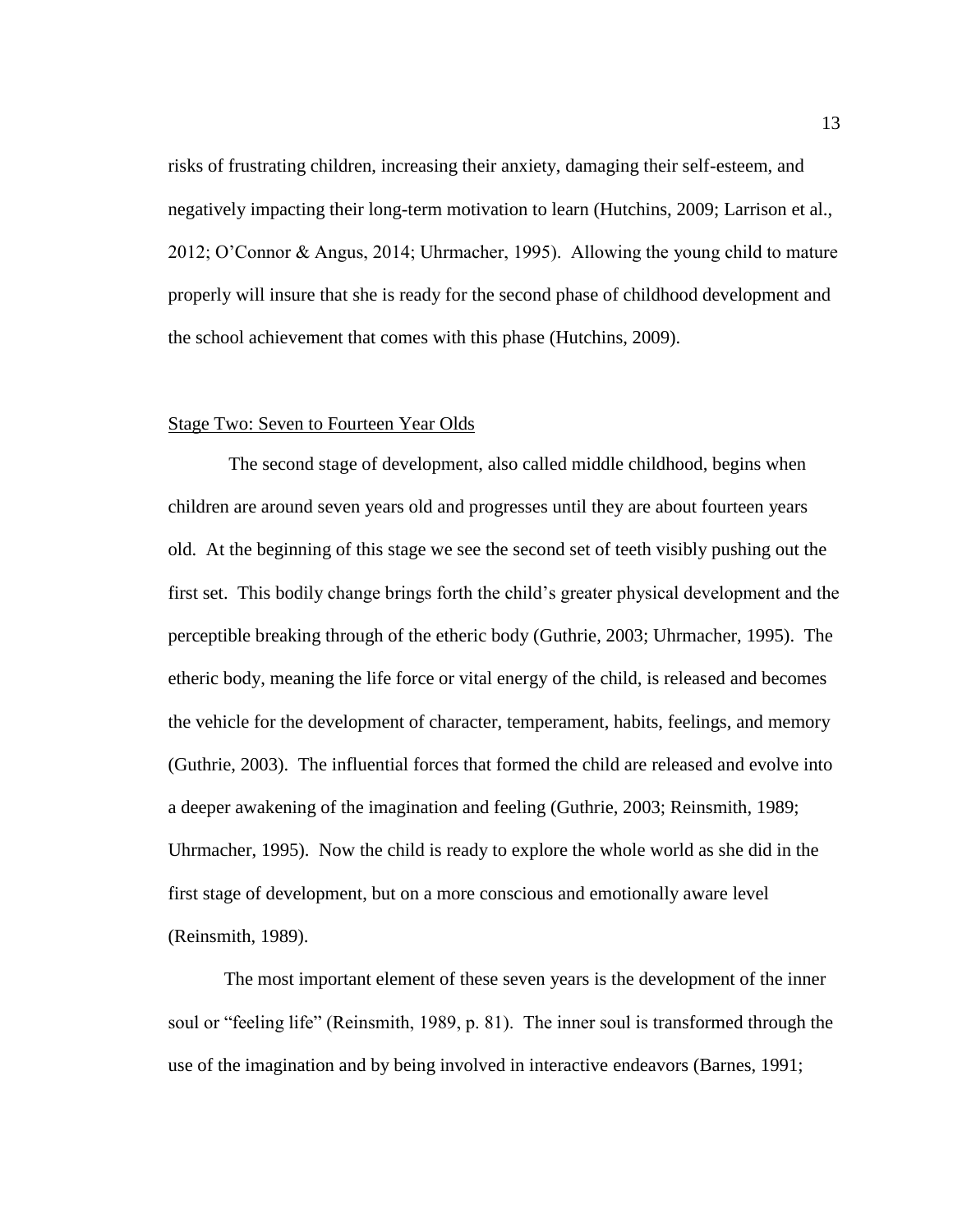Easton, 1997; Guthrie, 2003; Iannone & Obenauf, 1999; Nicholson, 2000; Ogletree, 1974). Elementary children embark on the expansion of their inner nature through the disciplined force of imagination (Reinsmith, 1989). Human feeling and emotional awakening through the imagination are the primary concentrations of this stage of development (Guthrie, 2003; Reinsmith, 1989; Uhrmacher, 1995). These elementary years are the time for educating young students through academic lessons that ignite the active imagination to open up the "feeling intelligence" (Barnes, 1991, p. 53).

This "time of feeling" (Uhrmacher, 1995, p. 390) and inward formation permits teachers to work on the children's development of habits and memory in their academic endeavors. This is the time to: learn the four math operations in first grade through kingdom stories; memorize math facts through circle multiplication; understand harder math concepts through world stories and drawings; and create beautifully illustrated math fraction trees or place value tables. Traditional education seems to miss the opportunity of this stage by primarily teaching to the cognitive functions of the child (Larrison et al., 2012; Nicholson, 2000; Uhrmacher, 1991). In contrast, Waldorf Education helps children to awaken their feelings, and become artists as well as scholars through the academic world presented by story, parable, legend, and myth (Barnes, 1991; Easton, 1997; Guthrie, 2003; Iannone & Obenauf, 1999; Ogletree, 1974; Reinsmith, 1989). Children draw sustenance from integrated educational encounters that advance conscious feelings connected to their inner being. This feeling of consciousness helps them to develop academic capabilities as well (Easton, 1997). Waldorf Education imbues the feeling sense into every aspect of the elementary student's learning experiences (Barnes,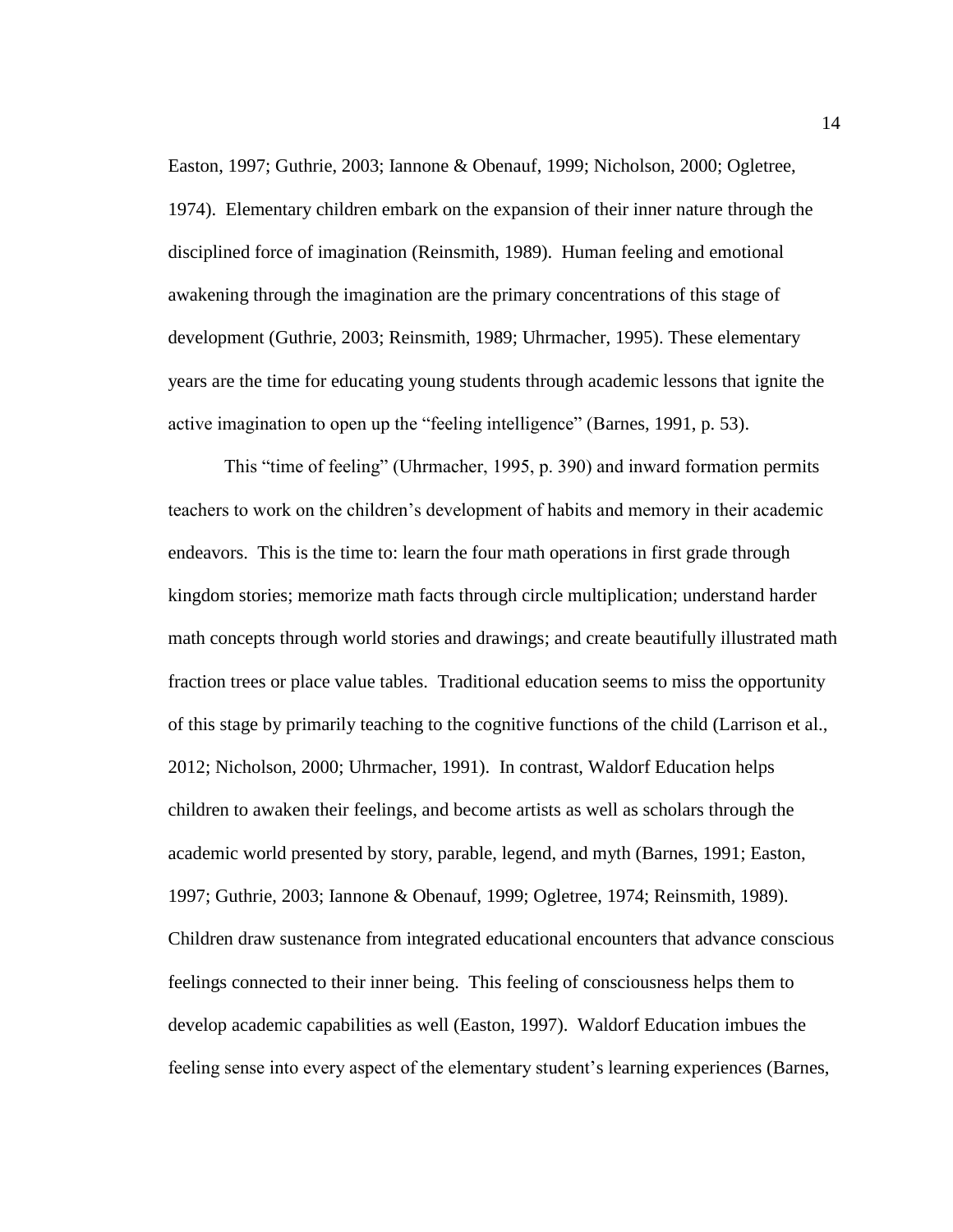1991; Easton, 1997; Guthrie, 2003; Nicholson, 2000; Reinsmith, 1989). This is why these seven years of middle childhood are referred to as the golden years of *feeling*, thinking, and learning (Edmunds, 1975).

During the middle childhood years from second grade to eighth grade the educator's goal is to…"transform all that the child needs to know about the world into the language of the imagination" as stated by Barnes (1991, p. 52). Barnes (1991) further goes on to say, …"Whatever speaks to the child's imagination and is truly felt, stirs and activates the feelings and is remembered and learned" (p. 53). The child sees the world through the eyes of an artist and imagines the pictorial world more consciously (Ogletree, 1974; Reinsmith, 1989). Global stories and math concepts come alive through opportunities to create mental pictures that do not require immediate interactive experience, as in the first stage of development (Ogletree, 1974; Uhrmacher, 1995).

When children are able to use their imaginative capacities they can envision the natural world more clearly (Kane, 2011; Reinsmith, 1989). The expanded emotional awareness and sense development of middle childhood students are prerequisites to introducing all forms of science in more complex formats. This ability to visualize the environmental world more readily, lends itself to teaching science lessons on a deeper level.

It is this development of the faculty of feeling through imagination which lies at the foundation of Goethean science and Waldorf education (Oberski & McNally, 2006). Steiner edited the nineteenth century philosopher Goethe's technical studies. These works included studying science and developing a philosophy of the experiential miracle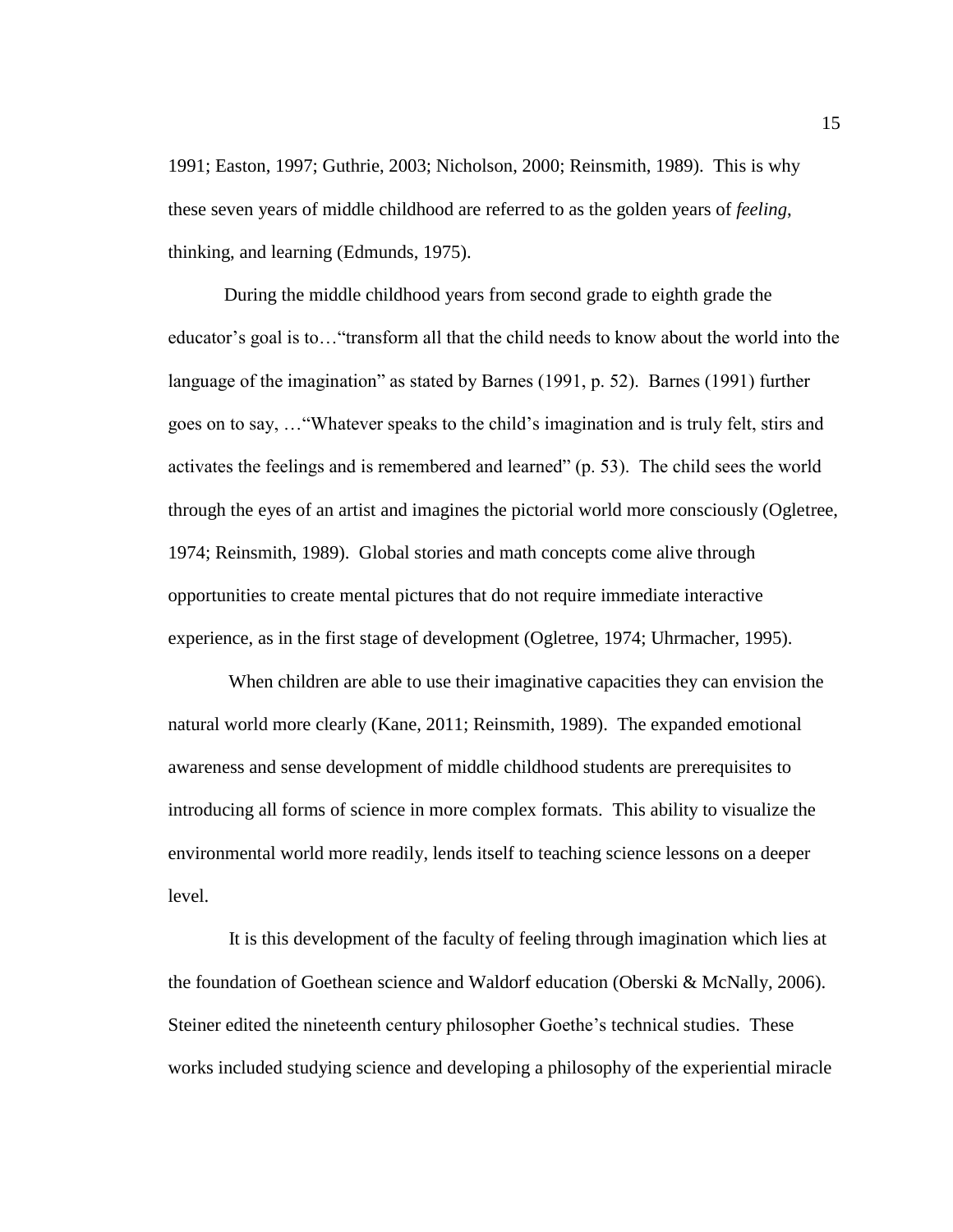of nature (Oberski & McNally, 2006). Steiner used this understanding of Goethe's work, to connect the phenomenon of the natural world to the holistic and spiritual insights of human nature and the middle childhood experience (Oberski & McNally, 2006).

Science is an important part of the curriculum that is more intricately taught (Nicholson, 2000) during this middle stage of child development and then again in late childhood. In Waldorf education science comes alive through experiencing the biological, physical and social sciences more deeply in all the grades (Easton, 1997; Kikas, 1998; Uhrmacher, 1995). The Waldorf curriculum encourages teachers to have students research animals in fourth and fifth grade, take multiple field trips to nature in Transitional kindergarten through eighth grades, and participate in elaborate and interesting science experiments in junior high school (McComas, 2008). In third grade students go on a farm trip where they work on a ranch with cultivating tools; interact and care for farm animals; and learn about how foods are sustainably grown, harvested, or garnered from the animals. They continue to experience 4H programs where they study various animals through the grades; visit local farms or community gardens; or have specialists visit the classrooms with expertise in wild or domestic animals. They also visit local parks, nature centers, or ecosystems to learn about biology, oceanography, physics, mineralogy, geography, and geology (Kikas, 1998; Uhrmacher, 1995; Wright, 2013). They participate in several backpacking trips in grades six through eight. The Science curriculum is more developed and emphasized through hands-on, interactive lessons that are taught during this second stage of childhood in Waldorf education (Uhrmacher, 1995).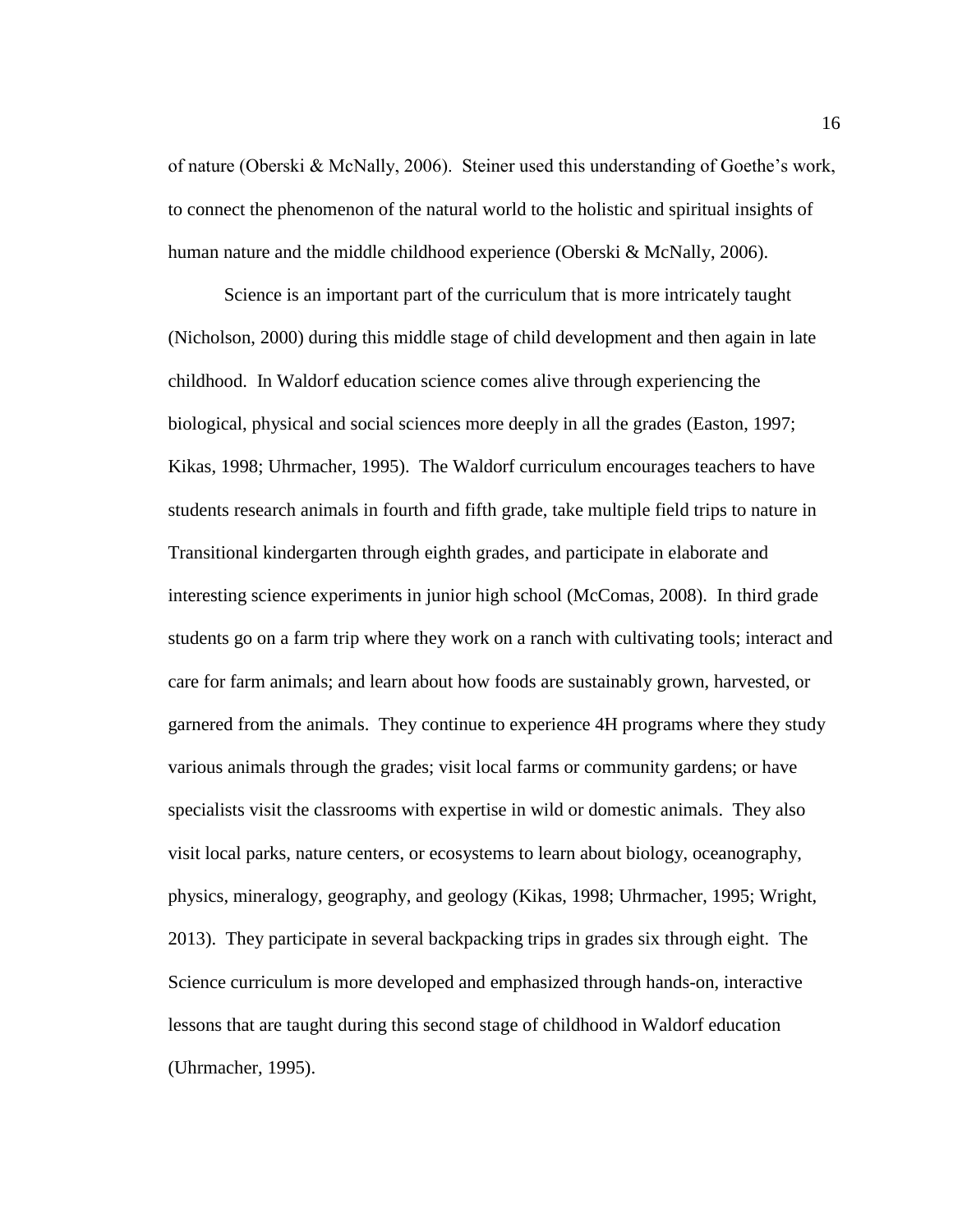In contrast to the rich middle childhood experience of Waldorf education, traditional education seems to predominantly use a simpler method of teaching. It teaches only to the mental capacities of students. Unfortunately traditional education appears to mainly focus on objective goals related to the functions of reading and writing, and the conventions of spelling and grammar (Larrison et al., 2012; O'Connor & Angus, 2014; Souto-Manning &James, 2008). The nurturing sense of feeling through imagination, which is integral to the development of the middle childhood student, is lost to mechanics. But in Waldorf Education students develop new capacities through their blossoming imaginations by experiencing art, animated stories, directed play, interactive science, nature connections, empathy building, handworking lessons, assorted musical skills, collaborative math, and transcendental mythology (Iannone & Obenauf, 1999; Ogletree, 1974; Petrash, 2010).

During middle childhood Waldorf students are exposed to a wide variety of visual, auditory, tactile, musical, artistic, and kinesthetic lessons (Easton, 1997; Petrash, 2010). Through this integration and differentiation of lessons children connect more deeply to their feelings and their five senses. This is a time when the five senses are stimulated through differentiation of activities (Easton, 1997) like creative movement, playing musical instruments, learning in the outdoors, knitting socks or hats, designing a wide range of artistic presentations, listening to magical stories, and learning academic lessons through hands-on activities. These types of learning help to get the innovative juices of the body, spirit and mind flowing. This creative flow of the imagination helps students to learn all subjects more consciously (Kane, 2011).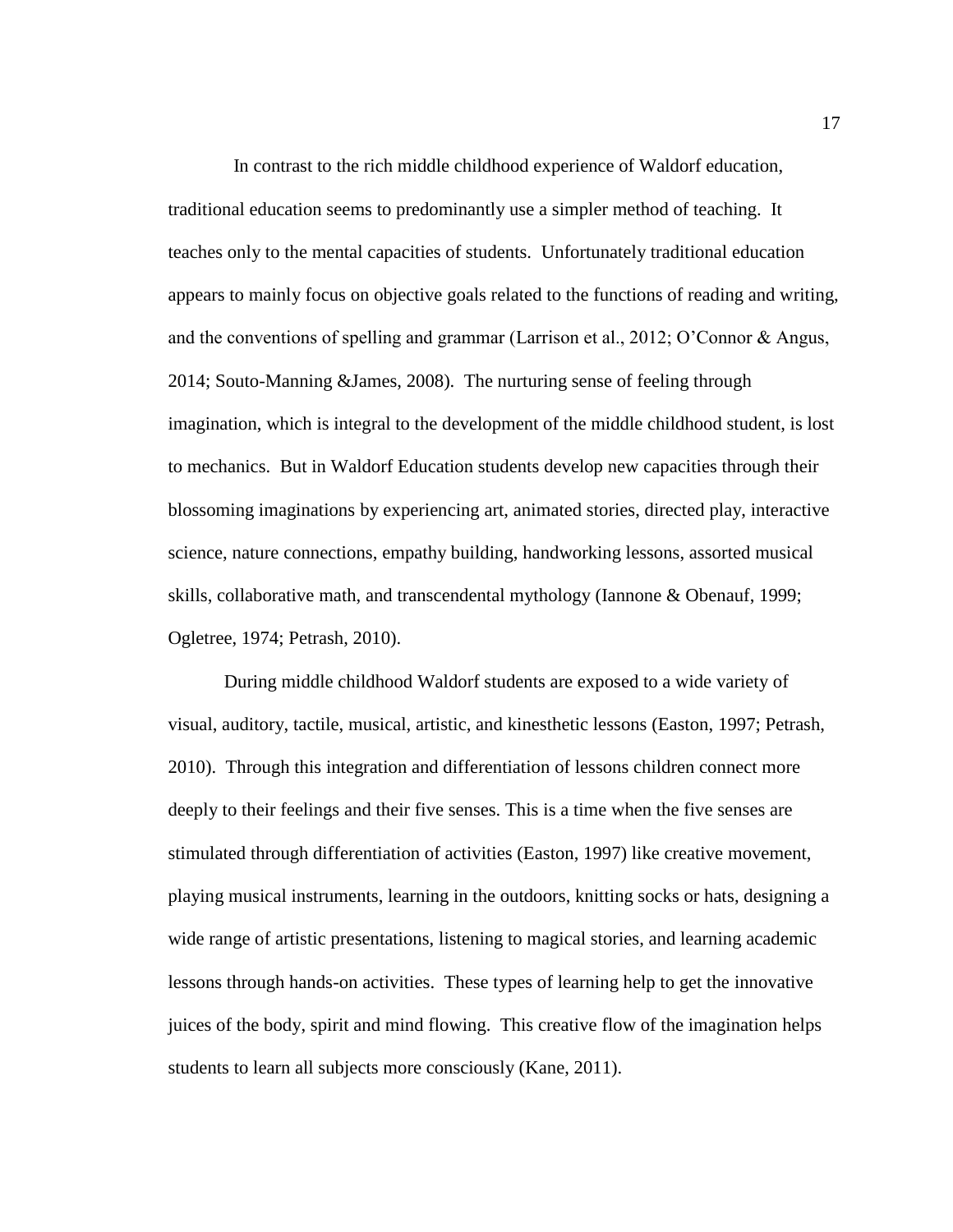At this middle childhood stage children comprehend primarily through image and tempo, and newly learned information reaches deep into their rhythmic system, i.e. their heart and lungs (Uhrmacher, 1995). The child has a strong desire to learn everything inwardly using forms of rhythm and beat (Ogletree et al., 1970; Reinsmith, 1989; Uhrmacher, 1993). By teaching through differentiated lessons, as well as rhythm and beat, an educator can connect to the needs of their elementary students on a more integrated level (Uhrmacher, 1995). Learning flute in transitional kindergarten through eighth grades, violin in fourth through fifth grades, and later acquiring other instruments during middle childhood, imbibes the young scholar with a sense of artistic expression, an awareness of the beauty of sound, and the understanding of the mathematical sequence of music and rhythm.

Another integral aspect of the second stage of development is a student's need for a strong connection to her teacher. The right authority creates the right rapport between the child and the teacher (Nicholson, 2000). In Waldorf education teachers engage in a *looping* system where they stay with the class of students for two or three years or longer. This creates a strong sense of stability, predictability, and calmness for the children and the teacher alike. Teacher demeanor has a significant impact on students' motivation and intrinsic desire to learn and can affect other factors such as competence and school performance (Shankland, Franca, Genolini, Guelfi, and Ionescu, 2009).

In traditional education teachers often teach the same grade every year. Because of this stagnancy and redundancy the teacher's demeanor often emanates impersonal detachment while lacking enthusiasm, leading to a withering affect on student's cognition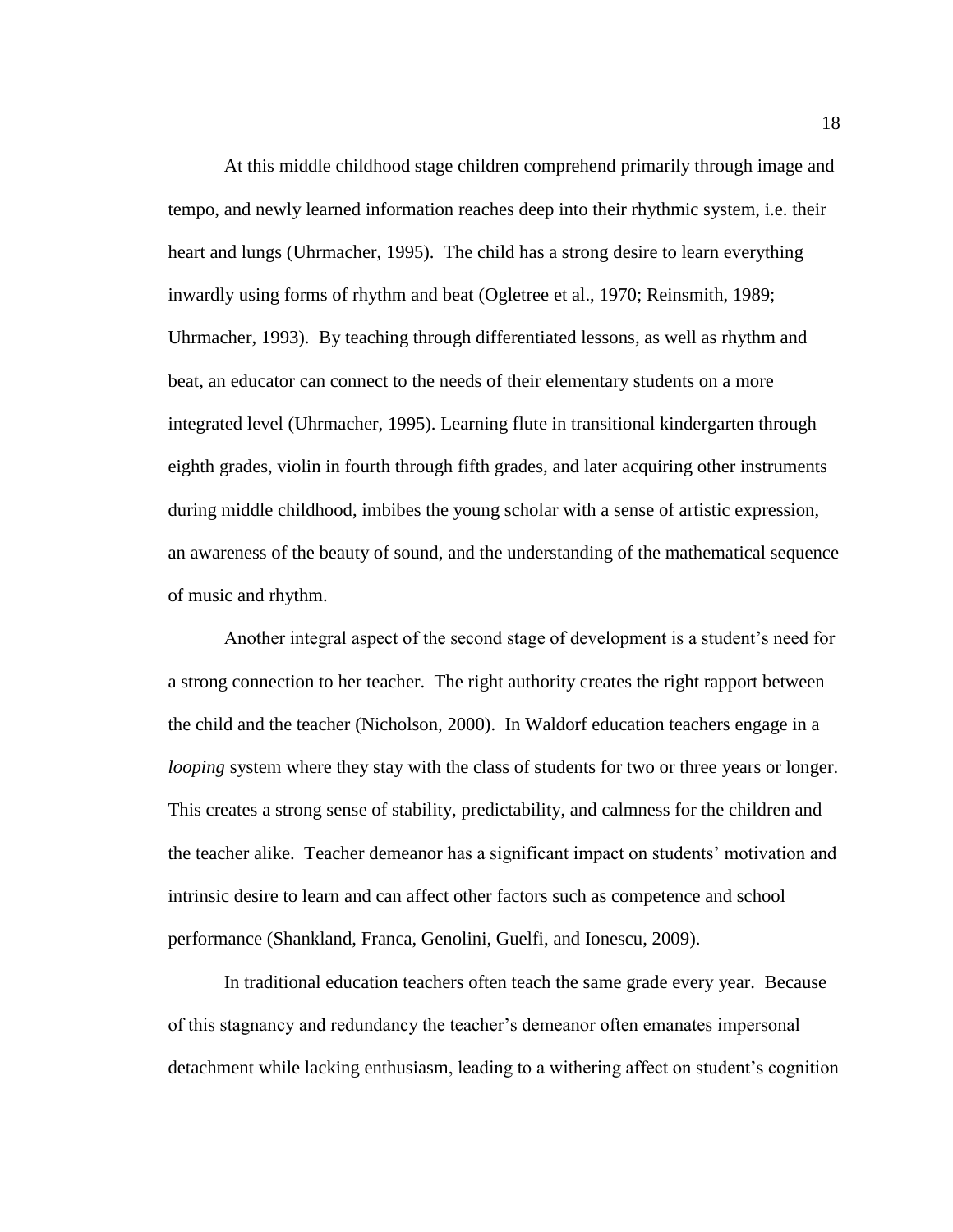(Kane, 2011). Often students in traditional education feel less connection to their teacher, knowing they will have a new one for the next grade. Thus it is imperative that children have a sound, personal interaction with their teacher.

During the middle of this second stage of child development, around the age of nine, students have a shift in their consciousness. This is termed the nine-year change (Nicholson, 2000; Uhrmacher, 1995). The student is beginning to look for a sense of authority and an awareness of which adults they can connect to, trust, and respect. At times they may begin to rebel and misbehave at this middle stage of development. During this nine-year change the child releases the inherent belief in everything the teacher says to an intrinsic need for explanation (Uhrmacher, 1995).

The teacher must not only model moral authority, but also present appropriate materials and classroom aesthetics that arouse the child's feelings. Real, living supplies experienced through scientific and mathematical play stimulate neurological development (O'Connor & Angus 2012). Quality, natural materials bring a sense of beauty and artistic expression to the child's experience, teaching students that appealing conditions are important for quality of life (Uhrmacher, 1993). Teachers can provide high quality wooden coloring pencils, oil and chalk pastels, small and large blank journals for main lesson books, beautifully portrayed chalk drawings of the main lesson on the chalkboard, and pleasing classroom adornments that promote the lessons through visual appreciation. Steiner also encouraged teachers to paint their classrooms with a layering method by making swirls of color. This technique, called lazure painting, uses reddish hues in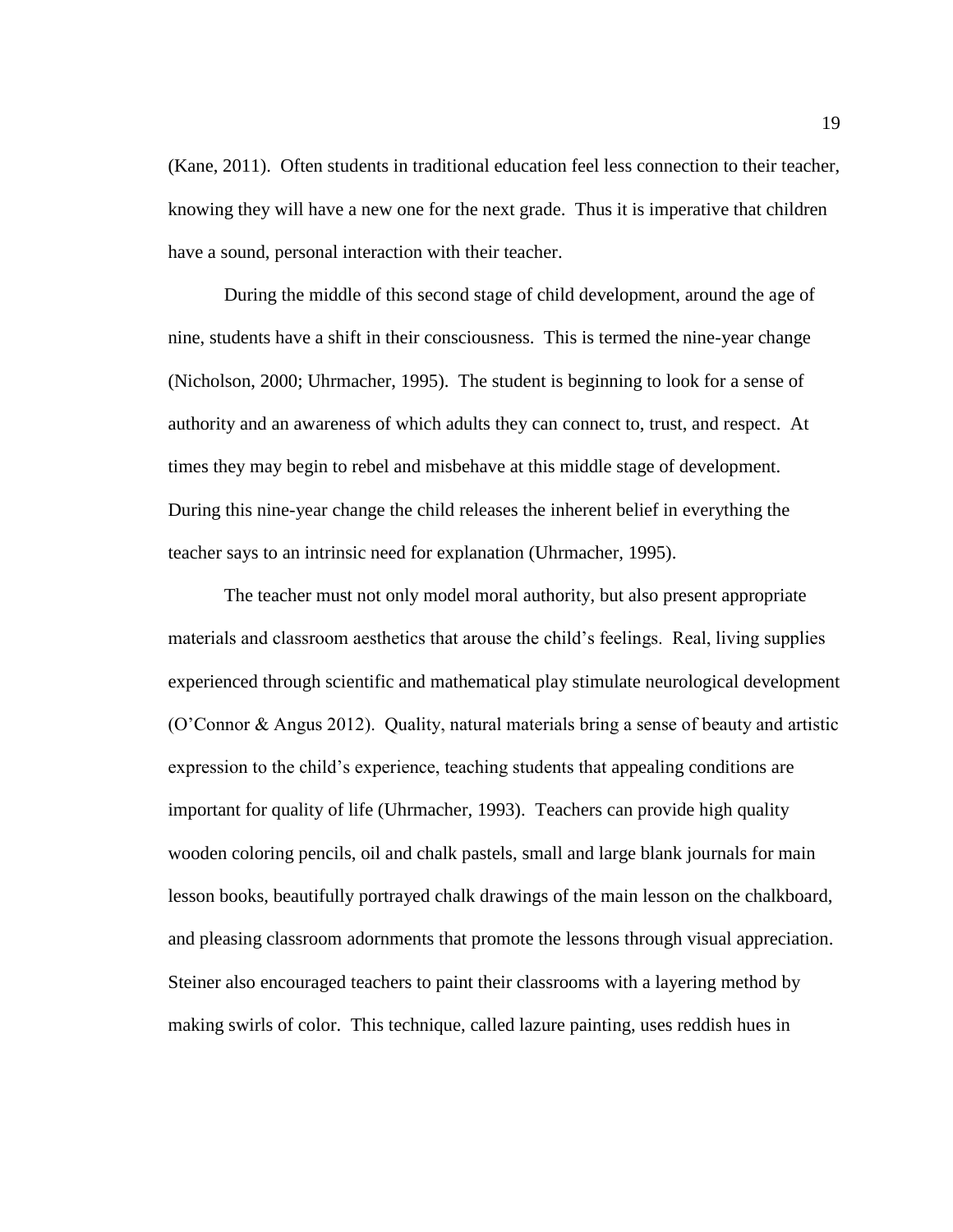primary grades and bluish ones in upper grades. It is meant to incite the student's feeling sense (Uhrmacher, 1995).

Giving the middle childhood student opportunities to develop their burgeoning sense of emotional awareness and feeling is important in this second stage. Imbuing their lessons with imagination and a sense of nature and beauty is integral to students' optimal development. Exposure to a mix of differentiated lessons, a capable teacher with good leadership qualities, natural materials to use for their lessons, and an aesthetically pleasing classroom, will help students to develop feelings that form the basis for the later development of the mind in the third stage (Barnes, 1991; Reinsmith, 1989; Uhrmacher, 1995).

## Stage Three: Fourteen to Twenty-One Year Olds

The third and final stage of development culminates around the age of fourteen with the onset of puberty (Guthrie, 2003; Reinsmith, 1989). The body of consciousness or the "soul" body, can be released now that is has been completely nurtured through the imagination and feelings during the second stage (Guthrie, 2003; Uhrmacher, 1995). During this stage the "personality" that has developed, gradually surrenders to "individuality" (Guthrie, 2003, p. 2365). The young human being is quietly maturing while their persona is emerging with the manifestation of the spirit of mind (Barnes, 1991). This stage culminates into the expansion of the spirit of the mind and the concentrated development of cognition. A direct effect of this new level of consciousness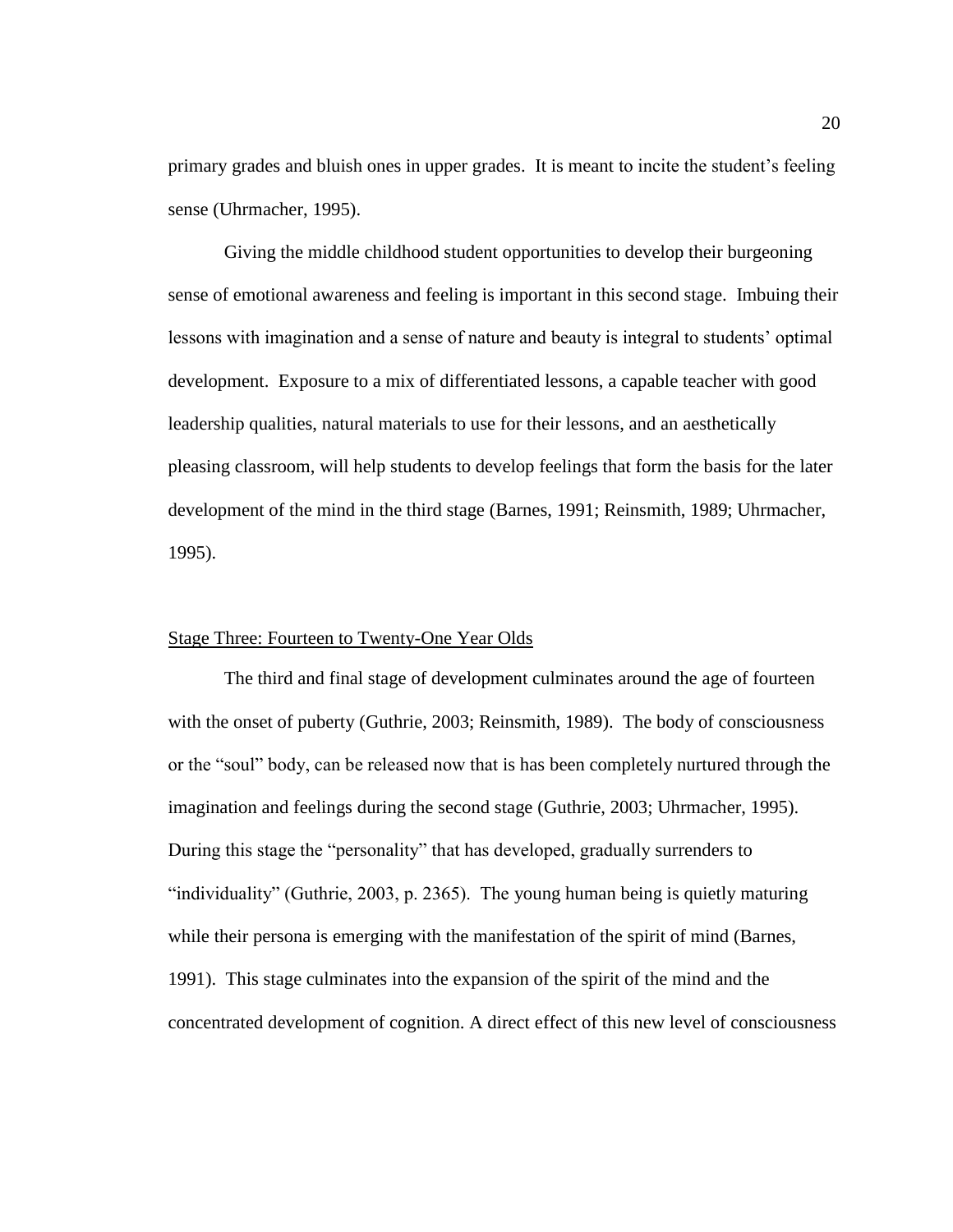that young students gain, is the heightened expansion of one's own intelligence (Barnes, 1991; Guthrie, 2003; Reinsmith, 1989).

The human intelligence and spirit of mind is significantly developing during this final stage of child development. Some important qualities unfolding in this final stage are how to develop a deeper capacity for thinking, an inherent sense of understanding judgment, and the ability to discern opinions in a more abstract way (Uhrmacher, 1995).

In an effort to fully develop this multi-faceted perception of holistic thinking, an appreciation for beauty must be presented, as well as a sense of ethical and social responsibility (Chauncey, 2006). These morals must be integrated into all subject areas of the adolescent's education. This is achieved in part through demonstrating integrated information in lessons and encouraging a sense of how knowledge is gained and used (Easton, 1997). Teachers have meaningful discussions with students to embed moral truths in their learning (Nicholson, 2000; Reinsmith, 1989). Teachers also strive to continue to develop student's artistic awareness and connection to the beautiful creations of nature and man. Service to others and serving the well being of society at large is promoted to help develop morality, ethics, and compassion (Chauncey, 2006). Developing deeper cognition and moral judgment with social consciousness is paramount in adolescence and during this third stage of development.

Many students attending traditional high schools have been exposed primarily to cognitive learning since their early childhoods (Clouder, 2004). This potentially causes two major deficits for children during their final stage of maturity. One deficit is the loss of important progressions in their physical body due to limited exposure to imitation and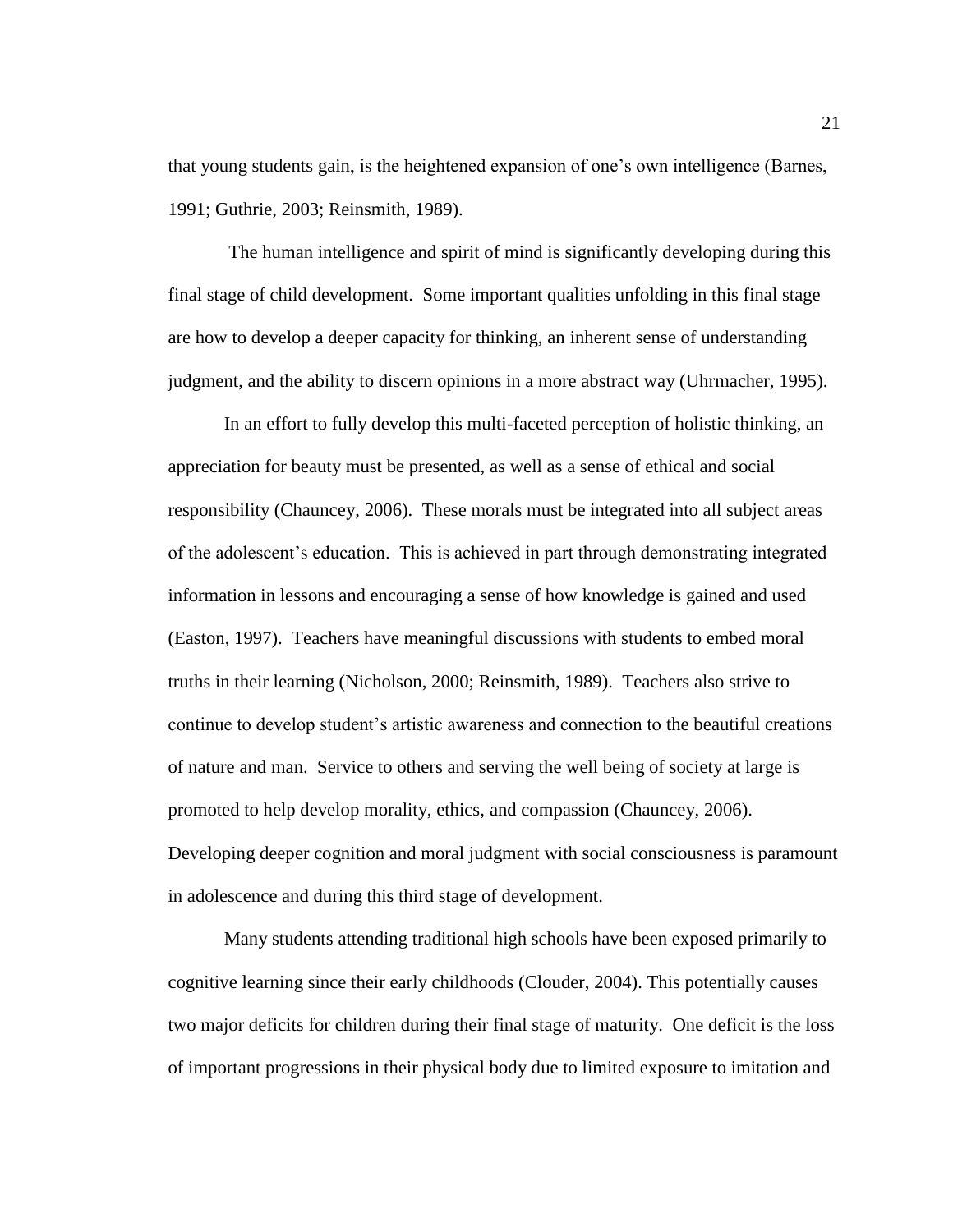play in the first stage. The second deficit is the loss of growth in their soul body through lack of experiencing lessons that imbue feelings of beauty and compassion during the second stage (Barnes, 1991; Easton, 1997; Guthrie, 2003; Marshak, 2003; Reinsmith, 1989; Uhrmacher, 1995). Many of these young students do not have the roots of their learning grounded in the matrix of will and feeling. As a result, depth of intelligence has not fully developed into clear, experienced thought (Barnes, 1991). Educators must continue to imbue their lessons with physical experiences and beauty to help encourage proper knowledge and training for the older child.

During adolescence students have a strong capacity to develop abstract thinking (Reinsmith, 1989). They are encouraged to form their own opinions and to question ideas more theoretically (Uhrmacher, 1995). This is the best time to encourage students to exercise their intellectual intelligence and to challenge newly discovered ideas of human thinking (Guthrie, 2003). Often high school students receive traditional educations that encourage very little personal connection to their learning. In contrast, Waldorf high school students pursue special projects, engaging subjects, and elective activities to enhance personal connection (Barnes, 1991). Young people need encounters that help them to comprehend and contemplate the associations between ideas presented to them in different subject areas, and the need to make abstract conclusions about what is meaningful to them (Easton, 1997; Uhrmacher, 1995).

The instruction of the whole child is one of the most important aspects of Steiner's educational pedagogy. To give every child time to develop through each stage is a true gift. If a child has gone through all three developmental stages "properly" then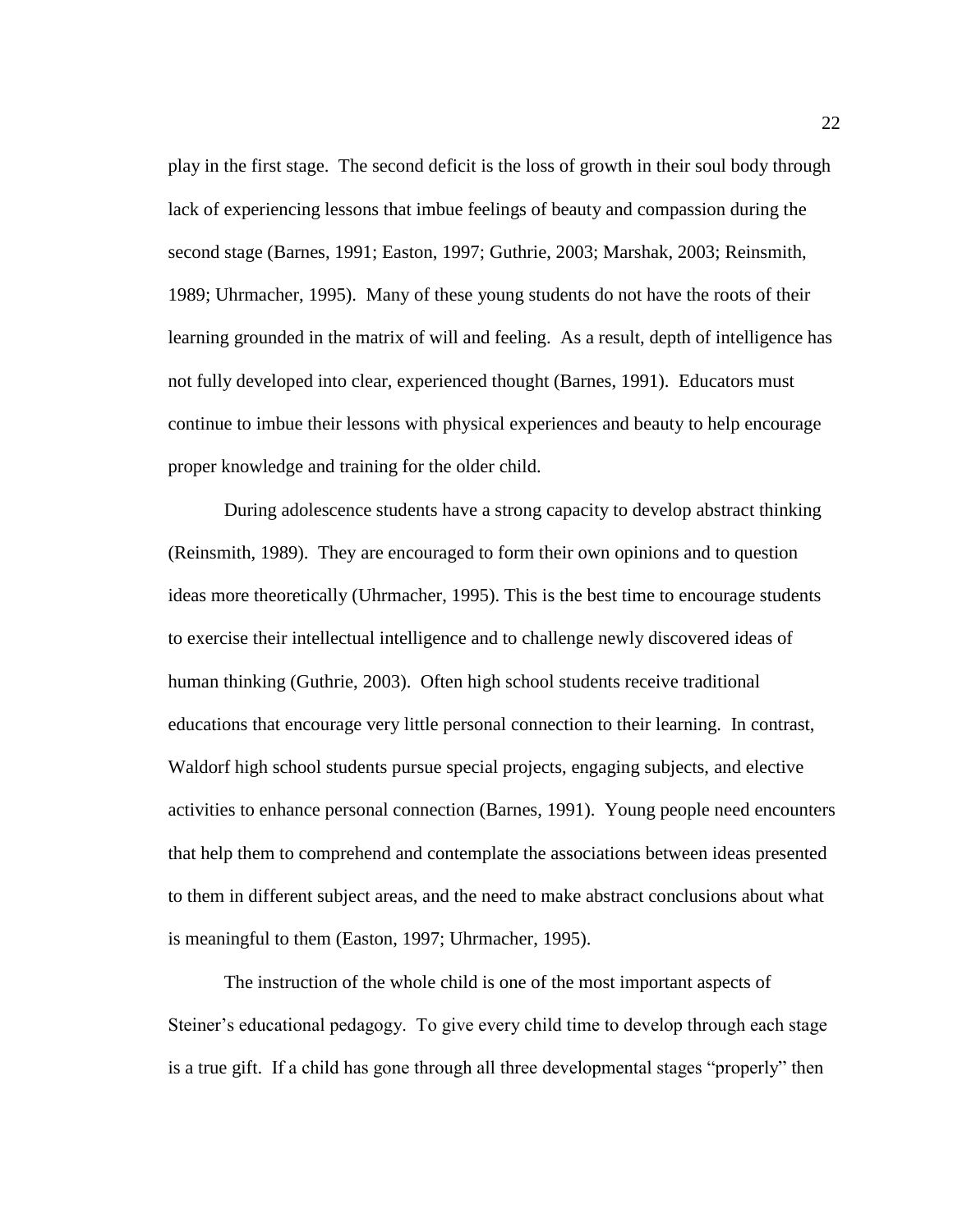the human being is finally "born" at the age of twenty-one (Reinsmith, 1989). Waldorf Education encourages the whole development of the physical body, the soul body, and the spirit of mind at just the right time in childhood (Ogletree, 1974). As stated by Foster (1984), "Children learn with their entire being" (p. 229) and develop completely in every respect. Encouraging students to unfold at their own pace and at the right time can give them a love of learning for their lifetime (Easton, 1997).

#### Early Childhood Education

The early years of schooling for a child can have the most beneficial affects on their future success as young students, and later in life as adults (Clouder, 2003; Hutchins, 2009; Uhrmacher, 1995). Waldorf early childhood education programs, preschools, kindergartens, and primary school classrooms, encourage young learners up to around the age of eight, to develop at their own pace through many important learning strategies (Clouder, 2003; Hutchins, 2009). Primary to these Waldorf learning strategies is: the importance of play and movement; the effect of the learning environment; the use of integrated learning through developmentally appropriate practices; and finally the importance of storytelling (Clouder, 2003; Hutchins, 2009). Rather than focusing on these important learning strategies, traditional schools seem to encourage formal education and understanding how to read and write in the early years which can negatively affect long-term achievement, especially for boys (Clouder, 2004; Hutchins, 2009; O'Connor & Angus, 2014; Ogletree, 1974). Contrary to the strategies of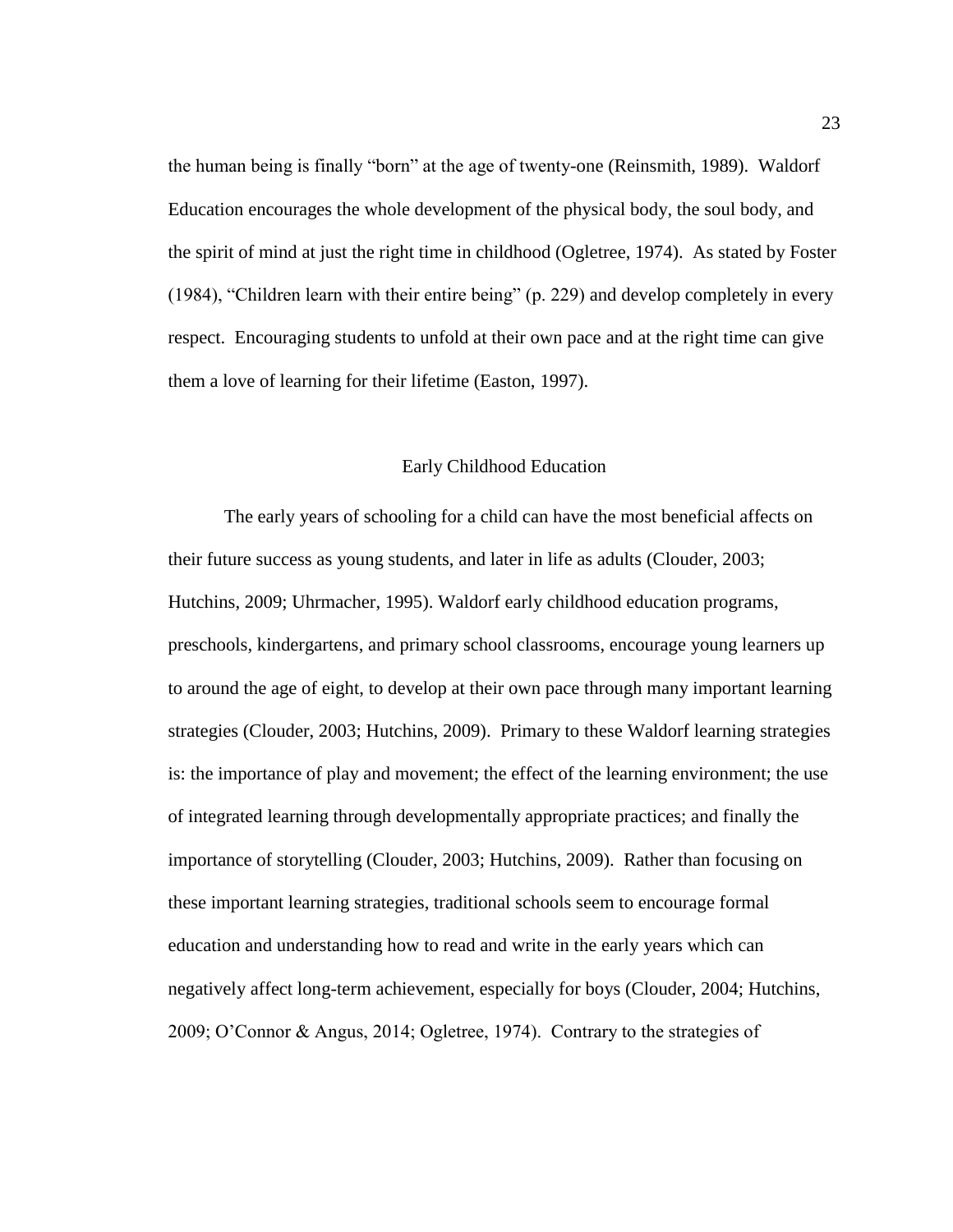traditional education, the importance of imitative play is central to the Waldorf early childhood pedagogy (Clouder, 2004).

Play is the most important aspect of early childhood and is at the heart of the Waldorf school setting (Clouder, 2003; Easton, 1997; James & Souto-Manning, 2008; Nicholson, 2000). When young children play they learn a variety of important life skills including: development of cognitive and social capacities; early processing of math concepts; promotion of problem solving skills; support of language development; encouragement to express emotions; as well as time to do physical exercise (Clouder, 2003; Easton, 1997; Nicholson, 2000). Waldorf schools do not emphasize the one-sided education of the intellect like traditional schools (Uhrmacher, 1995). Instead they encourage very young children to learn through activities that involve play and movement (Darian, 2012). Students enjoy the experience of doing activities, creating with their hands, and making body movement the representation of their inner visions (Reinsmith, 1989). Young humans enjoy the expression of their will through movement (Barnes, 1991; Guthrie, 2003; Nicholson, 2000).

Movement activities are utilized throughout the daily curriculum for Waldorf early childhood and primary school classes (Darian, 2012). The main lessons for this younger age group consist of singing games, rhymes, puppet play, free play at centers that imitate adult activities, block building, large motor movements, and storytelling activities that develop the entire physical body (Foster, 1984; Uhrmacher, 1995). When young students learn through movement they gain positive benefits including: enhanced physical, social-emotional, and academic capabilities; aiding cognitive processes;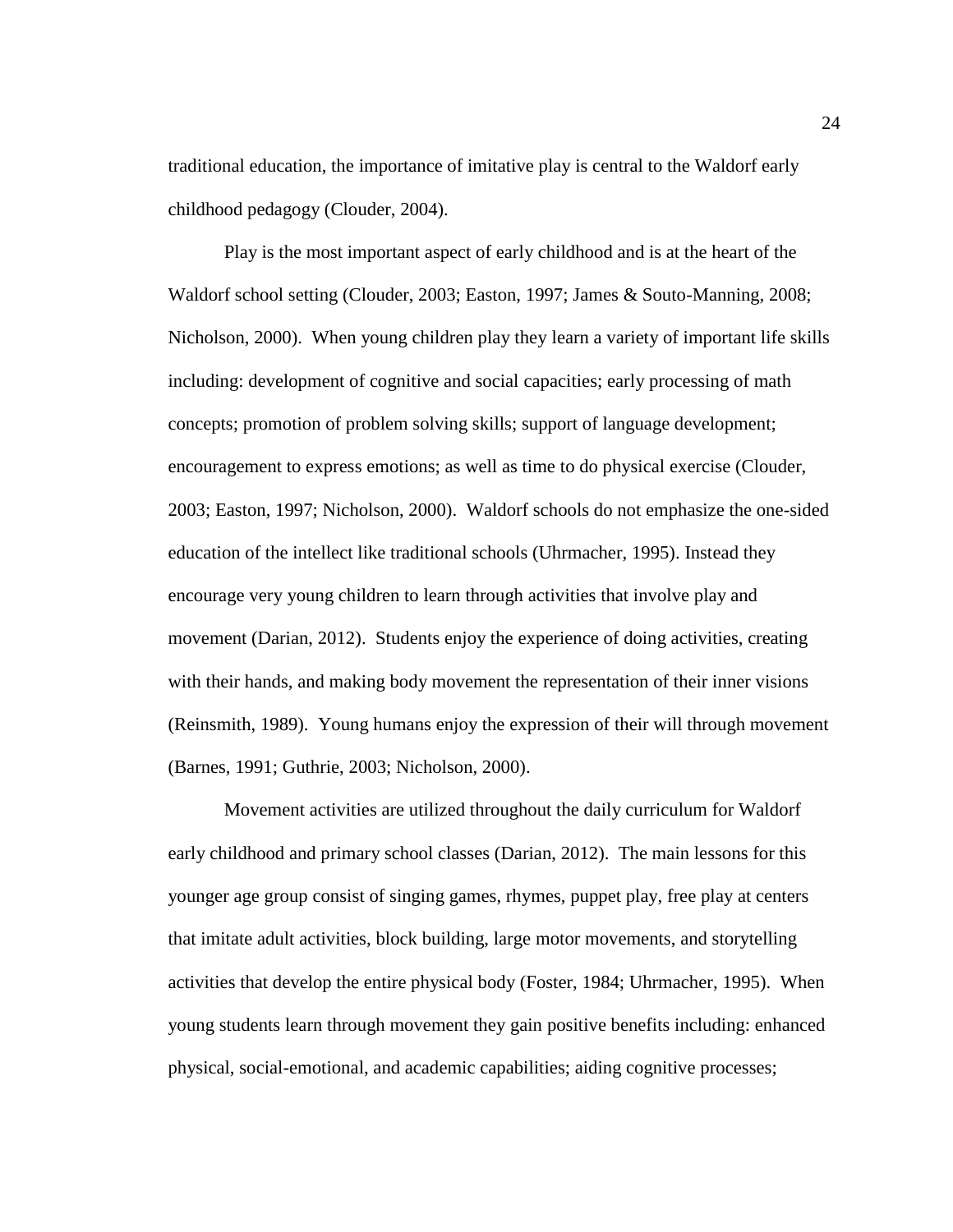preparation for more sedentary work; the importance of remedial work integrated into daily lessons; and using movement to begin to express stillness for focusing attention and energy (Darian, 2012). In traditional schools very young students are encouraged to sit and do paper and pencil subject matter activities (Hutchins, 2009). In Waldorf early childhood education classrooms, very little sedentary subject matter is taught (Iannone & Obenauf, 1999). Instead play and movement are integrated into all academic aspects of learning and are greatly enhanced by the environment of the school setting (Darian, 2012).

The classroom environment in Waldorf schools encourages a genuine display of unforced forms as well as organic natural materials (Foster, 1984; Uhrmacher, 1993). The classroom walls often are painted with soft pastels. Baskets are filled with natural toys including pinecones, rocks, branches, handmade wood blocks, or natural fibers such as wool, silk scarves and lightweight blankets for making forts or using as costumes. Wooden trains, trucks, and other push toys are available, as well as, dolls, dress-up clothes, blankets, pillows, a play kitchen area, a loft, or a playhouse (Foster, 1984). Drawing and painting materials as well as clay modeling supplies are regularly available (James & Souto-Manning, 2008). Classrooms are safe environments that encourage and support the holistic progression of the child (Clouder, 2004; Marshak, 2003). Surroundings that includes natural toys and art supplies, a safe, nurturing area, and lots of opportunities for meaningful imitation, enhance the integrated learning experiences of the young child.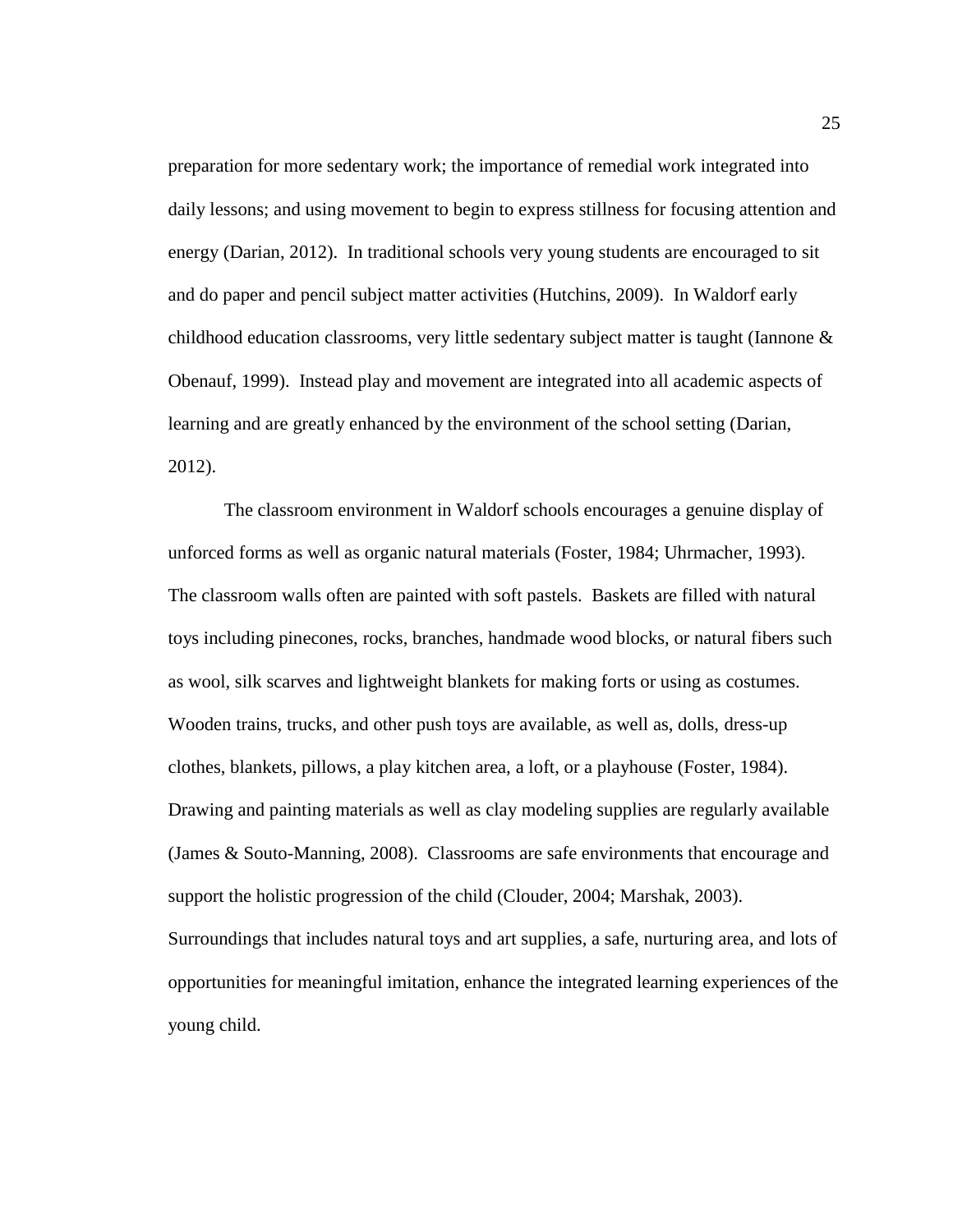During the early childhood years Waldorf teachers de-emphasize academics and encourage integrated learning of all subject areas. In contrast traditional education seems to over-emphasize academics and the intellect during the early childhood years (Clouder, 2003; Ogletree, 1991). Early childhood Waldorf school experiences offer comprehensive programs that are a source of stimulation for the child's development (Nicholson, 2000). Students experience learning through singing, acting, dancing, rhythm and rhyme, imitation, and kinesthetic and creative movement. They recite verses, perform singing games, and experience math lessons through the engagement of the developing imagination (Easton, 1997; Foster, 1984). These creative movement exercises are important integrative teaching strategies that build harmony and are developmentally appropriate for the very young child.

Through hands-on learning experiences young students are given time to develop their whole minds and bodies. They are able to advance their visual systems, speech and auditory abilities, sensory integration, and small and large motor skills (Hutchins, 2009). Learning in this way gives children the gift of time where they are not forced into early academics (Hutchins, 2009; Marshak, 2003). There is no downward pressure from formalized instruction that could undermine children's natural motivation for learning, and could possibly set them up for future feelings of failure (Clouder, 2004; Hutchins, 2009; Larrison et al., 2012; Ogletree, 1974; Ogletree, 1991). It is developmentally appropriate to offer integrative lessons that are harmonious to the young child's natural need for active and creative learning (Clouder, 2004) In Waldorf pedagogy early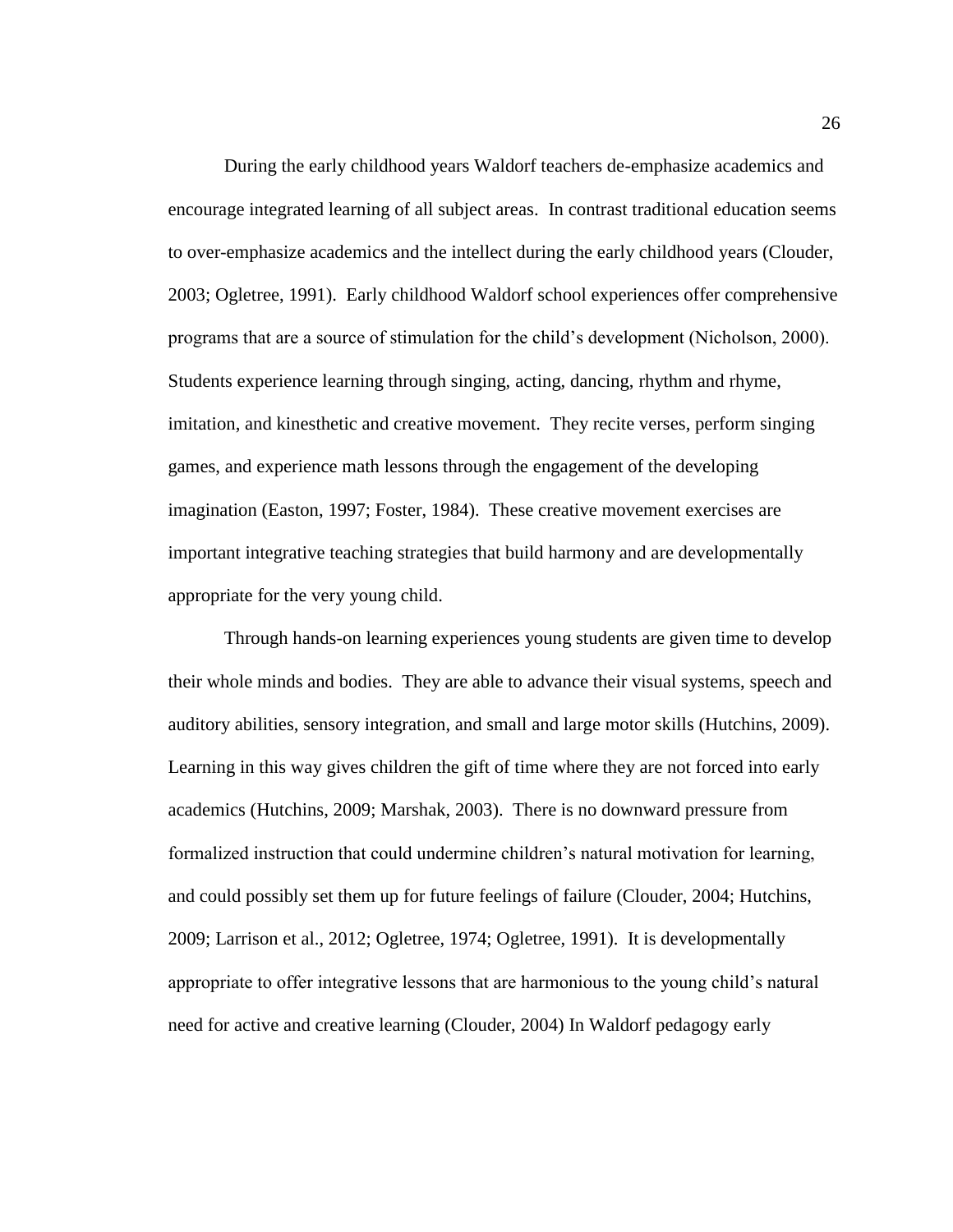childhood educational instructors teach through the use of music, creative movement, rhythmical experiences, imitative free play, and storytelling.

The Waldorf curriculum teaches literacy, language development, and further expression of the will through storytelling (Hutchins, 2009). Storytelling incorporates the use of image and rhythm, which in turn enhances the young child's willingness to learn. It also captures students' awareness and relays information through teaching techniques that are encouraging (Uhrmacher, 1993). In traditional education teachers generally read stories and books to the students and then have them read on their own. The magic of hearing a story told to the child by a storyteller is lost to the teacher's intellectualization of the book. When a storyteller looks each student in the eyes with passion and fervor for the story, the narrative excitement that the story conveys permeates into the imagination, and helps to build memories in the young child (Kane, 2011).

Stories teach young students about feelings, compassion, and morality. They also help to develop oral and written language, and bridge emerging cognition with creativity, social interactions, movement, and simple academics (James & Souto-Manning, 2008). The alphabet comes alive through stories that enhance the symbols and sounds for each letter (Foster, 1984; Uhrmacher, 1995). International fairy tales and artistic activities introduce the letters. They also provide an imaginative foundation for weaving characters, kingdoms, and other symbolic qualities into the child's experience (Kane, 2011). In early childhood education teachers can use storytelling to help students develop a love of stories. They can also highlight an appreciation for the magic, fantasy, imagination, and meaningful engagement that will happen through the world of literature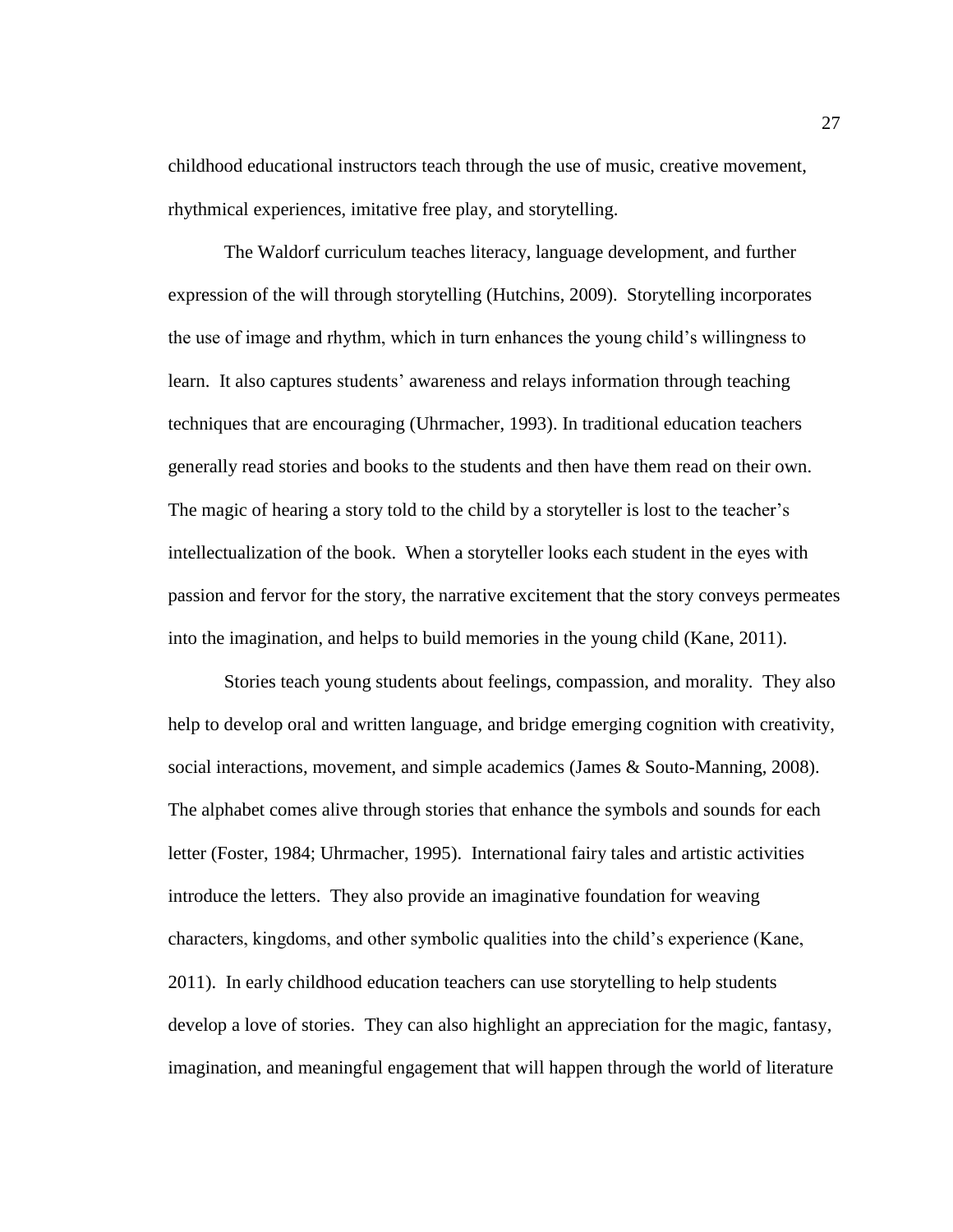over their lifetime (O'Connor & Angus, 2012). In Waldorf pedagogy storytelling is an important integrative, educational tool.

Early childhood education has the potential to help young humans develop their intelligence to its highest capacity (Clouder, 2003; Hutchins, 2009). Through the encouragement of play and movement young students learn more. They also need a nurturing learning environment and exposure to the magic of storytelling (Lyon, 2016; O'Connor & Angus, 2012; Uhrmacher 1995). Furthermore, by integrating all subjects in the curriculum, young students are able to interweave their comprehension and connect to their learning in a deeper and more meaningful way (Reinsmith, 1989).

#### Integrated Education

Integrated education is a key element of the teaching strategies of Waldorf methodology. It is a meaningful approach of teaching to the whole child through all the stages of development (Reinsmith, 1989). Steiner organized his teaching program into an "ascending spiral approach" (Nicholson, 2000, p.578). The pedagogy and curriculum are designed to be appropriate for each of the three stages in succession i.e.: developing the hands in early childhood, the heart in middle childhood, and then the head in later childhood, young adulthood, and over the course of one's life.

The ascending spiral approach presents content to students in each of the three stages based on the prior knowledge and prior learning experiences they encountered in the previous phase. Steiner designed the integration of subjects in the curriculum to meet the child's evolving consciousness for each grade level (Uhrmacher, 1995). By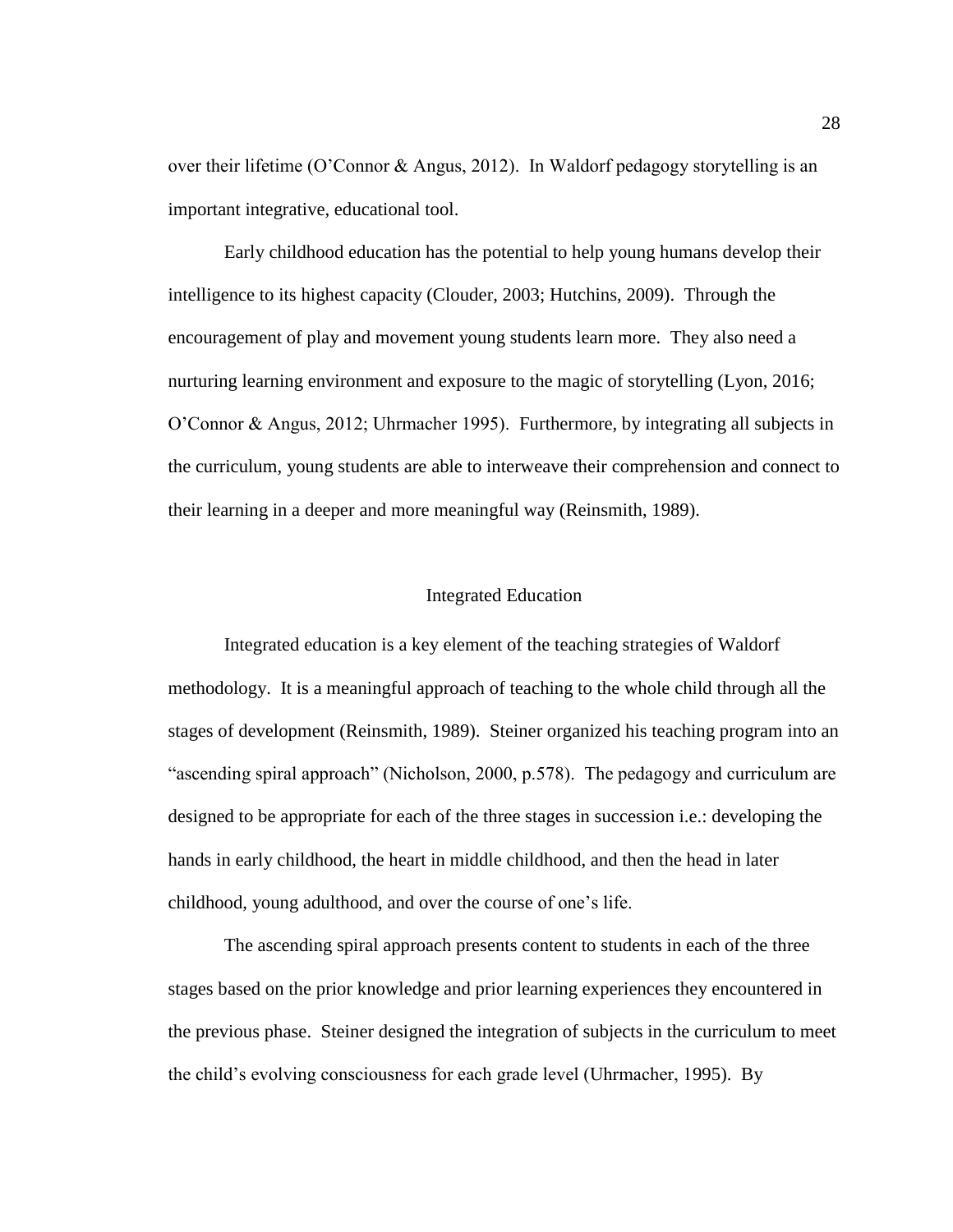integrating learning and using the Waldorf pedagogy, educators are able to incite students to tap into their multiple intelligences, artistic abilities, natural wonder, and experiential acquisition of all subjects (Barnes, 1991; Chauncey, 2006; House, 2013; Nicholson, 2000; Oberski & McNally, 2006; Reinsmith, 1989; Uhrmacher, 1995).

In Waldorf education integrated learning moves through an ascending spiral of knowledge. Barnes (1991) states, "through this spiral teachers lay the ground for a gradual, vertical integration that deepens and widens each subject experience, and, at the same time, keeps it moving with the other aspects of knowledge" (p. 53). The topics build upon one another and strengthen students' intelligences over the course of going up through the grades.

The spiral of knowledge is built through "the main lesson" (Reinsmith, 1989, p. 87). The main lesson is an intensive, daily, uninterrupted, two-hour block of learning (Larrison et al., 2012; Uhrmacher, 1995). These concentrated blocks of study focus on one subject for several weeks at a time (Barnes, 1991; Iannone & Obenauf; 1999). Students create beautifully decorated, handmade "main lesson books" (Nicholson, 2000, p. 578). In these main lesson books they essentially write and illustrate their own schoolbooks, which culminate into textbooks, artistic representations, and assessment portfolios of each individual's academic work (Chauncey, 2006; Nicholson, 2000; Ogletree, 1974). Many of the main lessons of the curriculum ascend up the spiral through varying degrees of depth and complexity over the course of that year or in subsequent grade levels (Nicholson, 2000).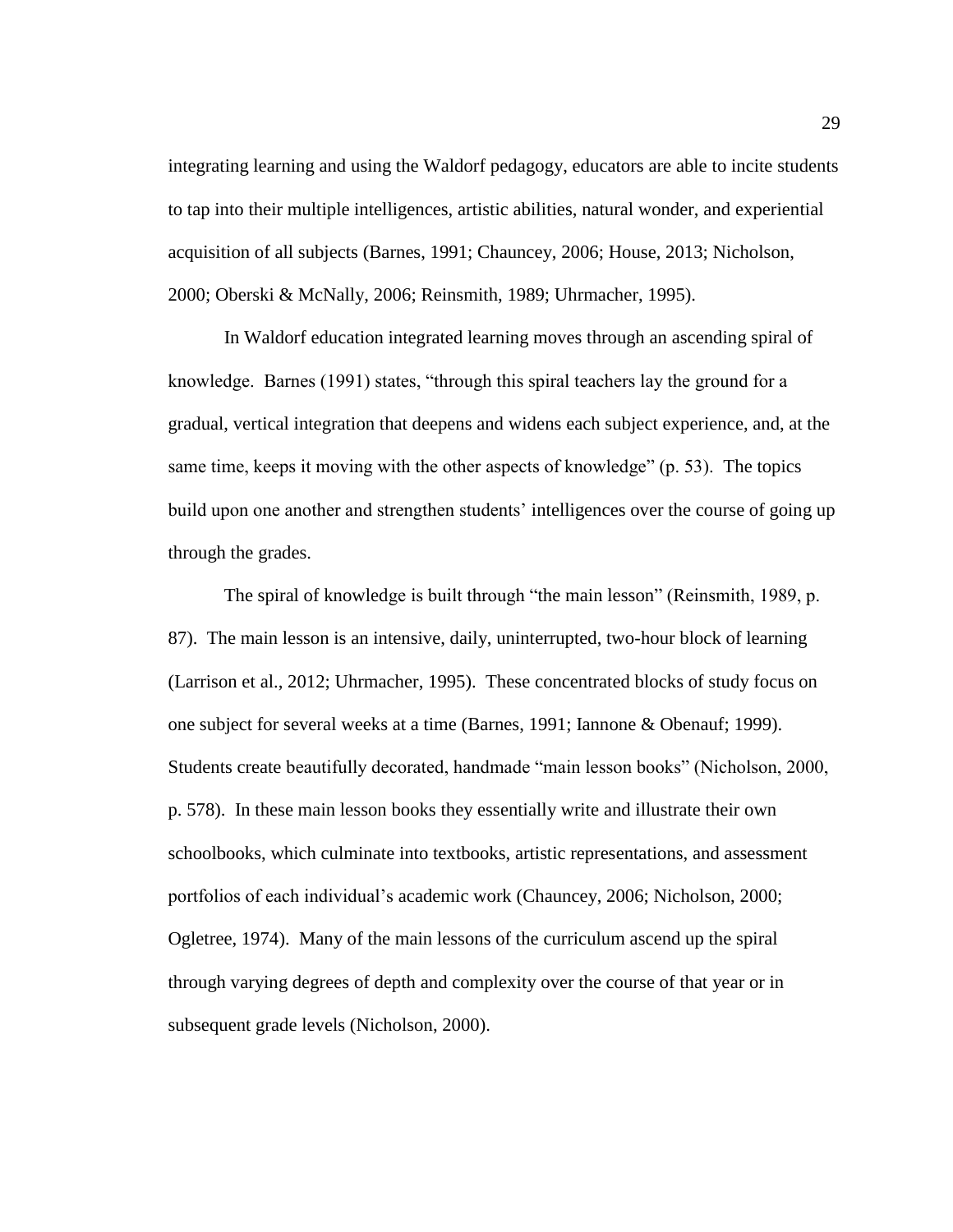Steiner designed his integrated system of learning to accommodate to the developmental level of the age and stage of the child (Nicholson, 2000; Reinsmith, 1989) (Appendix A). Ogletree (1974) states, "subjects are arranged in sequence so that they are compatible with the child's psychological or cognitive development" (p.347). In this way students are able to develop a significant ability to make meaning that is recognized in the brain sciences as critical for learning (Larrison et al., 2012). The Waldorf reading and storytelling programs follow a sequence of literature that is connected to the child's mode of thinking at each grade (Ogletree, 1974). The same sequence is followed for math, science, and all other subject areas (Iannone & Obenauf; 1999; Nicholson, 2000; Ogletree, 1991; Reinsmith, 1989; Uhrmacher, 1995). Nothing is taught before the child's brain is ready for it. According to Steiner, the sequence follows the evolution of man's consciousness that parallels the unfolding of children's own inner consciousness (Reinsmith, 1989; Ogletree, 1974).

The sequence follows a scheduled order though the grades that touches the child's awareness for that age (Kane, 2011). In the preschool and kindergarten years student learning is play based and concentrates on fantasy (Souto-Manning & James, 2008). This is where the ascending spiral goes up the knowledge accumulation of the imagination through imitation and play. Young children's overall development is enhanced by the ascending spiral of knowledge through movement, music, interactive play, and hands-on learning.

Beginning in middle childhood integrated education becomes more concentrated. Waldorf Language Arts main lessons circulate around folk tales, legends, mythology,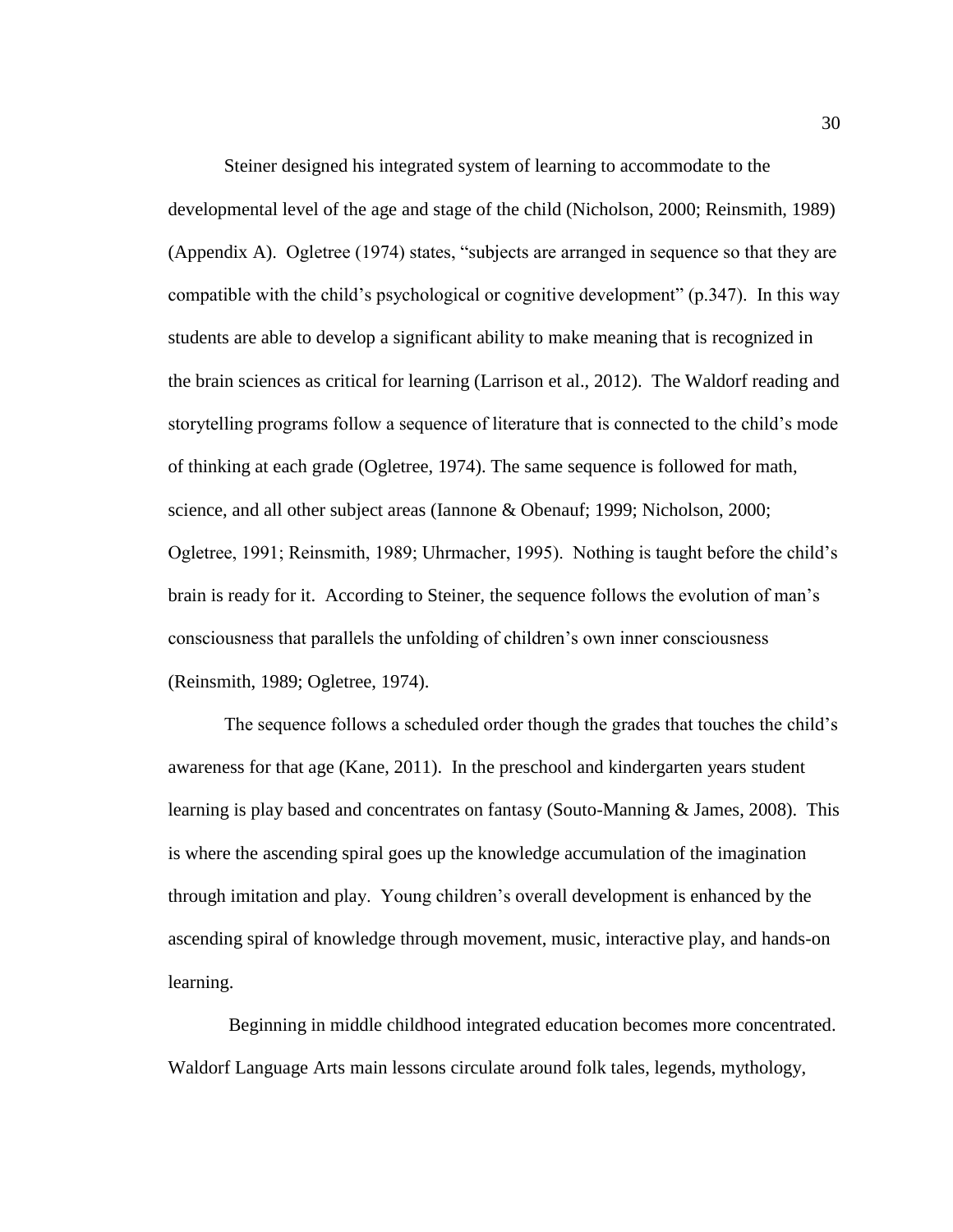parables, and imagery from around the world. World fairy tales are taught in kindergarten and first grade. Fables, animal stories, and saints are demonstrated in second grade. Native American legends and Old Testament stories are shared in the third grade (Easton, 1997). Norse mythology is explained in fourth grade. Indian, Persian, Egyptian-Chaldean mythology as well as Greek legends and history are illustrated in the fifth grade. Roman times, medieval history, and the Middle Ages around the world are imparted in sixth grade (Nicholson, 2000; Uhrmacher, 1995). Global Renaissance and the Age of Discovery are revealed in the seventh grade, and Modern World History is communicated in the eighth grade (Reinsmith, 1989; Uhrmacher, 1995). These themes ascend the spiral of knowledge by addressing both the feeling sense and the imagination of the middle childhood student (Larrison et al., 2012; Ogletree, 1974; Uhrmacher, 1995).

The main lessons are fully integrated across disciplines by including reading, writing, social studies, math, science, art, and music, as well as ethics and moral lessons into the main lesson blocks (Uhrmacher, 1995). For example, students may learn about ancient Greece by: listening to Greek stories told by the teacher: reading ancient Greek myths or modern juvenile stories such as the Percy Jackson series; painting and drawing pictures of Greek gods and goddesses and other characters; acting out a Greek legend; learning the Greek alphabet and how to use it to write in their reports and main lesson books; learning Greek geometry or Pythagoras' triangle; or preparing for and attending a Greek Olympics where they practice, learn, and compete with other Waldorf school students by participating in real events such as archery, discus throw, long jump and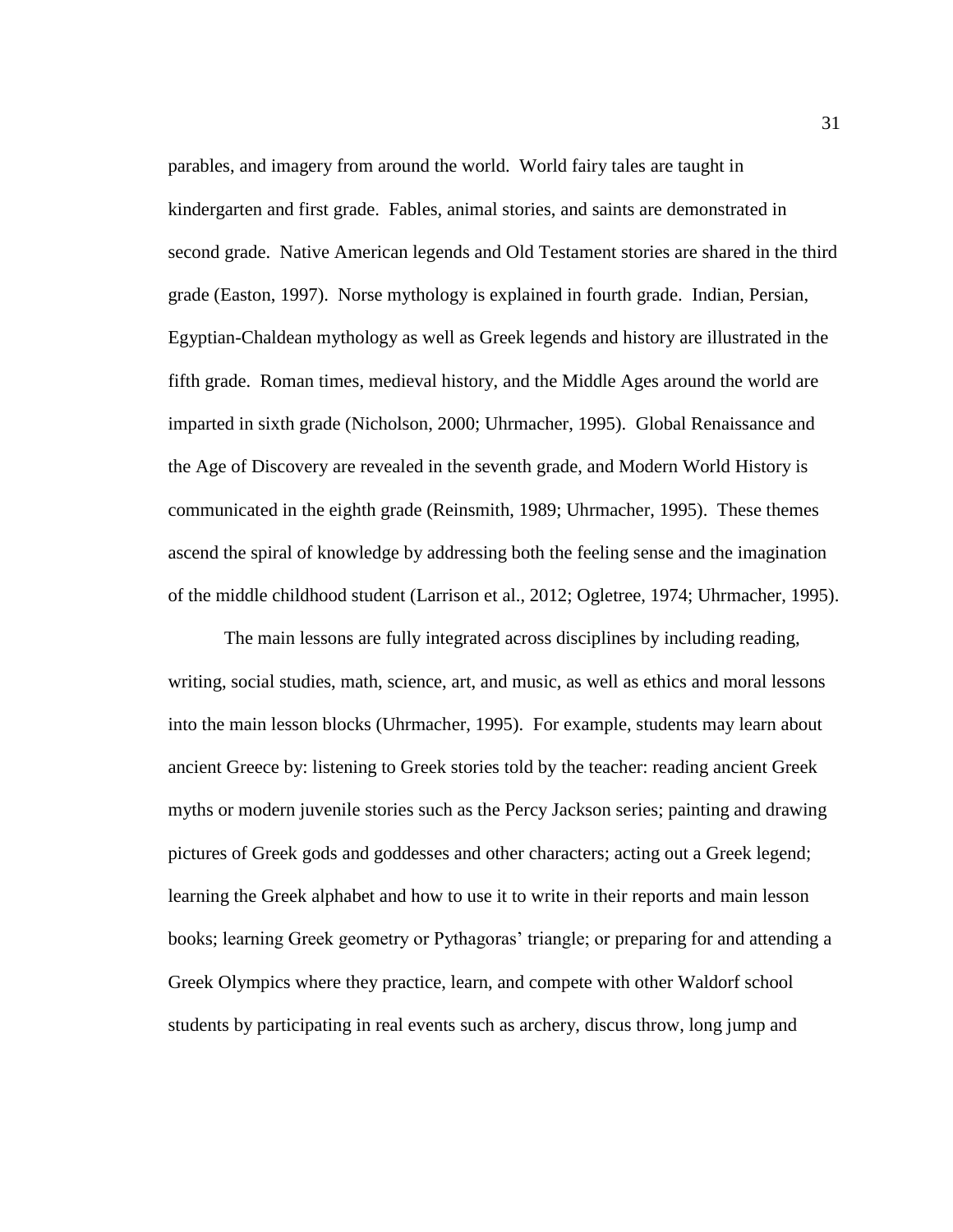javelin. This integrative approach to teaching and educating young people helps to intensify the learning and cement the overall experiences into their long-term memory.

While students are learning through the grades in Waldorf education they are continually being exposed to integrated nature and science lessons through: the natural rhythms of the earth; its cycles, seasons, weather patterns, ecosystems, and wildlife; and humans' deep interconnection to the planet itself (Kikas, 1998; McComas, 2008; Reinsmith, 1989; Uhrmacher, 1995). Very young, middle childhood, and adolescent students are in a phase of feeling where the rhythmic system prevails. Due to this enhanced stage of emotional awareness teachers try to teach pictorially, artistically, and imaginatively (Uhrmacher, 1995) when they teach nature-based science. A sense of instinctive wonder is enhanced through integrated lessons. Science and nature are taught through art, imagery, hands-on interactive lessons, experiments, and direct experiences with the outdoors (Chauncey, 2006; Kane, 2011; McComas, 2008; Nicholson, 2000; Reinsmith, 1989; Uhrmacher, 1995).

The integration of the subjects in Waldorf education can be very conducive to the enhancement of multiple intelligences, artistic expression, natural wonder, and experiential acquisition. Integrated learning develops multiple intelligences by addressing the education of the whole child (Nicholson, 2000). Lessons that teach to multiple intelligences enhance all the ways humans learn including: verbal-linguistic, logical-mathematical, spatial, musical, body-kinesthetic, interpersonal, intrapersonal, naturalistic, and existential (Nicholson, 2000; Souto-Manning & James, 2008; Wilson, 1994).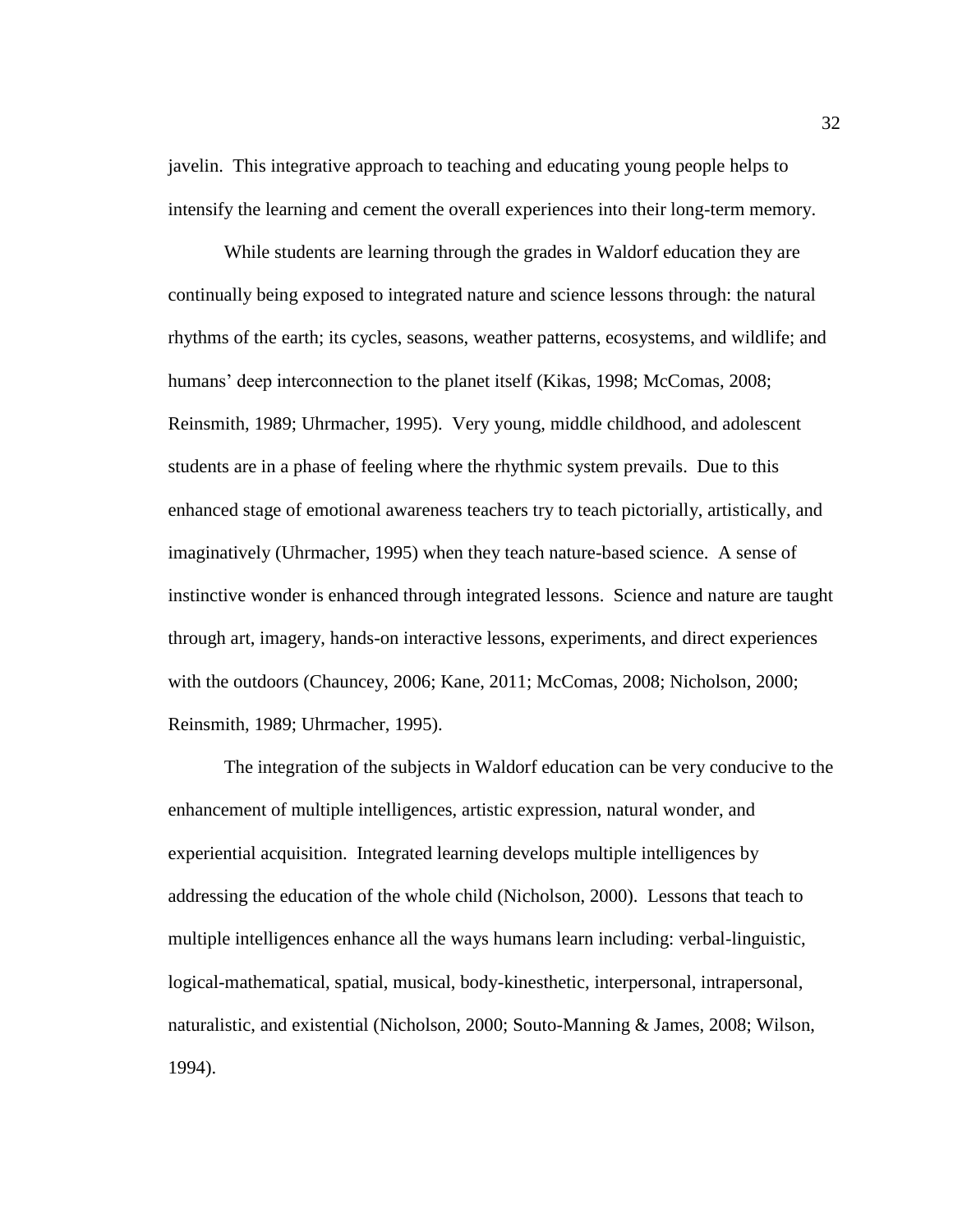Artistic expression and creativity are also essential elements of integrated education. Students learn more deeply through experiences with images, sounds, and textures that stimulate their senses, feelings, and imaginations when they are creating works of art (Chauncey, 2006; Easton, 1997; Reinsmith, 1989). All basic content, including language arts, math, science, and social studies are addressed through the integration of the subjects and are taught to incite deeper meaning through the stages and grade levels (Larrison et al., 2012) while demonstrating meaningful artistic expression.

Experiential learning is of utmost importance in Waldorf education. Students learn language arts through kinesthetic experiences like singing games, interactive dances, and memorizing intricate poems, verses, and chants that have powerful vocabulary and contextual language (Ogletree, 1974; Reinsmith, 1989; Uhrmacher, 1995). They practice science and math by engaging directly with nature, using natural supplies, observing and working in the outdoors, using rhythms with movement and singing (Chauncey, 2006; Kane, 2011; Reinsmith, 1989) and participating in 4H programs. All areas of learning are enhanced through the integrated learning process of Waldorf education.

Integrated learning is one of the most consequential aspects of the Waldorf curriculum. The ascending spiral of knowledge helps students to enhance their multiple intelligences and become image specialists and experienced artists (Nicholson, 2000). Children are able to develop more skills in science, math, social studies, writing, and literacy due to the integrated educational experience offered to them through Waldorf curriculum. As children advance through the ages and stages of Waldorf education they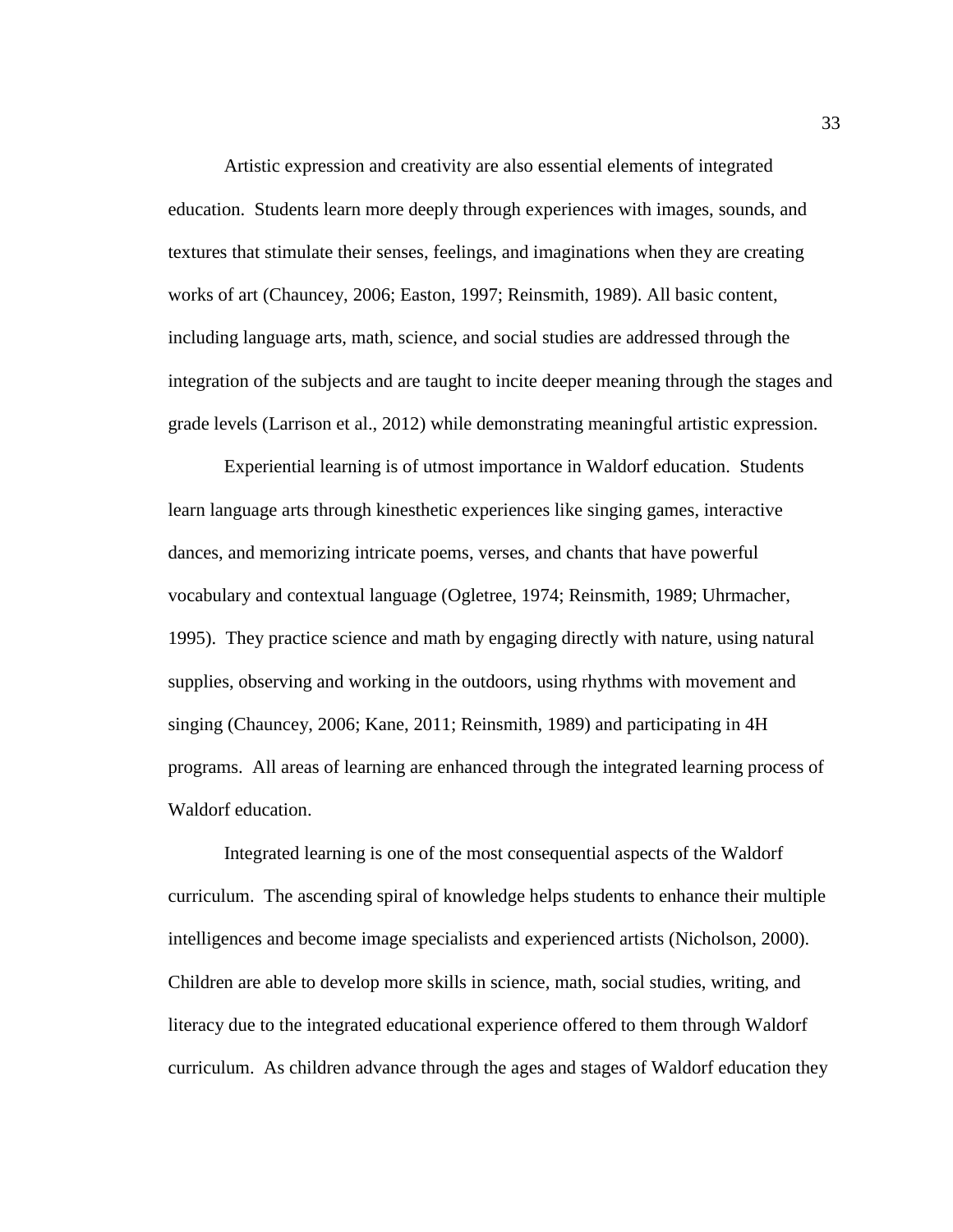develop their sense of natural wonder in a more meaningful way (Uhrmacher, 1995). Students directly interact with their education through hands-on learning, kinesthetic lessons, imaginative experiences, interactive movement, artistic creation, and musical involvements. Integrated education helps students to become more intelligent, wellrounded, creative, and ready to attain a good life with meaning and relevance (Ogletree, 1991; Uhrmacher, 1995). Being exposed to integrated education helps Waldorf students succeed more in upper grades and young adulthood. The benefits of learning this way are felt for the rest of their lives.

### Conclusion

The Waldorf school philosophy was originally created in 1919, 100 years ago, to serve a diverse community of factory workers' children who had varying languages, cultures, and life experiences. This extraordinary educational system has evolved around the world today to serve a wide range of students coming from a distinct array of abilities and backgrounds.

Waldorf pedagogy and holistic education was designed to enhance a child's whole experience in school. The central features of Steiner's schooling system are to teach children according to their stages of development - early, middle, or late childhood. The three stages correspond to a particular development of that time in the child's life. Early childhood is the time that develops the willing and doing of the body, or the *hands*. Middle childhood, is the time that develops the feeling and emotional awareness of the soul, or the *heart*. And late childhood is the time that develops the thinking or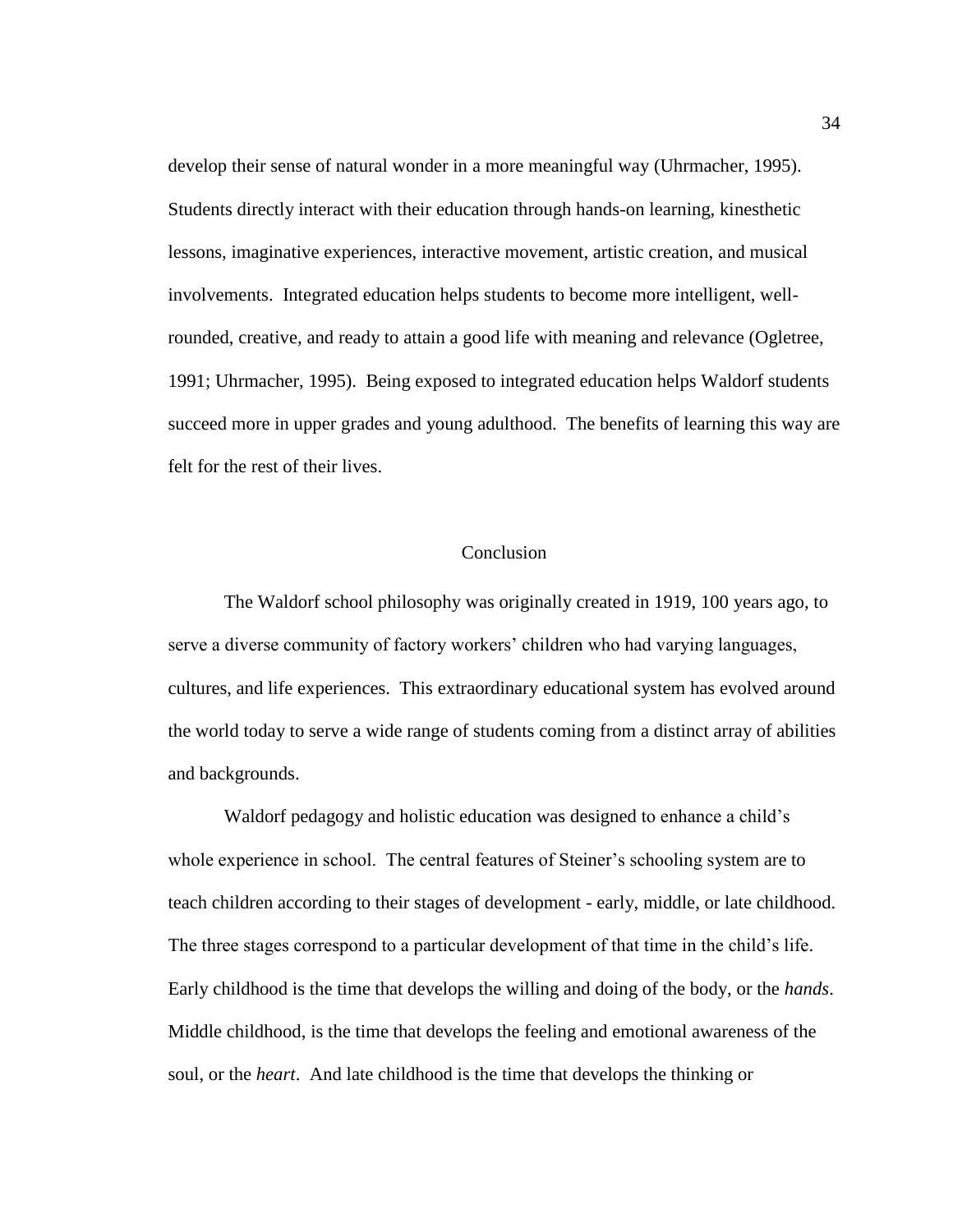intellectualization of the spirit of the mind, or the *head*. In other words the three phases of childhood are meant to emphasize the current stage a human child is in: the hands, heart, or head.

The central concentrations of Waldorf education are: to engage in a well-rounded experience in academic subjects; to develop the refinement of artistic abilities; to be exposed to the beauty of the natural world; and to acquire a deep moral sense and connection to humanity. The essential emphasis of Waldorf education is to offer children an integrated academic experience while teaching them to be good citizens, find loveliness in the world, and have meaning in all of their learning. By focusing the instruction on this all-inclusive learning approach, students are given a comprehensive, interactive, and experiential education that creates more knowledgeable, creative, and aware students and future citizens.

This literature review has demonstrated how Waldorf Education helps students to have a more balanced and all-inclusive academic experience than students who attend traditional public schools. First, this review shows that Waldorf Education offers learning that nurtures the whole child by focusing on the whole human being hands, heart, head. Waldorf education assists the entire human being to develop to its full potential.

Next, this study discusses how Waldorf Education helps teachers to reflect on the importance of the three stages of development from early childhood to age twenty-one. Being taught through the lessons that the Waldorf curriculum presents, helps children to grow gently through the three stages and reach their optimal development over time.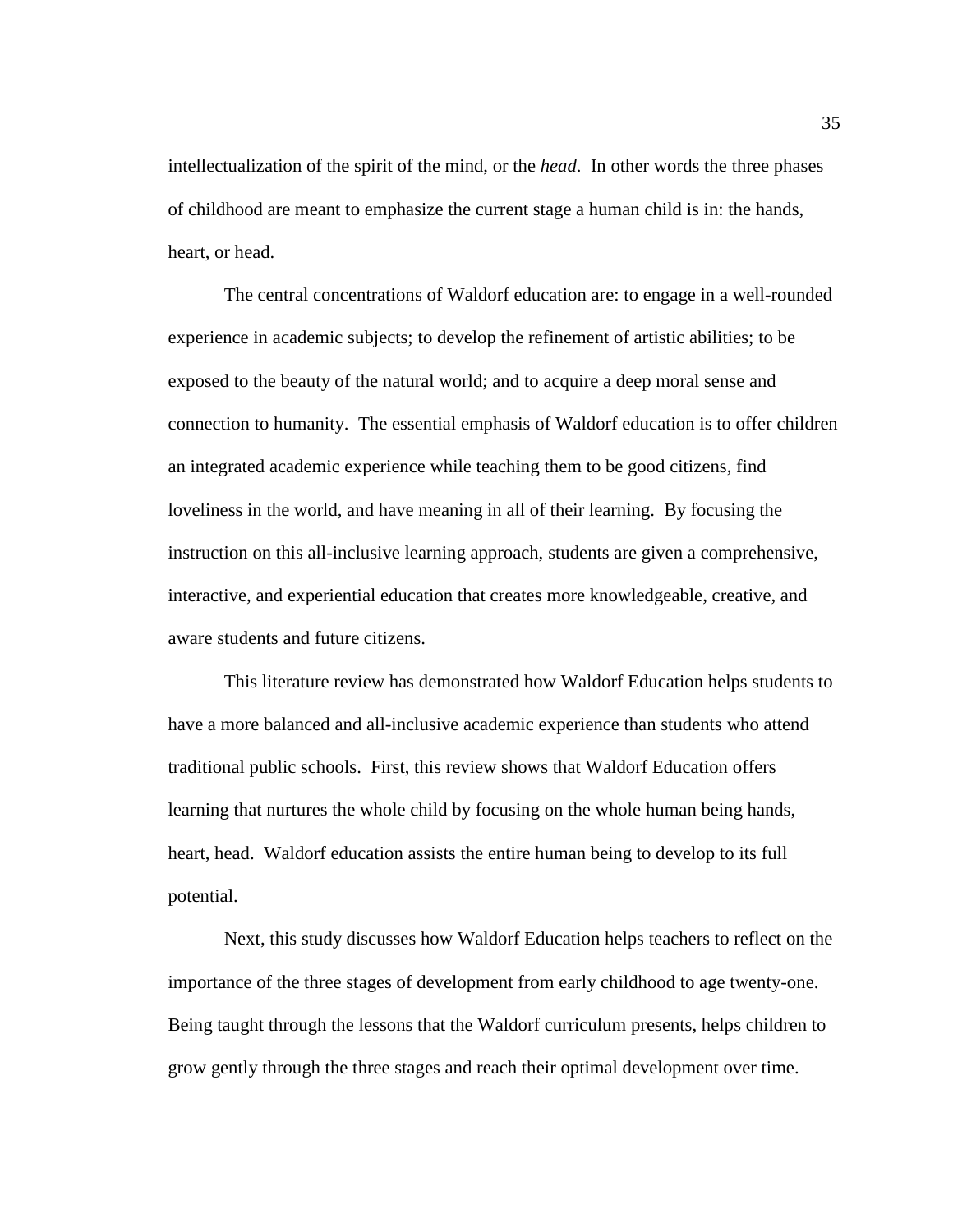After that, this review exhibits how Waldorf Education nurtures and preserves the very young child's innocence and need for gradual and playful learning. Early childhood education in Waldorf schools is the foundation for all future learning for the child. It helps to gently prepare students for the challenges and rigorous learning of upper grades, young adulthood, and the rest of their lives.

Finally, this literature review shows how Waldorf Education advances children's intellectual capacity and deeper understanding of the subjects through integrated education and the ascending spiral of knowledge. This review shows how Steiner's education interweaves the curricular subjects with integration, ascension, and depth. The assimilation approach allows for children to learn more than one topic at a time and at the right stage of development.

In all of these ways this literature study shows how Waldorf Education is wellrounded and uses a holistic approach. As opposed to traditional education this curricular strategy focuses on the whole child, hands, heart, and head, which in the long run leads to perfect health. This philosophy encourages the potential of each and every student it touches and tries to imbue a multifaceted sense of nurturing and learning. Waldorf education helps to bring more creativity, more knowledge, more care to the world. It helps more humans to reach their optimal potential on the doorsteps of their futures. The resultant qualities of gratitude, openness, wonder, and reverence are the basis for the kind of knowledge and social awareness that the world needs today (Barnes, 1991; Reinsmith, 1989). Steiner's pedagogical approach helps to heal humanity, one student at a time, and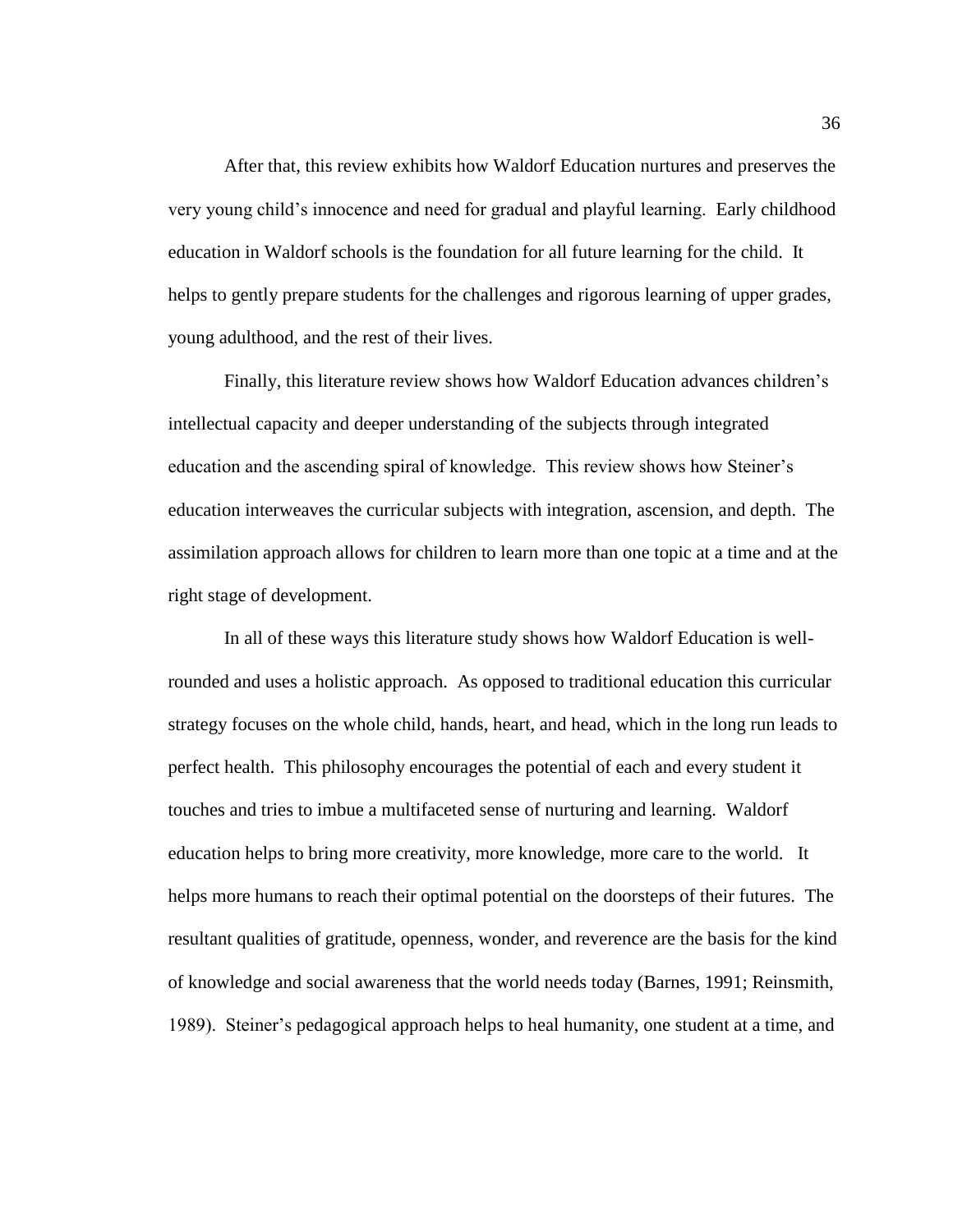brings a promise of hope for the living potential of our communities, our nations, and the entire world.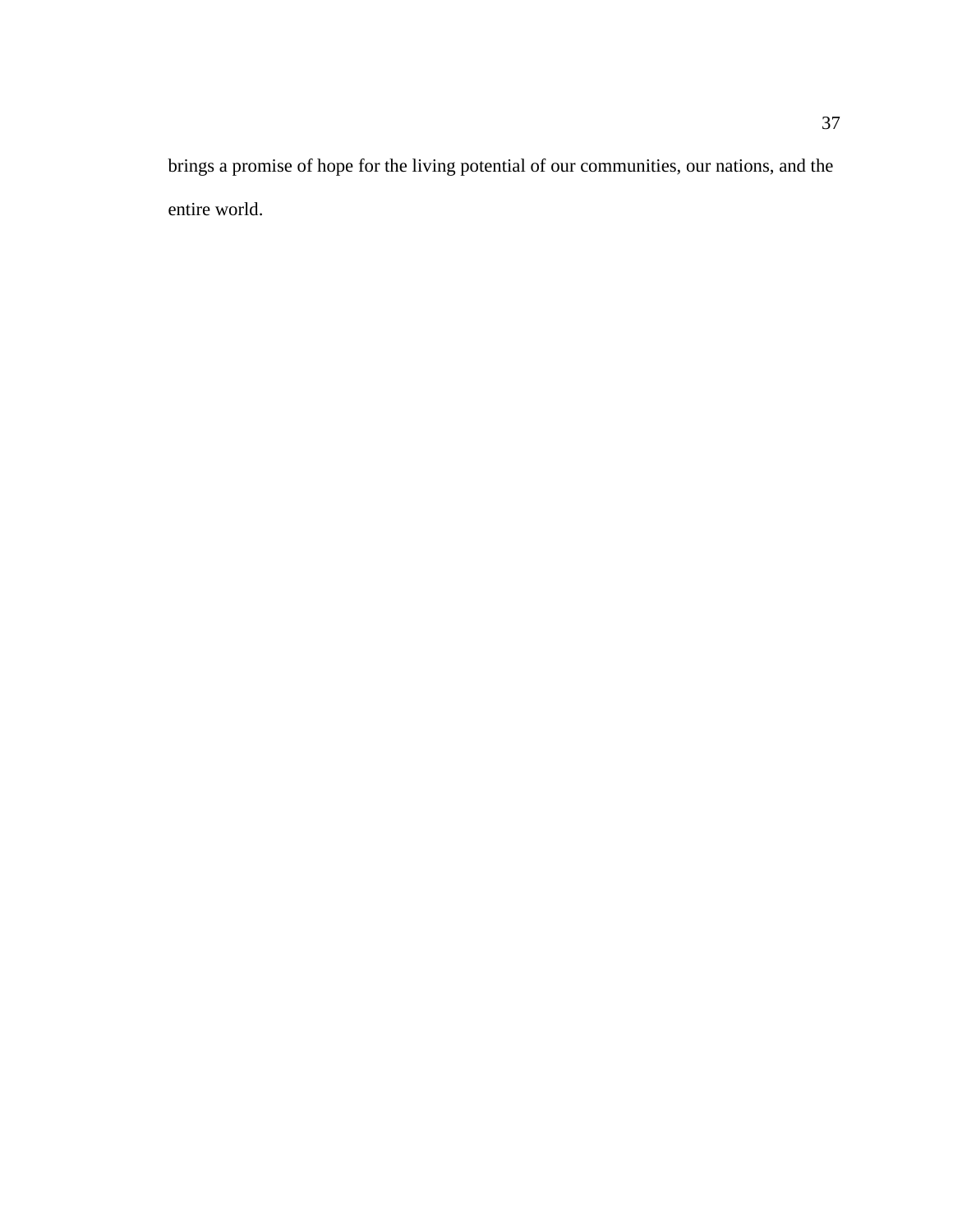#### **METHODS**

### Introduction

This research was a mixed methods study using interview and survey data. The research goal for the interviews was to ask parents what aspects of their child's Waldorf education influenced their present and future schooling and beyond. The research goals for the survey were to examine: how parent's feel about their children's Waldorf education; which Waldorf student experiences are deemed important by their parents; whether Waldorf curriculum offers a well-rounded education; and whether Waldorf education prepares students for the upper grades and life more generally.

#### Participants

Phase one included fifteen interviewees who are parents of Waldorf students. These parents represented 32 current and former Waldorf students. All of the students graduated from, are currently attending, or attended a Waldorf elementary and junior high school for four years or more. Five children attended a Waldorf homeschool program for one to four years.

The parent interviewee group represented 11 schools that the 32 current and former Waldorf students are still attending or did attend. These included: two northern California transitional kindergarten through eighth grade Waldorf charter schools (one current and one former); two southern California transitional kindergarten through eighth grade Waldorf charter schools; one southern California transitional kindergarten through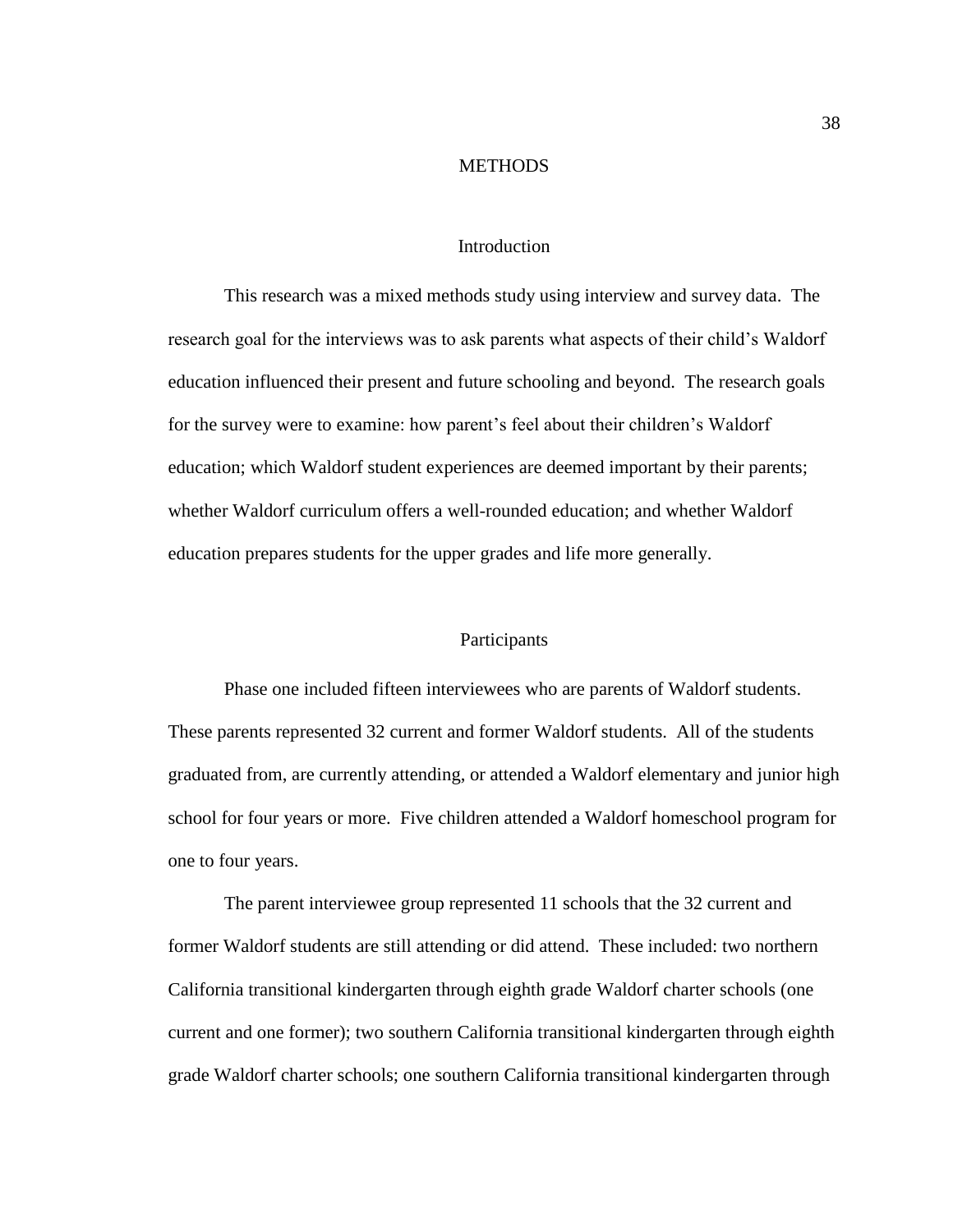sixth grade Waldorf charter school; one central California preschool through third grade private Waldorf school; one kindergarten through eighth grade private Waldorf school and one private Waldorf high school, both in northern California; and three Waldorf homeschool programs, one in northern California, one in central California, and one in southern California.

Four of the interviewees are parents of current students from the northern California Waldorf school. Three of those four parents homeschooled one of their children for one to four years prior to sending their child to the Waldorf charter school. One of those four parents grew up in Austria and was exposed to Waldorf education as a child. One interviewee had one child attend the current northern California Waldorf school, and one child attend both current and former northern California Waldorf charter schools. One parent homeschooled her older child with Waldorf curriculum through the central California transitional kindergarten through third grade private Waldorf school, and sent her younger child to a private Waldorf school. She was also a kindergarten teacher at the private Waldorf school.

One interviewee had the broader experience of being a parent of three children and had one child attend one of the southern California transitional kindergarten through eighth grade Waldorf schools, one child attend the current northern California transitional kindergarten through eighth grade Waldorf charter school, and one child attend both. Another parent who has three Waldorf educated children also conveyed a wider viewpoint for the interview. He is currently a five-year board member of the Alliance for Public Waldorf Education and was a co-founder and an administrator for five years of a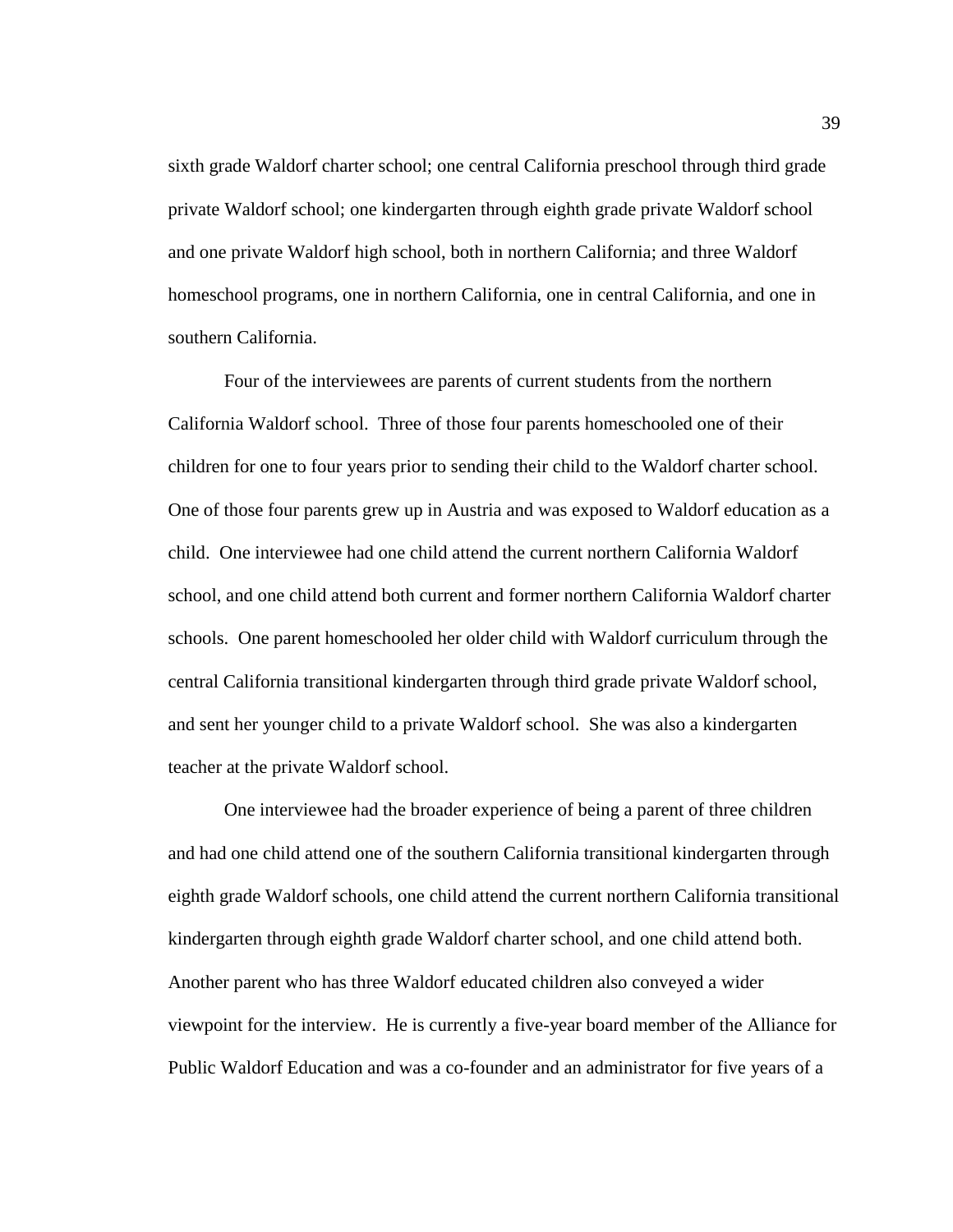southern California transitional kindergarten through sixth grade Waldorf charter school. He sent his first child to that school, as well as one of the southern California transitional kindergarten through eighth grade Waldorf charter schools. He currently works as a school psychologist at the northern California Waldorf charter school where his first child graduated last year and his other two children currently attend.

Three of the interviewees are currently classified staff members of the northern California Waldorf charter school and they represent both northern California transitional kindergarten through eighth grade charter Waldorf schools. One of them also had children attend a private kindergarten through eighth grade Waldorf school and a private Waldorf high school, both in San Francisco. Four of the interviewees are presently Waldorf certificated teachers at the current northern California Waldorf charter school. The last interviewee is presently an administrator of the northern California Waldorf charter school as well, and had two children attend both the current and former northern California Waldorf charter schools and one child attend the current one only. That interviewee was also one of the lead people to start the current northern California Waldorf charter school, and she started up a Waldorf preschool, years before, as well.

After the completion of the interviews, or phase one of the research, a survey was developed for phase two. It was emailed to all parents, with known email addresses, of the 232 current students enrolled at the northern California Waldorf charter school for the 2017-2018 school year. By the time the study closed 54 survey responses were received, for a response rate of 24 percent. The parents' answers to the question, 'How many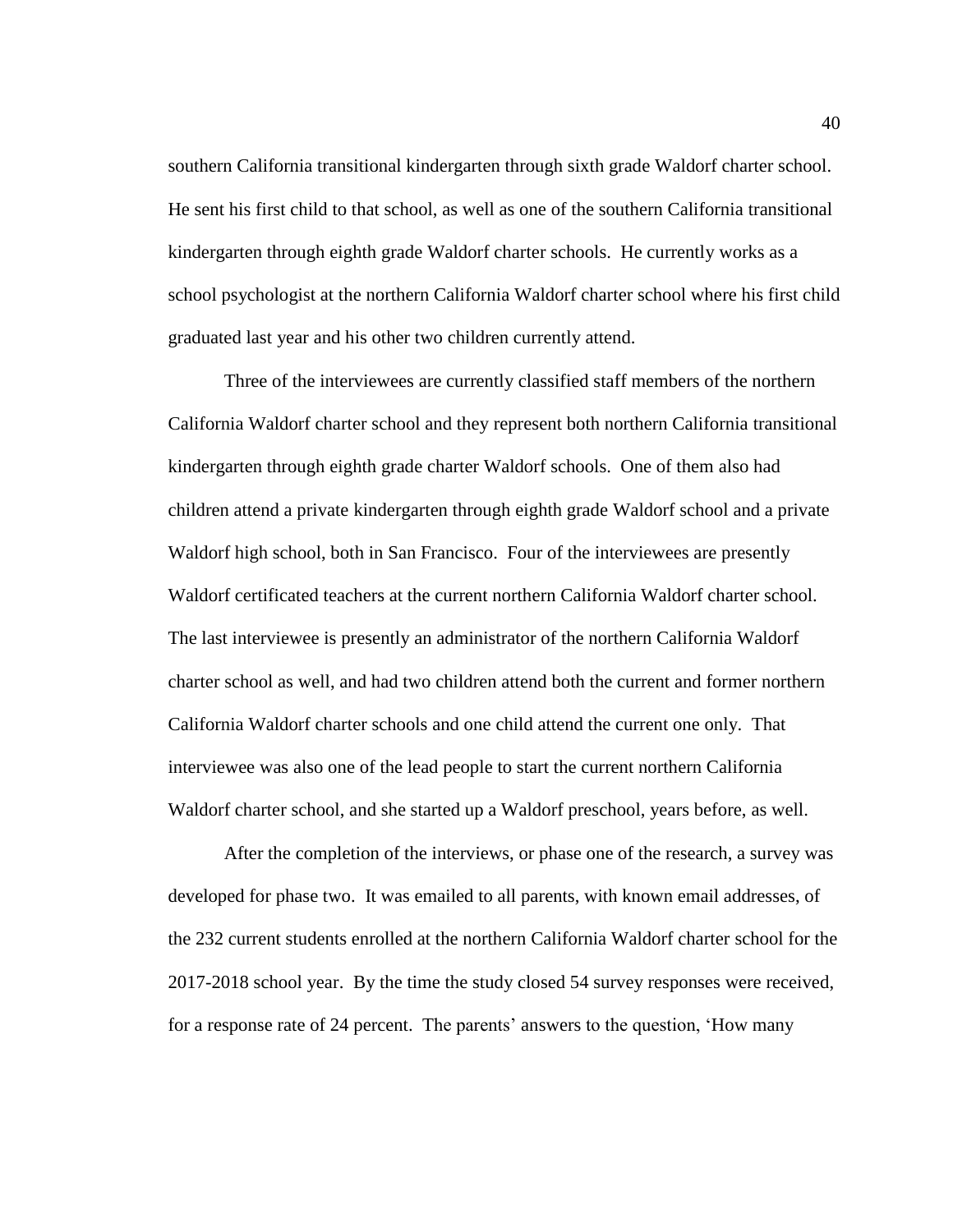children do you have that now attend or have attended a Waldorf school?' represented a total of 104 Waldorf students.

These 104 students correspond to 21 transitional kindergarteners through second graders, 31 third through fifth graders, and 27 sixth through eighth graders. That makes a total of 79 Waldorf students out of the 232 that are currently enrolled at the northern California Waldorf charter school in transitional kindergarten through eighth grades. The survey data represents 79 students or 34 percent out of the 232 total students currently attending the northern California Waldorf charter school for the 2017-2018 school year. The survey also represented older students to make the aforementioned total of 104. Many older students who had previously attended Waldorf school were represented in their parents' responses. These include: 14 ninth through twelfth graders, four high school graduates, five college students, and two students who are out of school. The total for students who had attended Waldorf school earlier in their educational career was 25.

#### Instrumentation

To conduct the interview portion of the research a six-question interview was developed. The interview questions were formed to address topics related to Waldorf students' experiences and how they learn at Waldorf schools and through the curricular programs. The interviews were conducted with careful planning and simple instruments.

The instruments used for the interviews consisted of: a copy of the interview questions (Appendix B); a composition book to take notes of the interviewee's responses;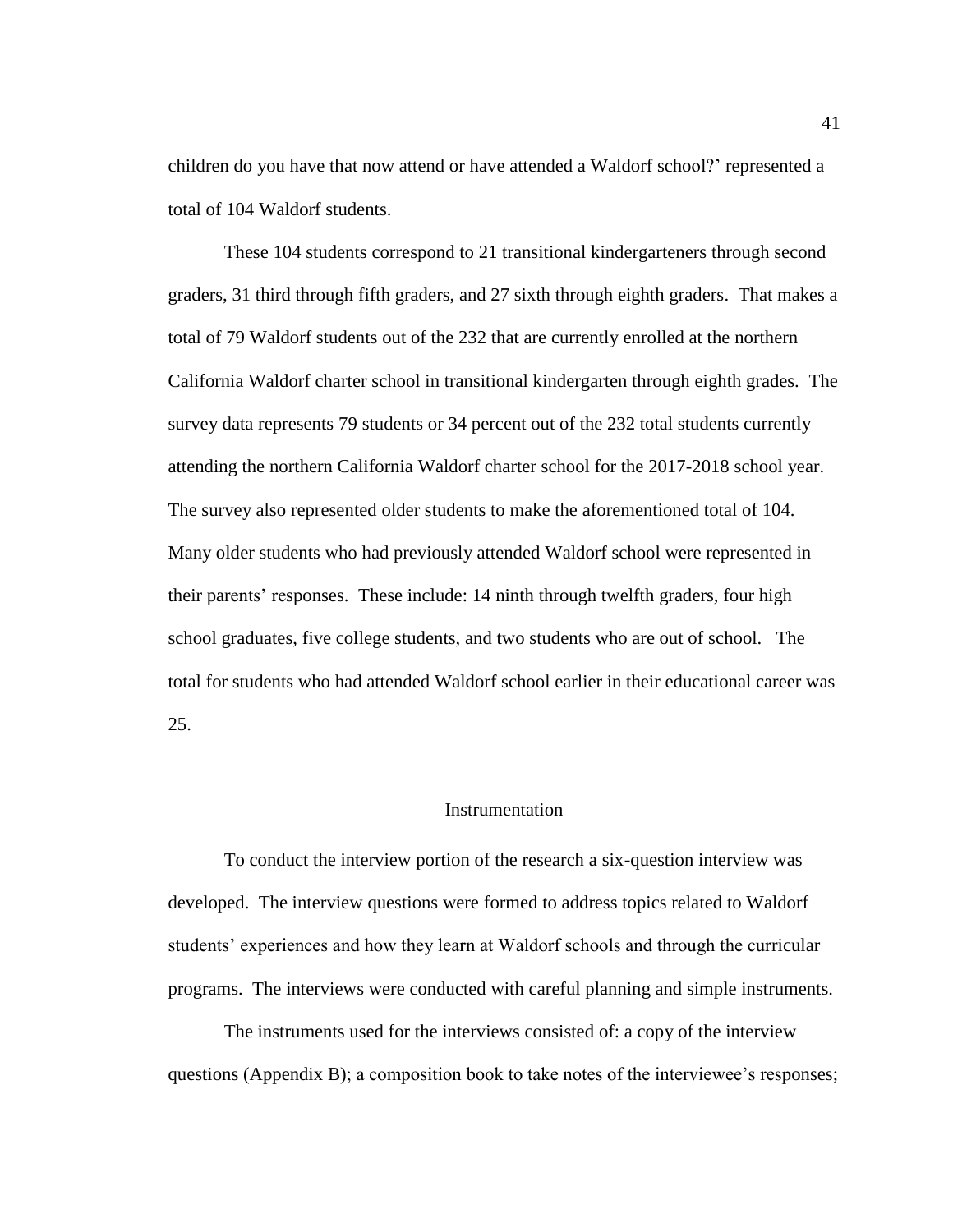the interview schedule; an iPad video recorder; a quiet place to conduct the interview with comfortable chairs and a table; and a copy of the 'Informed Consent' consent form which described the purpose of the study, the importance and benefits of the interviewees' input in regards to the study, and that there were no risks involved in participating in the study (Appendix C).

After the completion of the interviews for phase one of the research, a survey was developed for phase two, with questions that reflected the results of the interview responses. The survey focused on four main topics: parent's personal reflections of their child's experiences in Waldorf School; how Waldorf curriculum supports learning in all subject areas; the importance of academics, art, science and social-emotional development in Waldorf education; and the overall benefits of Waldorf education for life in general. The survey was 64 questions in length. It was emailed to the parents with known email addresses of the 232 current students who attended the northern California Waldorf charter school during the 2017-2018 school year.

The materials used for the survey portion of the research included the following: transcriptions and coding data from the interviews; master email address list for parents of the approximately 232 students from the northern California Waldorf charter school (accessed through the school secretary); an anonymous Google Forms survey with an attached 'Informed Consent' consent form which described: the purpose of the study, the importance and benefits of the interviewees' input in regards to the study, and that there were no risks involved in participating in the study (Appendix D); an Excel spreadsheet generated by the Google Forms survey to copy and paste into a statistical software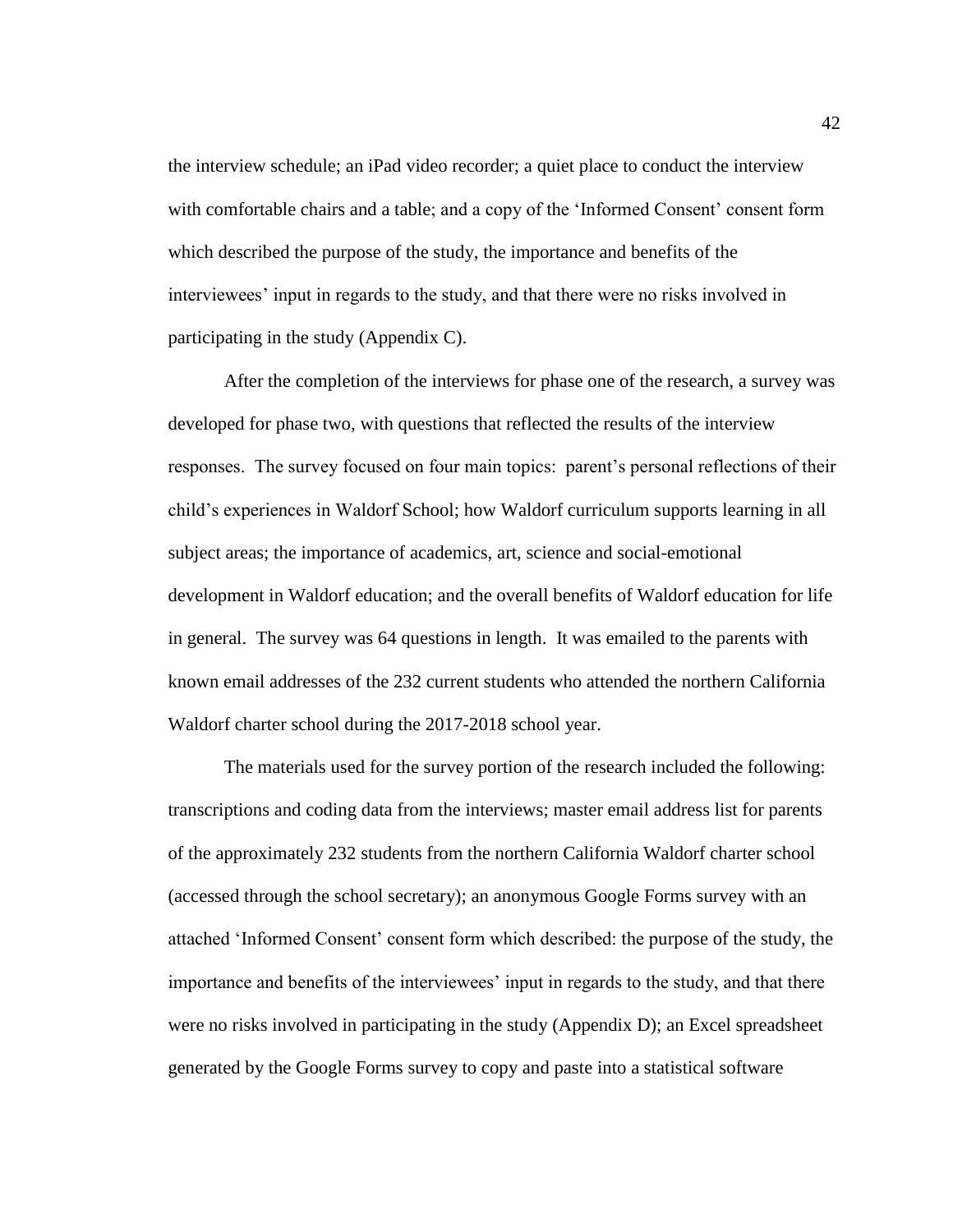program; and Minitab, the statistical software program that provided tools to analyze the results and find meaningful conclusions. A copy of the finalized survey was also submitted for an IRB (Institutional Review Board) evaluation and revision before the survey was conducted.

### Procedure

Phase one of the study involved interviewing a convenience sample of 15 parents of children who now attend, or did attend, a Waldorf charter elementary school after receiving IRB approval. Originally I was only going to interview five parents but I decided to increase the number from five to fifteen when early interviews suggested a broader range of perceptions.

The interview's purpose was to examine what aspects of Waldorf education parents feel affect their children's present and future schooling and beyond. The interview questions were organized by three broad topics including: parents' personal experiences with their children's Waldorf education; parents' feelings about how academics, art, and science are taught using the Waldorf methodology; and how elementary Waldorf education influences children's social experiences and their futures.

After identifying the sample of 15 parents to be interviewed, phone calls were made to each interviewee to invite them to participate in the interview (Appendix E). We also discussed setting up a time and place to conduct the interview. Two days before the interview an email was sent to the interviewee that included: a reminder of the appointment and the time and place; a description of the length of the interview; a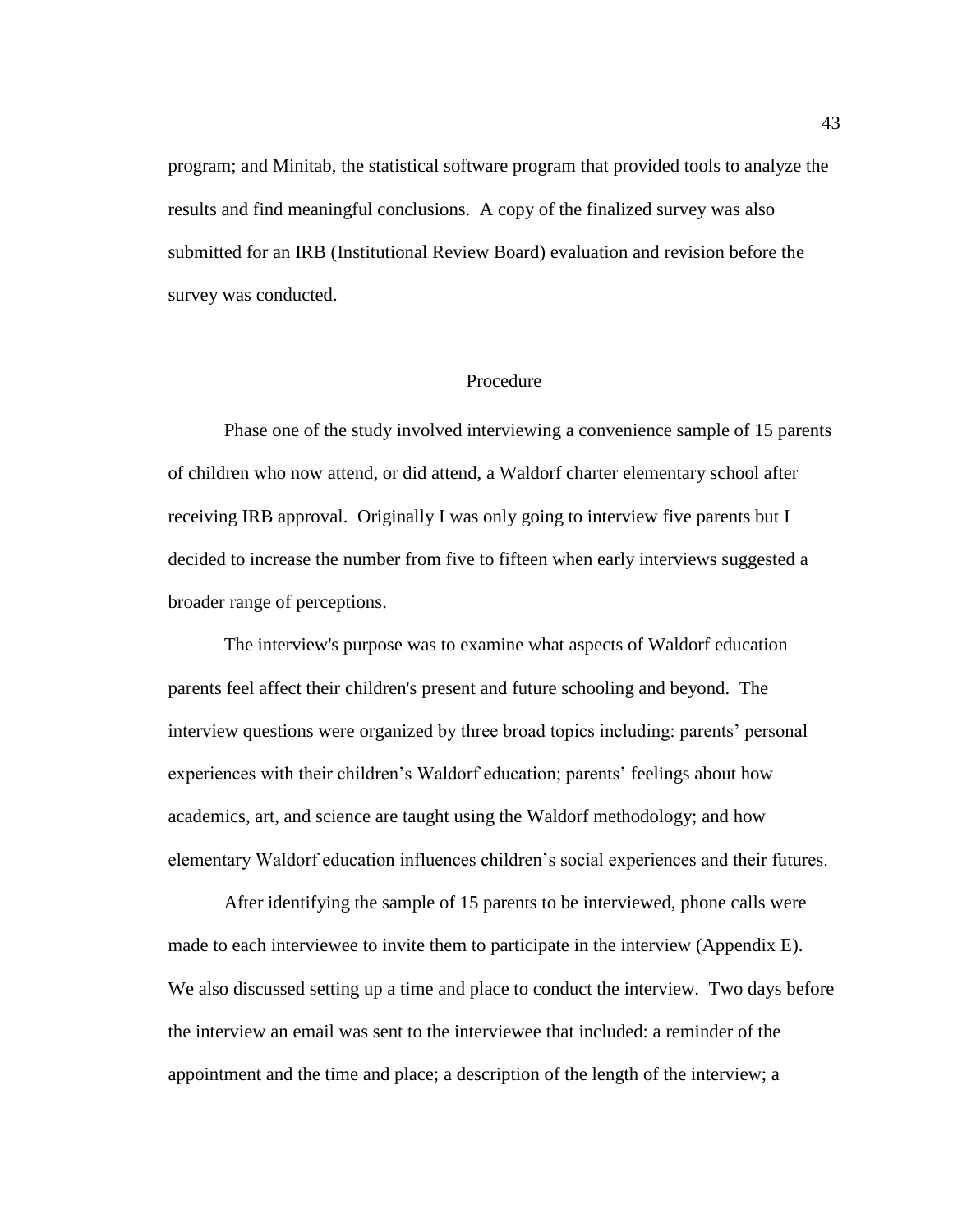reiteration of the promise of confidentiality; and the importance of informed consent to do the interview. The email also contained a copy of the interview questions and the 'Informed Consent' form for the interviewee to review prior to the meeting.

Over the course of the interview study it became apparent that some of the participants were unable to set up a time to meet with me in person but really wanted to take part in the research. This occurred with five out of the 15 interview participants. I offered those five interviewees the option of filling out the 'Informed Consent' form and interview questions paper. Those five participants were able to respond to the interview questions document with details about their and their children's Waldorf school experiences. The five completed interview questionnaires turned out to be significant accounts of the interview research as well.

On the days of the other ten interviews I arrived five to ten minutes early to do preparations including testing the recording device and going over the 'Informed Consent' form. After settling into our interviewing space I would explain the 'Informed Consent' form and have the interviewee sign it. Then I would start the iPad video recorder and begin to ask a series of six questions in a semi-structured interview format. Using a semi-structured interview format allowed me the freedom to interject an important follow-up question or two, so as to delve deeper into the interviewees' responses. The interviews generally took between thirty and sixty minutes depending on the interviewee's level of engagement. I would take notes as well, while interviewing and recording the discussions.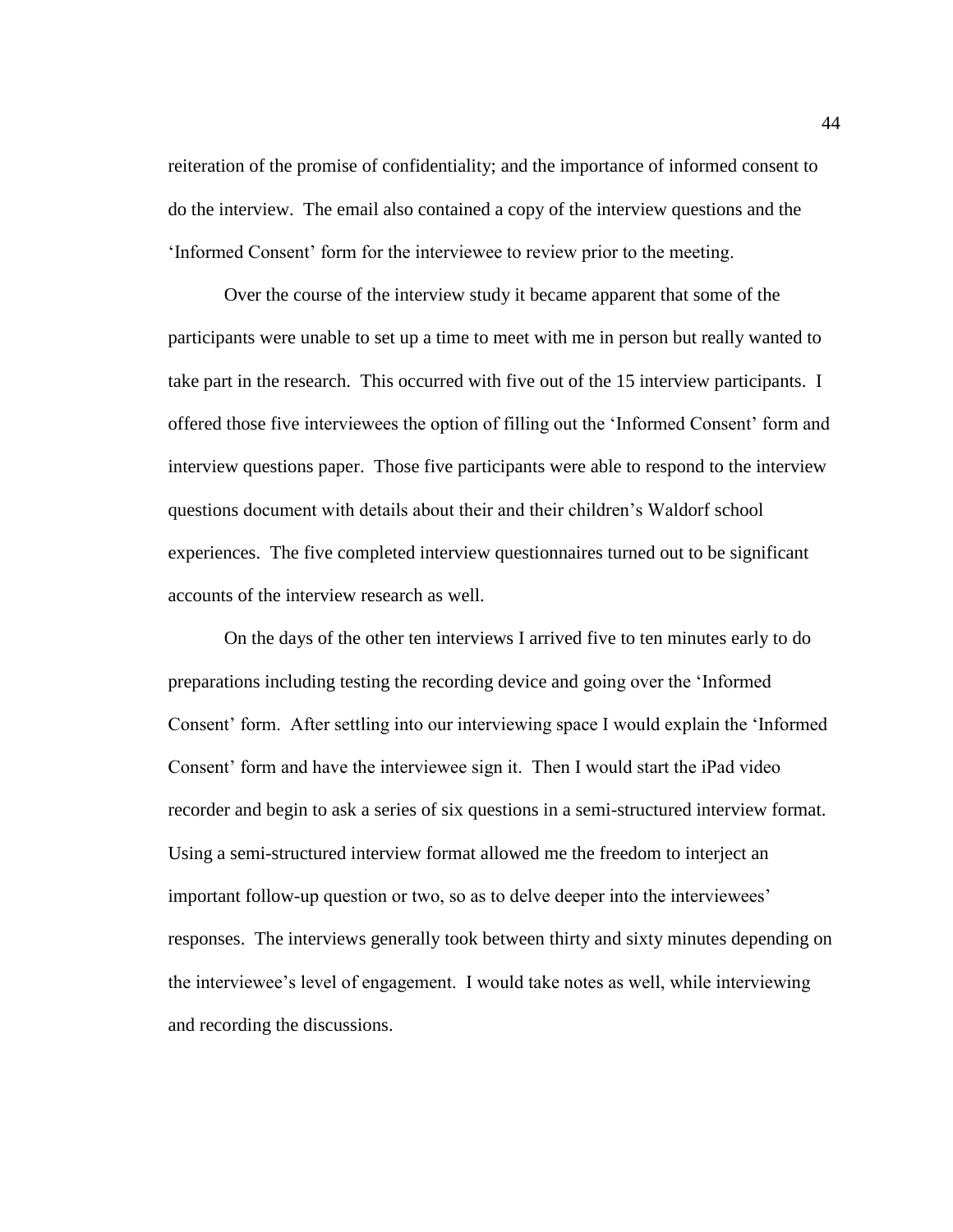Later all 15 of the interviews were transcribed from the video recordings and from the interview questions' documentations. The interview transcriptions were then analyzed using qualitative thematic coding. Common themes that were evident in the transcriptions were designated and examined. Those themes helped to continue the research and guide the quantitative investigation.

After completing the interviews, the survey was developed on the basis of the interview data collected in phase one and the themes that were generated from that coding process. The Google Forms survey was sent to parents, with known email addresses, of the 232 currently enrolled students at a Waldorf charter school in northern California. The survey was created on Google Forms using the premade blank quiz form. The survey consisted of informational inquiries, demographics, and open responses. The survey contained 64 questions in total.

An invitational email was sent that contained: information about the survey, the benefits of participating in the survey, and an 'Informed Consent' button to click on if the parent wanted to consent and take part in the survey. Parents could click on the button that said, 'End the consent form and survey now' if they did not want to take the survey. The survey took between twelve and fifteen minutes to complete.

The survey was sent out through the school's master parent email list. I had the school secretary send out the initial survey email invitation in April. Then the school secretary assisted me to send out five follow-up notices of the email invitation to take the survey. These five follow-up notices were sent out over the course of the last three months of the 2017-2018 school year and into the summer break. They were sent out as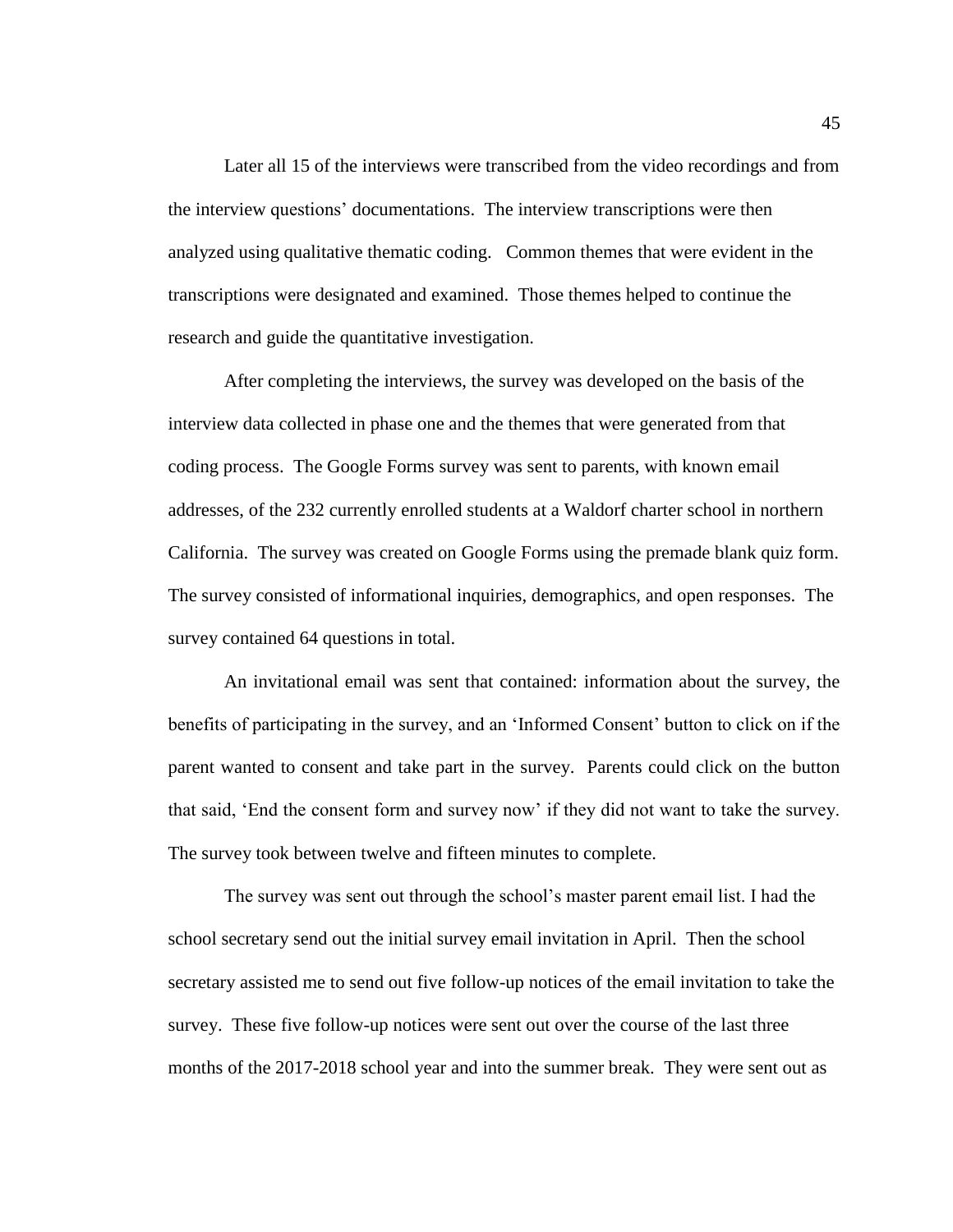reminders for those who wanted to take the survey and hadn't had a chance to do it yet. A final thank you email was sent to all participants.

#### Analysis

After completing the individual interviews, watching the videos of the interviews, studying the paper interview responses, and transcribing the interviewees' responses, I began to create some qualitative thematic codes to represent the narratives. I broke up the interviewees' answers to the six questions into codes. Themes were developed based on the many codes I extracted from the interview transcriptions. Many of the parents' responses showed a consistency in their answers in relation to the other interviewees' reactions. This consistency helped me narrow down the themes that were worked out for the codes. The themes that I created for the codes include: child development and developmentally appropriate practices; special techniques for teaching reading, writing, and math; the importance of nature connections and science lessons; arts education; extracurricular classes; social-emotional development; and preparation for high school, college, and life in general. These themes were consistently mentioned in the interviewees' reactions and helped to generate the subjects for the survey questions.

The questions put into the survey were based on the research that was done for the Literature Review of this thesis and the results of the 15 interviews that were conducted. The themes that I based the survey questions on included the same themes as mentioned above, i.e.: child development and developmentally appropriate practices; special techniques for teaching reading, writing, and math; the importance of nature connections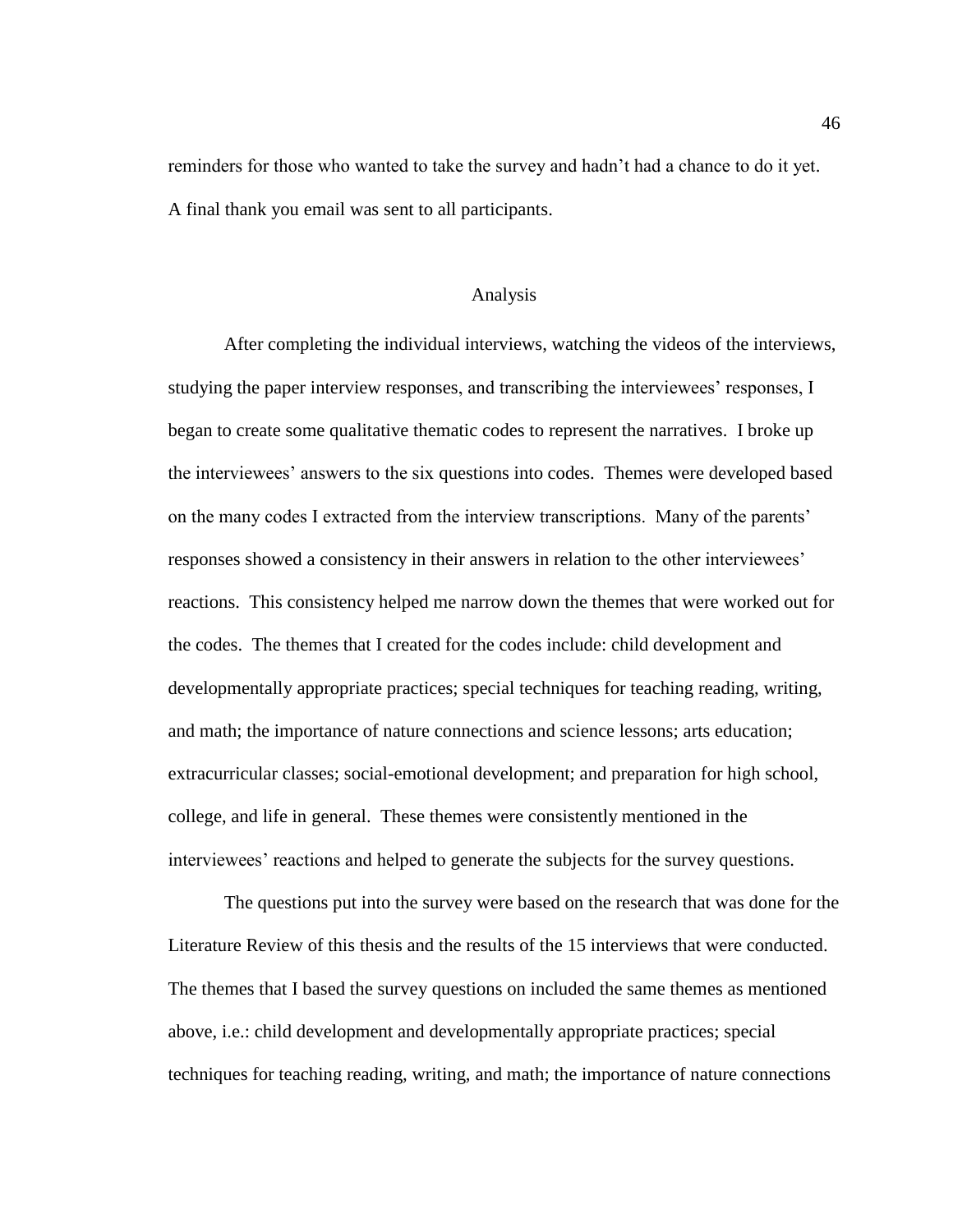and science lessons; arts education; extracurricular classes; social-emotional development; and preparation for high school, college, and life in general. These themes were expanded into a variety of questions, 64 in total, which would summarize the overall experiences that the parents had with their children's Waldorf education.

As the parents answered the survey questions, the Google Forms program collected, analyzed, and calculated the results. The Google Forms program automatically generated quantitative data from the responses using percentages, pie charts, and bar graphs. That numerical data was collected from the Google Forms survey and downloaded at the end of the data collection to a password-protected file on the researcher's computer for statistical analysis. The quantitative data from the surveys was exported to an Excel spreadsheet generated by Google Docs and Forms. The Excel spreadsheet data was then copied and pasted into Minitab and the data was analyzed using basic statistical analysis. Pearson Correlation tests and Descriptive Statistics were conducted in Minitab to show a connection between many aspects of the questions in the survey. The tests were related to the following generic themes: how valuable various aspects of Waldorf education are; how important it is to learn various academic subjects through Waldorf education; how Waldorf education affects children's social-emotional development; and how Waldorf education influences children's present and future schooling experiences as well as their lives after completing schooling.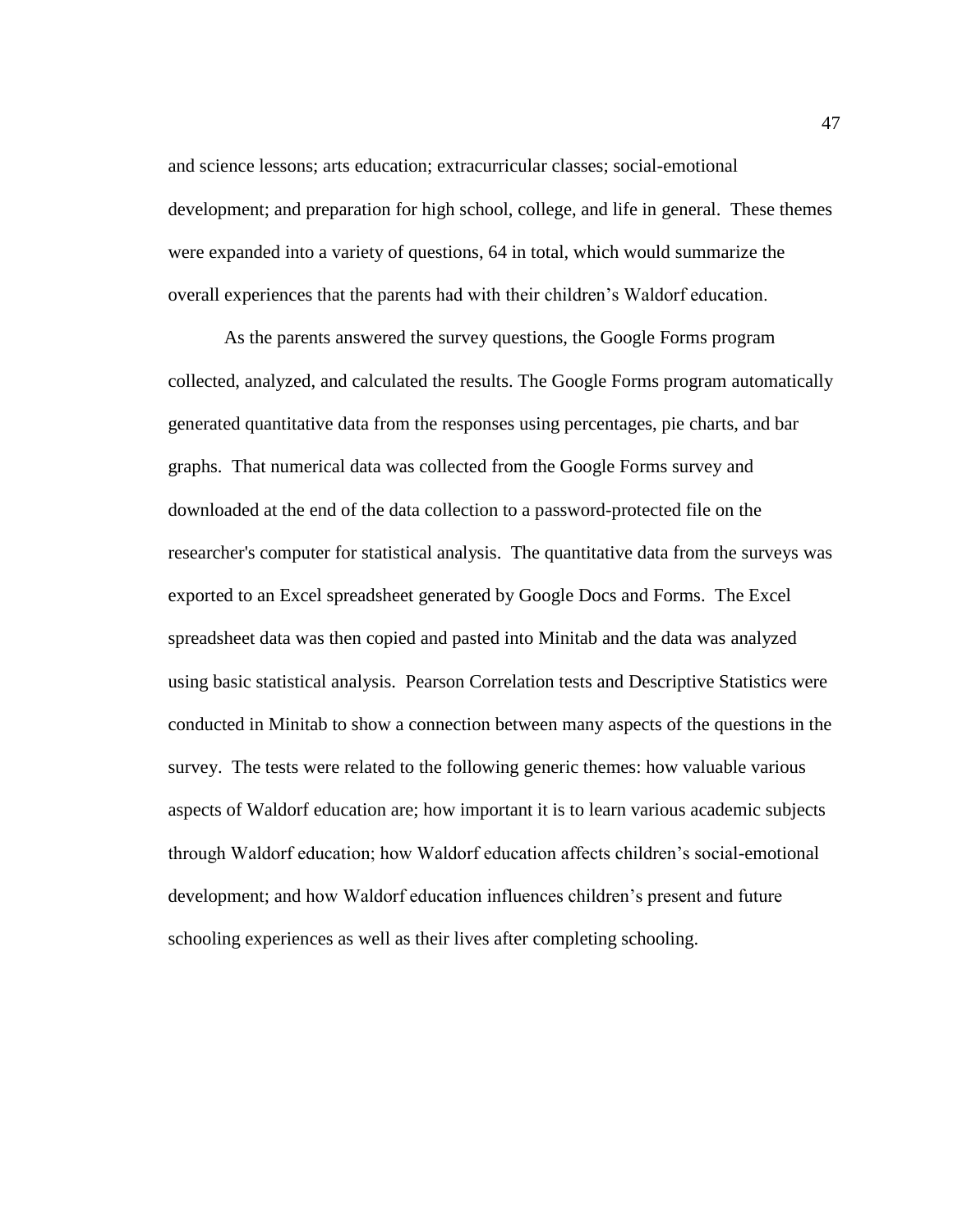#### RESULTS

This mixed method study was conducted to obtain insight into outcomes from Waldorf education and its categorical effects on students over the short and long term. Qualitative research results are represented through the interview data and quantitative research findings through the survey questionnaire data. The results of both of these investigations presented a diverse array of responses and characterized several key points for how parents and their children experience Waldorf education.

## **Interviews**

For the qualitative data research interview discussions were organized and directed. A total of 15 interviews were conducted to delve deeper into the main question, "What aspects of a child's Waldorf education influences their present and future schooling and beyond"? The study explores parent's view of whether their children's overall experience with Waldorf education is advantageous to their schooling and other parts of their lives. The interview questions were organized by three broad ideas related to the following concepts: parents' personal experiences with their children's Waldorf education; parents' feelings about how academics, art, social studies, and science are taught using the Waldorf methodology; and how elementary Waldorf education influences children's social experiences and their futures. Several themes were generated from the interviewee's answers.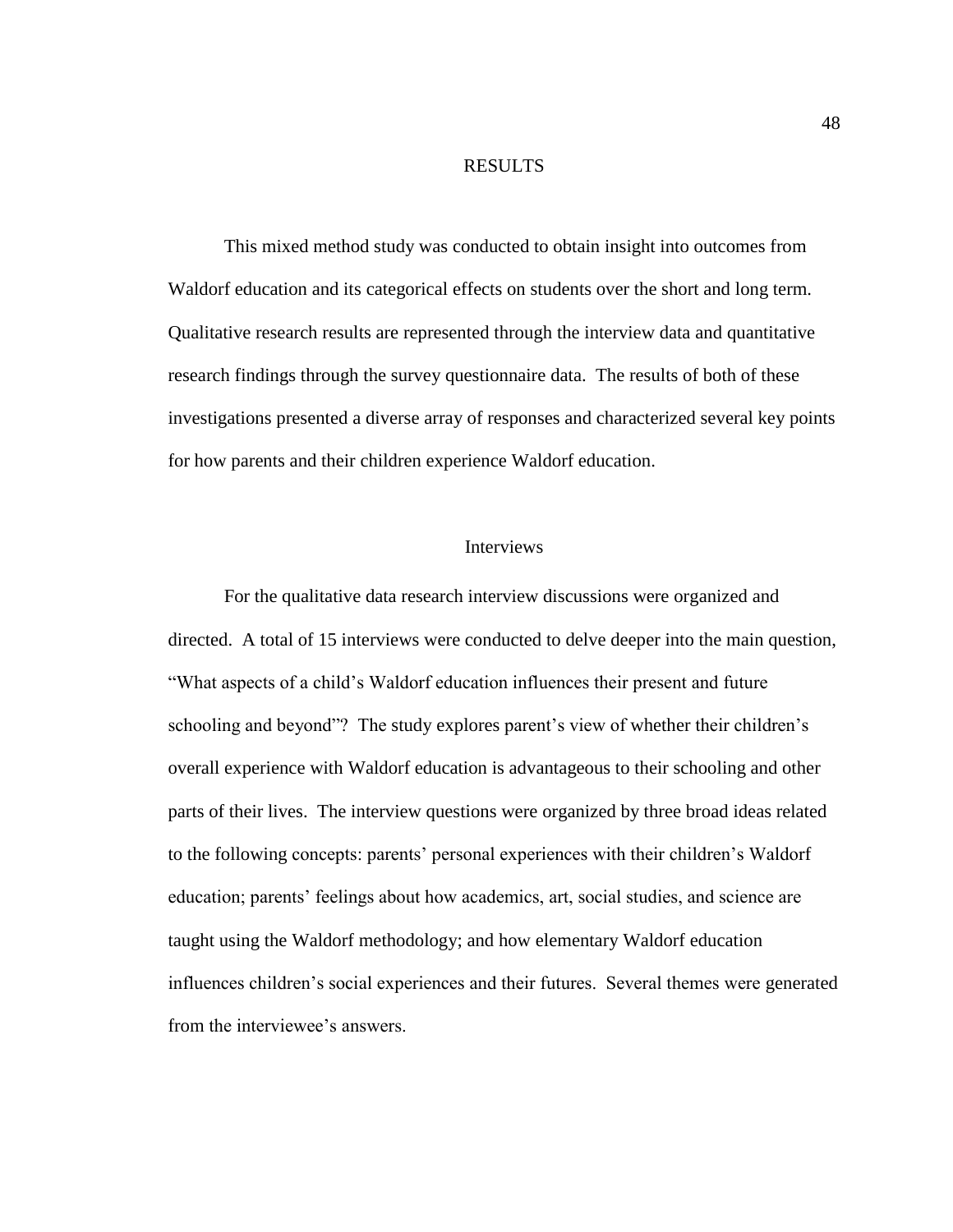The interview data had many thought-provoking and consistent themes that were brought up in response to the three broad ideas mentioned above. The responses were: child development and developmentally appropriate practices; special techniques for teaching math; the importance of nature connections and science lessons; arts education; extracurricular classes; social-emotional development; and preparation for high school, college, and life in general. As a result of the three broad concepts of the interview questions, parents were able to delve more deeply into their experiences with Waldorf education. They were also able to give more specific responses that enhanced the seven aforementioned themes.

### Child Development and Developmentally Appropriate Practices

All 15 interviewees referred to themes of 'child development and developmentally appropriate practices.' The quotes that generated this theme were numerous. This theme was reflected in quotes such as, "My child had the opportunity to learn through many modalities," and, "I was initially attracted to the Waldorf philosophy because they educate the whole child." Other comments included, "Waldorf adheres to developmentally appropriate timelines", and "I really like it as it looks at the child's development." One parent said that, "Waldorf education meets the child where they are", while another parent commented, "They teach to the child's spirit and unique temperament." One parent, who is also a fourth and fifth grade Waldorf teacher, commented, "the main lesson speaks to the children by ages and subject matter." A Waldorf kindergarten teacher and parent of two said that Waldorf education, "…appeals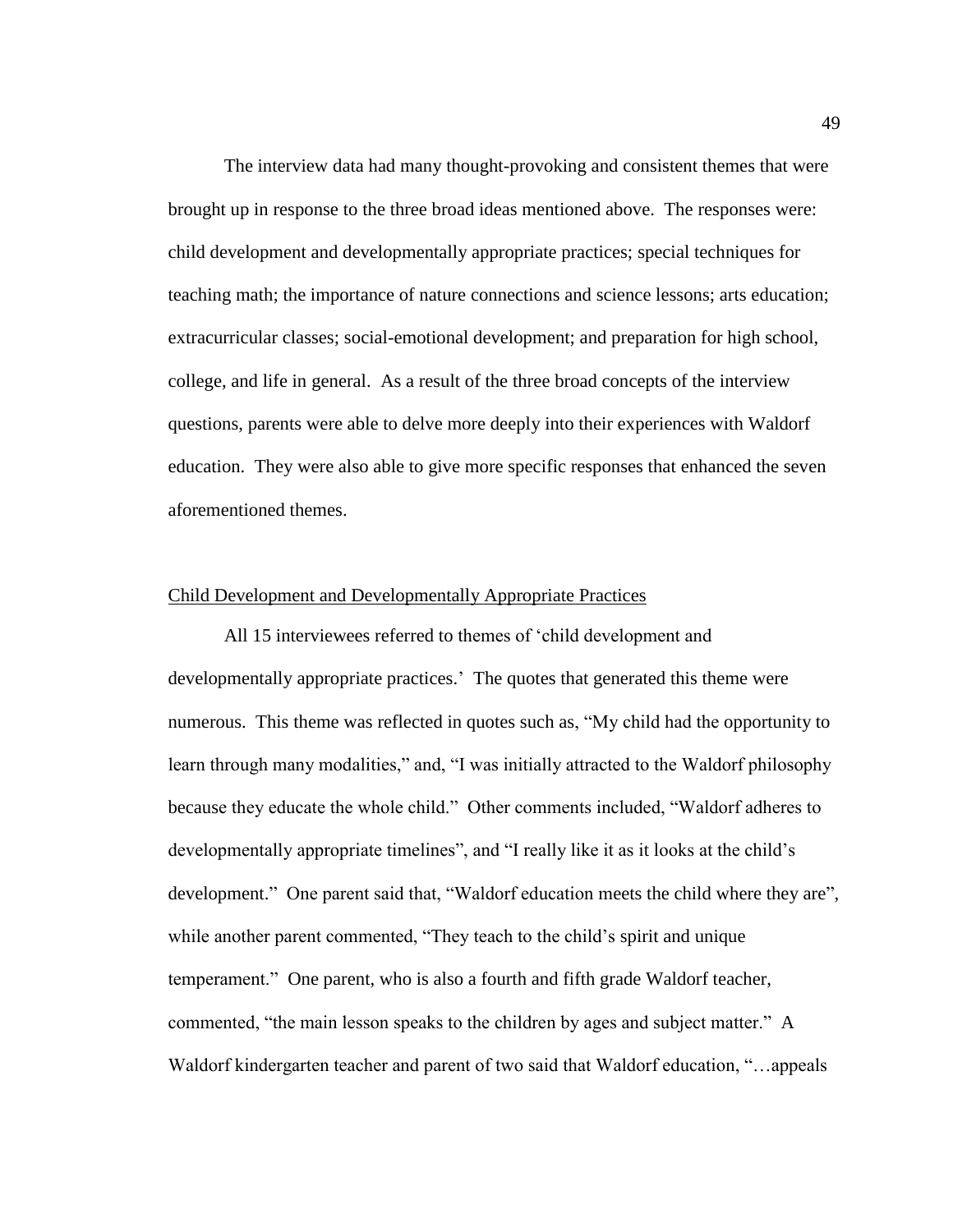to all intelligences and teaches to the multiple intelligences" and it has the, "correct timing of fitting with child development and Jean Piaget's stages" of cognitive development. One final comment from a parent who is also a first-third grade Waldorf teacher said that her daughter "was honored for her strengths and given time to develop in the areas that she struggled with." All of these responses illustrate that parents see the integral importance of how Waldorf techniques and modalities work directly with children's growth in a developmentally appropriate way.

## Special Techniques for Teaching Math

Another significant theme that was brought up many times in the interviews was 'special techniques for teaching reading, writing and math'. Nine out of 15 parents had important comments to say about how students in Waldorf schools benefit from these methods. There were many meaningful math program observations by parents. One parent who had the diverse experience and wider view of her three children attending three different Waldorf programs said that, "Waldorf lessons are experiential and enriching which make for deeper learning." She also said that, "learning math through the use of songs and art allows the child's brain to absorb more" and "ingrains the knowledge into the long-term memory." A Waldorf charter schoolteacher said the math curriculum the students use in the Waldorf junior high is the same as the one used in the local high school. That consistency helped her daughters a lot. She also stated that, "the math and science taught at the Waldorf school really prepared her two daughters for the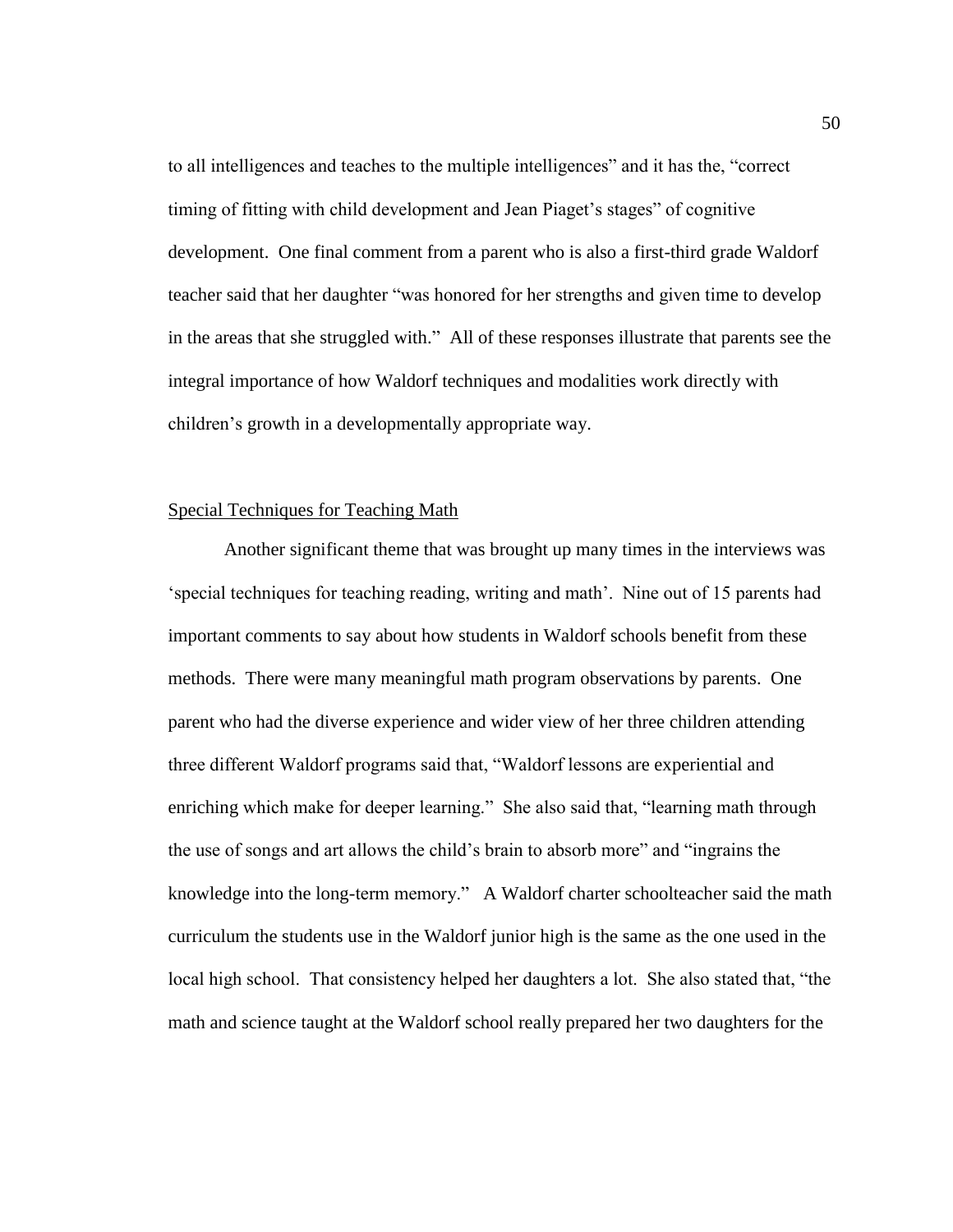math and science taught at the high school". Parents really feel that the techniques for teaching math in Waldorf schools are very important for education.

#### Language Arts

Ten of the 15 parents commented on Language Arts in the Waldorf curriculum. A parent who grew up in Austria and went to Waldorf influenced schools said that, "the oral learning of poems and songs builds a richness of language and memory." She also stated that, "being exposed to so many stories and rich storytelling enhances memory and develops compassion in children." A current Waldorf charter school administrator stated that, "imaginative and creative play is the foundation for abstract and critical thinking skills" needed for academic learning. A fourth and fifth grade Waldorf charter schoolteacher was quoted as saying, "story-based learning helps with writing skills" and a Waldorf charter school classified employee commented that, "learning academics through rhythm and repetition is great". A parent who is a board member of the Alliance for Public Waldorf Education and a school psychologist at a northern California charter Waldorf school shared that "the main lessons in Waldorf education encourage abilities in creative and scientific writing". One final comment from another parent of three Waldorf educated children said, "the Main Lesson books teach about organization, neatness, and doing your best work". Parents presented many important ideas about how academics are taught in Waldorf schools.

Two other noteworthy ideas were presented by parents in regards to how Language Arts are taught in Waldorf education as opposed to how they are taught in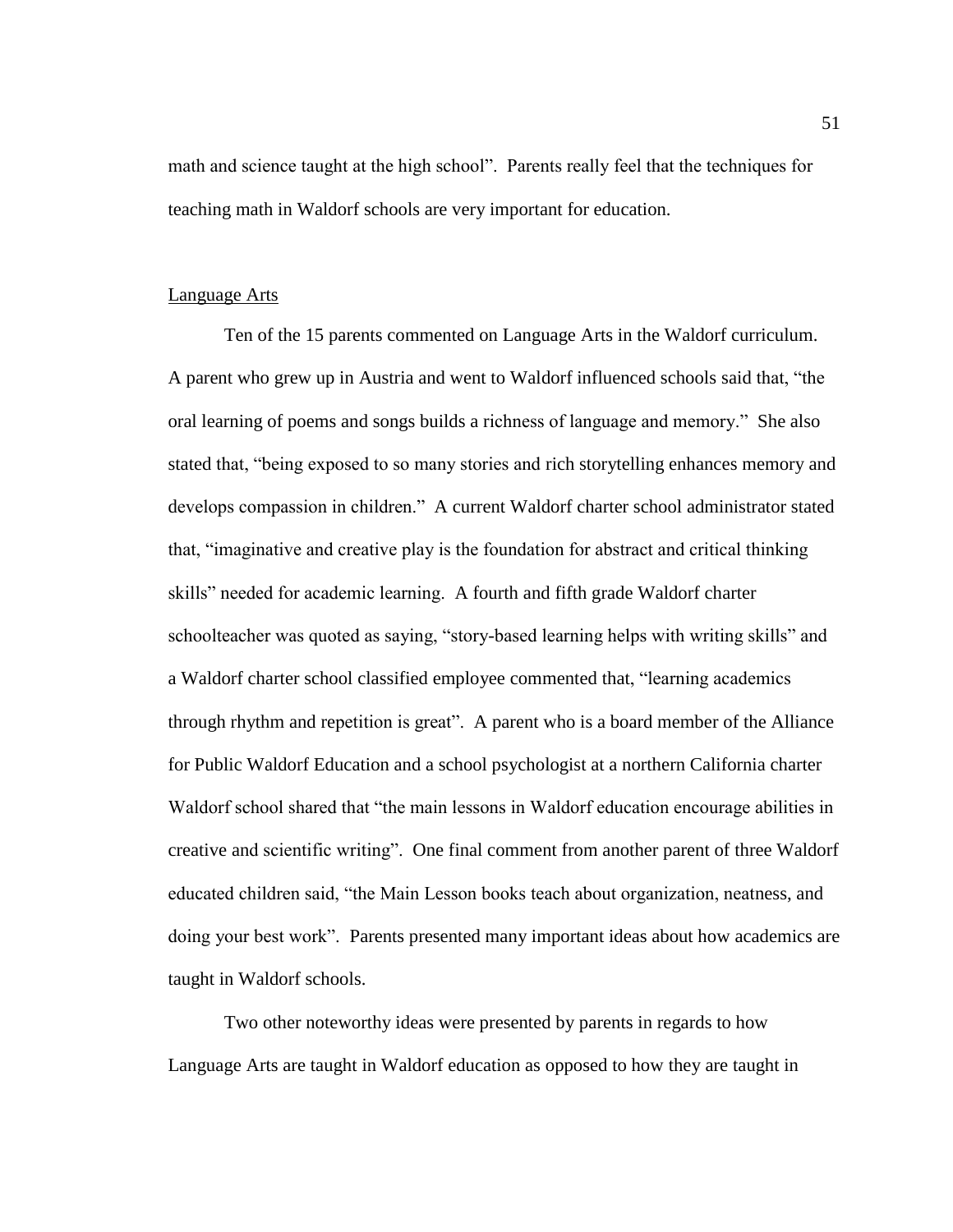traditional public education. They noted that Waldorf education's approach of teaching Language Arts is more compelling through storytelling, rich language, and interactive experiences. Other comments mentioned that students have to do a lot more creative, scientific, and descriptive writing beginning in third grade that continues up through the upper grades. Both of these observations demonstrate the parents' views that the way that children learn Language Arts in Waldorf school is more comprehensive, thorough, and balanced. Examining all of the parents' comments resulted in their key perception that the special techniques that Waldorf schoolteachers use to instruct academics are fundamental.

### Nature Connections and Science Lessons

The importance of 'nature connections and science lessons' for student education was one more theme that was developed from the broad ideas of the interview questions. Out of the 15 interview responses, 13 mentioned the importance of nature and science education when teaching students. Ten parents mentioned the plethora of field trips related to nature and science education that the students take including: camping and backpacking; going on the trip to Wolf Creek Education Center; raising and then going to the river to release salmon; taking a three-five day farm trip to a sustainable farm; attending beach clean ups; going to environmental camps; and taking nature walks. Nine interviewees mentioned the significance of the northern California Waldorf charter school's 4H program where the students as a whole class examine, experience, and visit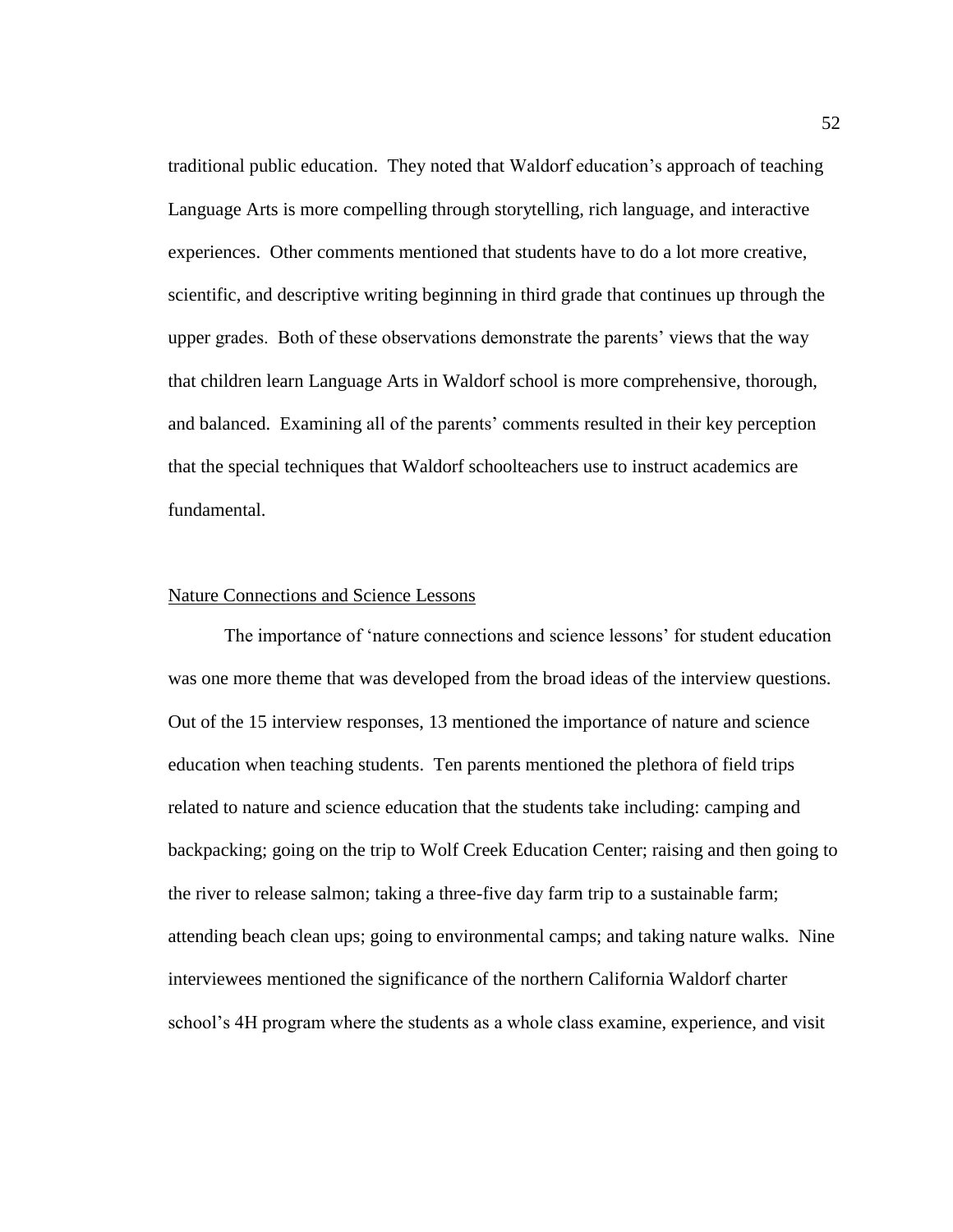different farm animals for each of the grades. Science and nature experiences were noted significantly by 13 of the Waldorf parents.

Parents' descriptions of their views about science and nature in Waldorf school included: "the school is environmentally aware"; "ecological consciousness is interwoven into all areas of learning"; "backpacking taught my son how strong he was"; "science is taught through experiential learning"; "students are taught to be stewards of the land"; and the school encourages a "holistic connection to nature and the seasons." Some other noteworthy impressions the parents shared regarding the importance of nature and science curriculum for students were: the value of offering natural materials as toys and classroom supplies; the natural wood desks and chairs provided to each student; the environmental projects; the organic food program, school garden, and composting project; and extensive science lessons interwoven into all the grades. Waldorf parents clearly think that nature and science are very consequential elements of Waldorf education.

### The Arts Curriculum

The arts are a vitally important part of the Waldorf curriculum and featured significantly in all 15 interviews. Fine art, drama, and music through song, verse, rhymes and instrumentation are all interwoven into the regular curriculum. A key comment from a first through third grade Waldorf teacher and parent was, "Art was the most meaningful aspect of my daughter's Waldorf education". A Waldorf charter school administrator said a few essential observations about art including: "the artistic piece of Waldorf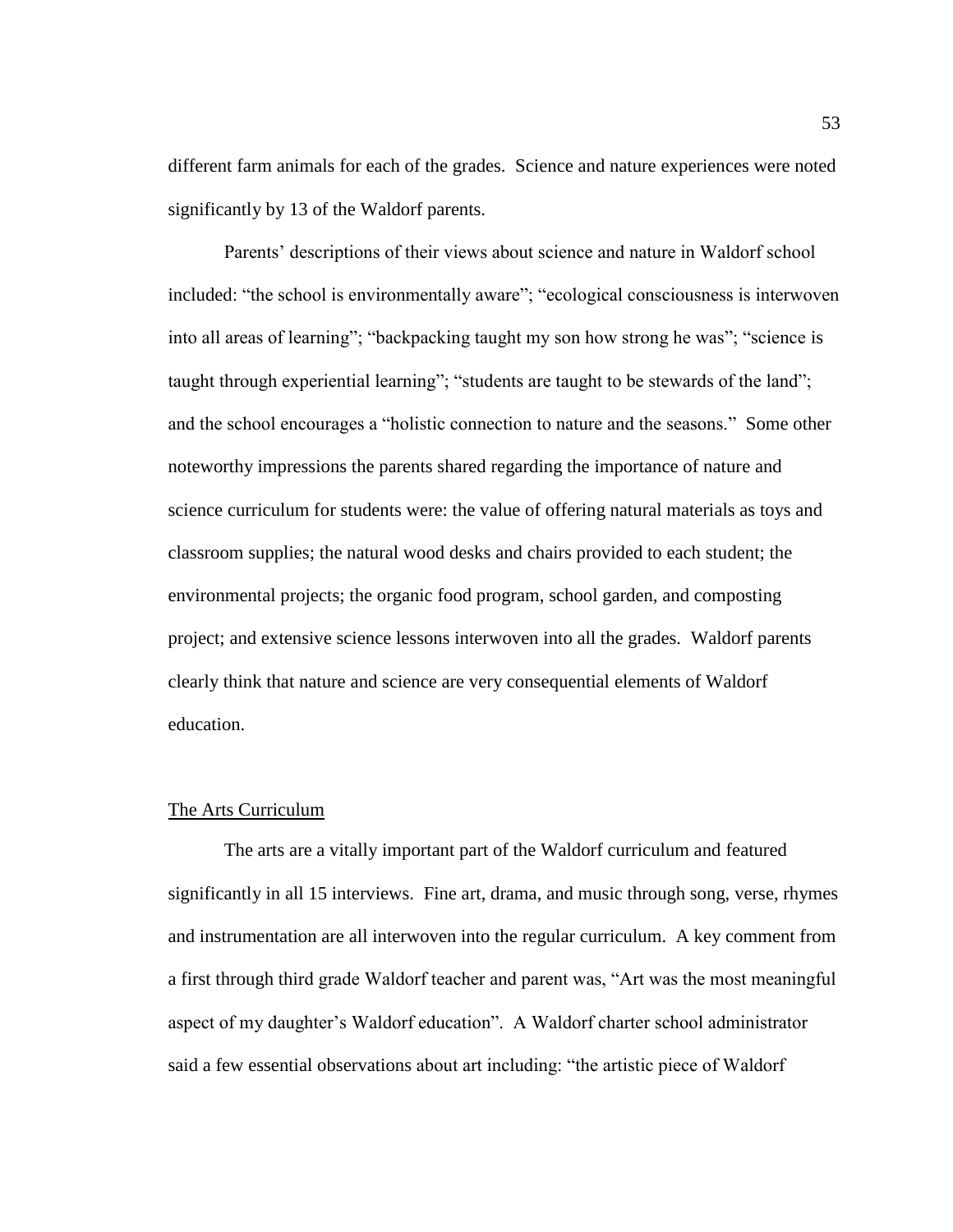education is absolutely crucial"; "art is transformation that is alive, it is living and growing and makes you a whole human being by teaching you to be at peace with yourself"; and "developing through an artistic medium as a human being is a journey of consciousness." A parent of three Waldorf educated children said that the strong emphasis on art in Waldorf education "helps kids who are not good at art to get better at it." A parent who homeschooled her kids using Waldorf education, and experienced a private Waldorf school in central California quoted a book stating that the arts help, "…the child's soul to shine brightly in his inner world and he is quick to find the colors which portray his inner landscape" (Fenner & Rapisardo, 1995). Finally a parent who is a board member of the Alliance for Public Waldorf Education and a school psychologist at a northern California charter Waldorf school said that, "art provides an alternative assessment and window into students' abilities." The parents presented a lot of significant impressions about art and its effects on their children's learning.

Other thoughts that the parents mentioned about the arts were the importance of: the main lesson books; the development of lifelong artistic skills in drawing, music, and creativity; the important experience and abilities developed by learning flute in kindergarten-eighth grades and violin in fourth-fifth grades; exposure to handworking skills like knitting, felting, sewing, crocheting or leatherworking; hand and brain development and coordination; and a lifelong progression of the ability to make things, develop hobbies, and fix objects.

In contrast to all the positive reactions to the arts, three of the 15 parents felt that the fine arts in the main lesson books and painting lessons were too rigid at times and that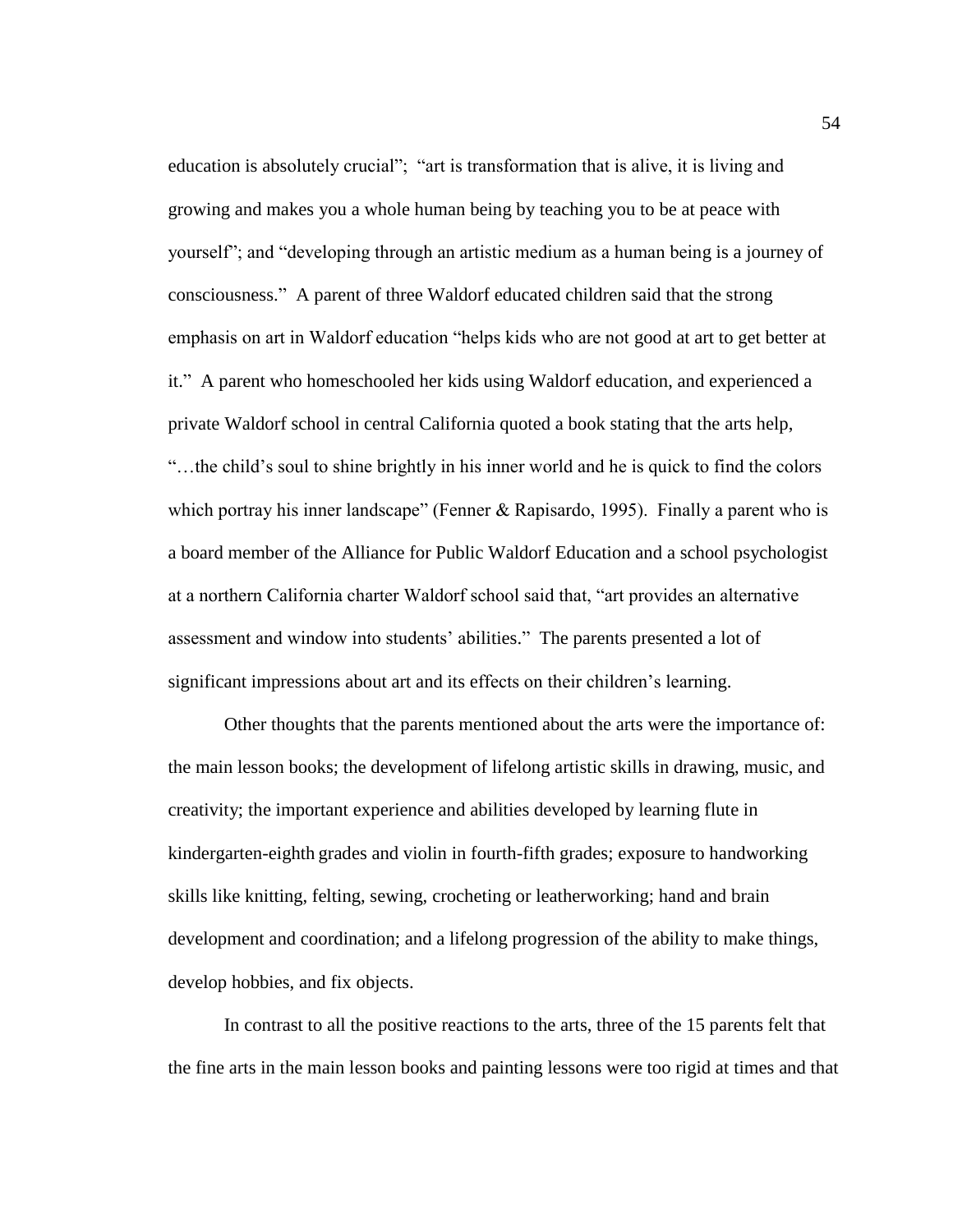the students should have more freedom with their artistic expressions. In other words one out of five parents commented that the art is too structured at times in Waldorf lessons. Overall however the arts were viewed as an extremely positive aspect of children's Waldorf education by most parents that were interviewed.

# Extracurricular Classes: Handworking, Music, PE, Developmental Movement, and Spanish

Extracurricular classes at private and public Waldorf schools are offered weekly for all students in TK through eighth grade. These classes include Handworking, Music, PE, Developmental Movement, and Spanish (or another foreign language). Thirteen of the 15 parents mentioned positive comments about supplementary class experiences for their children. In regards to the additional classes one parent said that, "Waldorf students get the same schooling as traditional education students, but way more", while another said the extra classes make students, "well-rounded people." An additional parent said the extra classes make Waldorf students' "brains more divergent" while a fourth parent said that the extracurricular classes help "to develop the hands, heart, and head".

Four of the parents mentioned that the Handworking class is important in helping the development of the hands, hand-eye coordination, brain development, and physiological correlation between the brain and the hands. Three parents said that music instruction was a valuable experience for their children because they learned a lifelong love of playing an instrument, the violin lessons open up their brain's capacity, and music lessons offer their children another modality of learning.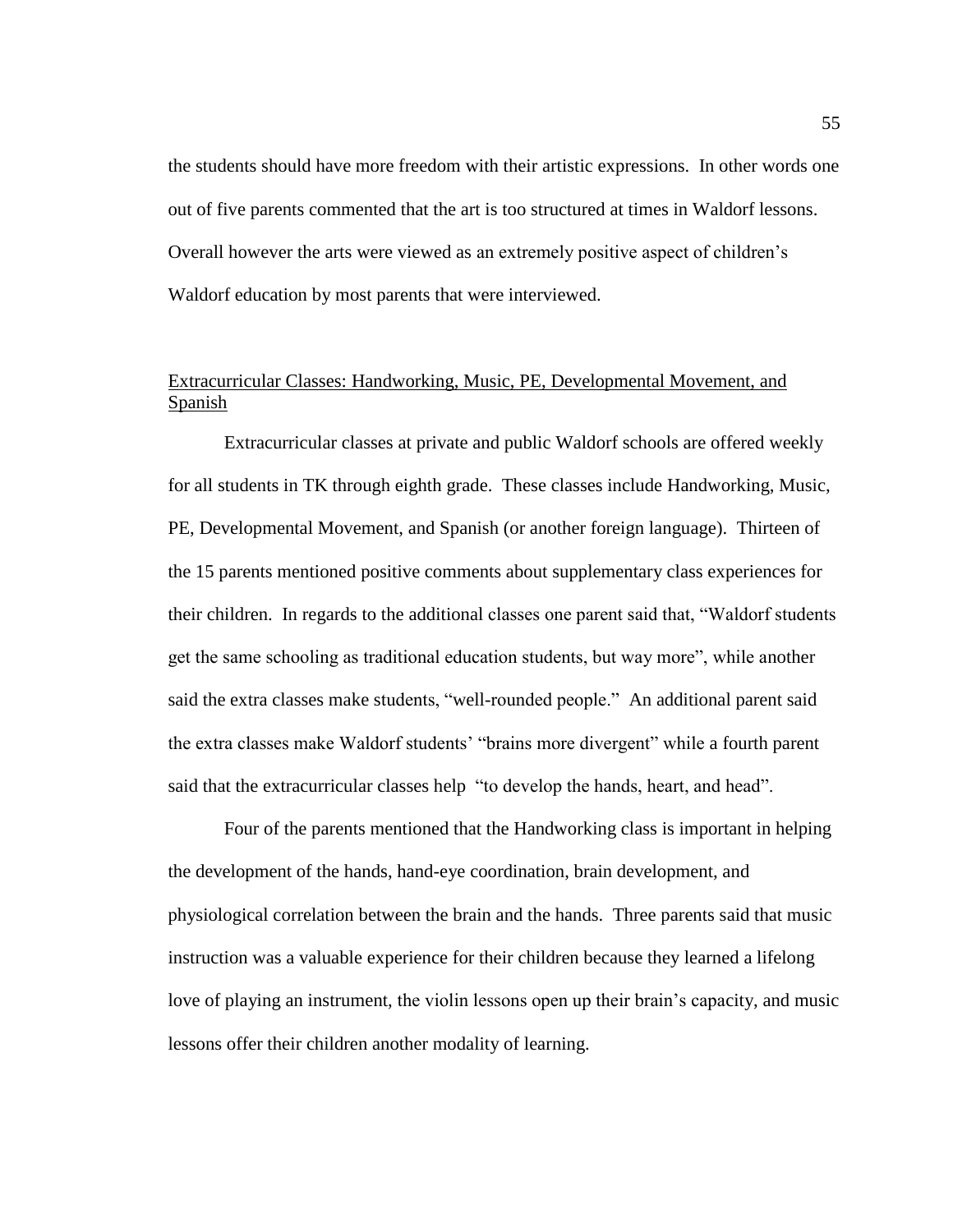Three parents said that the PE classes helped their children to be more athletic, more ready for competition, more confident, and more comfortable with PE. Three other parents said that the Developmental Movement classes were a valuable part of their children's school experiences. They noted that the movement classes help children to develop their brains more. This crossover of the midline in their brains helps children's academic learning by opening up the brain nerve cell networks (Darian, 2012). Several parents appreciate that Waldorf education seems to place a higher value on developing the whole child by educating all parts of their bodies and both sides of their brains.

A few parents mentioned the benefit of learning Spanish. One said learning Spanish is important because it is a relevant language and another parent said her two children were able to skip first year Spanish and progress up to level two when they moved to high school. One parent said that her three children "were able to learn a second language" that they could use later in life. Some parents do feel that learning a foreign language is an important aspect of a Waldorf education.

In summarizing the importance of Extracurricular classes a Handworking teacher from the northern California charter Waldorf school said the extra classes help to "keep children out of the media-crazed world", and "push kids to do other activities besides screens." The Extracurricular classes offer students various avenues for engagement and interaction with life. Overall many of the interviewed parents had meaningful comments to say about the extracurricular classes- Handworking, Music, PE, Developmental Movement, and Spanish.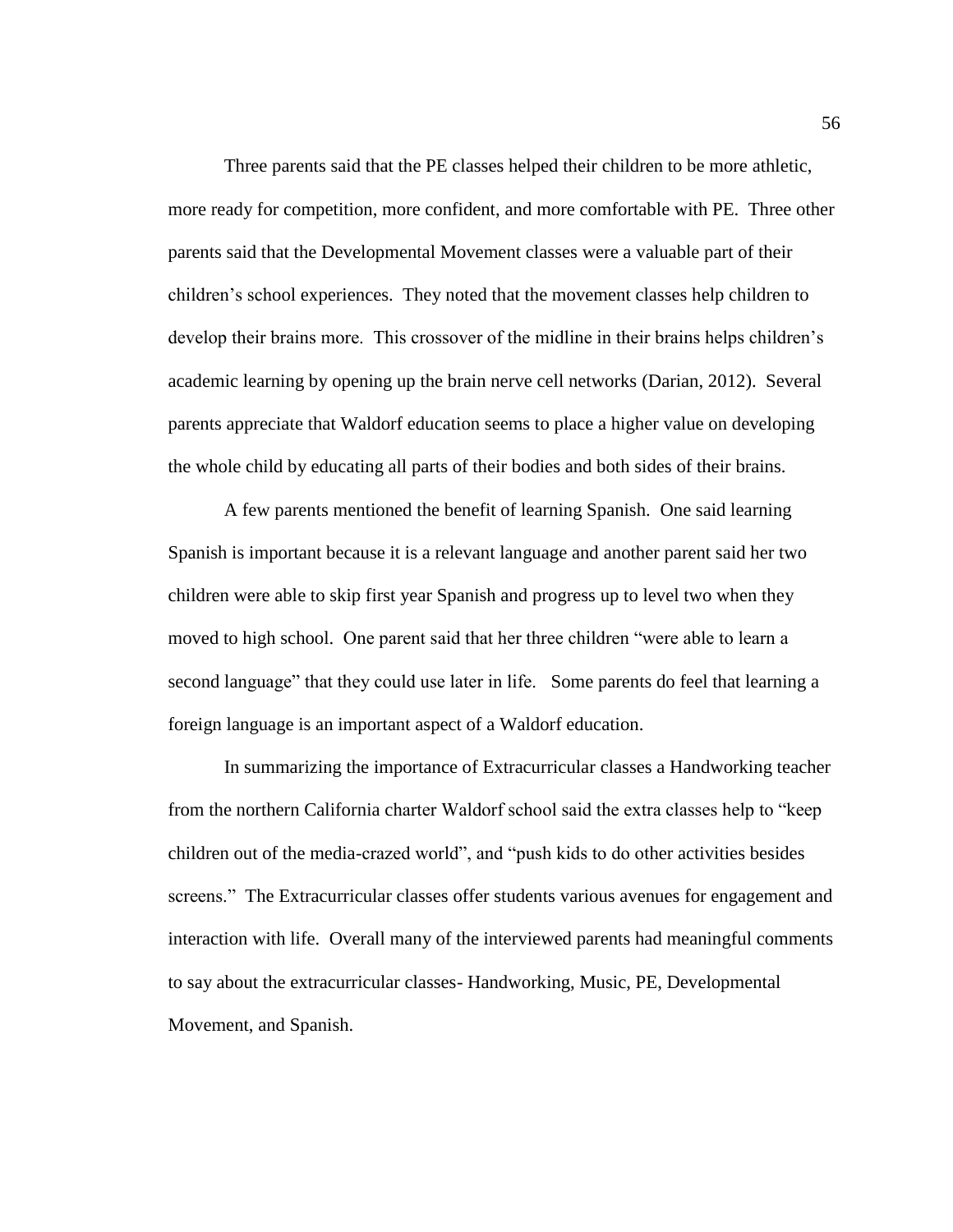### Social-Emotional Development

Social-emotional development in Waldorf schools was another significant theme among the interviewees' responses and was mentioned in all fifteen interviews. Some points of discussion that were brought up in the parents' interviews consisted of: caring about the whole child and social interactions of students; teaching students to be compassionate, kind, and socially responsible; and helping students to be ready for the social demands of elementary, middle, and high school as well as adult life. According to the interviews Waldorf education also emphasizes citizenship, a sense of diplomacy towards others, and a good sense-of-self and self-confidence.

Parents mentioned some important activities that the students do at Waldorf schools to help social-emotional development. These endeavors include: weekly friendship circles with the school counselor; regular mindfulness lessons with the Creative Movement teacher; peer mediation programs where middle school students become leaders to help younger students with social problems; and the ongoing investment of teachers showing respect to students and in turn students learning how to interact with adults. One parent who experienced two Waldorf charter schools with her two kids said that, "the peer mediation program teaches the children to speak up for diplomacy". One parent of two who is also a Waldorf Kindergarten teacher stated that, "Waldorf education offers a fertile ground for helping students with social-emotional development". A Waldorf charter school administrator stated that, "her children developed a sense of social responsibility."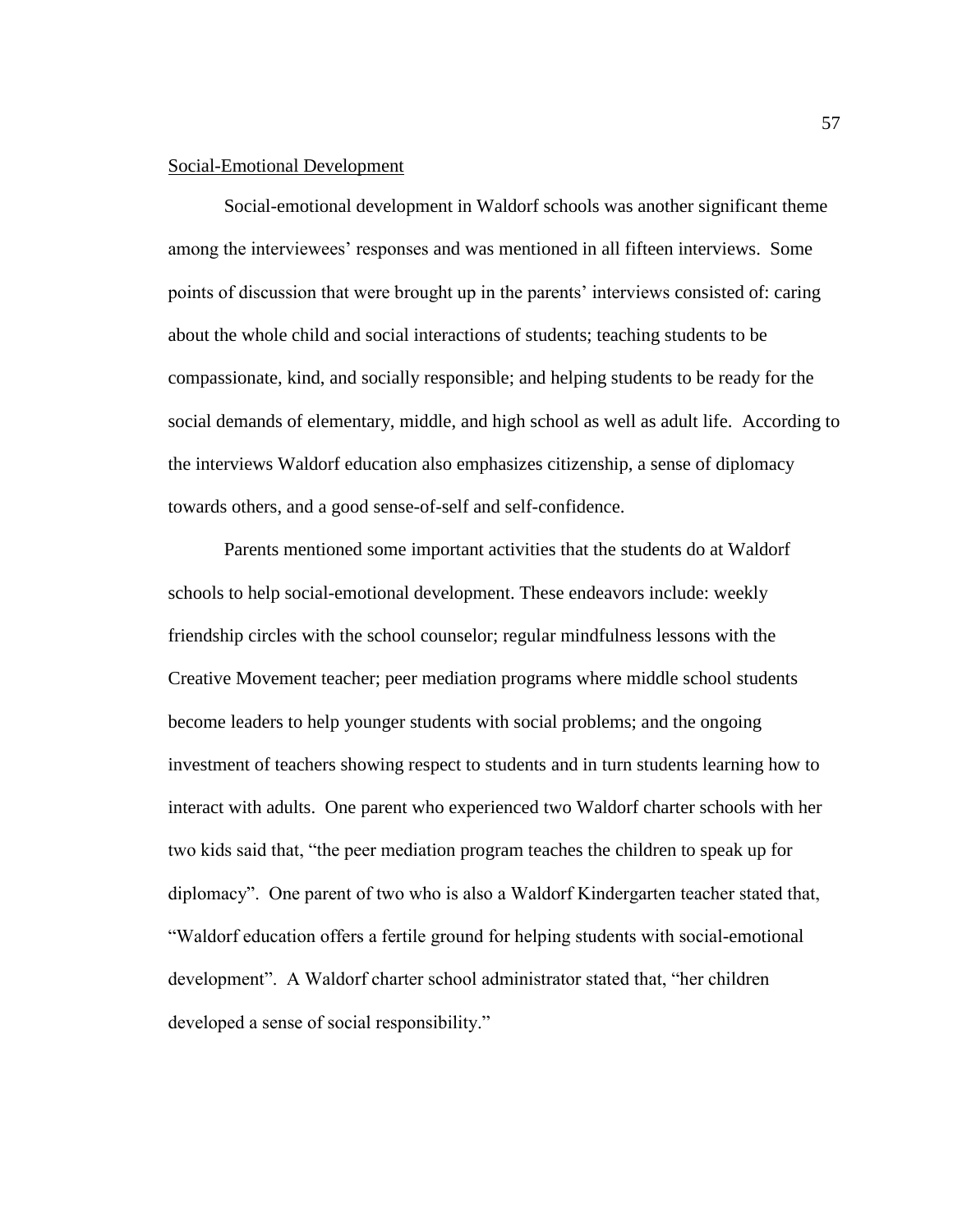Two parents described the empowerment of the coming of age ceremonies that occur over the course of a student's Waldorf career. Some of the events mentioned were: the Rose Ceremony for kindergarten, the Spiral Walk for primary grades, the May Day Festival and the Lantern Walk for kindergarten through eighth grades, the Squire's Challenge and the Knighting Ceremony for sixth grade, the Sword and Maypole Dances for fifth and eighth grades respectively, and the Greek Olympics for the upper grades. Social-emotional development is an important objective of Waldorf schools and many parents notice its value.

# Students Well Prepared for High School, College, and Life in General

One final theme that was consistently brought up by the Waldorf parents was how well students are prepared for high school, college, and life in general. All 15 of the interviewed parents have one or more children who are now attending or did attend high school after going to a Waldorf school.

Twelve of the 15 parents felt that their children were well prepared for high school. Many of those parents stated that the academic expectations of the junior high curriculum at the Waldorf school were extremely high which prepared them well for high school. Seven parents said that the high school work expectations were easier than the junior high responsibilities their children had at the Waldorf school. This was a disappointing aspect of the transition to high school for two of the parents and their children.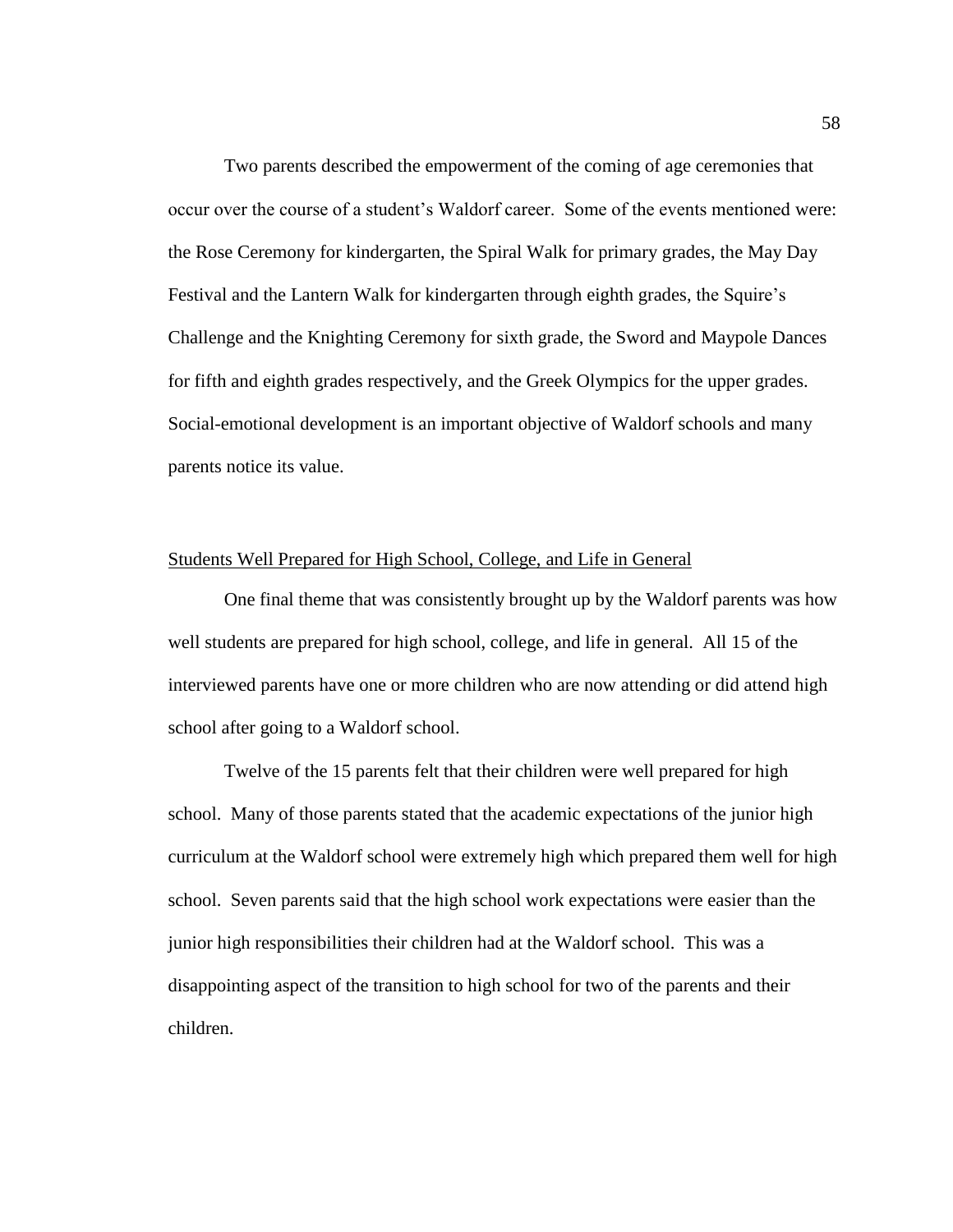Furthermore seven of those 12 parents who thought that their children were well prepared, also thought their children were well prepared for the social demands of high school. Some other positive comments about how well prepared their Waldorf educated students were for high school included: very organized and neat with school work; more prepared for AP classes in high school; understand math and science really well; and know how to study, write papers, and complete thorough work products.

It should be noted that one parent did not think that her child was well prepared for high school because he lacked enough exposure to technology to succeed there. Three of the parents said that a Waldorf high school would have been a better fit for their children. Another parent, who sent her daughter to a private Waldorf high school for seventh-tenth grade after she attended a private kindergarten-sixth grade Waldorf school, thought that her daughter was ill-prepared due to both the schools being fledgling schools and not having strong academic programs. Overall, there were minimal negative comments from parents about their children being well prepared for high school and most of the parents thought their children were well prepared for high school.

In looking more closely at whether parents thought their students were prepared to go to college, eight of the 15 parents have children who are college age and five of those parents reported that their children were well prepared for college. One parent said that, "the children are held to a higher standard in Waldorf school" and in turn "are more successful in their high school and college careers". Another parent said that her daughter was well prepared to study Environmental Engineering in college because of her Waldorf background.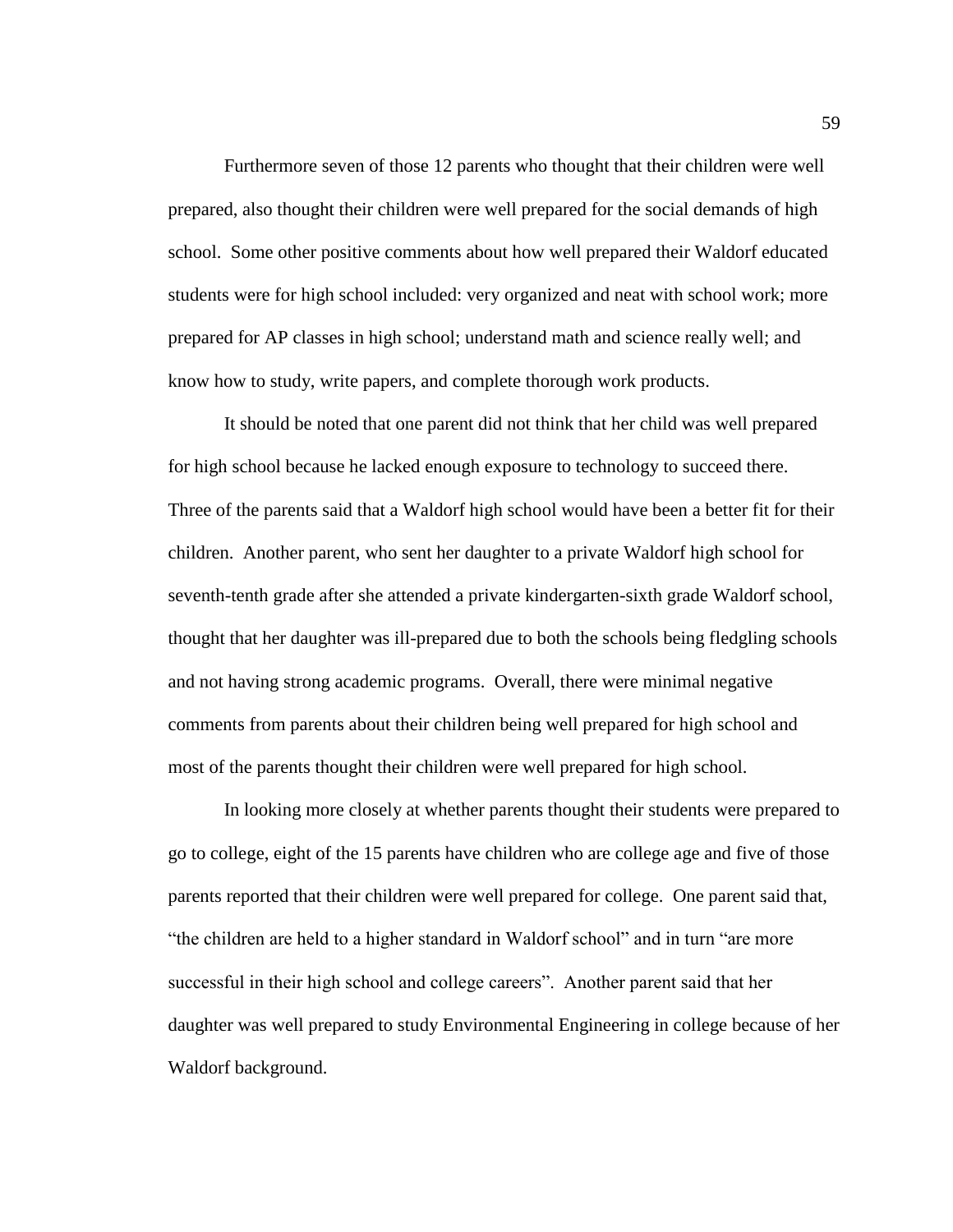Three of those eight parents who have children who are college age said their children did not go to college, and two of those same three parents said their children were not well prepared to go to college. Those two parents did not state that their children were *not* prepared for college because of their Waldorf education. Overall the majority of those eight parents who have college age children thought that their children were well prepared for college, in part, because of their Waldorf education.

Many parents had a positive response to how well prepared their children were for life due to Waldorf education. Thirteen of the parents felt that learning through the Waldorf curriculum better prepared their children for life. Parents commented on how well prepared for life their Waldorf educated children are by stating that they: have good life and social skills; are able to be kind, loving, and accepting towards others; have a lifelong sense of the importance of art; are able to be friendly, open-minded, and sensitive towards others; and have high respect for adults and teachers.

One parent of three children said that her children's Waldorf education helped them to, "develop their spirit and a deeper connection to life", and a handworking teacher and parent of two stated that her grown children "have a deeper sense of understanding humanity". A Waldorf kindergarten teacher stated that she notices, "kids who attend Waldorf schools are unaffected by society". The theme of being well prepared for life came up in many of the parents' responses regarding their children's Waldorf education and experiences.

The parents overwhelmingly reported positive feedback about their children's Waldorf educational experiences. They discussed a wide range of topics and openly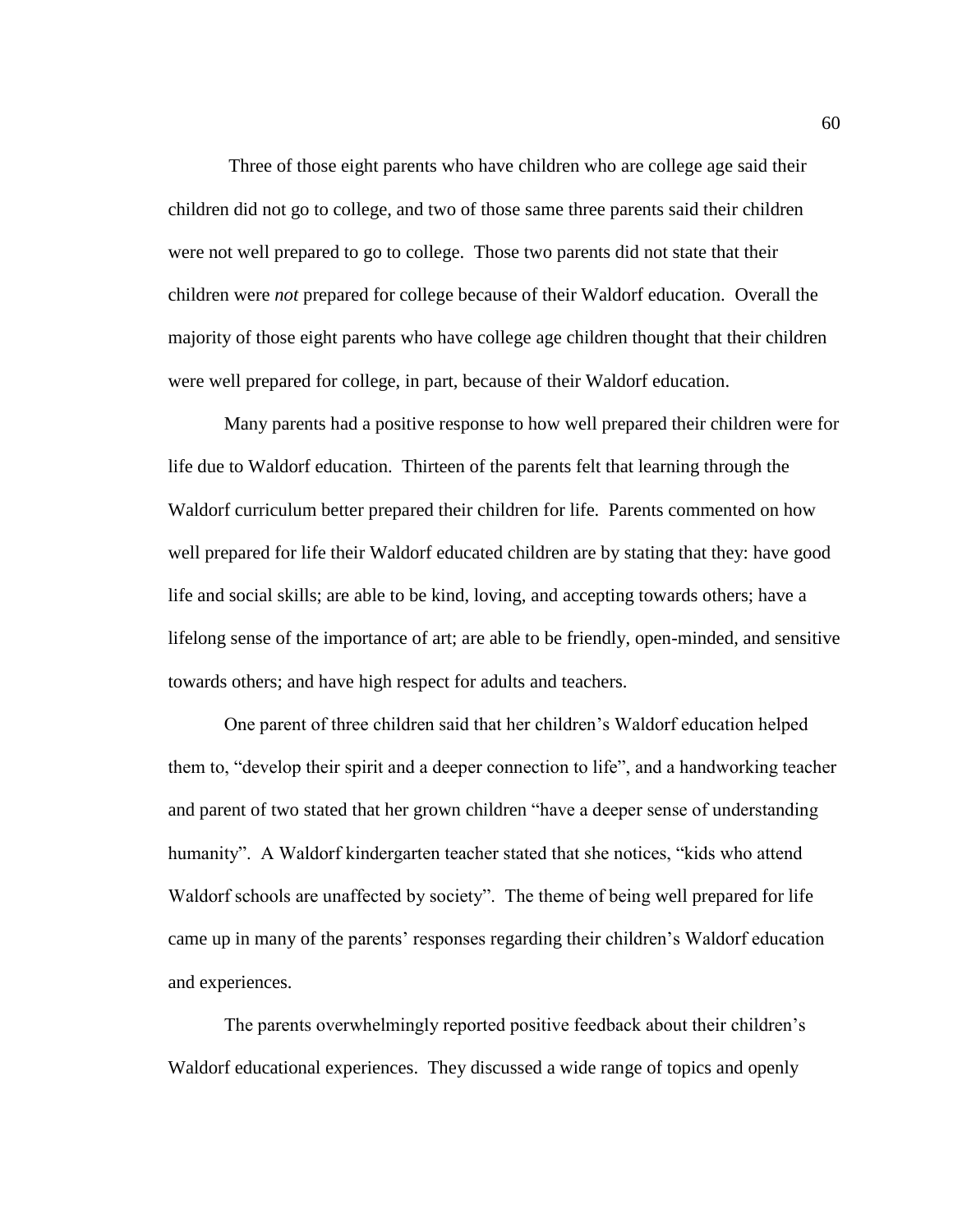shared numerous details about how Waldorf education has been an important influence on their children's schooling. The qualitative data from the interviews helped to shape and guide the topics of the quantitative research and the survey development.

## Surveys

The quantitative survey was created to further examine the importance of Waldorf education and how it affects students. In the interviews the guiding question was, "What aspects of a child's Waldorf education influences their present and future schooling and beyond?" The responses to the interviews helped to shape the survey questions. The survey questions looked more closely at the following topics: how Waldorf curriculum affects learning in all subject areas; parent's personal reflections of their child's experiences in Waldorf school; the importance of extracurricular classes, art, and socialemotional development in Waldorf education; and the overall benefits of Waldorf education for life in general. These four broad topics were examined further to highlight the value parents place on many specific areas of their children's Waldorf school experience. Some of the specific areas emphasized by the parents' survey responses included the following: Waldorf curriculum; holistic education - educating the whole child - hands, heart, and head; how students learn reading and writing; how students learn math; nature based science and environmental education; social-emotional development; arts curriculum; extra-curricular classes; global peace and multicultural awareness; 4H program; integrated learning; and hands-on interactive learning. These specific areas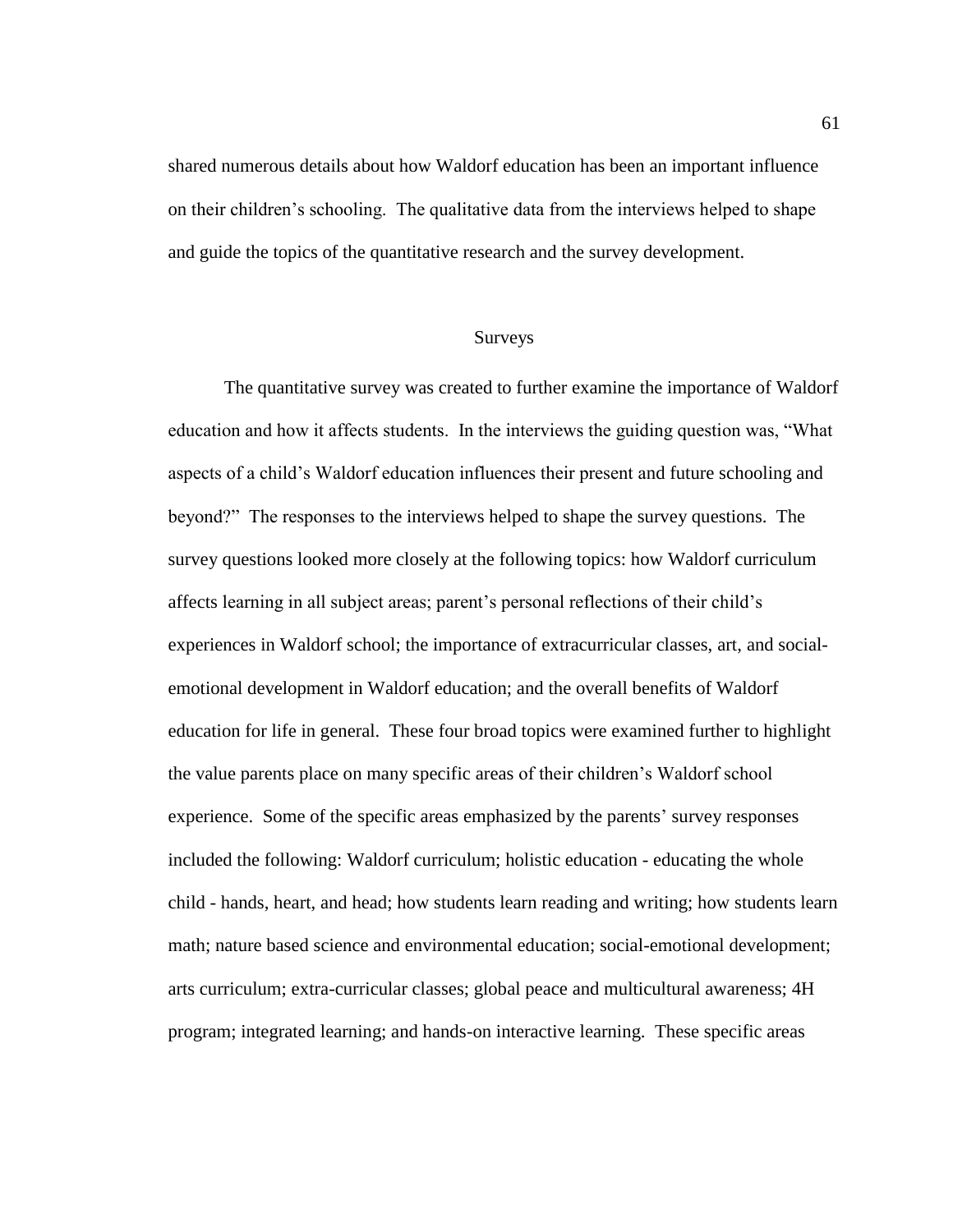appeared to be very important for most of the Waldorf parents as indicated by their responses.

# Significance of the Waldorf Curriculum to Children's Schooling

The significance of the Waldorf curriculum to children's schooling was very important to the surveyed parents. A high number of parents think that the Waldorf curriculum is valuable. A total of 50 out of 54 parents or 92.6 percent think that the Waldorf curriculum is extremely valuable, very valuable or moderately valuable for their children's schooling experience (Figure 1).



Figure 1 How valuable to your children's schooling is the Waldorf curriculum? (1=extremely valuable and 5=not valuable at all)

## How Academics are Taught Using a Waldorf Curriculum

Parents also were asked what value they place on the way academics are taught using a Waldorf curriculum. Out of 54 responses 94.5 percent think it is extremely valuable, very valuable, or moderately valuable (Figure 2). Parents overwhelmingly replied that the way academics are taught using Waldorf education is valuable to them.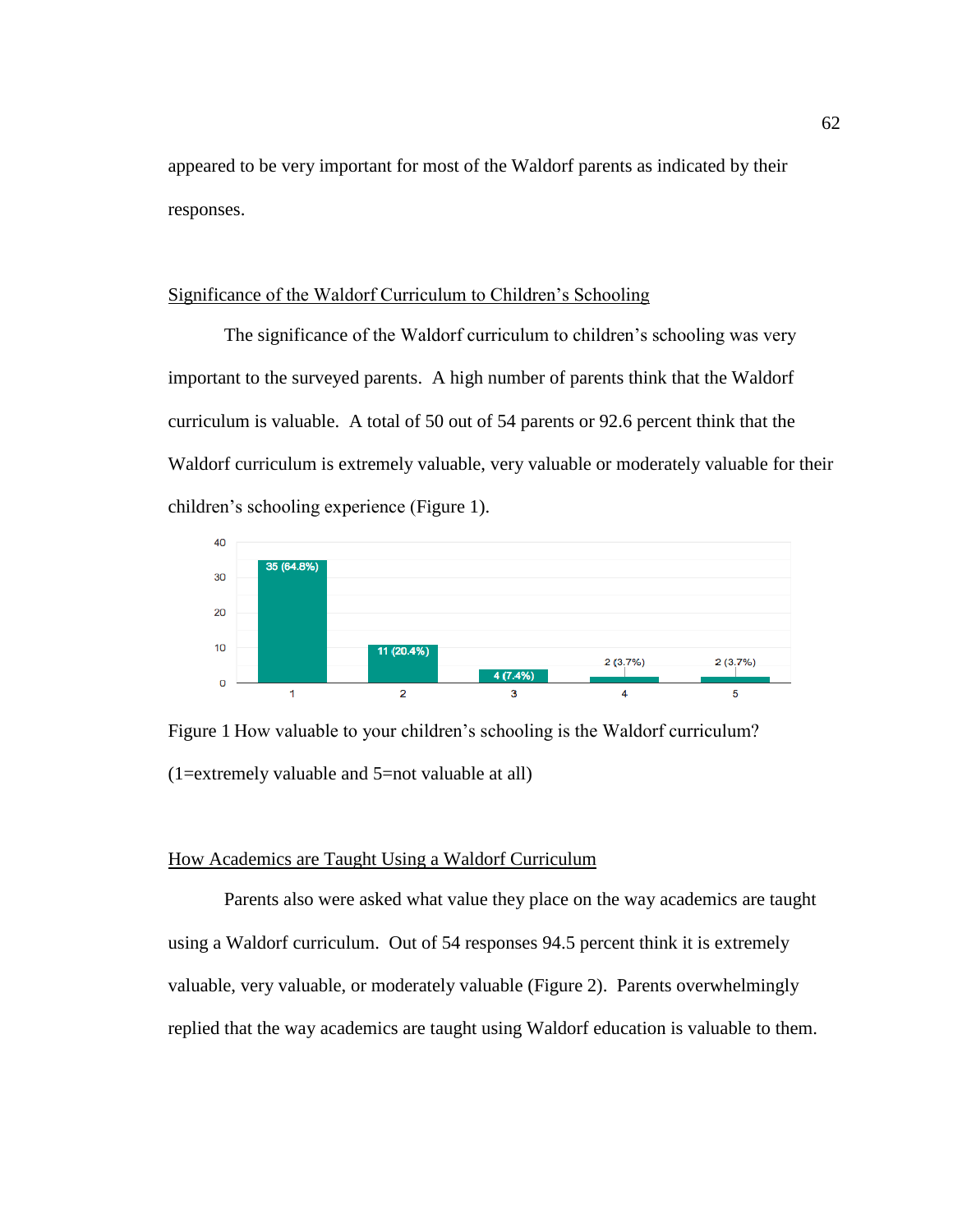

Figure 2 How valuable is the way academics are taught using a Waldorf curriculum? (1=extremely valuable and 5=not valuable at all)

## Holistic Education and Educating the Whole Child – Hands, Heart, and Head in Relationship to Waldorf Education

Several Pearson Correlations were done in regards to looking more closely at the value parent place on holistic education and educating the whole child – hands, heart, and head in correlation to the value parents place on various aspects of Waldorf education. Overall 13 significant correlations were found. Nine of the correlations were very significant. The other four correlations were significant (Table 1).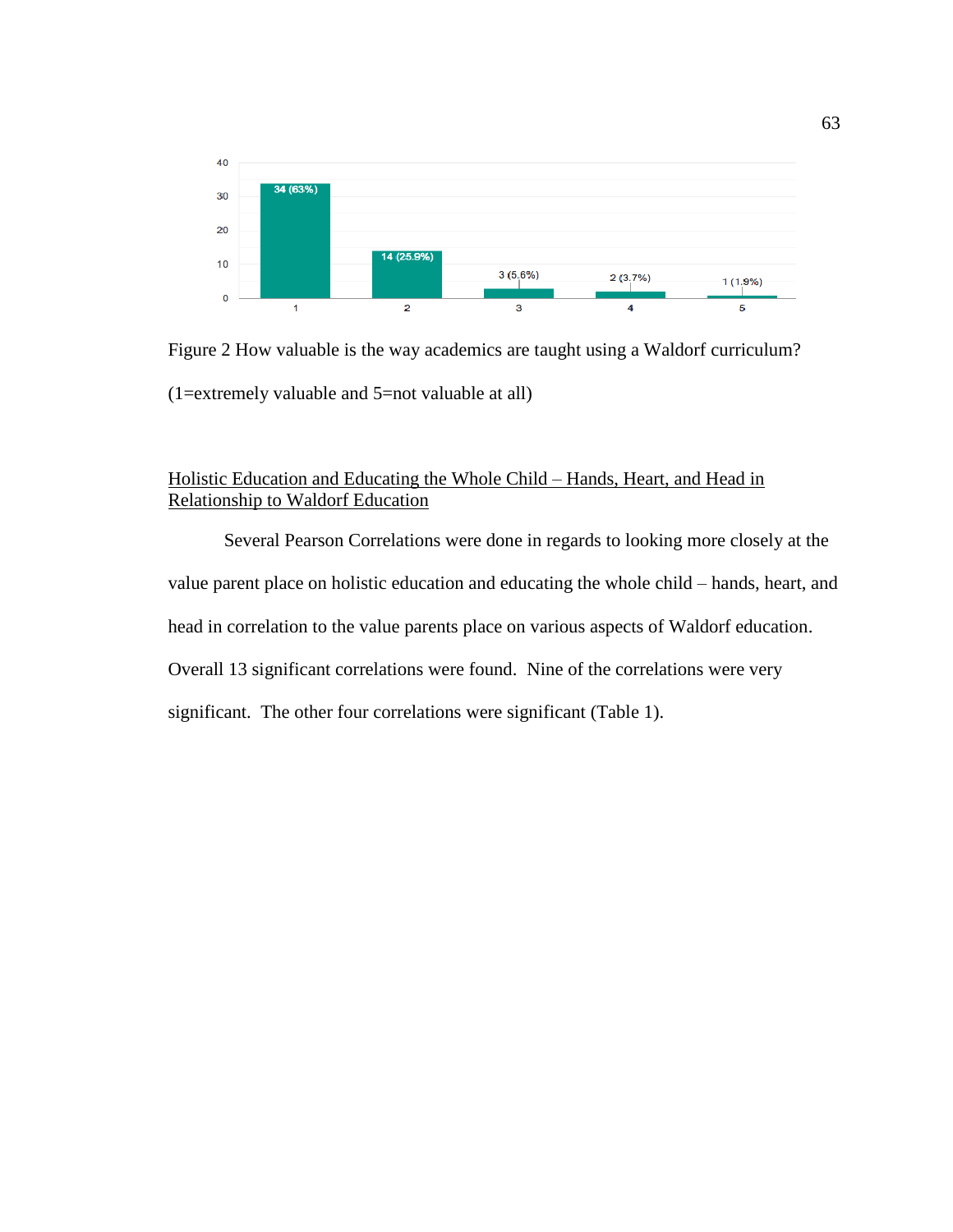Table 1

Pearson Correlations for Value parents place on holistic education in correlation to thirteen variables.

| Variables                                          | Value of holistic education |
|----------------------------------------------------|-----------------------------|
|                                                    | or                          |
|                                                    | educating the whole child – |
|                                                    | hands, heart, and head      |
| 1. Value of the Waldorf curriculum & how           | 0.841                       |
| students learn                                     | < 0.0001                    |
| 2. Value of academics being taught using a         | 0.734                       |
| Waldorf curriculum                                 | < 0.0001                    |
| 3. Value of reading $&$ writing taught through     | 0.670                       |
| storytelling, symbolism, songs, poems, verses,     | < 0.0001                    |
| and main lesson book                               |                             |
| 4. Value of math being taught through hands-on     | 0.802                       |
| activities, interactive lessons & kinesthetic      | < 0.0001                    |
| movement                                           |                             |
| 5. Value of nature-based science, environmental    | 0.649                       |
| awareness, and outdoor education                   | < 0.0001                    |
| 6. Value of social-emotional development,          | 0.627                       |
| child's sense-of-self                              | < 0.0001                    |
| 7. Value of arts curriculum                        | 0.579                       |
|                                                    | < 0.0001                    |
| 8. Value of extra-curricular classes (Spanish, PE, | 0.785                       |
| Handworking, Creative Movement, Music)             | < 0.0001                    |
| 9. Value of global peace and multicultural         | 0.487                       |
| awareness                                          | < 0.0001                    |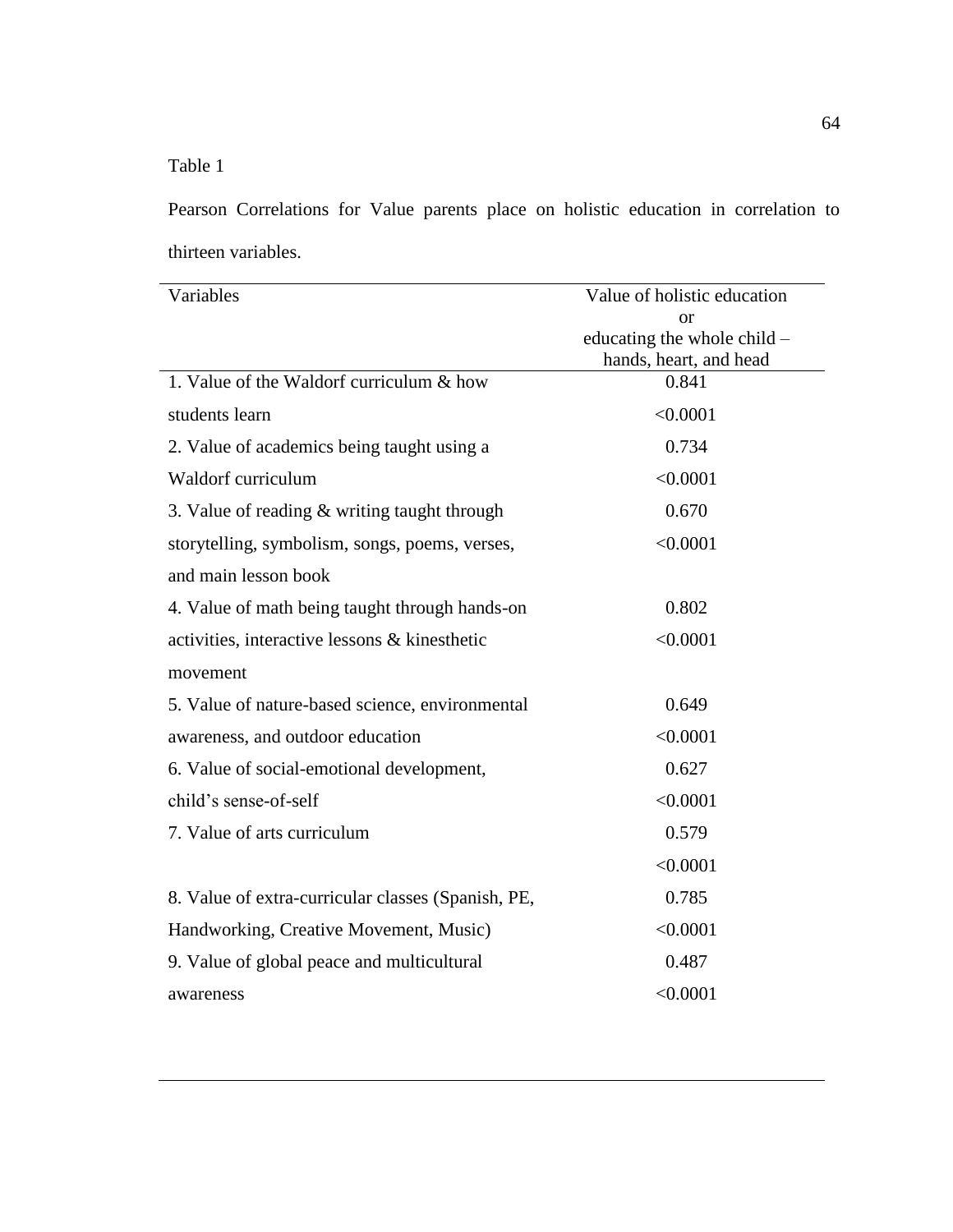Table 1

l,

## Continued

| Variables                                       | Value of holistic education |
|-------------------------------------------------|-----------------------------|
|                                                 | <b>or</b>                   |
|                                                 | educating the whole child – |
|                                                 | hands, heart, and head      |
| 11. Importance of whole child being taught      | 0.418                       |
| through physical, social-emotional, and mental  | 0.0019                      |
| activities                                      |                             |
| 12. Importance of integrated learning           | 0.410                       |
|                                                 | 0.0021                      |
| 13. Importance of hands-on interactive learning | 0.375                       |
|                                                 | 0.0052                      |
|                                                 | <b>Pearson Correlation</b>  |
|                                                 | P-Value                     |

# Learning Language Arts through Waldorf Education

An important alternate topic that was highlighted by the parents through the survey was how students learn Language Arts through the Waldorf education. Parents had a very favorable response to this topic. A total of 51 parents feel that it is extremely important, very important, or moderately important. This equals a sum of 94.5 percent of parents that feel that learning reading and writing through Waldorf education is important (Figure 3).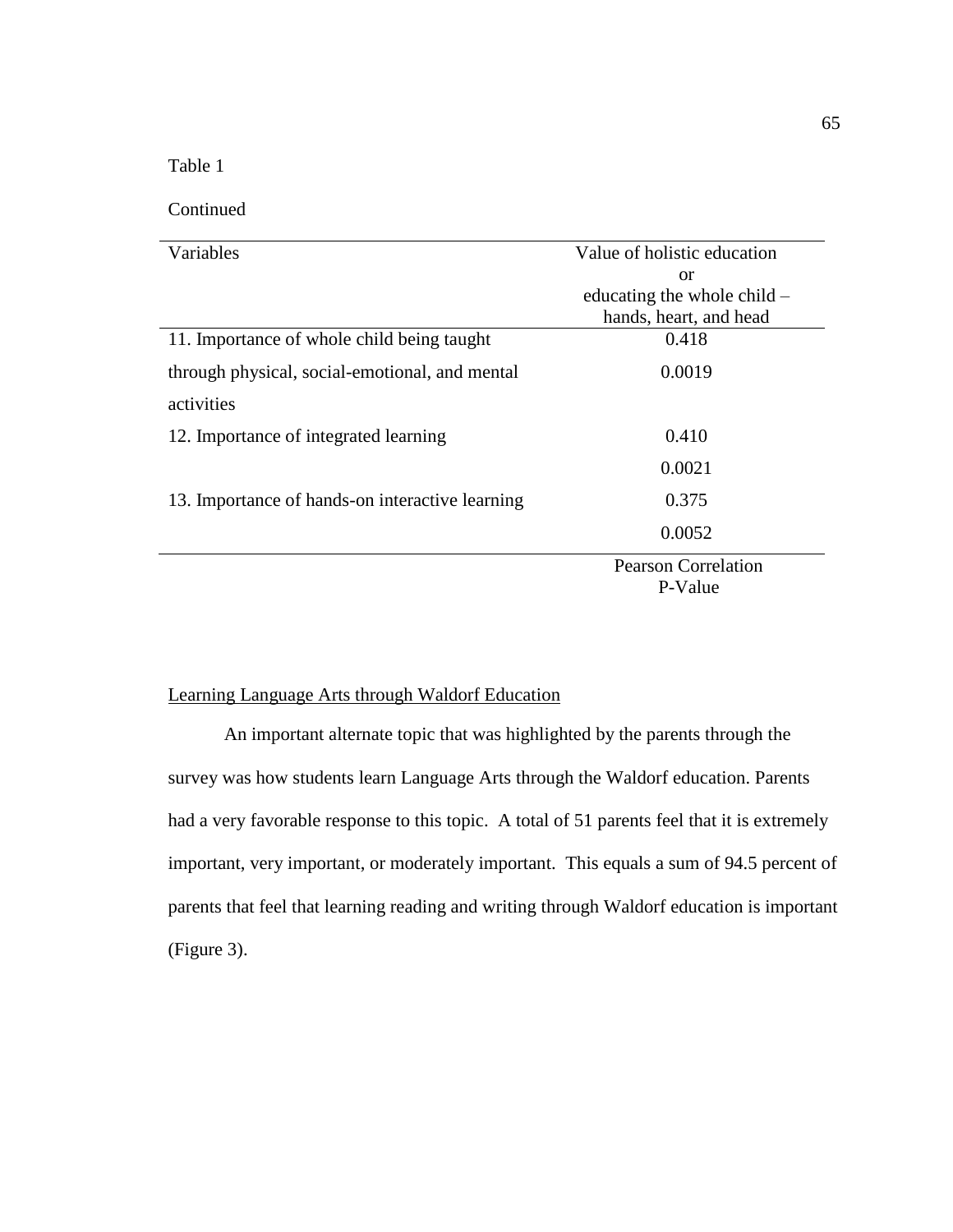

Figure 3 How important is it to you that your children learn reading and writing through the Waldorf curriculum?

(1=extremely important and 5=not important at all)

Several Pearson Correlations were done also using the idea of how students learn Language Arts through the Waldorf curriculum. The correlations compared the value of importance the parents place on how children learn reading and writing through the Waldorf curriculum to several beneficial aspects of the Waldorf curriculum. Six of the Pearson Correlations turned out to be significant (Table 2).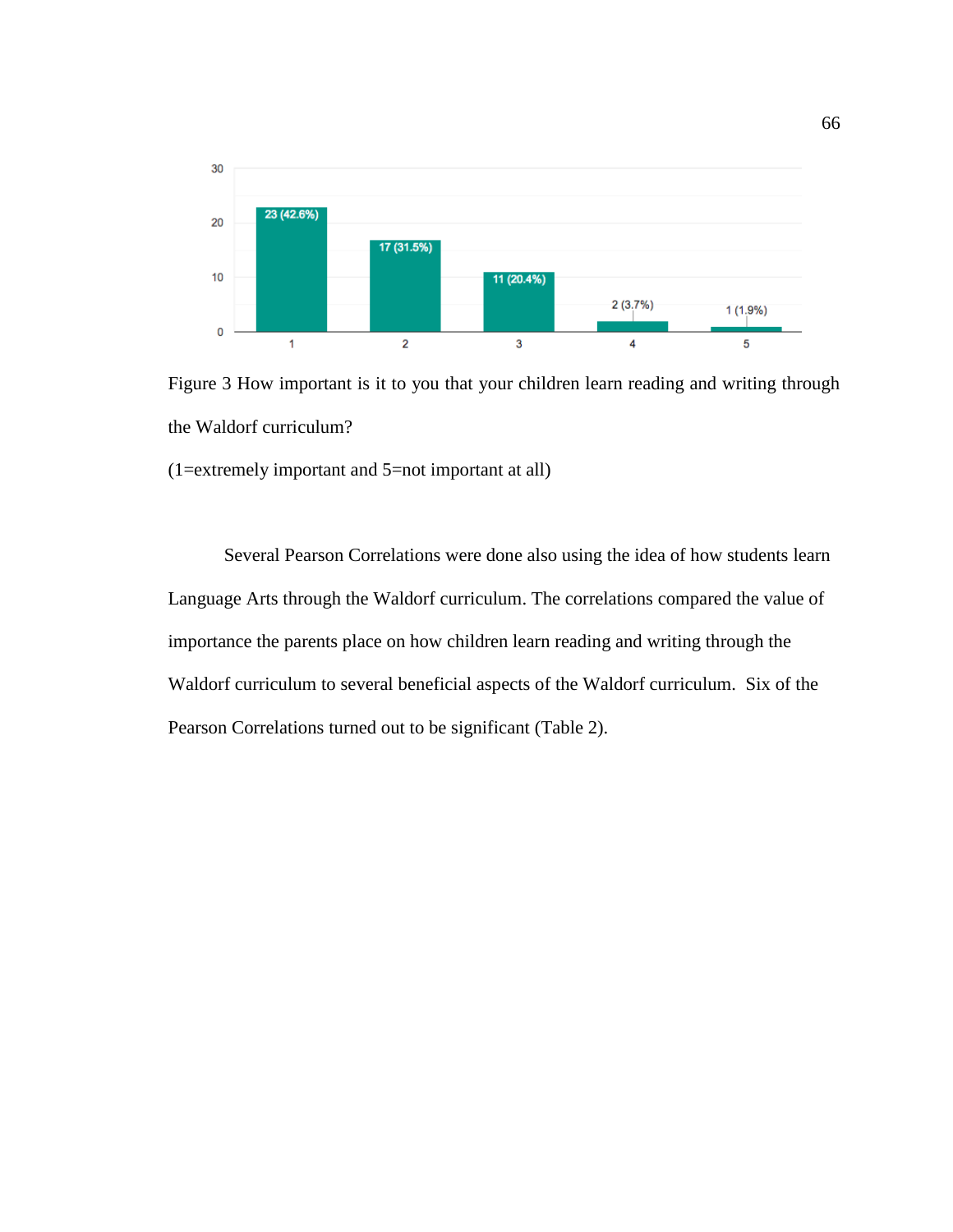# Table 2

Pearson Correlations for Importance of children learning reading and writing through the Waldorf curriculum in correlation to six variables.

| Variables                                                          | Importance of       |
|--------------------------------------------------------------------|---------------------|
|                                                                    | children learning   |
|                                                                    | reading and         |
|                                                                    | writing through     |
|                                                                    | the Waldorf         |
|                                                                    | curriculum          |
| 1. Children are better at reading and writing because they are     | 0.708               |
| learning these subjects through a Waldorf curriculum               | < 0.0001            |
| 2. Benefit of the pace of children's reading development in the    | 0.727               |
| lower grades                                                       | < 0.0001            |
| 3. Value of the arts curriculum to children's schooling experience | 0.505               |
|                                                                    | < 0.0001            |
| 4. Children develop a lifelong love of learning                    | 0.442               |
|                                                                    | 0.0006              |
| 5. Value of way academics are taught using a Waldorf curriculum    | 0.338               |
|                                                                    | 0.0108              |
| 6. Children more creative because of the Arts programs at the      | 0.333               |
| Waldorf school                                                     | 0.0121              |
|                                                                    | Pearson Correlation |

'ears P-Value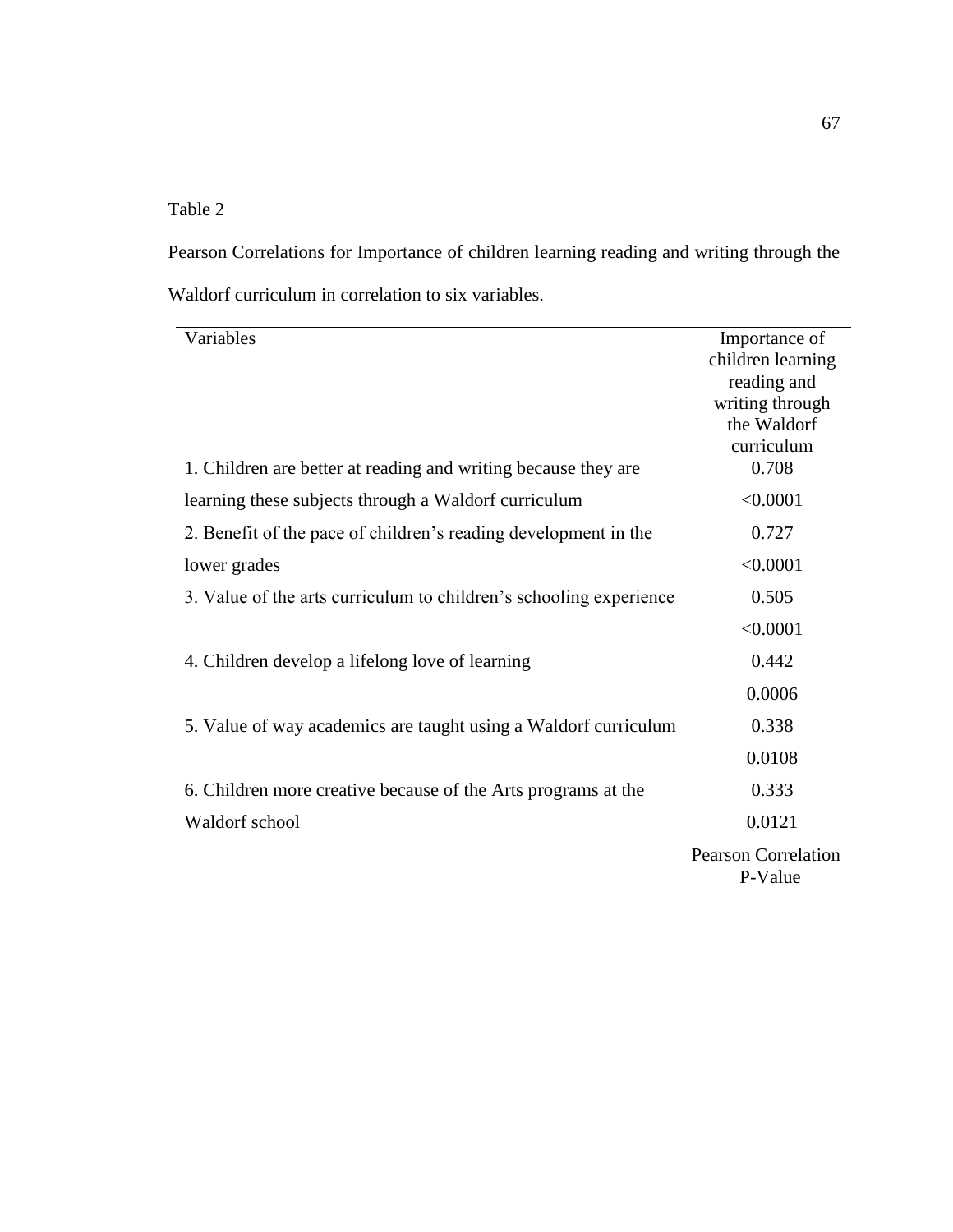## Children Better at Reading and Writing when they learn them through the Waldorf Curriculum

Parents were asked whether their children are better at reading and writing because they are learning those subjects through a Waldorf curriculum. Many parents were favorable to this question. A sizeable number of parents said they strongly agree and agree with that idea. In contrast some parents said they had a neutral position about that question. Four parents said that they disagree and two parents said they strongly disagree that their children are better at reading and writing because they are learning these subjects through a Waldorf curriculum. Overall a favorable percentage of parents, 61.1 percent, did agree with the position that their children are better at reading and writing because they are learning those subjects through a Waldorf curriculum (Figure 4).



Figure 4 Are children better at reading and writing because they are learning those subjects through a Waldorf curriculum?

Figure four is a pie chart that uses percentages to show parents' responses. These include strongly agree, agree, neutral, disagree, and strongly disagree. The results are as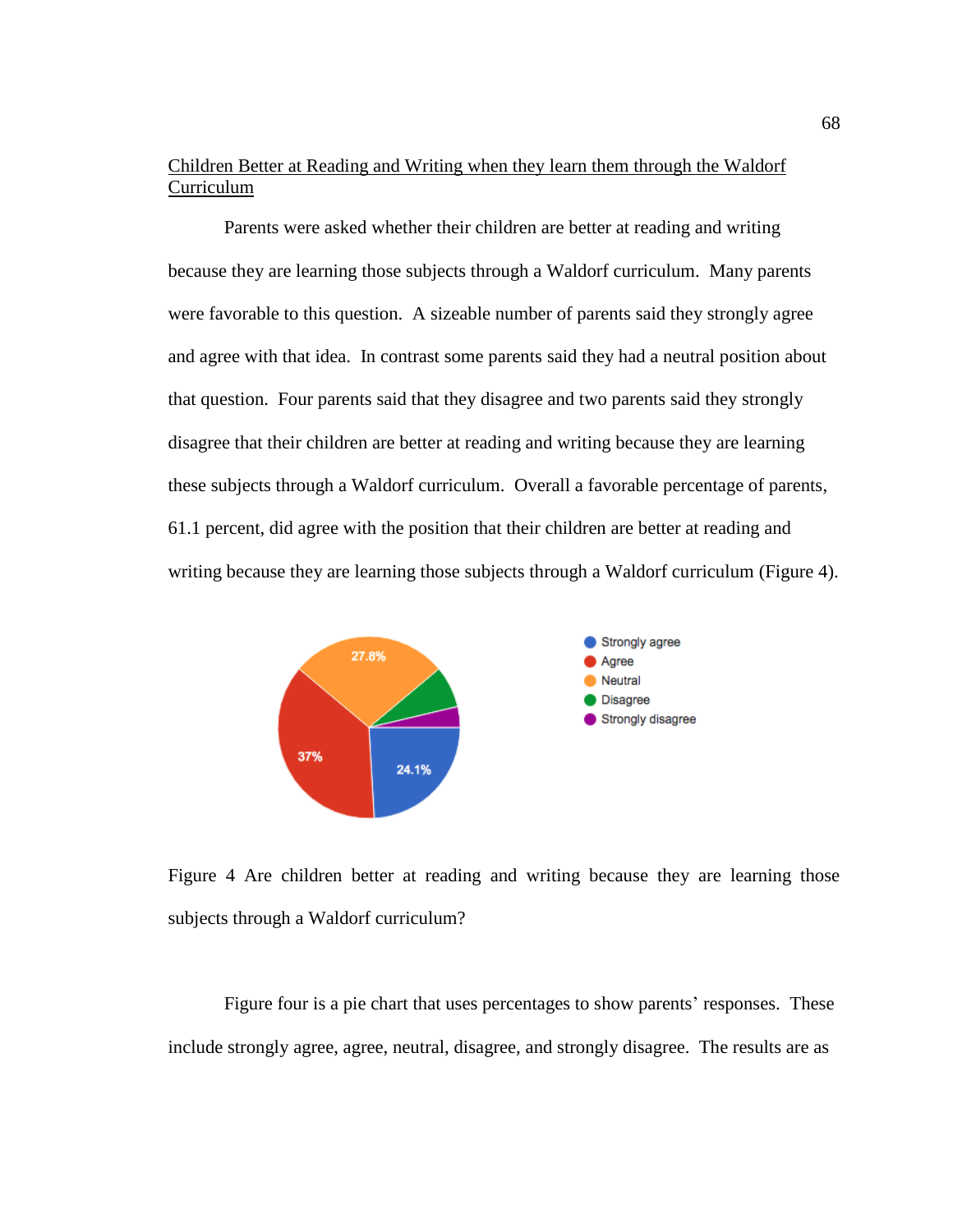follows: 24.1 percent strongly agree  $= 13$  parents; 37 percent agree  $= 20$  parents; 27.8 percent neutral  $= 15$  parents; 7.4 percent disagree  $= 4$  parents; 3.7 percent strongly disagree  $= 2$  parents.

## The Importance of Math Being Taught through the Waldorf Curriculum

One more significant finding from parents in regards to their children's Waldorf education was the importance of math being taught through the Waldorf curriculum. A large pool of parents feel that it is extremely important, very important, and moderately important that their children are being taught math through the Waldorf curriculum. That is a total of 94.4 percent of parents. Only a few parents feel that math being taught through the Waldorf curriculum is minimally important or not important at all (Figure 5).



Figure 5 How important is it that your children learn math through the Waldorf curriculum?

(1=extremely important and 5=not important at all)

In further consideration of the importance of learning math through the Waldorf curriculum, numerous Pearson Correlations were completed. How math is taught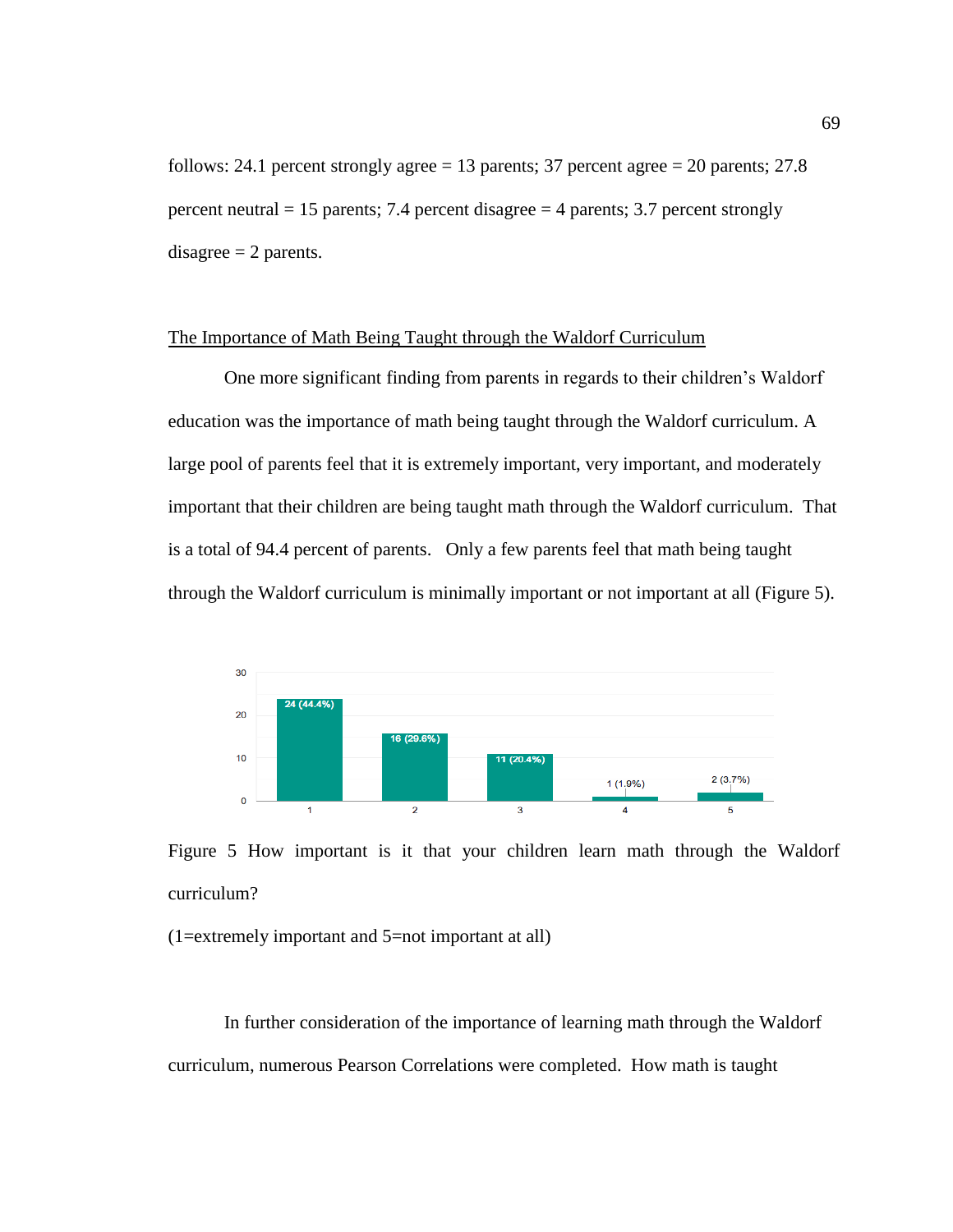through the Waldorf curriculum was compared to several aspects of Waldorf education. Two strong correlations were found between how math is taught through the Waldorf curriculum and other various aspects of Waldorf education. Six other correlations were conducted in relation to the value of learning math through the Waldorf curriculum. All of these calculations showed notable P-values (Table 3).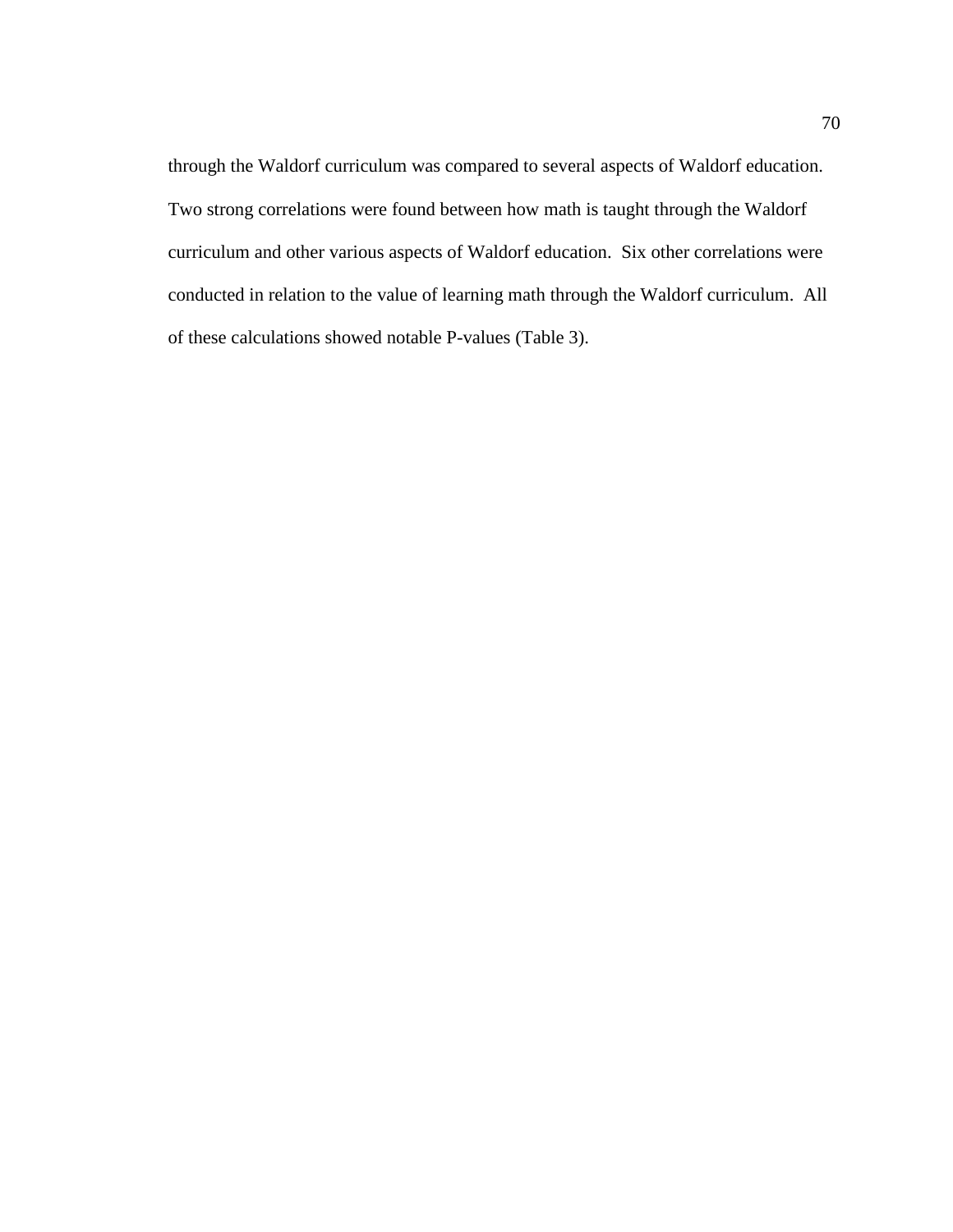Table 3

Pearson Correlations for Value parents place on How important it is to learn math through the Waldorf curriculum in correlation to eight variables.

| Variables                                                     | Important to learn math |
|---------------------------------------------------------------|-------------------------|
|                                                               | through the Waldorf     |
|                                                               | curriculum              |
| 1. Children are better at math because they are learning it   | 0.709                   |
| through a Waldorf curriculum                                  | < 0.0001                |
| 2. Value the way academics are taught using the Waldorf       | 0.529                   |
| curriculum                                                    | < 0.0001                |
| 3. Child prepared for life due to attending Waldorf           | 0.473                   |
|                                                               | 0.0002                  |
| 4. Children more musical because of music programs at         | 0.384                   |
| Waldorf school                                                | 0.0035                  |
| 5. Children more creative because of arts programs at Waldorf | 0.367                   |
| school                                                        | 0.0054                  |
| 6. Children develop a lifelong love of learning               | 0.343                   |
|                                                               | 0.0097                  |
| 7. Children prepared for upper grades, high school, and       | 0.327                   |
| college                                                       | 0.0159                  |
| 8. Value of weekly music program                              | 0.304                   |
|                                                               | 0.0226                  |

 Pearson Correlation P-Value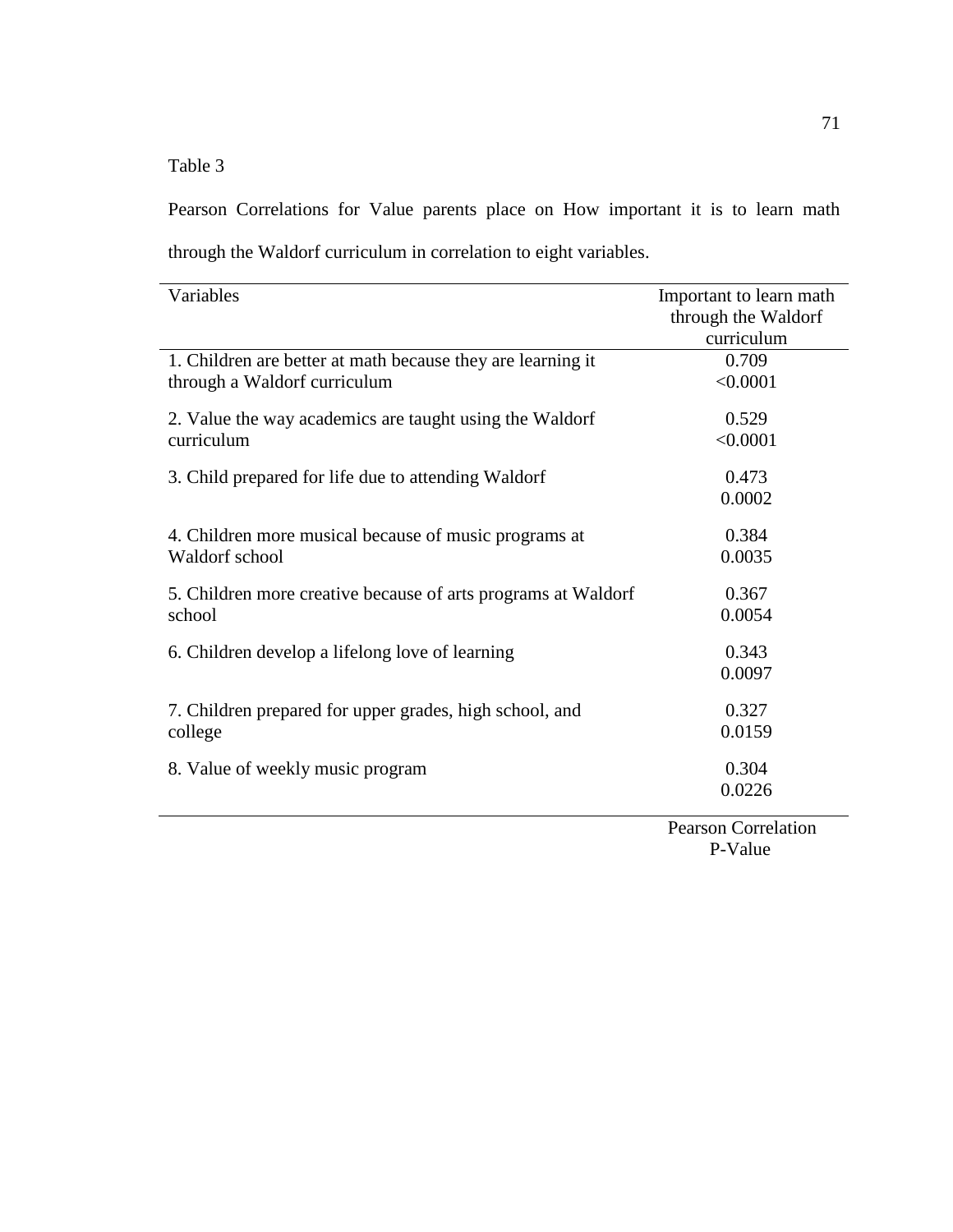In further discussion of the Waldorf math curriculum, Pearson Correlations were carried out using the main idea of the importance of learning math through hands-on activities, interactive lessons, and kinesthetic movement in comparison to various aspects of Waldorf education. There were three values that scored a very strong correlation with the importance of learning math that way. Six other correlations were found related to the topic and each had significant P-values as well (Table 4).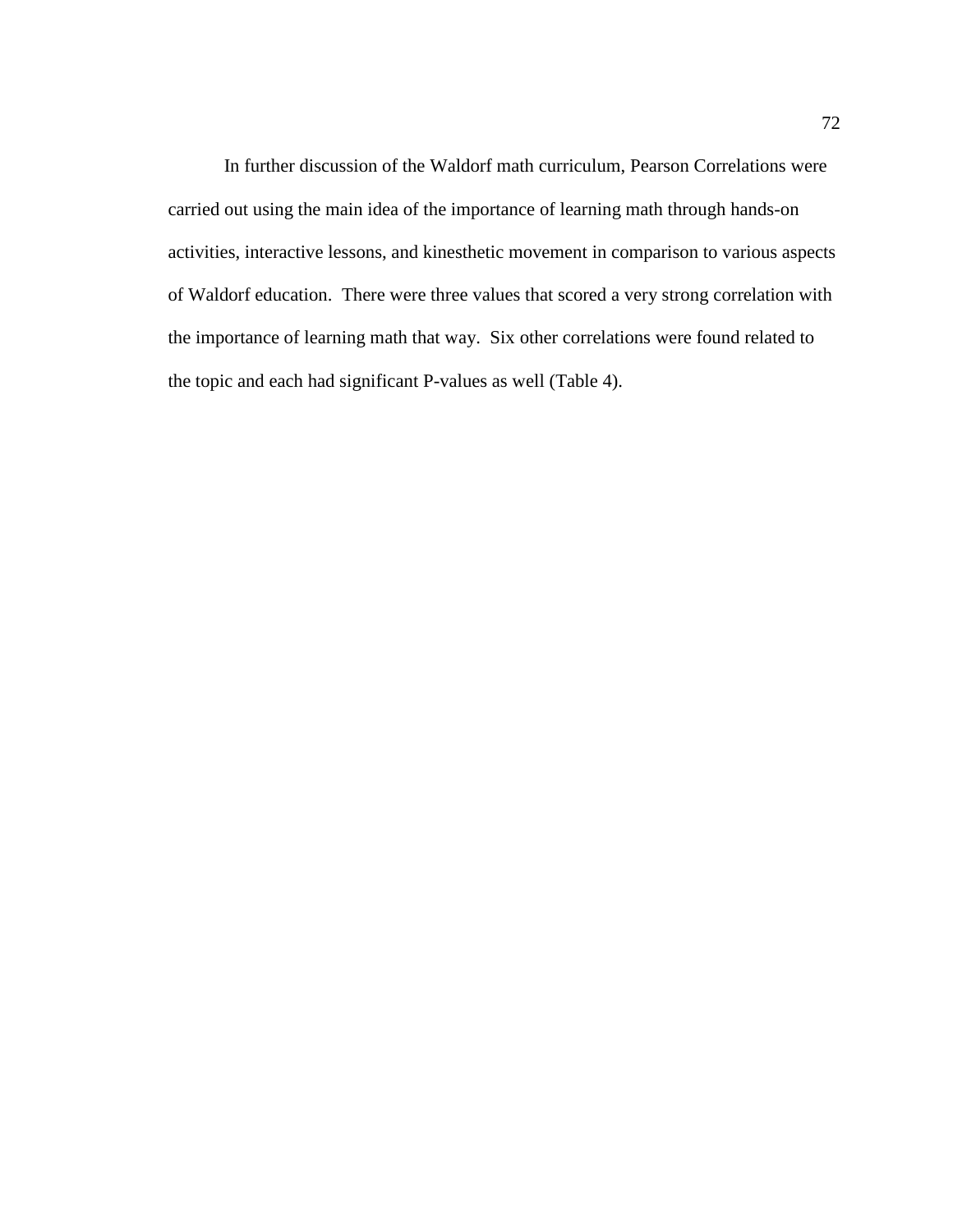Table 4

Pearson Correlations for Importance of learning math through hands-on activities, interactive lessons, and kinesthetic movement in correlation to nine variables.

| Variables                                                  | Importance of learning math  |
|------------------------------------------------------------|------------------------------|
|                                                            | through hands-on activities, |
|                                                            | interactive lessons, and     |
|                                                            | kinesthetic movement         |
| 1. Importance of main lesson books                         | 0.529                        |
|                                                            | < 0.0001                     |
| 2. Value of extracurricular classes                        | 0.618                        |
|                                                            | < 0.0001                     |
| 3. Importance of arts curriculum enhancing academics       | 0.519                        |
|                                                            | < 0.0001                     |
| 4. Value of nature-based science, environmental            | 0.413                        |
| awareness, 4H, and outdoor education                       | 0.0019                       |
| 5. Important to learn lessons that are fun and interesting | 0.385                        |
|                                                            | 0.0040                       |
| 6. Importance of hands-on interactive learning             | 0.373                        |
|                                                            | 0.0055                       |
| 7. Value of social-emotional development, child's          | 0.354                        |
| sense-of-self                                              | 0.0085                       |
| 8. Importance of learning academics at the right pace      | 0.311                        |
|                                                            | 0.0220                       |
| 9. Importance of learning academics developmentally        | 0.297                        |
| appropriate to the age of the child                        | 0.0309                       |
|                                                            | <b>Pearson Correlation</b>   |
|                                                            | $\mathbf{D} \mathbf{V}$      |

P-Value

This mixed methods study revealed some important findings about how parents view their children's Waldorf school educational experiences. Both the interview and survey studies uncovered key conclusions that show that many aspects of Waldorf education benefit and advance children's learning.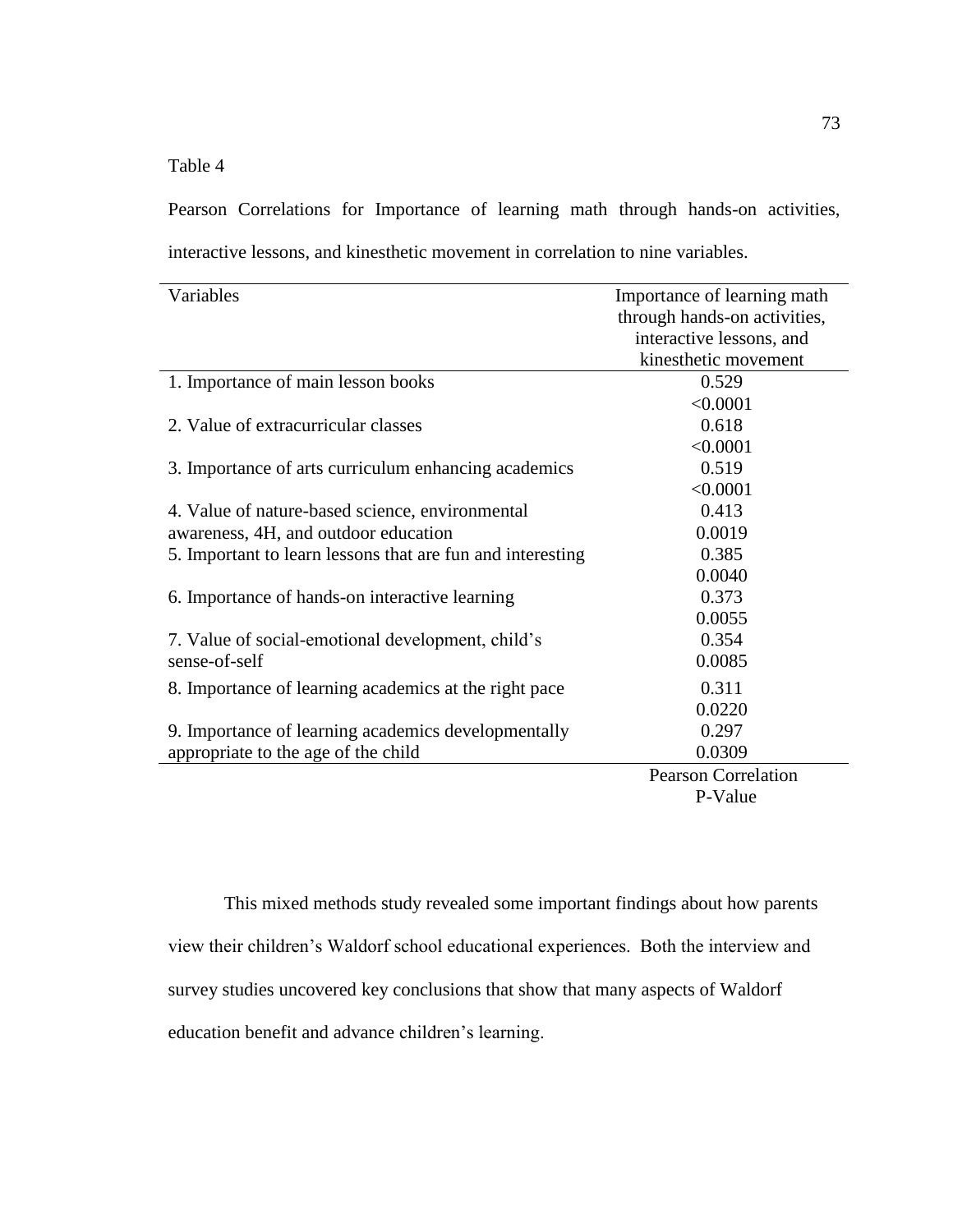#### DISCUSSION

Conducting the mixed methods research for understanding students' Waldorf school experiences was enlightening and informative. The research did prove to be constructive and valuable in terms of understanding which Waldorf student experiences are deemed important by parents. The research also indicates that Waldorf education does offer a more well-rounded and integrated experience than traditional schools.

The results of the qualitative data show that parents had a tremendous amount of positive feedback about their children's Waldorf education. The interviews allowed parents to share what they value most. The three topics that had all 15 parents discuss their affirmative attributes were: child development and developmentally appropriate practices; the arts; and social emotional development.

The prominent status for the 'child development and developmentally appropriate practices' result shows that Waldorf education works with the correct age and stage of the child. This gives educators the liberty of allowing children to progress at the right pace. The prominent ranking of the 'arts curriculum' illustrates that Waldorf education offers children a well-rounded experience by teaching lessons through multiple modalities of learning. Creativity and a sense of reverence are highly regarded. The high rating of 'social emotional development' demonstrates that Waldorf education nurtures children's self-esteems, sense of self, and awareness of others. A sense of community is very important in the Waldorf classroom and school. These three topics, that 100 percent of the Waldorf parents discussed, exemplify how Waldorf education teaches to the whole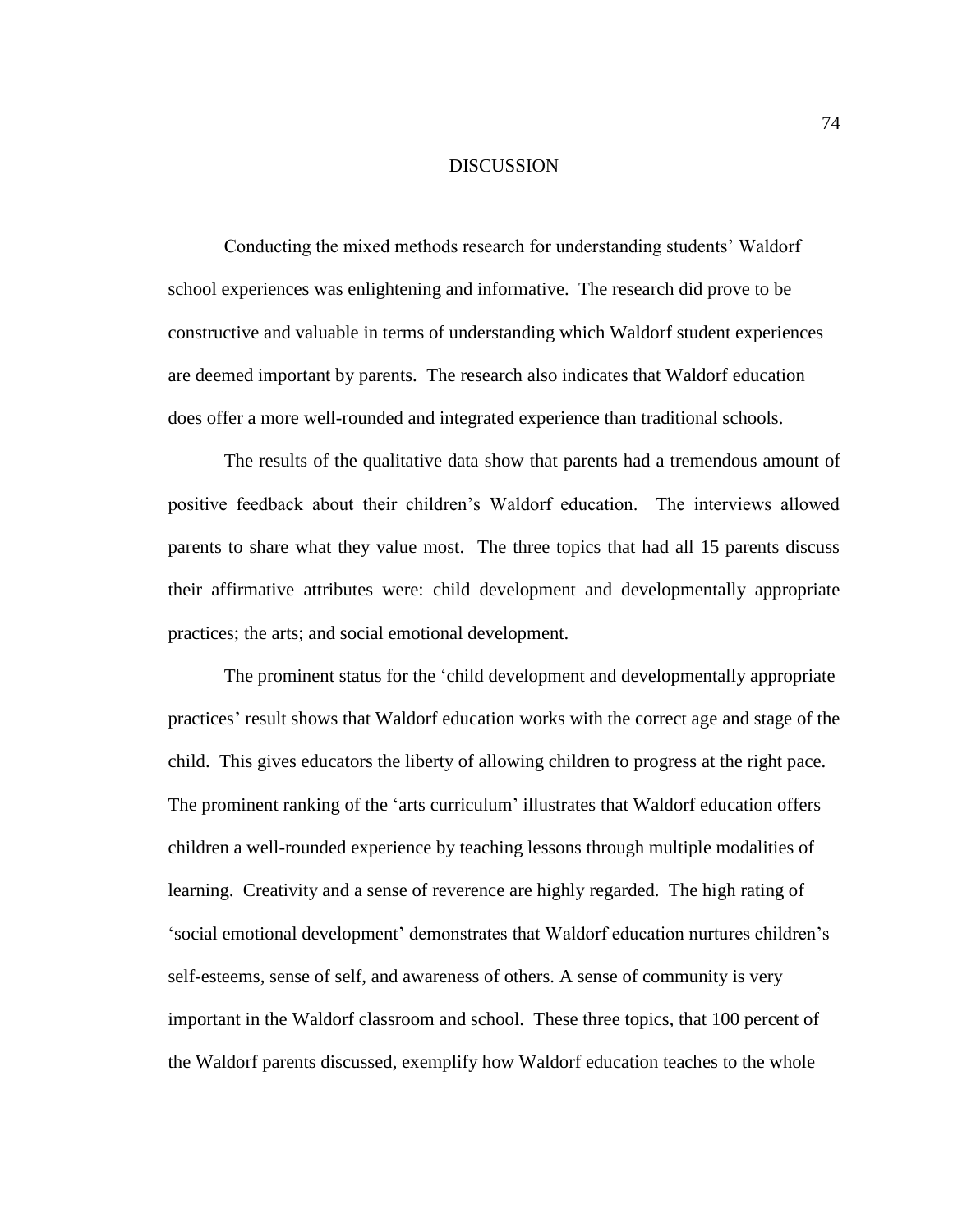child, hands, heart, and head, and not just to spirit of the mind. Unlike traditional schools that teach mainly to the spirit of the mind, Waldorf schools teach to the child's specific age and stage of development, incorporate arts into all aspects of the curriculum, and nurture the whole child including their social emotional health.

One discrepancy in the results for the interviews was that many parents thought their older children were prepared for high school (12/15) and many thought their children were prepared for life (13/15). In contrast about half, or 53 percent of parents, thought their older children were prepared for college (8/15). Was this factor different because not all young adults go to college? Or were there some elements in their Waldorf education that were missing for those students? Could Waldorf education have offered something different to some of these students that could have helped them prepare better for college? Does traditional education help prepare more children for college? These questions could be probed further.

 Looking closely at the results of the quantitative data demonstrates some very important findings. Many parents gave favorable scores to three specific topics that were examined more closely for the survey data. The three topics with high scores include: how academics are taught using the Waldorf curriculum; how students learn Language Arts through the Waldorf curriculum; and the importance of math being taught through the Waldorf curriculum. These three topics' results ranked high scores of 94.4 to 94.5 percent showing that most parents responded favorably to them.

The rationale for the high-ranking score for 'how academics are taught' is because Waldorf education teaches through main lesson blocks where each subject is taught to the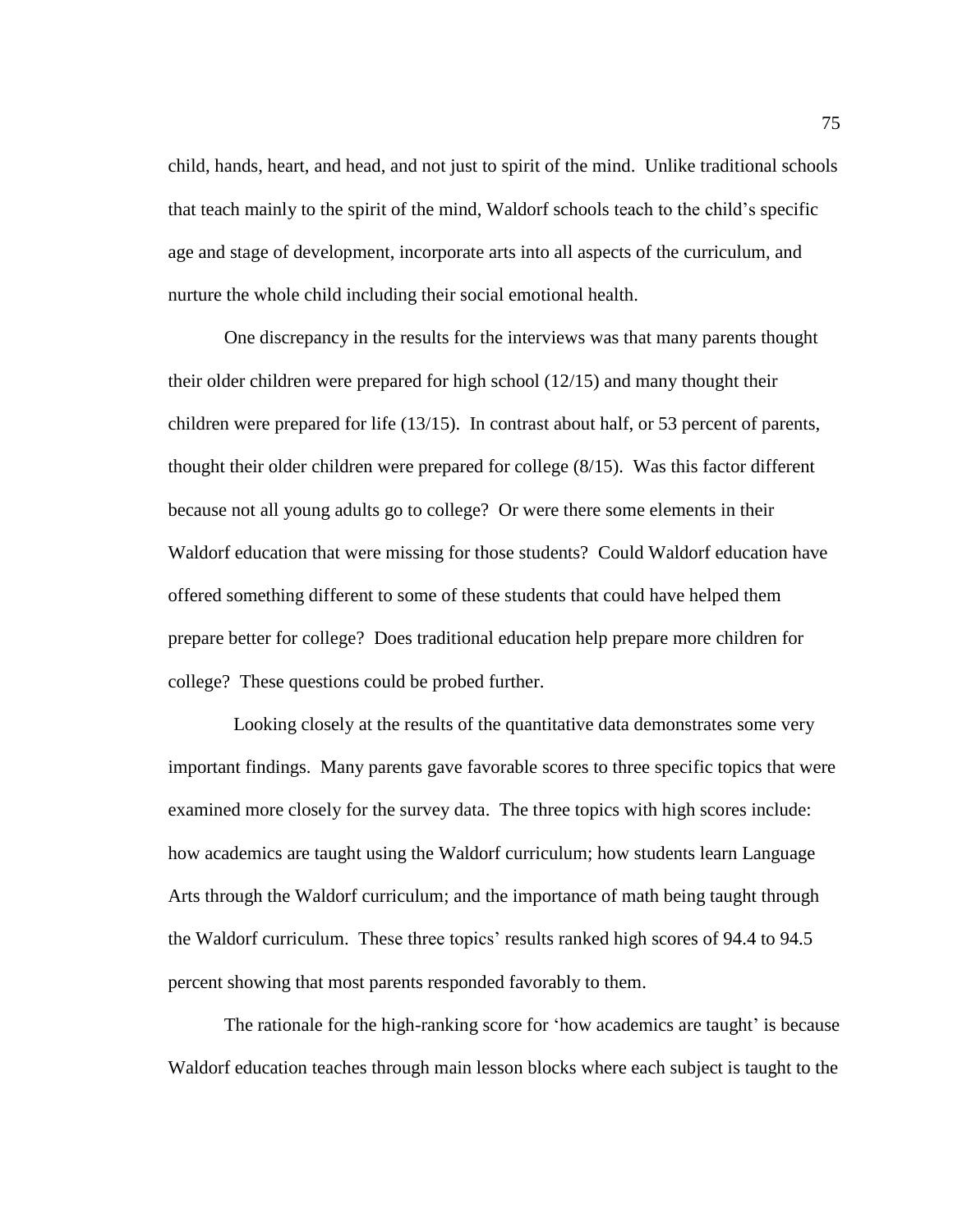multiple intelligences. Academics are taught by means of integrated education and the ascending spiral of knowledge which both help to strengthen conceptual understanding for Waldorf students. The reason for the high score for 'how students learn Language Arts' is because Waldorf education uses rich storytelling, poetic songs, and imaginative lessons to bring the linguistic world to life. Teachers use multi-faceted techniques of holistic instruction to aid in developing students' language capacity. The reason for the elevated score for 'the importance of math being taught through the Waldorf curriculum' is because math is presented through imagination and imitation, rhythm and beat, and visual and artistic lessons. The arithmetic lessons animate the math world and bring it off the paper and into the deeper realizations of children's minds. Parents seem keen to the idea that the way students learn academics, language arts and math through the Waldorf curriculum is unique, valuable, and perhaps different than the way those subjects would be learned in a traditional school setting.

There were numerous strong correlations for the survey data. Some of these correlations highlighted: how all academics are taught, social emotional development, the importance of the arts, and extracurricular classes. However there was one very strong correlation that seems noteworthy. That is the value of global peace and multicultural awareness. In relation to holistic education it received a P-value  $=$  <0.000. This score shows that there is a very strong correlation between Waldorf's holistic instructional style and the importance of cultural awareness, world knowledge, and an allegiance to the greater community.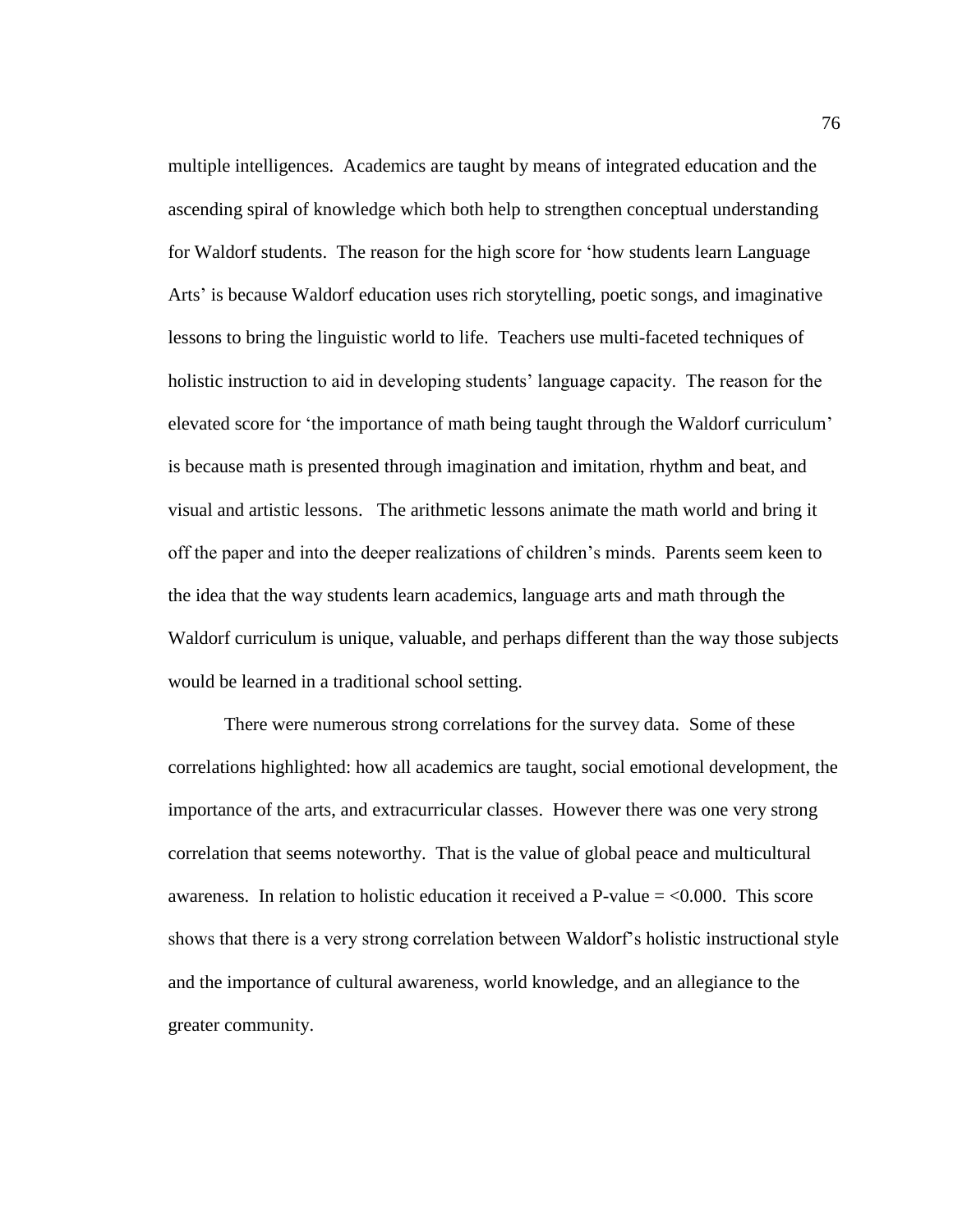Another very strong correlation that is notable is the importance of children learning reading and writing through the Waldorf curriculum and the pace of children's reading development in the lower grades. This too had a P-value  $=$  <0.000. This value demonstrates a strong correlation between the importance of learning reading and writing through the Waldorf curriculum and using a slower pace in primary grades. The value also highlights the benefits of that correlation to children's long-term linguistic skill development and success. It similarly reflects a very different approach than the one used for teaching reading and writing in traditional schools where children are continuously being pushed to do harder and harder work in the younger grades.

Two more remarkable correlations relate to the importance of learning math through the Waldorf curriculum. One relates to the value of music in the Waldorf curriculum. 'Children being more musical because of music programs' and 'the weekly music program' both scored strong correlations and significant P-values ( $p<0.05$ ) in correlation to the importance of learning math through the Waldorf curriculum. Those scores show that Waldorf math programs help to accentuate the music programs. The other correlation relates to the value of Waldorf education in one's life and included the following two topics, 'Child prepared for life' and 'Children develop a lifelong love of learning.' These significant scores demonstrate that the importance of learning math through Waldorf education influences students' present and future lives. It also instills a lasting reverence for learning. Both of these striking correlations show that learning math through the Waldorf curriculum can be a more integrated experience that instills a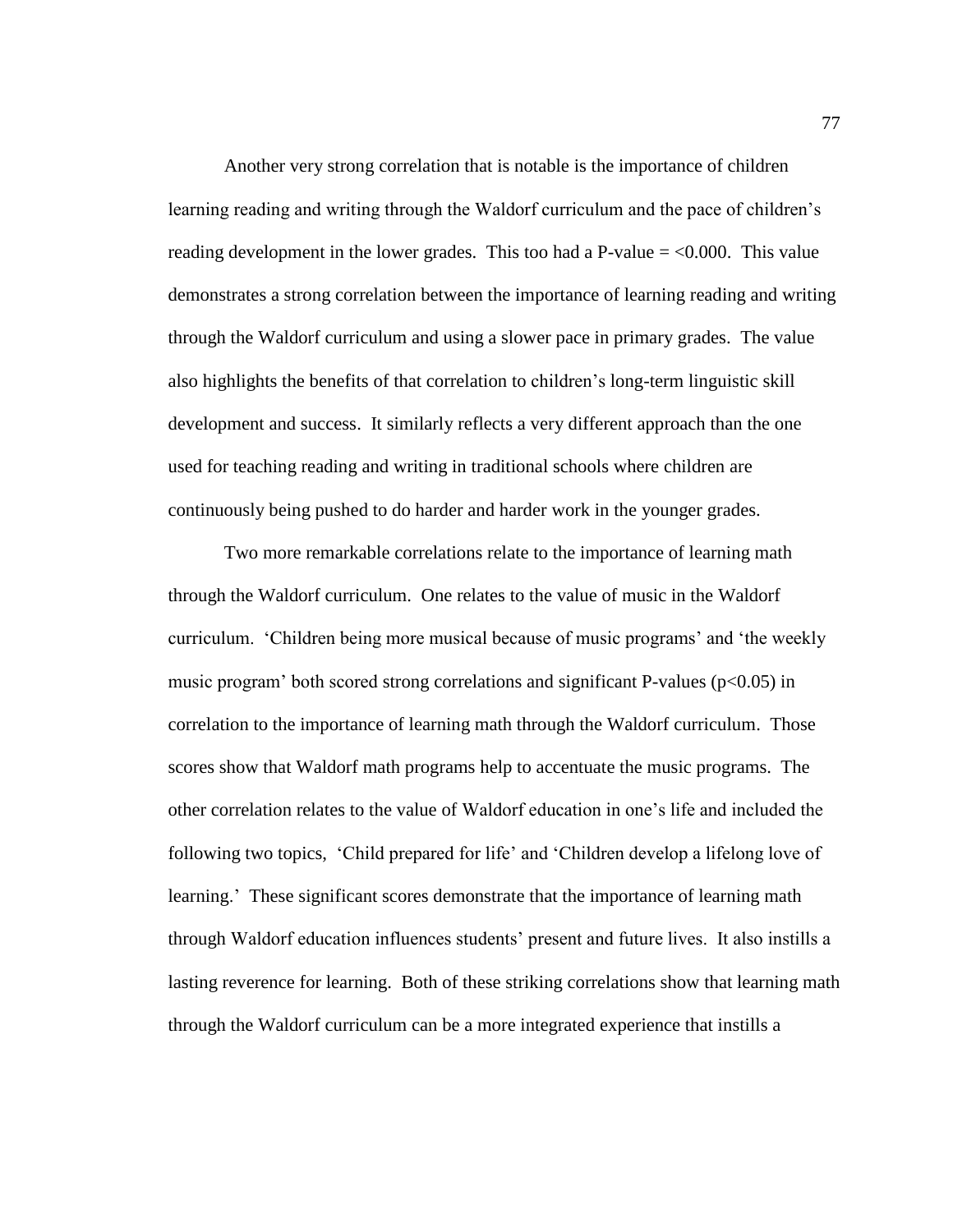lifelong love of learning as opposed to the more stagnant style of how traditional schools teach.

Further studies for this research could be to look into state test scores of Waldorf charter school students in comparison to the state test scores for traditional schools. In the minimal research I have done regarding schools' state test scores, the evidence shows that Waldorf students do score higher than traditional school students over time in Language Arts and Math (Larrison et al., 2012).

In comparing the results of this study with the Waldorf studies in the Literature Review many similarities surface. First, over the long term Waldorf students achieve more skills in learning (Larrison et al., 2012). Second, holistic education and integrated education are equally important teaching pedagogies to use when instructing children through all three stages of development (Barnes, 1991; Chauncey, 2006; Foster, 1984; Larrison et al., 2012; Nicholson, 2000; Oberman, 2008; Oberski & McNally, 2006; Ogletree et al, 1970; Petrash, 2010; Reinsmith, 1989). Next, using the Waldorf curriculum to educate the very young child has important implications for their long-term success (Clouder, 2003; Hutchins, 2009; O'Connor & Angus 2014). Finally, the arts help children learn through an integrated approach and help them to develop a sense of creativity for life (Dahlin, 2009; Souto-Manning & James, 2008). In contrast to traditional education, Waldorf education uses a balanced approach that offers a more well-rounded and integrated experience.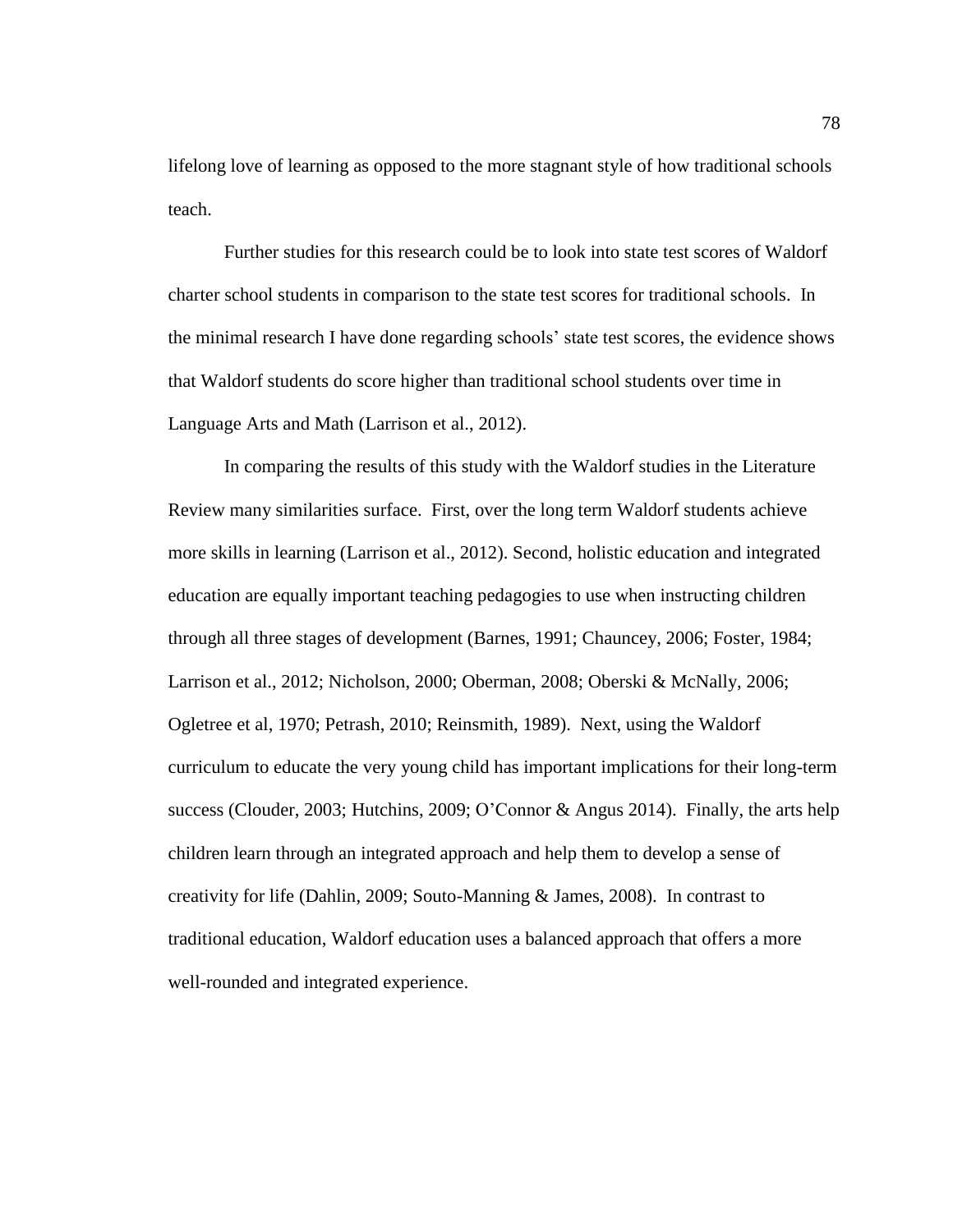### SUMMARY

In summary the key elements and many benefits of Rudolf Steiner's Waldorf education are presented in this thesis research. The articles, books, and publications that were read for the Literature Review described integral aspects of Waldorf education. The mixed methods research provides support for the value of learning academics, arts, and social skills through this curriculum. The data shows convincing input from parents regarding their opinions about how Waldorf curriculum accentuates learning. It also imparts overall validation of the advantages of Waldorf education to children's lives during their school years and their futures.

The principle ideas presented by the literature and by the mixed methods research complement one another and offer evidence that Waldorf education is a well-rounded and integrated school pedagogy. It serves children holistically and the benefits of learning through the Waldorf curriculum can last a lifetime. Parents largely appreciate and recognize the value of Waldorf education and its many rich and varied qualities.

The results were clear – Waldorf education is a curriculum that brings great benefits to young students. Parents feel that it is a fundamental curricular program that helps their children in many ways including: benefitting them through its important strategies, helping them to achieve their optimal development, and assisting them to be more prepared for upper grades and life in general.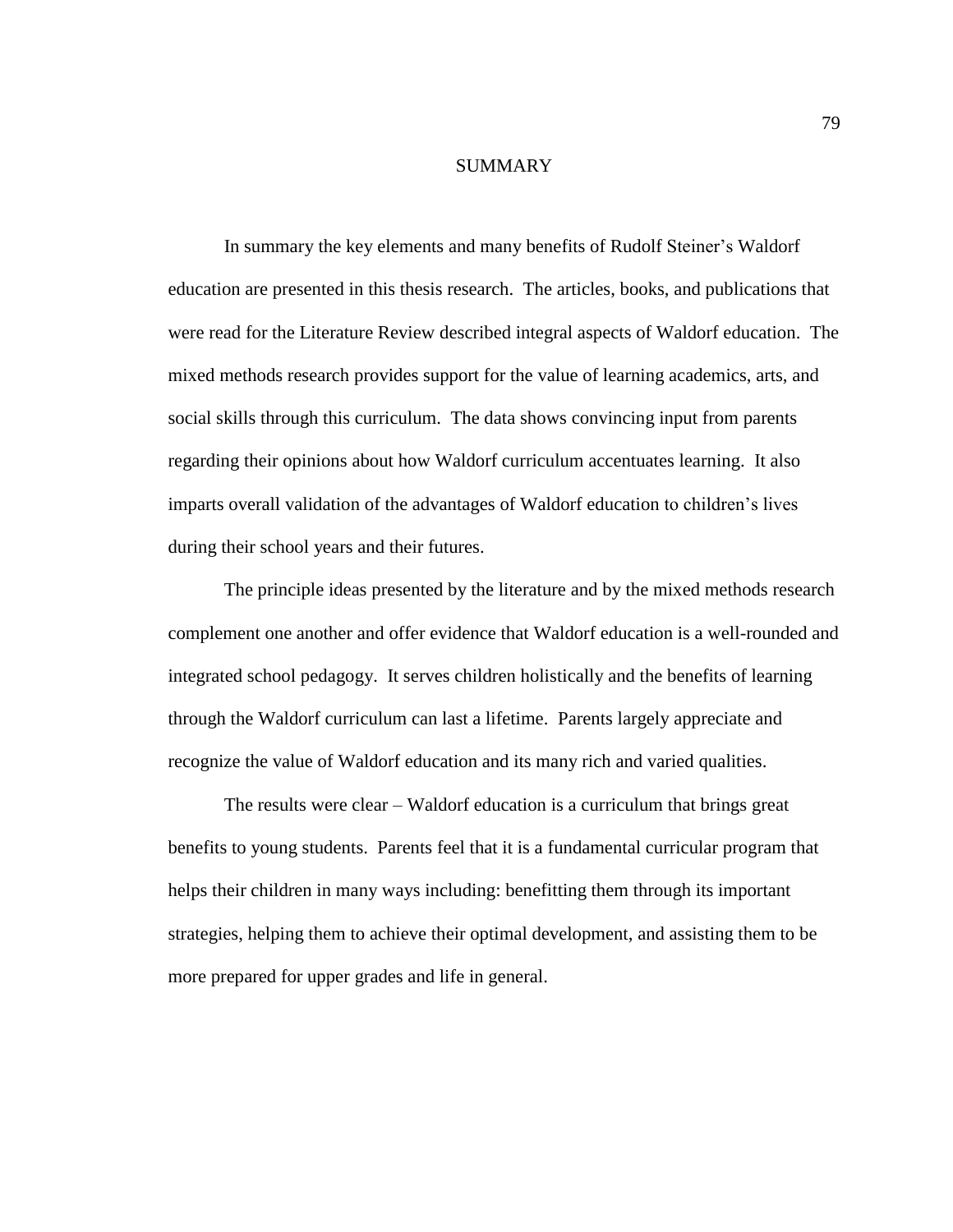Could this 100-year-old teaching philosophy, described by some as one of the  $20<sup>th</sup>$ century's best-kept secrets, be a gift to the world in helping to preserve our future and assist humanity to evolve? This research seems to suggest that it can.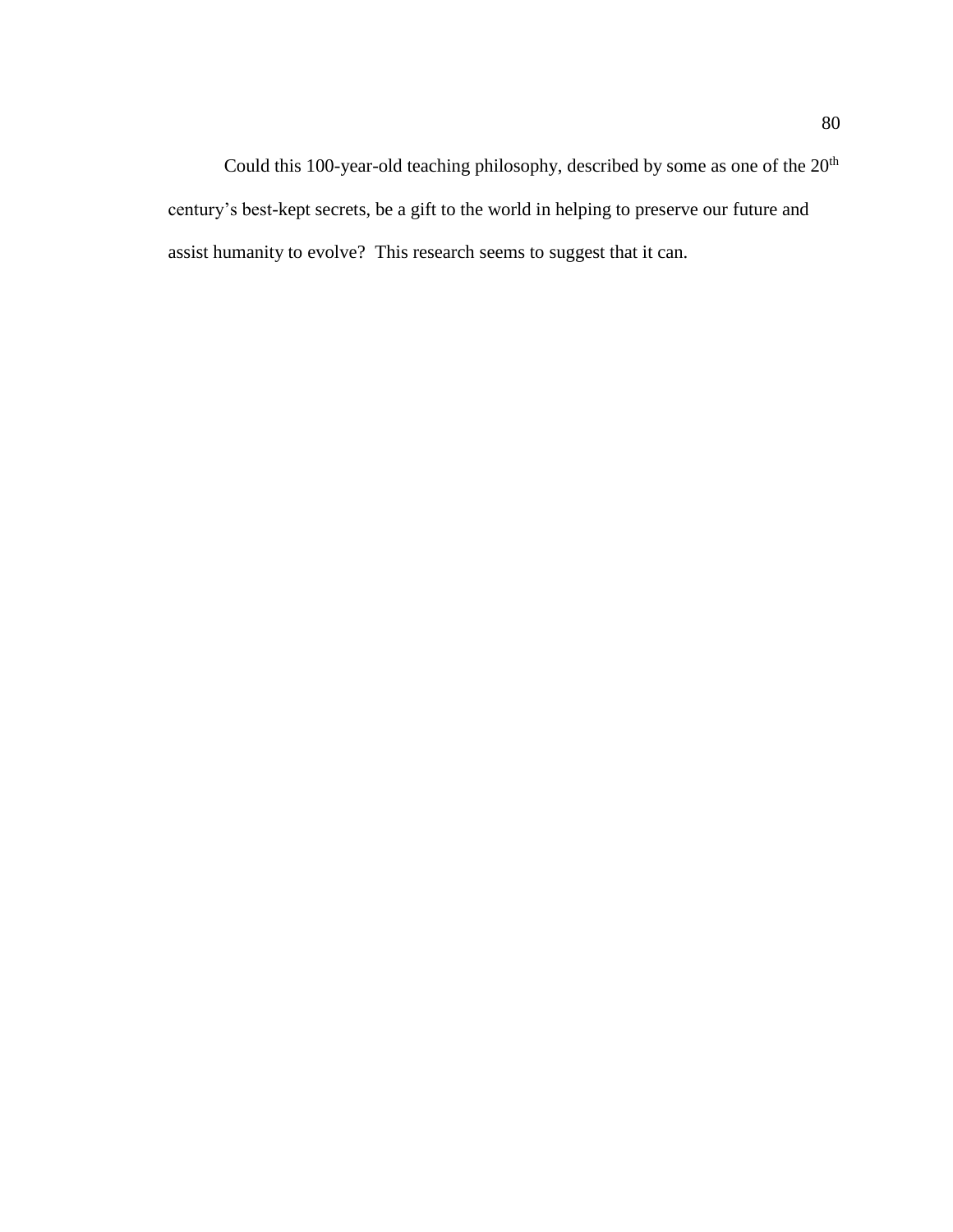#### REFERENCES

Barnes, H. (1991). Learning that grows with the learner: An introduction to Waldorf education. *Educational Leadership*, *49*(2), 52–54.

Chauncey, B. (2006). The Waldorf model and public school reform. *Encounter: Education for Meaning and Social Justice*, *19*(3), 39–44.

- Clouder, C. (2003). The push for early academic instruction. A view from Europe. *Research Bulletin*, *8*(2), 10–16.
- Coulter, Dee Joy (2003). Montessori and Steiner: A pattern of reverse symmetries. *Montessori Life*, 15(1), 24.
- Darian, A. (2012). *Taking action! Movement-based learning for the kindergarten through grade three learner: A case study of a Waldorf education early childhood program* (Thesis). Arizona State University, Tempe, AZ.
- Dahlin, B. (2009). On the path towards thinking: Learning from Martin Heidegger and Rudolf Steiner. *Studies in Philosophy and Education*, 28(6), 537-554.
- Easton, F. (1997). Educating the whole child, "head, heart, and hands": Learning from the Waldorf experience. *Theory Into Practice*, *36*(2), 87–94.
- Easton, F. (1995). *The Waldorf impulse in education: Schools as communities that educate the whole child by integrating artistic and academic work.* Doctoral Dissertation. Teachers College. Colombia University. New York.
- Edmunds, F. (1975). *Rudolf Steiner's gift to education-The Waldorf schools* (3rd ed.). London, England: Rudolf Steiner Press.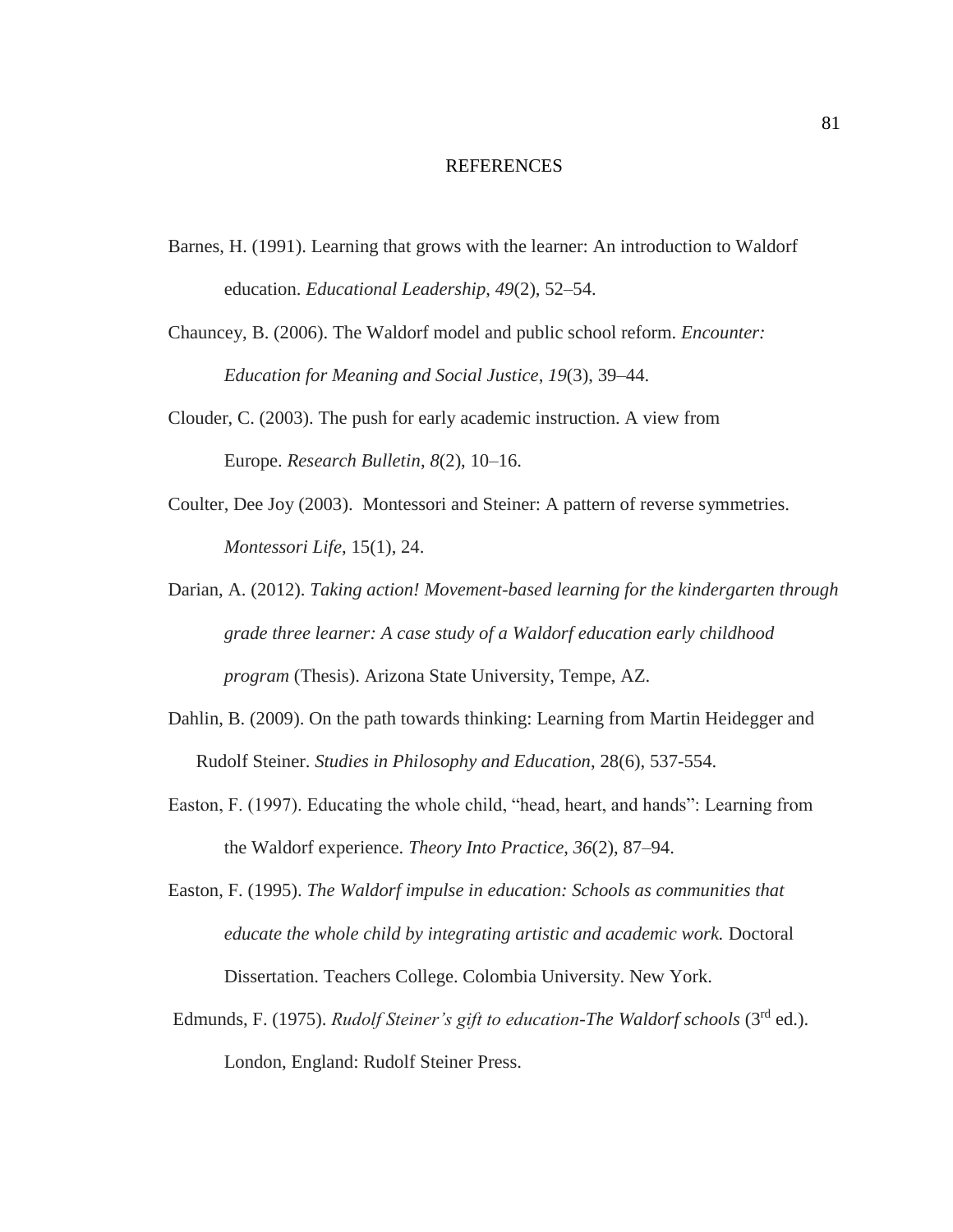- Fenner P. J. (1995). *Waldorf education: A family guide* (1<sup>st</sup> ed.). Amesbury, Massachusetts: Michaelmas Press.
- Foster, S. W. (1984). An Introduction to Waldorf education. *The Clearing House*, *57*(5), 228–230.
- Guthrie, J. W. (2003). Steiner, Rudolf (1861-1925). In *Encyclopedia of Education* (2nd ed., Vol. 7, pp. 2364–2366). New York: Macmillan Reference USA.
- Hemleben, J. (1975) Rudolf Steiner: A Documentary Biography (1<sup>st</sup> ed.). Sussex, England: Henry Goulden Limited.
- House, R. (2013). Understanding the Steiner Waldorf approach: Early years education in practice. *Early Years*, *33*(4), 429–430.
- Hutchins, R. E. (2009). Is sooner always better? *Journal of Behavioral Optometry*, *20*(1), 13–15.
- Iannone, R. V., & Obenauf, P. A. (1999). Toward spirituality in curriculum and teaching. *Education*, *119*(4), 737–744.
- Kane, J. (2011). Toward living knowledge: A Waldorf perspective. *Encounter*, *24*(2), 115–132.
- Kikas, E. (1998). Pupils explanations of seasonal changes: Age differences and the influence of teaching. *British Journal of Educational Psychology*, 68, 505-516.
- Lachman, G. (2007). *Rudolf Steiner: An introduction to his life and work* (1st ed.). London, England: Penguin Group.

Larrison, A. L., Daly, A. J., & VanVooren, C. (2012). Twenty years and counting: A look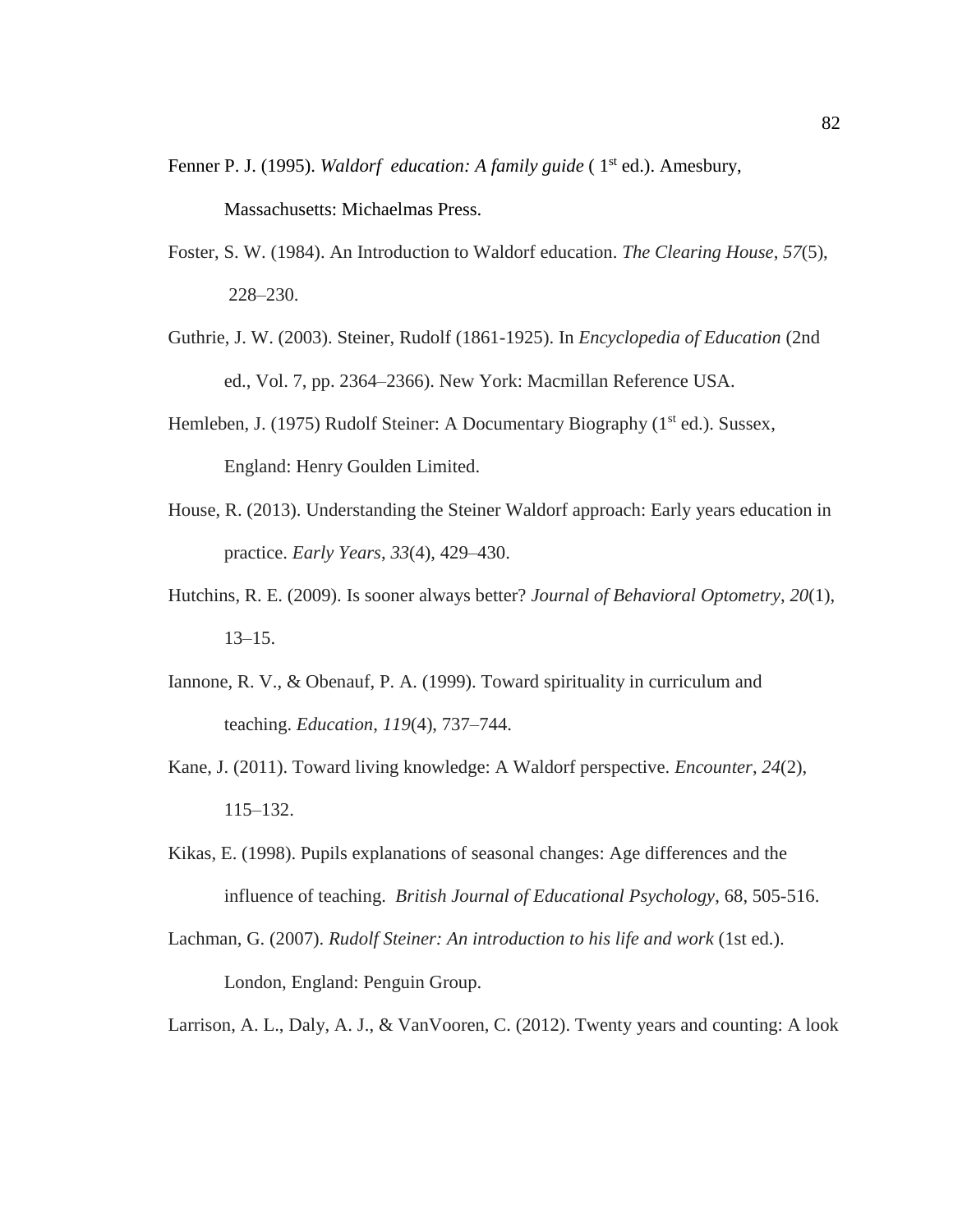at Waldorf in the public sector using online sources. *Current Issues in* 

*Education*, *15*(3), 1-24. Retrieved

from <https://cie.asu.edu/ojs/index.php/cieatasu/article/view/807>

Lyon, G. E. (2016). Why story circle matters. *Knowledge Quest*, *44*(3), 28–34. Retrieved from <https://eric.ed.gov/?id=EJ1087685>

Marshak, D. (2003). The common vision: Parenting and educating for wholeness. *Montessori Life*, *15*(1), 21–23,25. Retrieved from [http://ezproxy.humboldt.edu/login?url=http://search.ebscohost.com/login.as](http://ezproxy.humboldt.edu/login?url=http://search.ebscohost.com/login.aspx?direct=true&db=eric&AN=EJ668470&site=ehost-live) [px?direct=true&db=eric&AN=EJ668470&site=ehost-live](http://ezproxy.humboldt.edu/login?url=http://search.ebscohost.com/login.aspx?direct=true&db=eric&AN=EJ668470&site=ehost-live)

McComas, W.F. (2008) Back to the future? *The Science Teacher*, 75(2) 24-28.

Nicholson, D. W. (2000). Layers of experience: Forms of representation in a Waldorf school classroom. *Journal of Curriculum Studies*, *32*(4), 575–587. Retrieved from [http://eds.a.ebscohost.com.ezproxy.humboldt.edu/ehost/command/detail?vid](http://eds.a.ebscohost.com.ezproxy.humboldt.edu/ehost/command/detail?vid=17&sid=58c05f43-f96d-4bba-b2e1-cec897471a92%40sessionmgr4010&bdata=JnNpdGU9ZWhvc3QtbGl2ZQ%3d%3d#AN=EJ642023&db=eric) [=17&sid=58c05f43-f96d-4bba-b2e1](http://eds.a.ebscohost.com.ezproxy.humboldt.edu/ehost/command/detail?vid=17&sid=58c05f43-f96d-4bba-b2e1-cec897471a92%40sessionmgr4010&bdata=JnNpdGU9ZWhvc3QtbGl2ZQ%3d%3d#AN=EJ642023&db=eric) [cec897471a92%40sessionmgr4010&bdata=JnNpdGU9ZWhvc3QtbGl2ZQ%3d%](http://eds.a.ebscohost.com.ezproxy.humboldt.edu/ehost/command/detail?vid=17&sid=58c05f43-f96d-4bba-b2e1-cec897471a92%40sessionmgr4010&bdata=JnNpdGU9ZWhvc3QtbGl2ZQ%3d%3d#AN=EJ642023&db=eric)

[3d#AN=EJ642023&db=eric](http://eds.a.ebscohost.com.ezproxy.humboldt.edu/ehost/command/detail?vid=17&sid=58c05f43-f96d-4bba-b2e1-cec897471a92%40sessionmgr4010&bdata=JnNpdGU9ZWhvc3QtbGl2ZQ%3d%3d#AN=EJ642023&db=eric)

Oberski, I., McNally, J. (2007) Holism in teacher development: A Goethean perspective. *Teaching and Teacher Education,* 23, 935-943.

O'Connor, D., & Angus, J. (2014). Give them time-An analysis of school readiness in Ireland's early education system: A Steiner Waldorf perspective. *Education 3- 13*, *42*(5), 488–497.

Ogletree, E. J. (1974). Rudolf Steiner: Unknown educator. *The Elementary School*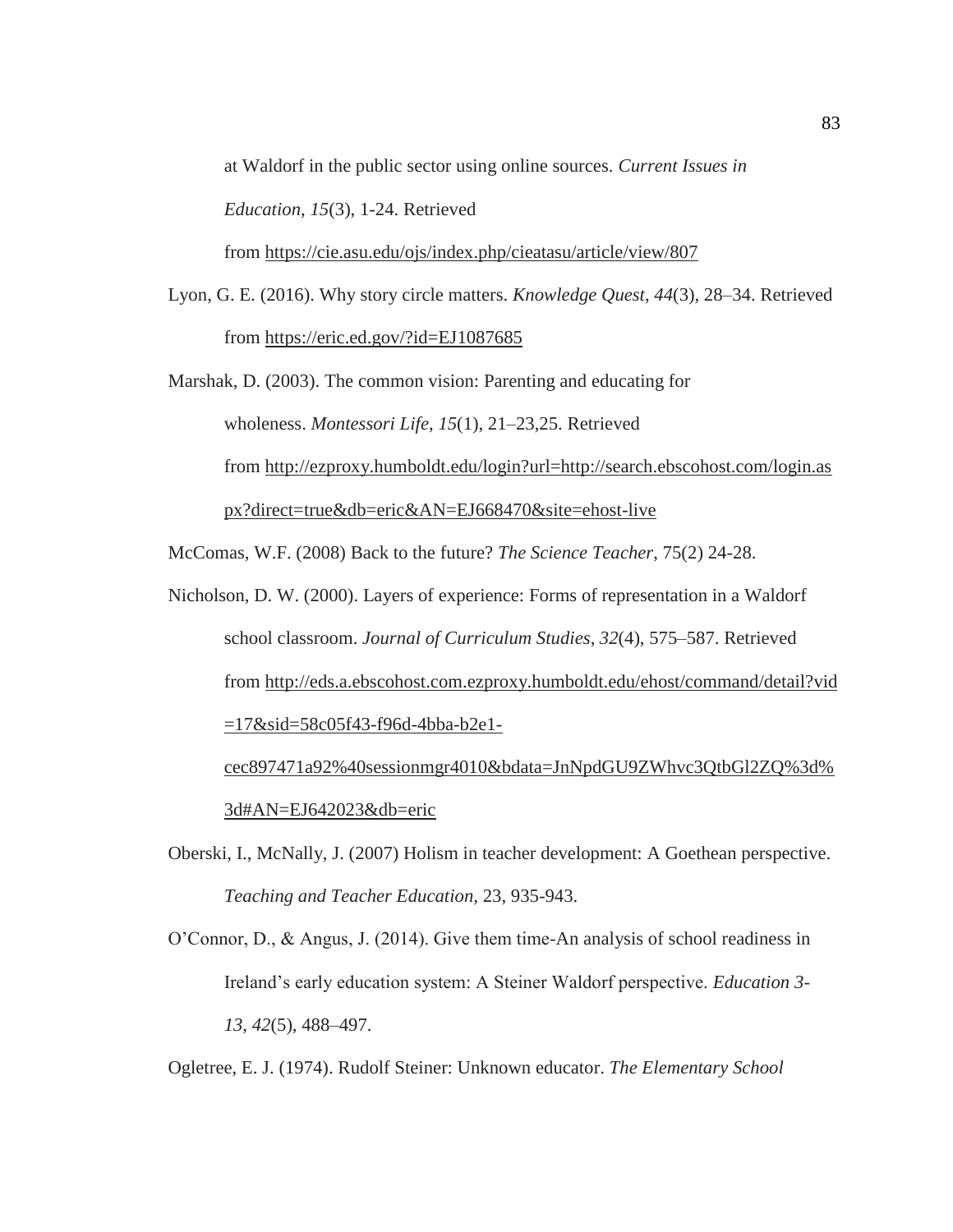*Journal*, *74*(6), 344–351.

- Ogletree, E. J. (1991). *Creativity and Waldorf education: A study* (Report-Research/Technical) (p. 19). Retrieved from <https://files.eric.ed.gov/fulltext/ED364440.pdf>
- Ogletree, E. J., Rackauskas, J. A., & Buergin, T. F. (1970). Teaching number sense through rhythmical counting. *The Elementary School Journal*, *71*(1), 11–17.
- Petrash, J. (2010). Waldorf education: Back to the future. *Encounter: Education for Meaning and Social Justice*, *23*(4), 43–46. Retrieved from <http://imaginechild.weebly.com/uploads/2/3/9/3/23932965/waldorf.pdf>
- Reinsmith, W.A. (1989). The whole in every part: Steiner and Waldorf schooling. *Educational Forum*, *54*(1), 79–91.
- Shankland, R., Franca, L., Genolini, C., Guelfi, J.D., Ionescu, S. (2009). Preliminary study on the role of alternative educational pathways in promoting the use of problem-focused coping strategies. *European Journal of Psychology of Education*, 24(4), 499-512
- Smolen, S. (1998). School as a journey: A road map through life. *Marriage and Family Review*, *27*(3–4), 313–316.

Souto-Manning, M., & James, N. (2008). A multi-arts approach to early literacy and learning. *Journal of Research in Childhood Education*, *23*(1), 82–95. Retrieved from [http://eds.a.ebscohost.com.ezproxy.humboldt.edu/ehost/command/detail?vid](http://eds.a.ebscohost.com.ezproxy.humboldt.edu/ehost/command/detail?vid=6&sid=2052eda9-13da-4210-a57e-ca4d2dad0436%40sessionmgr4008&bdata=JnNpdGU9ZWhvc3QtbGl2ZQ%3d%3d#AN=EJ818681&db=eric) [=6&sid=2052eda9-13da-4210-a57e-](http://eds.a.ebscohost.com.ezproxy.humboldt.edu/ehost/command/detail?vid=6&sid=2052eda9-13da-4210-a57e-ca4d2dad0436%40sessionmgr4008&bdata=JnNpdGU9ZWhvc3QtbGl2ZQ%3d%3d#AN=EJ818681&db=eric)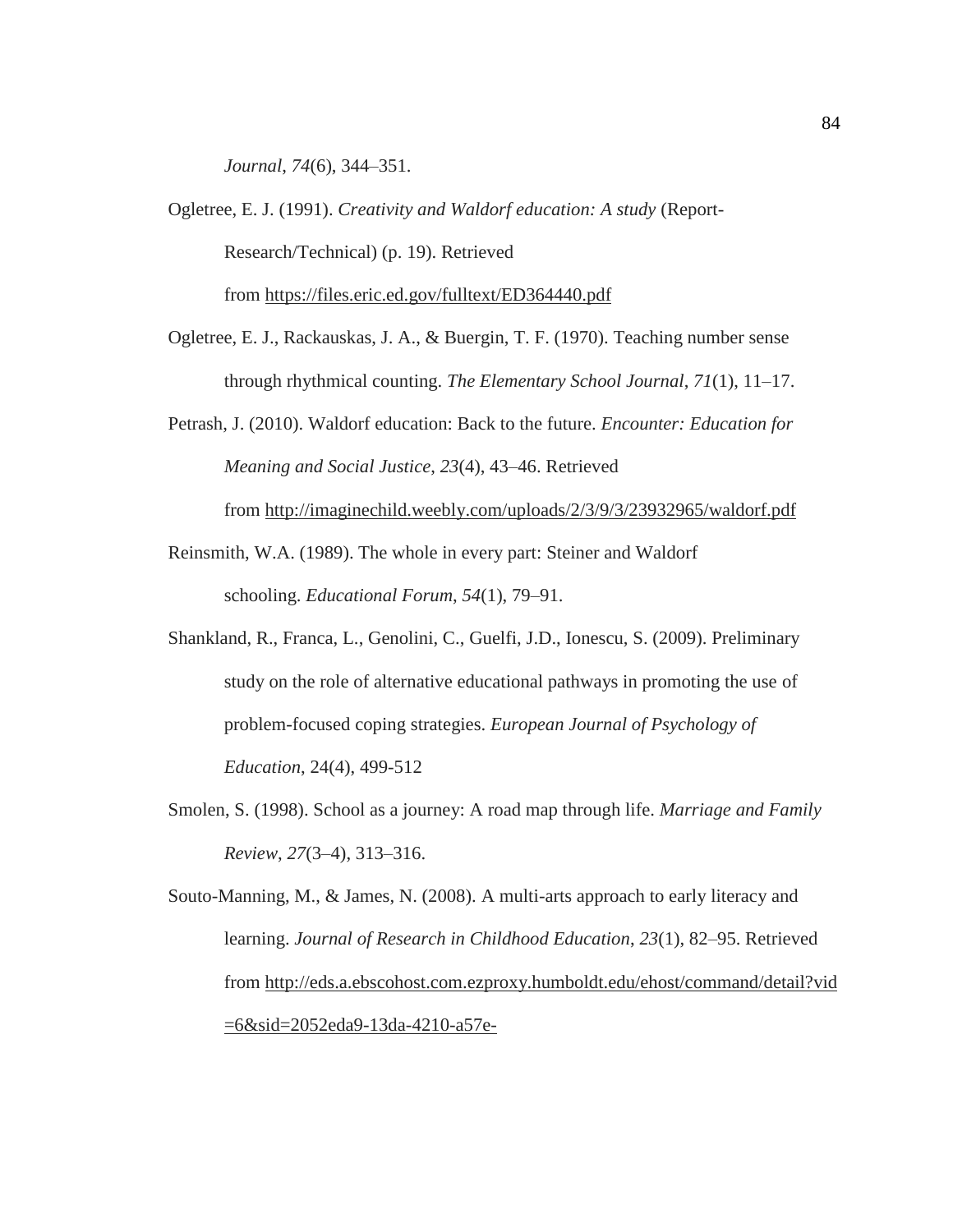[ca4d2dad0436%40sessionmgr4008&bdata=JnNpdGU9ZWhvc3QtbGl2ZQ%3d%](http://eds.a.ebscohost.com.ezproxy.humboldt.edu/ehost/command/detail?vid=6&sid=2052eda9-13da-4210-a57e-ca4d2dad0436%40sessionmgr4008&bdata=JnNpdGU9ZWhvc3QtbGl2ZQ%3d%3d#AN=EJ818681&db=eric) [3d#AN=EJ818681&db=eric](http://eds.a.ebscohost.com.ezproxy.humboldt.edu/ehost/command/detail?vid=6&sid=2052eda9-13da-4210-a57e-ca4d2dad0436%40sessionmgr4008&bdata=JnNpdGU9ZWhvc3QtbGl2ZQ%3d%3d#AN=EJ818681&db=eric)

- Uhrmacher, P. B. (1993). Coming to know the world through Waldorf education. *Journal of Curriculum and Supervision*, *9*(1), 87–104.
- Uhrmacher, P. B. (1995). Uncommon schooling: A historical look at Rudolf Steiner, anthroposophy, and Waldorf education. *Curriculum Inquiry*, *25*(4), 381–406.
- Wilson, L. O. (1994). *Every child, whole child: Classroom activities for unleashing natural abilities* (1st ed.). Tucson, AZ.: Zephyr Press.
- Wright, P. (2013) Theory of knowledge or knowledge of the child? Challenging the epistemological assumptions of the curriculum debate on geography from an alternative viewpoint. *Oxford Review of Education,* 39(2), 193-210.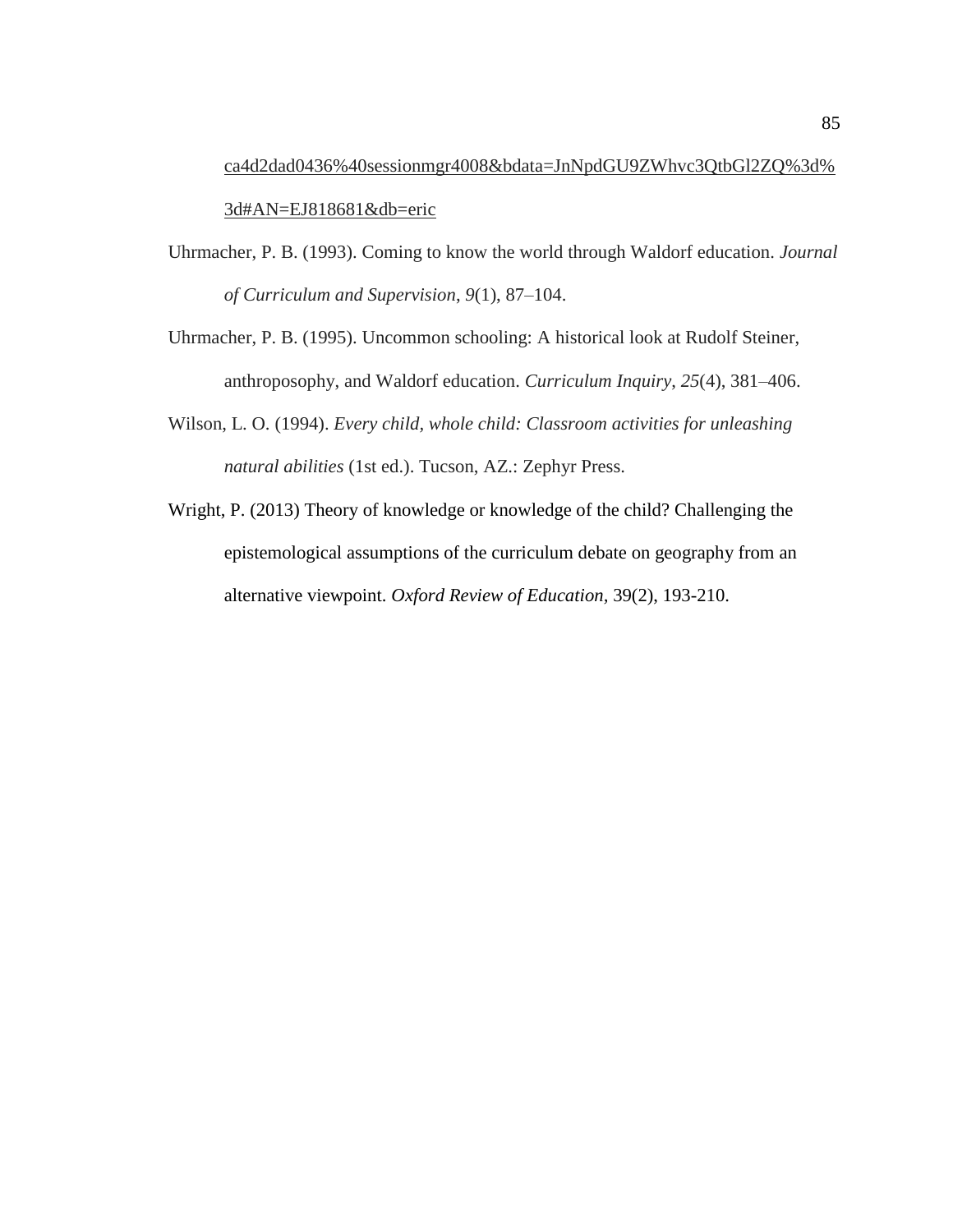## APPENDICES

# Appendix A Waldorf Curriculum Chart that follows the development of children at each age and stage of their formative years

(Note this chart was created for schools in England and can be modified for any country) Online Waldorf Library. (2015[\) http://www.waldorflibrary.org/150-articles/1307-waldorf-curriculum-chart](http://www.waldorflibrary.org/150-articles/1307-waldorf-curriculum-chart)

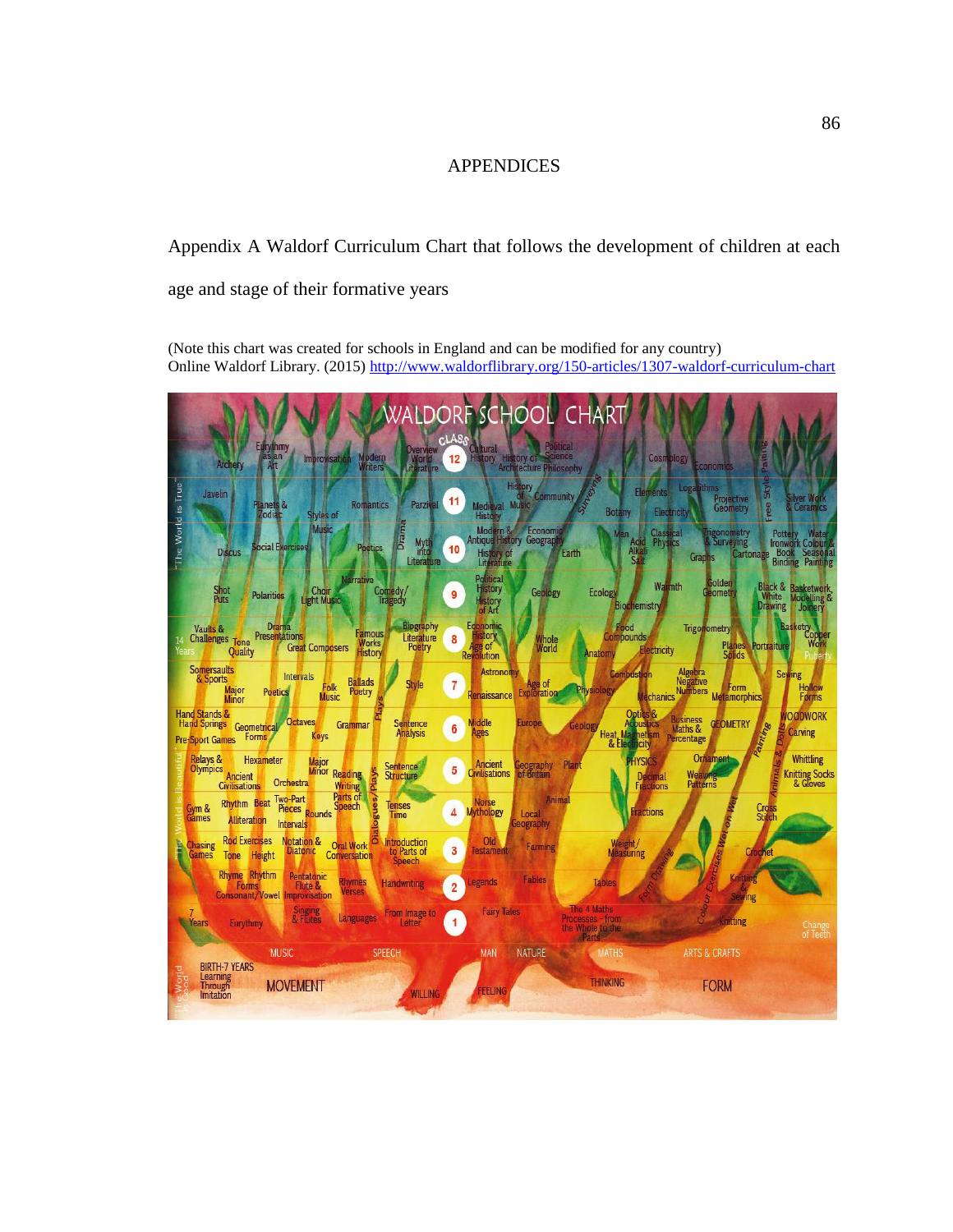Appendix B Interview Questions for thesis project by Jacqueline Stratton

*Interview Topic: What aspects of your child's Waldorf education influence their present and future schooling and beyond?*

1. What is your experience with Waldorf schools and how do you feel about it?

2. How do you feel about the way children learn in a Waldorf school? Was there anything particularly good or bad?

3. How do you feel about the way art was used in Waldorf education and its effect on your child?

4. In what ways do you think Waldorf school influenced your child's sense of self or social interactions?

5. What did your child learn about global peace, the environment, or multiculturalism in Waldorf school? Do you feel these areas were emphasized the right amount?

6. Do you feel like the Waldorf experience helped your child to be more prepared for high school, college, and life in general? If so, in what way?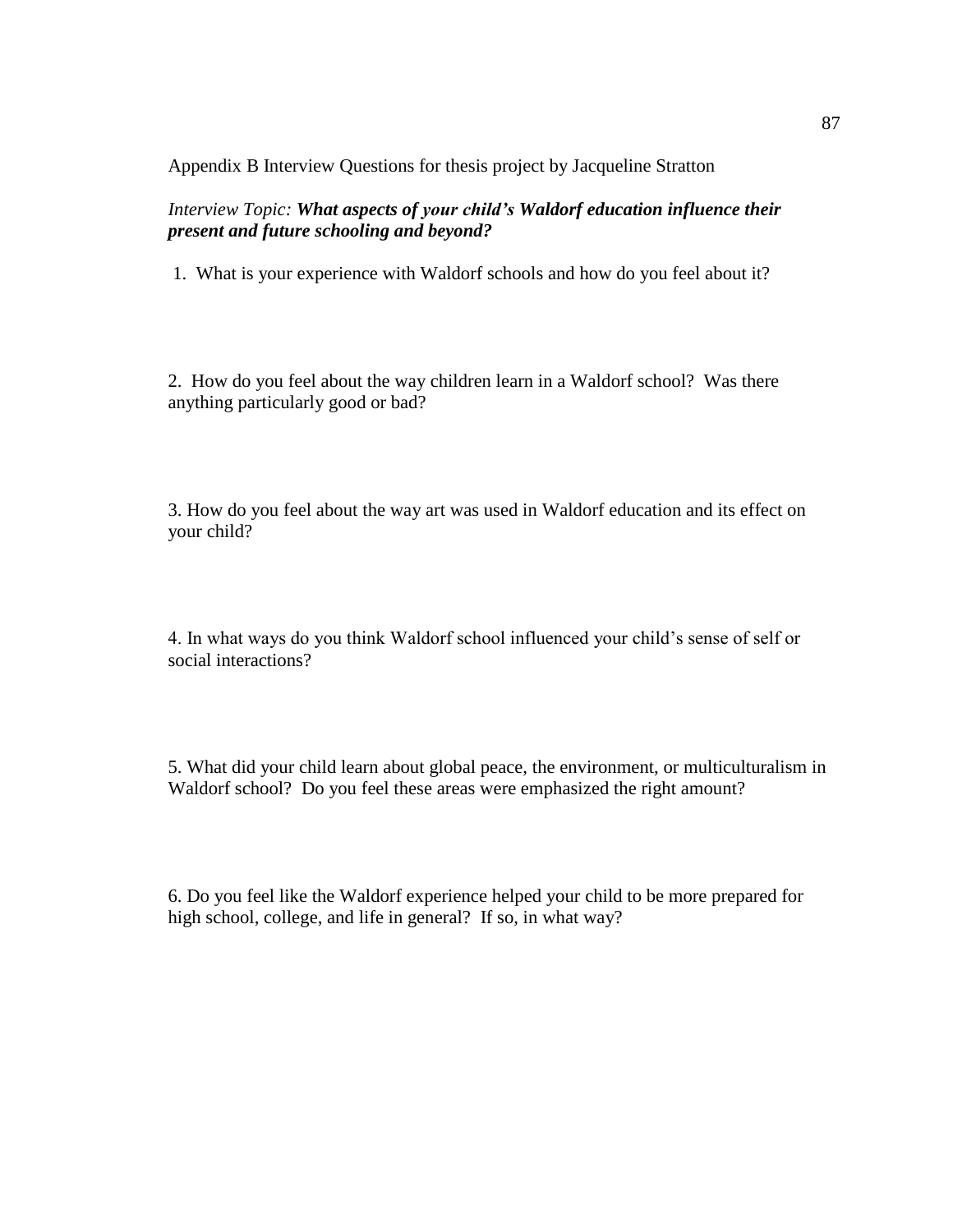## Appendix C Consent Form INFORMED CONSENT for Interview Research

on "*Why Waldorf Works for Education*"

You are invited to participate in a **study that involves research in Waldorf Education**. My name is Jacqueline Stratton and 2 of my children have or are currently attending a Waldorf school. I am currently completing my thesis research as a graduate student at Humboldt State University in the Department of Education. *The purpose of this thesis study is to examine what aspects of Waldorf education, that Waldorf student's experience, are deemed important by their parents.* 

As a parent of children who attended a Waldorf school you are in a special position to share your experiences and to help answer the question of whether a Waldorf education prepares students well for the upper grades and life more generally.

If you decide to participate, you will be asked to *complete an interview*. Your participation in this study will *last about 40 minutes*.

There are no risks in participating. **There are some** *benefits to this research, including contributing personal knowledge of Waldorf educational experiences that will strengthen future educational opportunities for children*. Your participation in this project is voluntary. You have the right not to participate at all or to leave the study at any time without penalty.

The interview is anonymous and no identifying information of the interviewees will be included in the thesis. The interview session will be recorded and later transcribed. Quotations from the interview will be used only with permission from the interviewee. All recordings and transcriptions obtained from the interview will be maintained in a safe location and will be destroyed after the thesis is completed. The interview consent form will be maintained in a safe location and will be destroyed after a period of three years.

If you have any questions about this research at any time, please call or email me at Jacqueline Stratton at ph. # 707-677-3506 or email at jad4@humboldt.edu *or* Eric Van Duzer at ph. # 707-826-3726 or email at evv1@humboldt.edu.

If you have any concerns with this study or questions about your rights as a participant, contact the Institutional Review Board for the Protection of Human Subjects at irb@humboldt.edu or (707) 826-5165.

**Please check statement and sign below to authorize your consent to participate:**

------------------------------------------------------------------------------------------------------------

**\_\_\_\_I authorize my consent to be interviewed and for the information I give to be used in the Master's thesis study on Waldorf education by Jacqueline Stratton.**

**Print name\_\_\_\_\_\_\_\_\_\_\_\_\_\_\_\_\_\_\_\_\_\_\_\_\_\_\_\_\_\_\_\_\_\_\_\_\_\_\_\_\_\_\_\_\_\_\_\_\_\_\_**  Signature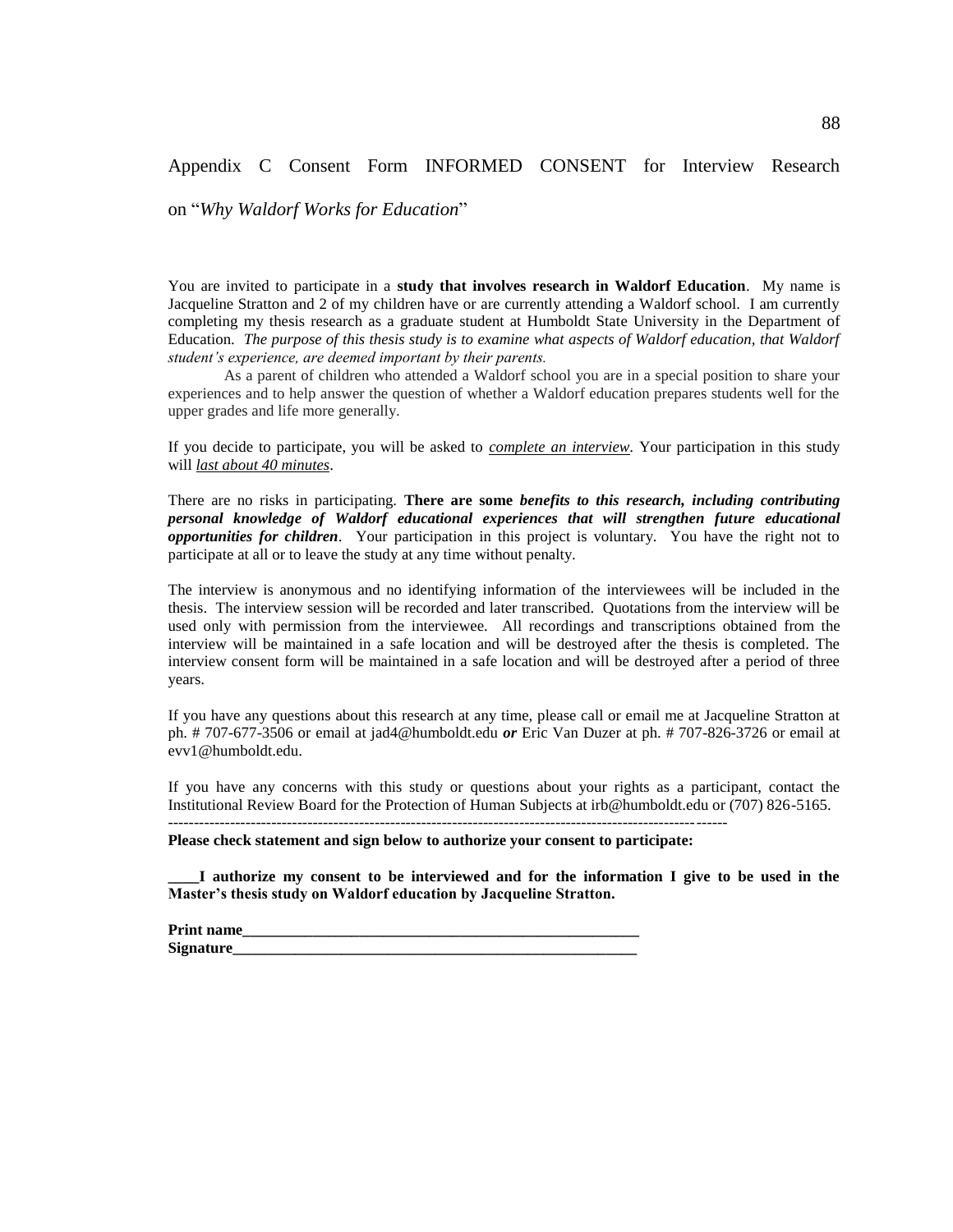### Appendix D Email Invitation and Consent Form for Survey Research on *Why Waldorf*

*Works for Education*?

#### Dear Wonderful Waldorf Families,

You are invited to participate in a **study that involves research about Waldorf Education**. My name is Jacqueline Stratton and 2 of my children have attended or are currently attending a Waldorf-Inspired school. I am presently completing my thesis research as a graduate student at **H**umboldt **S**tate **U**niversity in the **Department of Education**. *The purpose of this thesis study is to examine what aspects of Waldorf education, that Waldorf students' experience, are deemed important by their parents.*

As a parent of children who now attend or have attended a Waldorf school you are in a special position to share your experiences and to help answer the questions of whether a Waldorf education offers a well-rounded experience and if **Waldorf education prepares students well for the upper grades and life more generally**.

If you decide to participate, you will be asked to *complete a survey/questionnaire*. Your participation in this study will *last about 12 minutes.*

There are no risks in participating. **There are some benefits to this research, including contributing personal knowledge of Waldorf educational experiences that will strengthen future educational opportunities for children.** Your participation in this project is voluntary. You have the right not to participate at all or to leave the study at any time without penalty.

This survey is anonymous. Please do not add any personal identifying information on the survey. The data obtained will be maintained in a safe location and will be destroyed after the thesis is completed. This consent form will be maintained in a safe location and will be destroyed after a period of three years.

If you have any questions about this research at any time, please call or email me -Jacqueline Stratton at ph. # 707-677-3506 or email at [jad4@humboldt.edu](mailto:jad4@humboldt.edu) *or* Eric Van Duzer at ph. # 707-826-3726 or email at [evv1@humboldt.edu.](mailto:evv1@humboldt.edu)

If you have any concerns with this study or questions about your rights as a participant, contact the Institutional Review Board for the Protection of Human Subjects at [irb@humboldt.edu](mailto:irb@humboldt.edu) or (707) 826-5165. ---------------------------------------------------------------------------------------------------------------------------------

**Yes I authorize my consent to participate in the survey and for the information I give to be used in the Master's thesis study on Waldorf Education by Jacqueline Stratton. [Click here: "Yes I give](https://docs.google.com/forms/d/e/1FAIpQLSeEZtoZwk3yP3tPddPQh8sfzoE9oaZqpCBFH752hIVLe41FOA/viewform)  [consent to participate in the research study that examines Waldorf education](https://docs.google.com/forms/d/e/1FAIpQLSeEZtoZwk3yP3tPddPQh8sfzoE9oaZqpCBFH752hIVLe41FOA/viewform)**."

**No I do not authorize my consent to take the survey to research Waldorf Education. [Click here: to end the consent form and survey now.](https://docs.google.com/forms/d/e/1FAIpQLSckEER1NPMStPsxUuseSyzm5kce1ScpZR5Fna2Pelxz_dzuzg/viewform)**

**Thank you for your time and have a nice day!!**